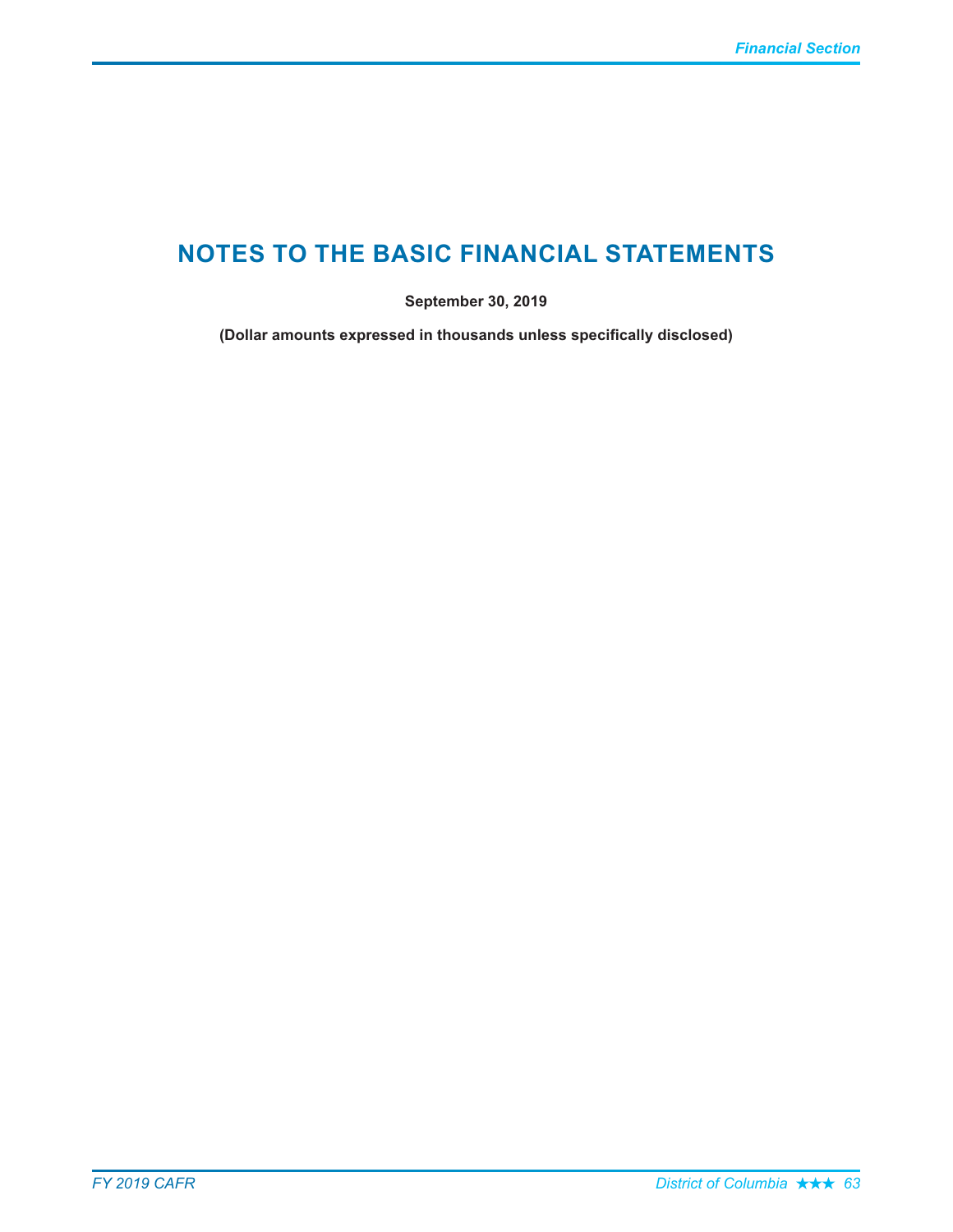# **Notes to the Basic Financial Statements**

# **INDEX**

| D. GOVERNMENTAL ACTIVITIES: CAPITAL ASSETS ACCUMULATED DEPRECIATION BY FUNCTION  103 |  |
|--------------------------------------------------------------------------------------|--|
|                                                                                      |  |
|                                                                                      |  |
|                                                                                      |  |
|                                                                                      |  |
|                                                                                      |  |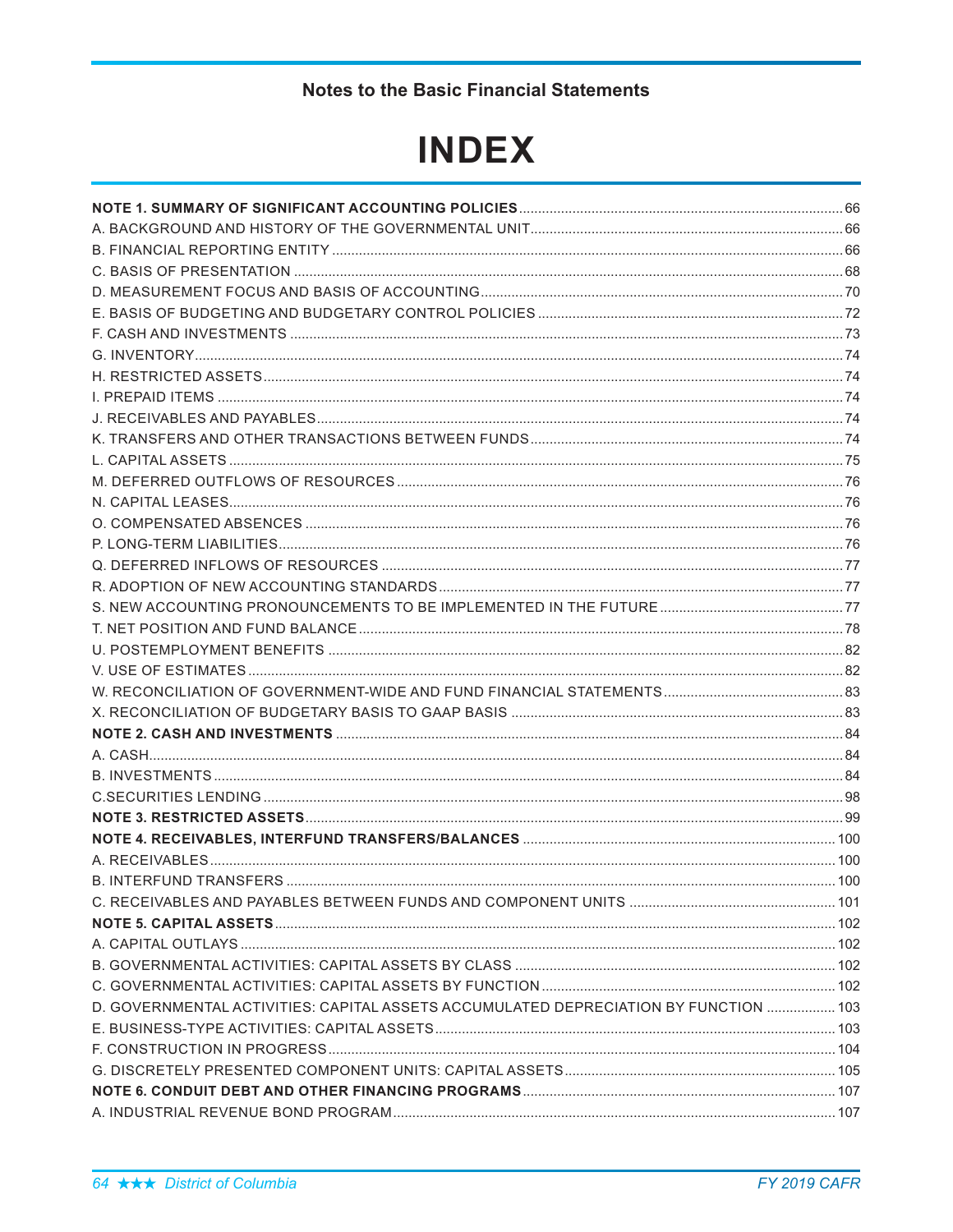# **Notes to the Basic Financial Statements**

# **INDEX**

| E. GROUND LEASE AGREEMENT RELATED TO THE WASHINGTON CONVENTION CENTER HEADQUARTERS |  |
|------------------------------------------------------------------------------------|--|
|                                                                                    |  |
|                                                                                    |  |
|                                                                                    |  |
|                                                                                    |  |
|                                                                                    |  |
|                                                                                    |  |
|                                                                                    |  |
|                                                                                    |  |
|                                                                                    |  |
|                                                                                    |  |
|                                                                                    |  |
|                                                                                    |  |
|                                                                                    |  |
|                                                                                    |  |
|                                                                                    |  |
|                                                                                    |  |
|                                                                                    |  |
|                                                                                    |  |
|                                                                                    |  |
|                                                                                    |  |
|                                                                                    |  |
|                                                                                    |  |
|                                                                                    |  |
|                                                                                    |  |
|                                                                                    |  |
|                                                                                    |  |
|                                                                                    |  |
|                                                                                    |  |
|                                                                                    |  |
|                                                                                    |  |
|                                                                                    |  |
|                                                                                    |  |
|                                                                                    |  |
|                                                                                    |  |
|                                                                                    |  |
|                                                                                    |  |
|                                                                                    |  |
|                                                                                    |  |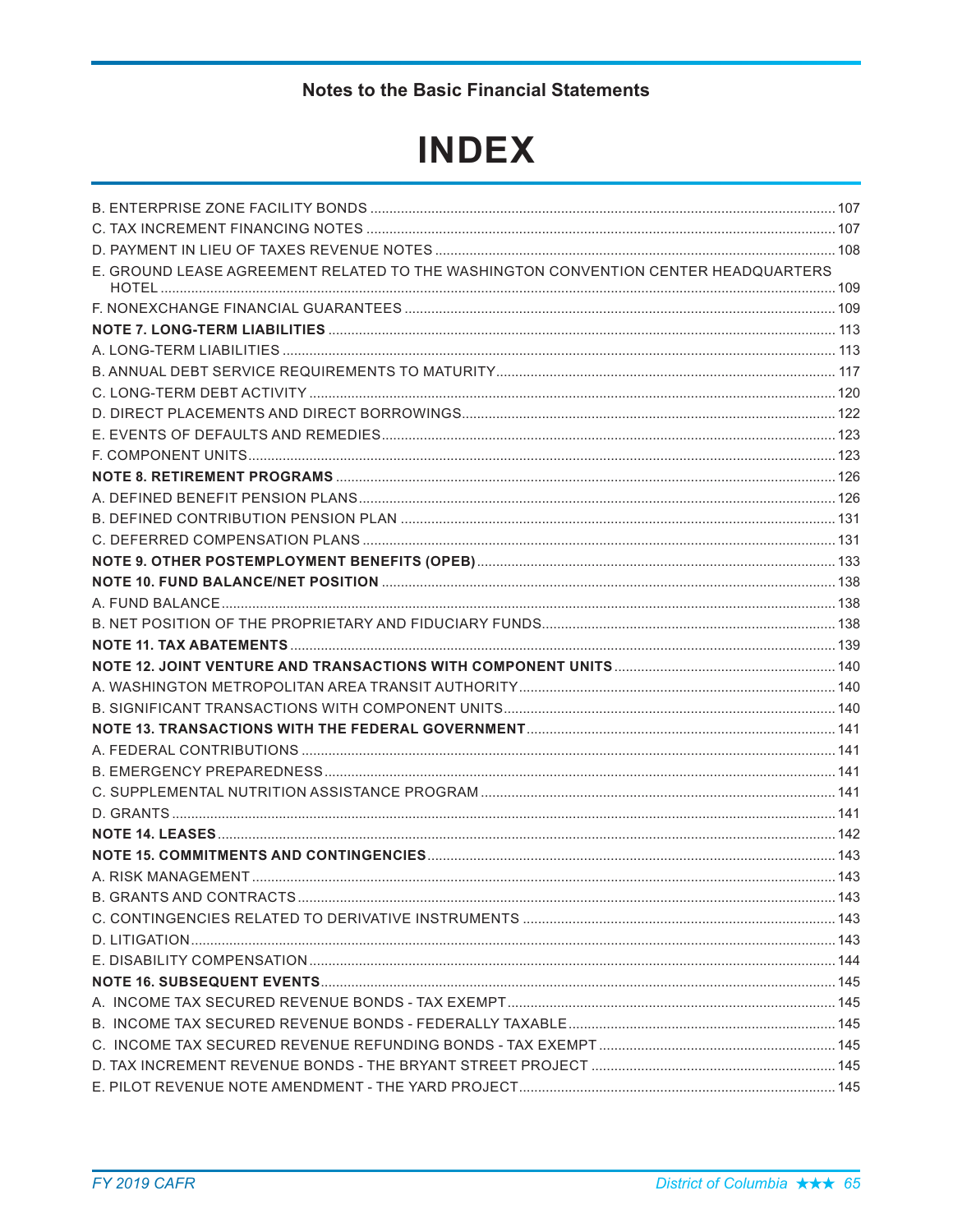#### A. BACKGROUND AND HISTORY OF THE **GOVERNMENTAL UNIT**

## **General Operations**

Article 1, Section 8, Clause 17 of the United States Constitution empowered Congress to establish the seat of government for the United States. Pursuant to the cited Constitutional provisions, the District of Columbia (the District) was established as the nation's capital on July 16, 1790, from territory ceded by Maryland and Virginia.

On January 2, 1975, Congress granted the District a Home Rule Charter, which became effective through the enactment of the Home Rule Act. Pursuant to its charter, the District is a municipal corporation, which operates under an elected Mayor-Council form of government. Accordingly, an Act of the Council, other than a Budget Request Act, becomes law unless Congress and the President of the United States disapprove of it after it has been adopted. Citizens residing in the District have the right to vote for the President and Vice-President of the United States but not for members of Congress. The District does, however, have an elected, non-voting Delegate to the United States House of Representatives.

Due to its unique organizational structure (i.e., not part of a state government), the District provides a broad range of services to its residents, including those normally provided by a state. These services include: public safety and protection, fire and emergency medical services, human support and welfare services, public education, and many others.

# **B. FINANCIAL REPORTING ENTITY**

# **Primary Government**

A financial reporting entity consists of a primary government and its component units. Accordingly, for financial reporting purposes, the primary government is the District of Columbia, including all of the agencies that make up its legal entity.

# **Discretely Presented Component Units**

The criteria used to determine whether organizations are to be included as component units within the District's financial reporting entity are as follows:

- The organization is a legally separate entity.  $\bullet$
- The District appoints a voting majority of the organization's board.
- There is a financial benefit/burden relationship between the District and the organization, or the District is able to impose its will on the organization.

Organizations meeting the above criteria are included in the District's financial reporting entity as discretely presented component units. Legally separate organizations that do not otherwise meet the criteria

for inclusion as a component unit may be included in the financial reporting entity, if it is determined that their exclusion would render the financial statements misleading. This determination is based on the nature and significance of the organization's relationship with the District.

Based on the application of the criteria outlined above, the District includes four discretely presented component units in its reporting entity: Health Benefit Exchange Authority, Washington Convention and Sports Authority, Housing Finance Agency, and University of the District of Columbia. Each of these organizations is a legally separate entity with a governing board that is appointed by the Mayor, with the advice and consent of the Council. In addition, with respect to each of these entities, one or both of the following conditions exists: (a) there is a financial benefit or burden relationship between the District and the organization or (b) the District is able to impose its will on the organization. Each entity's relationship with the District is discussed briefly below.

## **Health Benefit Exchange Authority**

The District has the ability to impose its will on the Health Benefit Exchange Authority (the Authority or HBX) because the District is able to approve or modify the entity's budget and may overrule, veto, or modify certain decisions made by the Authority's governing board (i.e., the awarding of contracts valued at \$1 million or more). In addition, the Council must approve or disapprove the rules adopted by the Authority; therefore, the District has the ability to modify or approve the rates or fees charged by the Authority.

#### **Washington Convention and Sports Authority**

There is a financial benefit/burden relationship between the Washington Convention and Sports Authority (t/a Events DC) and the District because the District is legally obligated or has otherwise assumed the obligation to provide financial support to the Washington Convention and Sports Authority through the transfer of certain dedicated taxes which are linked directly to the hospitality sector. In addition, the District is able to impose its will on the Washington Convention and Sports Authority because the District has the ability to modify or approve the Washington Convention and Sports Authority's budget and the rates or fees charged by the entity.

# **Housing Finance Agency**

The District is able to impose its will on the Housing Finance Agency because the Council has the ability to modify the financing for Housing Finance Agency projects and, consequently, has the ability to affect the Housing Finance Agency's budget. In addition, the District has the authority to approve or modify rental rates and may overrule certain decisions made by the Housing Finance Agency's Board (i.e., the awarding of contracts valued at \$1 million or more).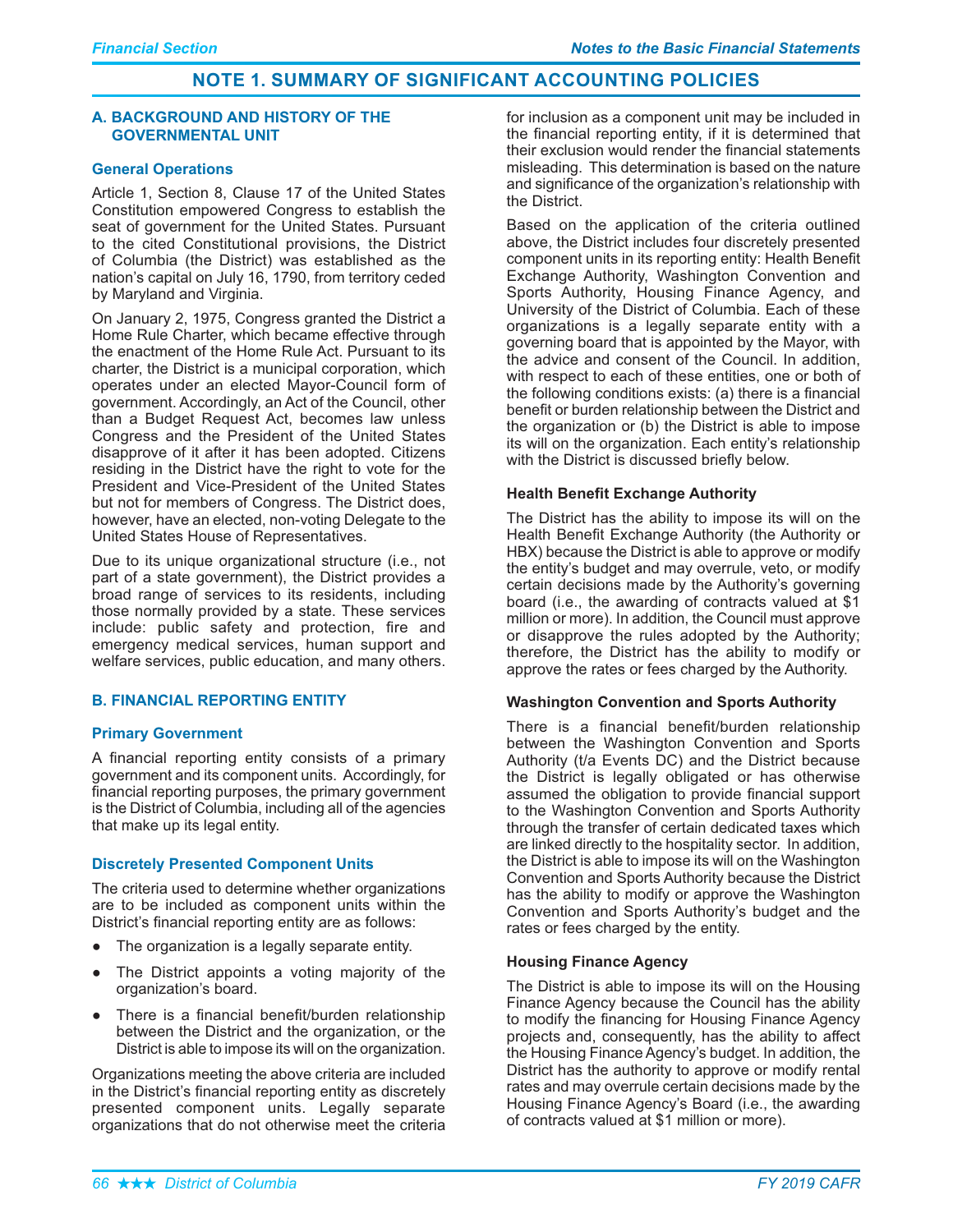## **University of the District of Columbia**

A financial benefit/burden relationship exists between the University of the District of Columbia (the University) and the District because the District provides financial support to the University in the form of subsidy payments. In addition, the District is able to impose its will on the University because the District has the ability to approve and/or modify the University's budget.

The combined financial data for these organizations is presented in a separate column in the governmentwide financial statements to emphasize that these entities are legally separate from the District.

The financial statements of each discretely presented component unit may be obtained from the following locations and websites:

# **Health Benefit Exchange Authority**

Executive Director 1225 Eye Street, NW, Suite 400 Washington, DC 20005 https://hbx.dc.gov

## **Washington Convention and Sports Authority**

t/a Events DC General Manager 801 Mount Vernon Place, NW Washington, DC 20001 http://eventsdc.com

# **Housing Finance Agency**

Executive Director 815 Florida Avenue, NW Washington, DC 20001 https://www.dchfa.org

# University of the District of Columbia

President Van Ness Campus 4200 Connecticut Avenue, NW Washington, DC 20008 https://www.udc.edu

# **Blended Component Units**

Entities which meet any one of the following characteristics, in addition to the criteria for inclusion as a component unit described above, are blended component units of the District:

- The organization's governing body is substantively the same as the District's governing body and (1)  $\,$ there is a financial benefit or burden relationship between the District and the organization, or (2) management of the District has operational responsibility for the organization.
- The organization provides services entirely, or almost entirely, to the District, or otherwise exclusively or almost exclusively benefits the District even though it does not provide services directly to it.
- The organization's total debt outstanding, including leases, is expected to be repaid entirely or almost entirely with District resources.
- The organization is a not-for-profit corporation, in which the District is the sole corporate member.

Based on the application of the criteria outlined above, the District includes two blended component units:

# District of Columbia Tobacco Settlement **Financing Corporation**

The District of Columbia Tobacco Settlement Financing Corporation (the Tobacco Corporation) was created by the Tobacco Settlement Financing Act of 2000 as a special purpose, independent instrumentality of the District government. The Tobacco Corporation, which is legally separate from the District, was established to purchase all of the District's rights, title, and interest in the Master Settlement Agreement executed by participating cigarette manufacturers, states and other jurisdictions. The Tobacco Corporation issued bonds in FY 2001 to finance the purchase of the District's securitized right, title and interest in the tobacco settlement revenues. The Tobacco Corporation is a blended component unit because: (a) the District appoints the Tobacco Corporation's Board; (b) the District is legally entitled to and can otherwise access the Tobacco Corporation's resources, thereby establishing a benefit/burden relationship; (c) the District has the ability to modify or approve the Tobacco Corporation's budget, thereby, giving the District the ability to impose its will on the Tobacco Corporation; and (d) the Tobacco Corporation provides services entirely to the District.

# **Not-for-Profit Hospital Corporation**

The Not-for-Profit Hospital Corporation (d/b/a United Medical Center) was established pursuant to the Not-for-Profit Hospital Corporation Establishment Emergency Amendment Act of 2010, effective July 7, 2010 (D.C. Act 18-476; 57 DCR 6937) to provide community-centered health care east of the Anacostia River. The District of Columbia government is the sole owner of the Not-for-Profit Hospital Corporation; therefore, the District provides financial support to the Hospital Corporation to help sustain its operations, creating a financial benefit/burden relationship between the District and the Hospital Corporation. In addition, the District is able to impose its will on the Hospital Corporation because the District has the ability to modify or approve the Hospital Corporation's budget. The Not-for-Profit Hospital Corporation is a blended component unit because: (a) it is organized as a not-for-profit corporation and (b) the District is its sole owner.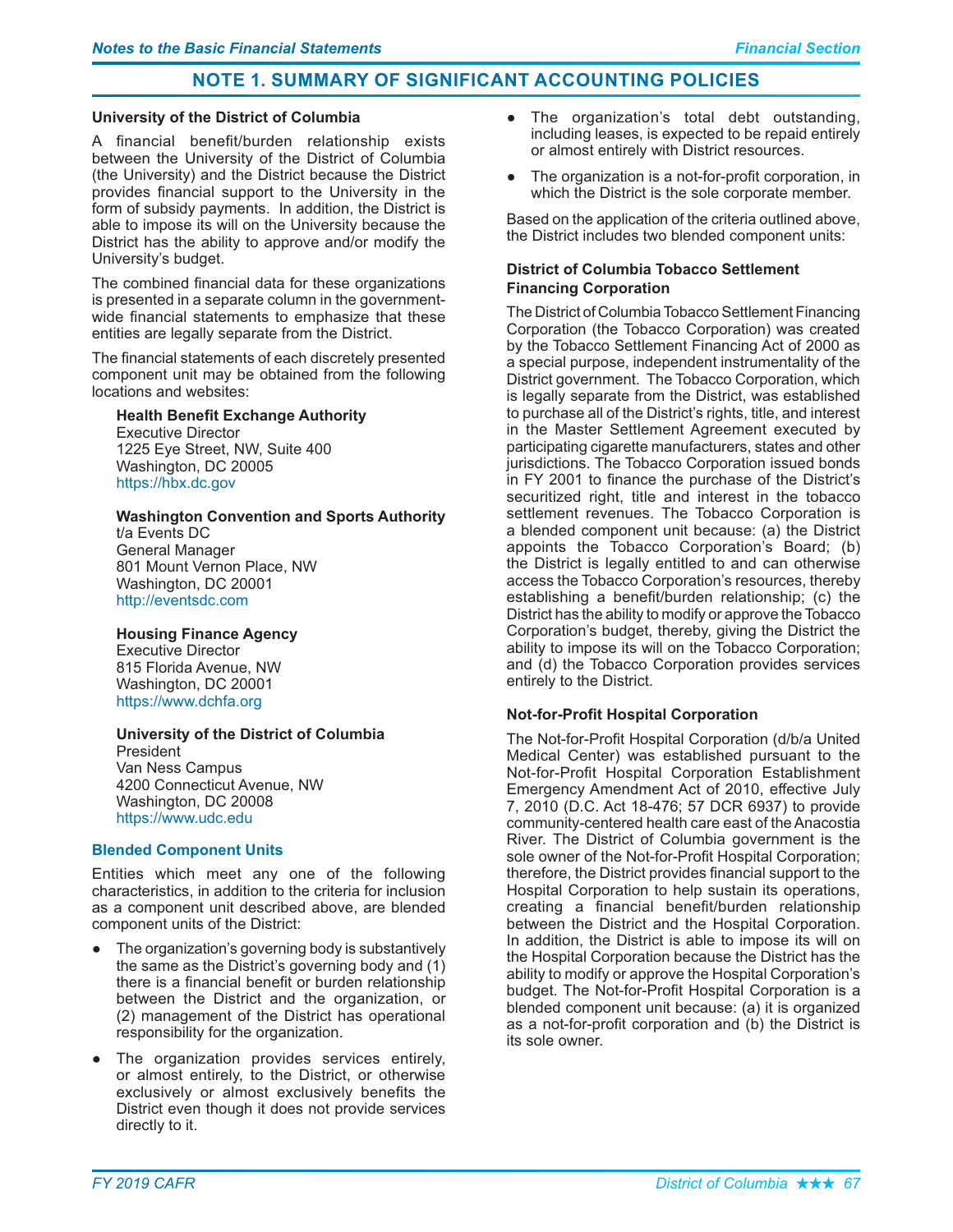Audited financial statements of each blended component unit are available at the following locations:

#### **District of Columbia Tobacco Settlement Financing Corporation**

Office of the Chief Financial Officer Office of Finance and Treasury 1101 4th Street, SW, Suite 800 W Washington, DC 20024

# **Not-for-Profit Hospital Corporation**

d/b/a United Medical Center **Chief Executive Officer** 1310 Southern Avenue, SE Washington, DC 20032

# **Related Organizations**

A related organization is an entity for which the District is not financially accountable even though the District appoints a voting majority of the organization's governing board. The District reports two entities as related organizations: the District of Columbia Housing Authority (Housing Authority) and the District of Columbia Water and Sewer Authority (DC Water), because the Mayor, with the consent and advice of the Council, appoints a majority of the voting members of these organizations' governing boards. However, the District's accountability for these organizations does not extend beyond these appointments.

# **Joint Ventures**

A joint venture is a legal entity or other organization that results from a contractual arrangement and is owned, operated, or governed by two or more participants as a separate and specific activity subject to joint control, in which the participants retain: (a) an ongoing financial interest or (b) an ongoing financial responsibility. Joint control means that no single participant has the ability to unilaterally control the financial or operating policies of the joint venture. Generally, the purpose of a joint venture is to pool resources and share the costs, risks, and rewards of providing goods or services to the venture participants directly, or for the benefit of the public or specific service recipients.

The District participates with other local jurisdictions in a joint venture to plan, construct, finance and operate a public transit system serving the Metropolitan Washington Area Transit zone, which includes the District of Columbia: the cities of Alexandria. Falls Church, Fairfax, Manassas, and Manassas Park; the counties of Arlington, Fairfax, Loudoun, and Prince William in Virginia; and the counties of Montgomery, Anne Arundel, and Prince George's in Maryland. The Washington Metropolitan Area Transit Authority (WMATA) was created in February 1967 to fulfill the purposes of the joint venture.

Pursuant to P.L. 111-62, which revised the WMATA compact agreement, WMATA is governed by an eightmember board and eight alternates, comprised of two directors and two alternates for Maryland, Virginia, the District of Columbia, and the federal government. The directors and alternates for Maryland are appointed by the Washington Suburban Transit Commission from among its members; for Virginia, by the Northern Virginia Transportation Commission from among its members; for the District of Columbia, by the Council from its members and mayoral nominees; and for the federal government, by the Administrator for General Services. The District does not have explicit measurable equity interest in the joint venture; accordingly, the District does not include the financial activities of the joint venture in its financial statements. Condensed financial statements for this joint venture are presented as disclosures in Note 12 on page 140.

# **C. BASIS OF PRESENTATION**

# **Government-Wide Financial Statements**

The government-wide financial statements report information on all of the non-fiduciary activities of the primary government and its component units. The fiduciary funds are not incorporated into the government-wide financial statements because the assets of these funds are held for the benefit of a third-party and cannot be used to finance activities or obligations of the District. Governmental activities of the primary government, which normally are supported by taxes and intergovernmental revenues, are reported separately from business-type activities, which rely, to a significant extent on fees and charges for services. The government-wide financial statements are comprised of the Statement of Net Position and the Statement of Activities.

# **Statement of Net Position**

The Statement of Net Position reports all assets, deferred outflows of resources, liabilities, deferred inflows of resources, and net position of the District's governmental and business-type activities and its discretely presented component units. The District reports all debts and capital assets, including infrastructure, in the government-wide Statement of Net Position. The District reports net position in three distinct categories: (1) net investment in capital assets; (2) restricted; and (3) unrestricted.

# **Statement of Activities**

The Statement of Activities demonstrates the degree to which the direct expenses of a given function or segment is offset by program revenues. Direct expenses are those that are clearly identifiable with a specific function or segment. Program revenues include fines and forfeitures; charges to customers or applicants who purchase, use, or directly benefit from goods, services, or privileges provided by a given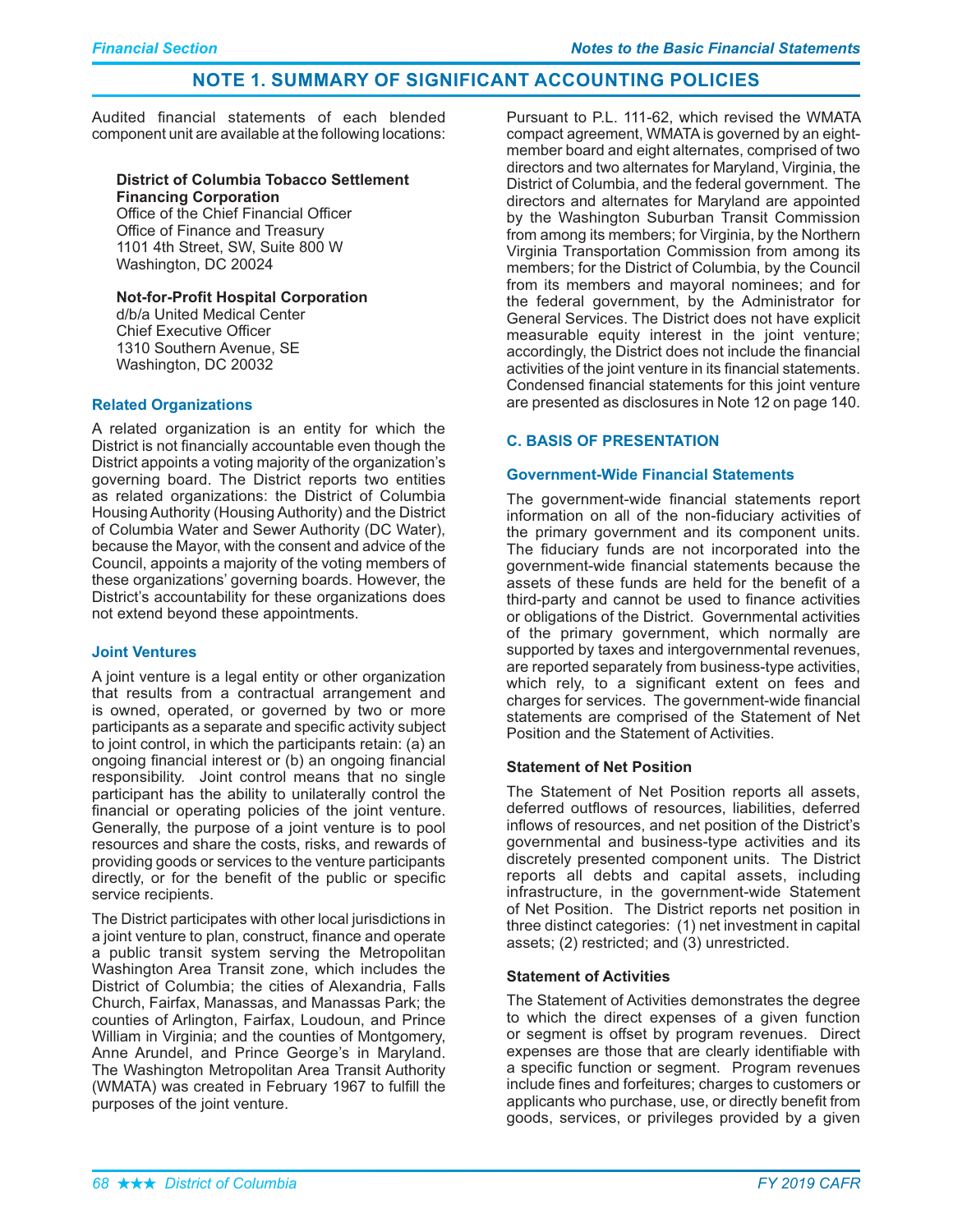function or segment; and grants and contributions that are restricted to meeting the operational or capital requirements of a particular function or segment. Taxes and other items not included in program revenues are reported as general revenues. The District also reports depreciation expense (*i.e.*, the cost of "using up" capital assets) in the Statement of Activities.

# **Fund Financial Statements**

Fund accounting is used to demonstrate legal compliance and segregate transactions related to certain District functions or activities. Each fund represents a separate accounting entity and the transactions in each fund are summarized in a separate set of self-balancing accounts which include assets, deferred outflows of resources, liabilities, deferred inflows of resources, fund equity, revenues and expenses/expenditures.

Separate financial statements are provided for governmental funds, proprietary funds, and fiduciary funds, even though fiduciary funds are excluded from the government-wide financial statements. Major individual governmental funds and major individual proprietary funds are reported in separate columns in the fund financial statements. Nonmajor governmental funds are aggregated into one column in the fund financial statements.

#### **Governmental Funds**

Governmental Funds are used to account for all of the District's general activities. The acquisition, use, and balance of the District's expendable financial resources, and the related liabilities and deferred inflows of resources (except those accounted for in the proprietary funds and the discretely presented component units), are accounted for in the governmental funds.

The District reports the following major governmental funds:

# **General Fund**

The General Fund is used to account for all financial resources not accounted for in other governmental funds

#### **Federal and Private Resources Fund**

The Federal and Private Resources Fund is used to account for proceeds of intergovernmental grants and other federal payments, private grants and private contributions that are legally restricted to expenditures for specified purposes.

#### **Housing Production Trust Fund**

The Housing Production Trust Fund is used to account for the financial resources which provide financial assistance to a variety of affordable housing

programs and opportunities across the District such as: (a) initiatives to build affordable housing; (b) homeownership opportunities for low-income families; and (c) preservation of existing federally assisted housing. Subsidies from the General Fund and dedicated local tax revenues from deed transfers and recordations, are the main sources of revenue for the Housing Production Trust Fund. This fund is administered by the Department of Housing and Community Development.

### **General Capital Improvements Fund**

The General Capital Improvements Fund is used to account for the purchase or construction of capital assets financed by operating transfers, capital grants and debt proceeds.

#### **Nonmajor Governmental Funds**

The Nonmajor Governmental Funds are comprised of: (1) five Special Revenue Funds, which include the Tax Increment Financing (TIF) Program, the Tobacco Settlement Financing Corporation (TSFC), the Payment in Lieu of Taxes (PILOT) Fund, the Baseball Project and the Universal Paid Leave Fund; (2) the Debt Service Fund; and (3) one Capital Projects Fund; the Highway Trust Fund.

## **Proprietary Funds**

Proprietary Funds are used to account for activities similar to those found in the private sector. The criteria for inclusion as a proprietary fund include: (a) the costs (including depreciation) of providing goods or services primarily or solely to the public on a continuing basis are financed or recovered mostly through user charges; and (b) the determination of net income is necessary or useful for sound financial administration.

The District reports three proprietary funds that are discussed below.

# **Lottery and Gaming Fund**

The Lottery and Games Fund is used to account for revenues from sale of lottery products, charitable gaming fees and other related income. Gaming activities are administered by the Office of Lottery and Gaming, which is an independent agency of the District.

#### **Unemployment Compensation Fund**

The Unemployment Compensation Fund is used to account for the accumulation of financial resources to be used for benefit payments to unemployed former employees of the District, federal agencies and private employers in the District. Resources are contributed by private employers at rates established by law, and by the federal government on a reimbursable basis. The administrative costs of the program are accounted for in the General Fund.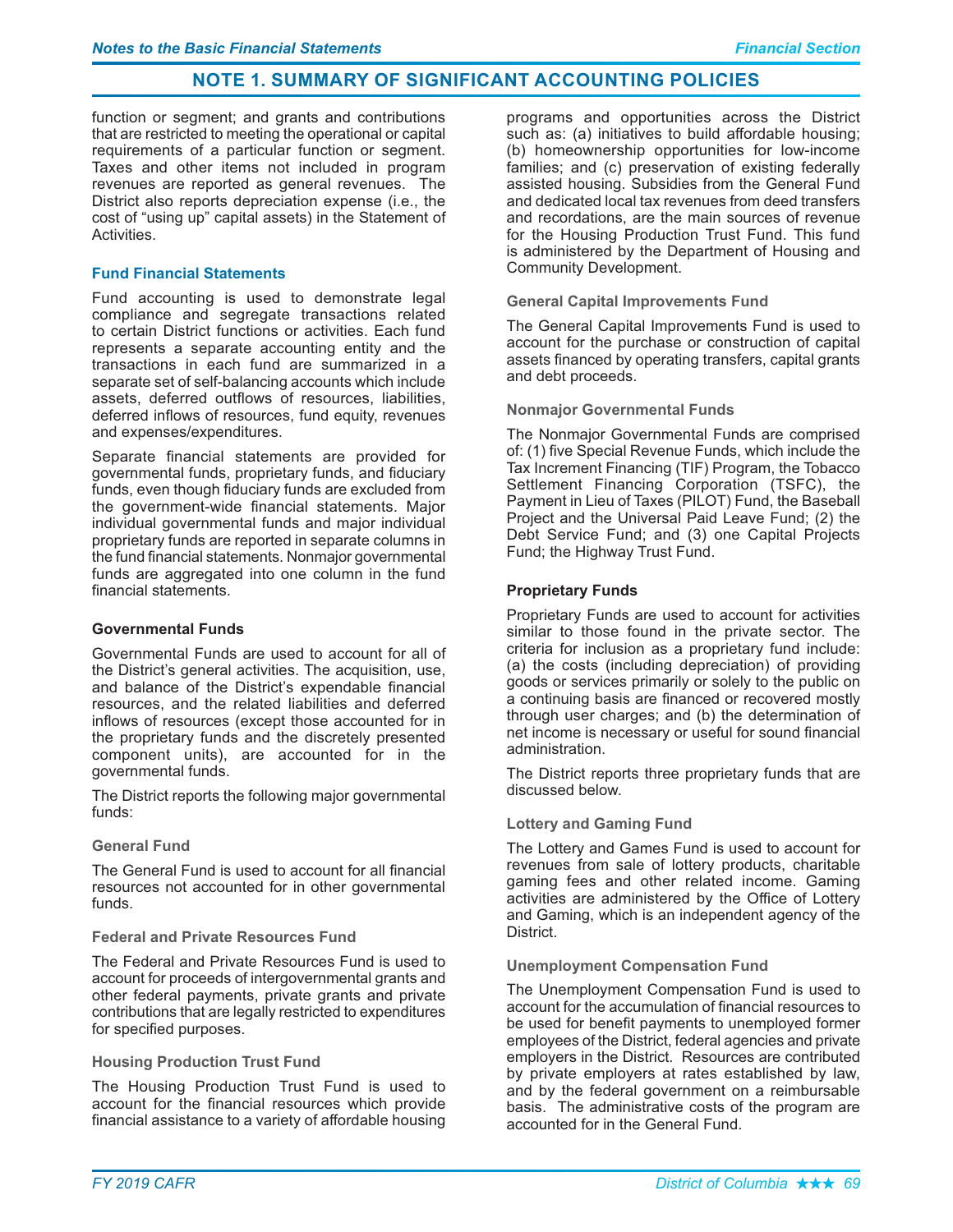Unemployment insurance in general is a federal and state program that provides temporary benefits to workers who become unemployed through no fault of their own, and who are able and available for work. The benefits paid to unemployed workers reduce the hardship of unemployment, help maintain purchasing power of the unemployed, thereby supporting the local economy, and help to stabilize the workforce so that local workers are available to emplovers when they are ready to re-employ. The cost of the unemployment insurance program is financed by employers who pay state and federal taxes on part of the wages paid to each employee during a calendar year.

# **Not-for-Profit Hospital Corporation**

The Not-for-Profit Hospital Corporation is used to account for revenues, expenses, and capital outlays related to inpatient, outpatient, psychiatric, skilled nursing, and emergency care services for District residents. It is a separate legal entity blended with the proprietary funds of the primary government for financial reporting purposes.

# **Fiduciary Funds**

Fiduciary Funds are used to account for assets held by the District in a trustee capacity or as an agent for individuals, private organizations or other governments. Fiduciary funds are not included in the government-wide financial statements because the resources cannot be used for operations of the government. The District reports the following fiduciary funds:

## **Pension and Other Postemployment Benefits Funds**

Pension and Other Postemployment Benefits Funds are used to report the activities of the District's postemployment benefits funds, which accumulate financial resources for pension benefit payments to eligible District employees and assets that are accumulated and benefits that are paid for postemployment healthcare and life insurance.

## **Private-Purpose Trust Fund**

A Private-Purpose Trust Fund is used to report any trust arrangement not reported in pension trust funds under which principal and income benefit specific individuals, private organizations, or other governments. The District uses this fund to account for amounts held in its 529 College Savings Investment Plan, which was established to help families save for qualified college education expenses while also receiving certain tax benefits.

#### **Agency Funds**

Agency funds are used to account for refundable deposits required of various licensees and monies held in escrow as an agent for individuals, private organizations or other governments. Those resources which are held by the District in a purely custodial capacity do not involve measurement of results of operations.

# **Prior Year Information**

The financial statements include summarized prioryear comparative information. Such information does not include sufficient details to constitute a presentation in conformity with U.S. generally accepted accounting principles (GAAP). Accordingly, such information should be read in conjunction with the District's financial statements for the year ended September 30, 2018, from which such summarized information was derived.

# **D. MEASUREMENT FOCUS AND BASIS OF ACCOUNTING**

The District's financial statements are prepared in accordance with GAAP applicable to state and local governmental entities as established by the Governmental Accounting Standards Board (GASB).

#### **Government-Wide Financial Statements**

The government-wide financial statements are reported using the flow of economic resources measurement focus and the accrual basis of accounting. Therefore, the Statement of Net Position reports all assets, including receivables regardless of when they will be collected, and capital assets (depreciable and non-depreciable); deferred outflows of resources; all liabilities regardless of when payment is due; deferred inflows of resources; and net position.

The Statement of Activities is designed to present the degree to which the direct expenses of a particular function are offset by program revenues. Direct expenses are those that are clearly identifiable with a specific function. Program revenues include charges for goods or services, grant revenues, and fines. Tax revenues are reported separately as general revenues.

The Statement of Activities reports: (a) expenses associated with governmental activities: (b) expenses associated with business-type activities; and (c) expenses of the discretely presented component units. The expenses of the governmental activities include governmental fund expenditures that are not eliminated or reclassified for the purpose of government-wide financial reporting, and current year depreciation expense on capital assets. The effect of interfund activities is eliminated from the governmentwide financial statements.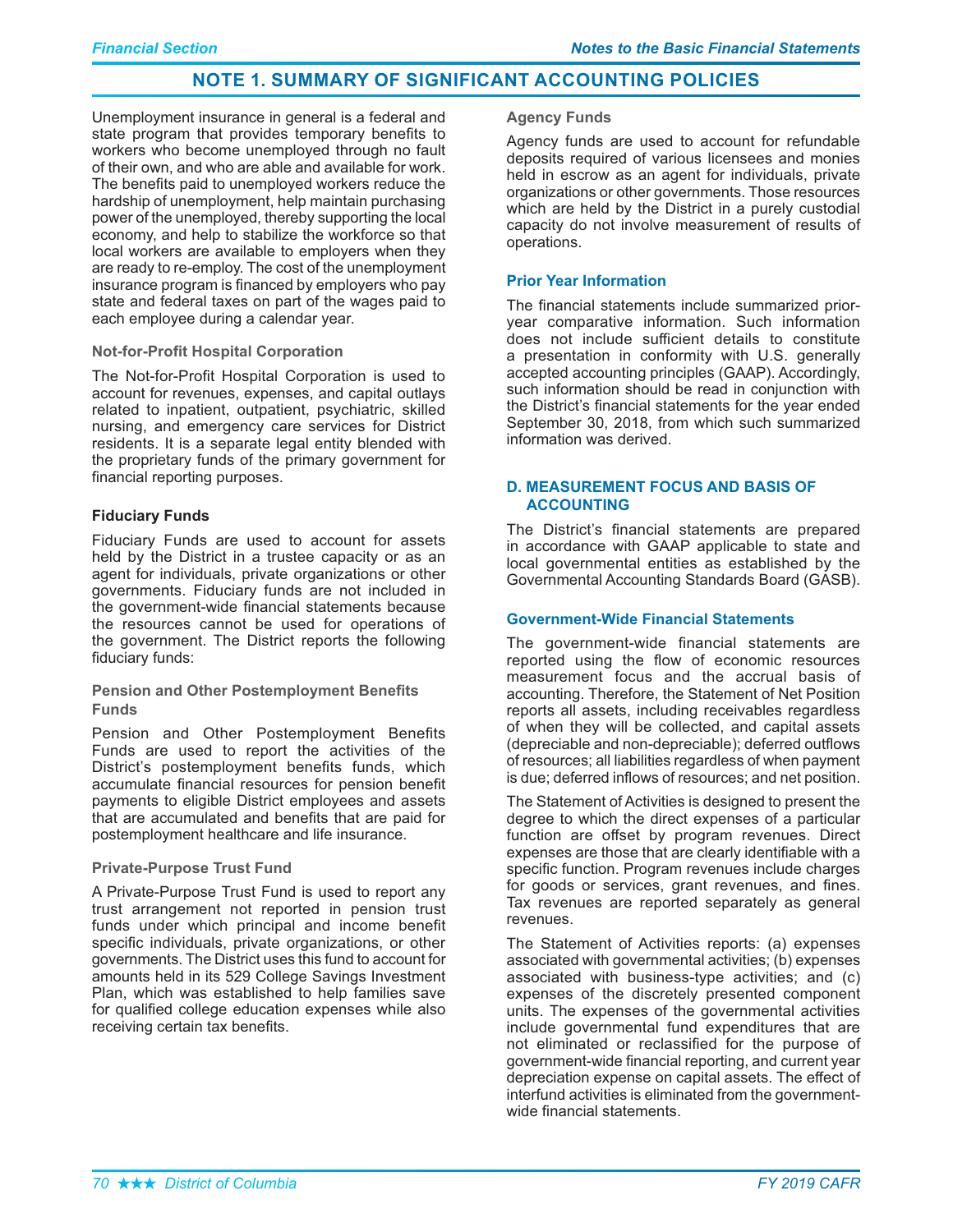### **Fund Financial Statements**

### **Governmental Funds**

All governmental funds are accounted for using the flow of current financial resources measurement focus and the modified accrual basis of accounting. Under this measurement focus, only current assets. deferred outflows of resources, current liabilities, deferred inflows of resources, and fund balances are reported on the Balance Sheet.

Operating statements of these funds present increases (revenues and other financing sources) and decreases (expenditures and other financing uses) in fund balance.

Under the modified accrual basis of accounting, revenues of the governmental funds are recognized in the year they become susceptible to accrual (both measurable and available) to pay current fiscal year liabilities. The District considers all revenues to be available if they are collected within 60 days of the end of the current fiscal year. Property taxes, individual and franchise taxes, sales taxes, federal grants and charges for services are significant revenues that are subject to accrual. All other revenue items are considered to be measurable and available only when cash is received by the government. The District accrues income tax revenue net of estimated income tax refunds relating to the fiscal year that will not be paid until after the fiscal year-end.

Expenditures and liabilities such as debt service, compensated absences, claims and judgments, and special termination benefits are recorded in the governmental fund statements only when they mature or become due for payment. Otherwise, such activity is reported in the government-wide financial statements as incurred.

# **Proprietary Funds, Pension and Other Postemployment Benefits (OPEB) Trust Funds, Private-Purpose Trust Fund, and Component Units**

The proprietary funds, Pension and OPEB Trust Funds, Private-Purpose Trust Fund, and discretely presented component units are accounted for on a flow of economic resources measurement focus and the accrual basis of accounting. Under this measurement focus, all assets, deferred outflows of resources, liabilities, and deferred inflows of resources associated with the operation of these funds are included on their respective statements of net position.

Net position of the proprietary funds is segregated into net investment in capital assets, restricted, and unrestricted components. Under the accrual basis of accounting, revenues are recognized in the fiscal year earned and expenses are recognized in the fiscal year incurred. The related operating statements of proprietary funds present increases (revenues) and decreases (expenses) in net position. Operating statements of pension and private-purpose trust funds present additions and deductions in fiduciary net position.

Proprietary funds classify revenues and expenses as either operating or nonoperating. Operating revenues and expenses generally result from providing services and/or producing and delivering goods in connection with a proprietary fund's principal ongoing operations.

The Pension and OPEB Trust Funds recognize additions to net position derived from various sources, as follows:

- Participants' contributions, when due;  $\bullet$
- District contributions, when due and a formal commitment for payment has been made; and
- Net investment income, as earned.

Expenditures for benefits and refunds are recognized when due and payable. The Private-Purpose Trust Fund recognizes additions to net position when participants' contributions are received.

# **Revenue Recognition (By Type or Source)**

## **Property Taxes**

Property taxes are recognized as revenue in the tax year for which they are levied, provided they are available.

Real property taxes are levied as of October 1 on property values that were assessed as of the preceding January 1. Taxes levied are due and collectible in two equal installments on March 31 and September 15. After these dates, the tax bills become delinguent and the District may assess penalties and interest. Real property taxes attach as enforceable liens on property as of October 1 of the year after levy.

In the District, personal property tax is self-assessed. Each vear, on or before July 31, property owners must file a personal property tax return covering the tax year beginning July 1 and ending June 30 of the next year. The return should report the remaining cost of all tangible personal property as of July 1 that is taxable in the District of Columbia. Property taxes are levied after the returns are filed. If a taxpayer fails to pay the levied taxes when due, the District would have a legal claim to the taxpayer's property. Pursuant to the Clarification of Personal Property Tax Reporting Temporary Act of 2011, effective February 24, 2012 (D.C. Law 19-91; 58 DCR 11209), the revenue budget for personal property tax is formulated with the understanding that 100% of collections are to be allocated for the year in which the tax was collected.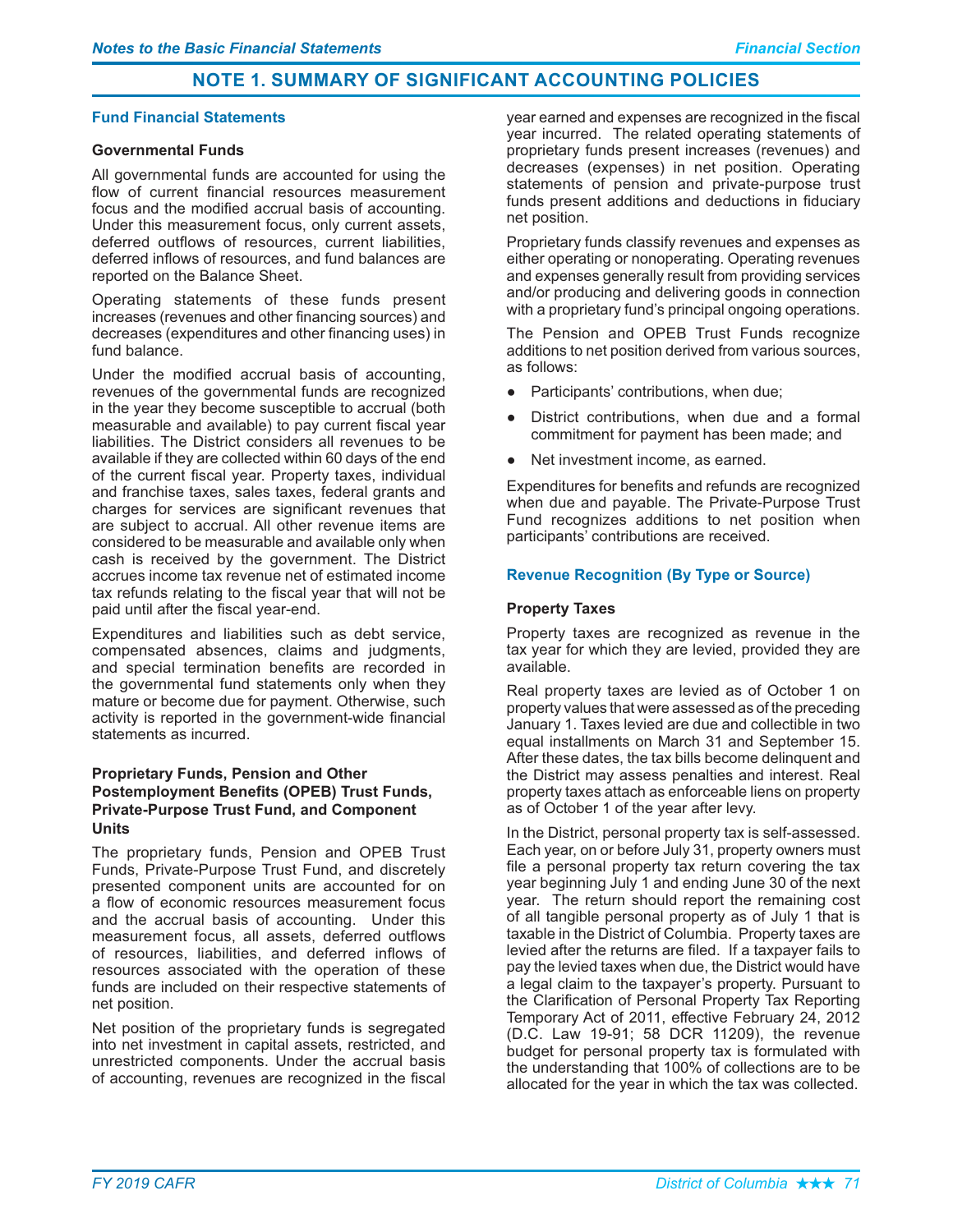#### **Other Taxes and Revenues**

Sales and use taxes are recognized as revenue when the sales or uses take place. Interest on investments is recognized when earned. Charges for services are recorded as revenues when services are provided.

#### **Intergovernmental Revenues**

Intergovernmental revenues are amounts derived through agreements with other governments. In general, these revenues are comprised of contributions and grants made by the federal government to the District. Contributions are recognized as revenue when received. Generally, entitlements and shared revenues are recognized as revenue at the time of receipt or earlier, if measurable and available. Resources arising from grants are usually subject to certain eligibility requirements; therefore, most grant revenues are recognized as revenue only when all grant requirements are met. Grant funds received with all eligibility requirements met except for the timing requirement are recorded as deferred inflows of resources.

## **Supplemental Nutrition Assistance Program**

The District participates in the federal government's Supplemental Nutrition Assistance Program (SNAP), which is designed to increase the food purchasing power of economically disadvantaged residents. The District uses the electronic benefits transfer (EBT) system that allows program beneficiaries to charge their qualifying food purchases, thereby eliminating the need for paper stamps. Revenues and expenditures are reported in the Federal and Private Resources Fund when the underlying transaction (i.e., the food purchase) occurs.

# **Revenues Susceptible to Accrual**

Revenues which are susceptible to accrual include: taxes, federal contributions and grants, charges for services, and investment income.

# **Revenues Not Susceptible to Accrual**

Licenses, permits, fines, and forfeitures are recorded as revenue when received in cash because they are generally not measurable until received. However, fines that remain unpaid after the allowable grace period or after appeals are denied become susceptible to accrual.

# **E. BASIS OF BUDGETING AND BUDGETARY CONTROL POLICIES**

# **Process**

On or about March 30th of each year, at the direction of the Council, the Mayor submits to the Council an annual budget for the District of Columbia government, which includes: (1) the budget for the forthcoming fiscal year, commencing October 1, specifying the agencies and purposes for which funds are being requested; (2) an annual budget message; (3) a multiyear plan for all agencies of the District government; and (4) a multi-year capital improvements plan by project for all agencies of the District government. The Council holds public hearings and adopts the budget through passage of a Local Budget Act and a Federal Portion Budget Request Act. The Mayor may not forward and the Council may not adopt any budget for which expenditures and other financing uses exceed revenues and other financing sources.

On or about May 25th of each year, after receipt of the budget proposal from the Mayor, and after the public hearings, the Council adopts the annual budget for the District of Columbia government. The Mayor submits the Federal Portion Budget Request Act to the President of the United States for transmission to Congress. Congress then approves the federal portion of the budget through an appropriations act. The Chairman of the Council submits the Local Budget Request Act to Congress, which then becomes law upon expiration of a 30-day review period.

## **Appropriations Act**

The Local Budget Act and Federal Portion Budget Request Act (appropriations acts) comprise the District's appropriation authority after approval by Congress, and authorize District government expenditures at the function level or by appropriation title, such as Public Safety and Justice, Human Support Services, or Public Education System. In general, after approval by Congress of the District's appropriation, the District may transmit amendments or supplements to the budget by submitting a request for supplemental appropriation to the President and Congress, which would require active approval. However, within certain limits, pursuant to D.C. Code §47-369.02, the District may supplement its General Fund budget with passive approval by Congress by sending notification not fewer than 30 days in advance of the changes taking place.

Pursuant to Section 446 of the Home Rule Act (D.C. Code § 1-204.46) and the Reprogramming Policy Act of 1980, as amended (D.C. Code  $\S$  47-363), the District may reallocate budget amounts. The appropriated budget amounts in the Budgetary Comparison Statement, which are presented in Exhibit 2-d found on page 55, include all approved reallocations and other budget changes. This statement reflects budget to actual comparisons at the function (appropriation title) level. Actual expenditures and uses may not legally exceed appropriated budgeted expenditures and uses at the function level as shown in this statement. A negative expenditure variance in the budgetary comparison statement for a particular function is a violation of the federal Antideficiency Act (31 U.S.C. §§ 1341, 1342, 1349, 1351, 1511-1519); the District of Columbia Anti-Deficiency Act (D.C.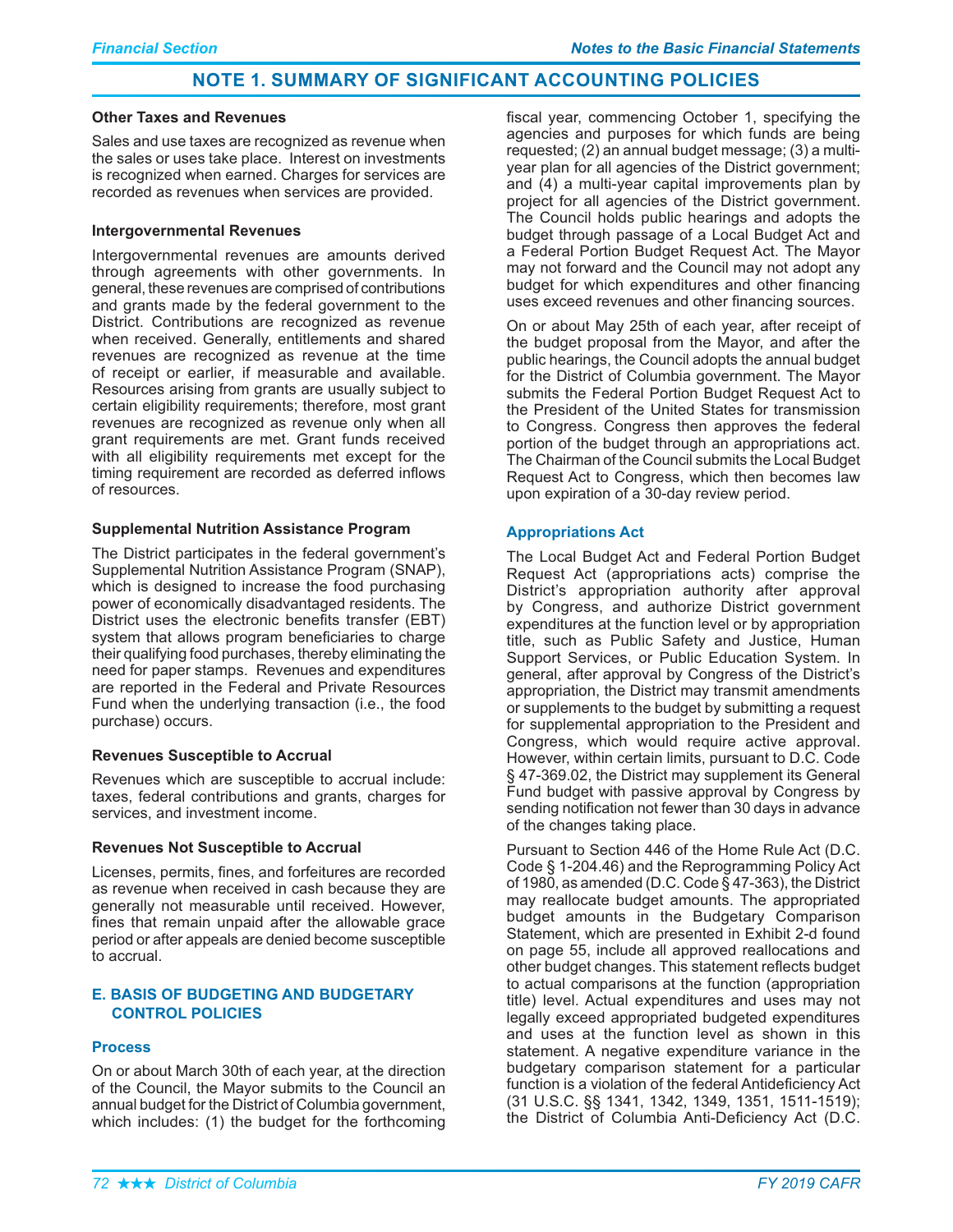Code  $\S$  47-355.01 et seq.); and Section 446 of the Home Rule Act (D.C. Code § 1-204.46). In addition, a negative expenditure variance for a particular agency within an appropriation title is also a violation of the D.C. Anti-Deficiency Act.

The appropriations acts specifically identify authorized expenditures but do not specify revenue amounts. The revenue budget is based primarily on the revenue estimates submitted to the President and Congress with the District's budget and is modified as new revenue estimates are issued. If a new revenue estimate indicates a decrease, the District reduces its planned expenditures or takes other steps to rebalance the budget.

The District budgets for the General Fund and the Federal and Private Resources Fund as presented in the Budgetary Comparison Statement in Exhibit 2-d. The budgetary basis of accounting used to prepare this statement differs from the GAAP basis used to prepare the General Fund and Federal and Private Resources Fund statements presented in Exhibit 2-b on page 53 due to basis differences. Basis Differences arise because the basis of budgeting differs from the basis of accounting prescribed by GAAP as indicated in Note 1X on page 83.

# **Budgetary Control**

The District maintains budgetary controls designed to monitor compliance with expenditure limitations contained in the annual appropriated budget approved by Congress and the President. The level of budgetary control (i.e., the level at which expenditures and other obligations cannot legally exceed the appropriated amount) is established by function, fund, and agency within the General Fund and the Federal and Private Resources Fund

# **Encumbrances**

Encumbrance accounting is used in the governmental funds. Under this method of accounting, purchase orders, contracts, and other commitments for the expenditure of funds are recorded in order to reserve the required portion of an appropriation. Encumbrances outstanding at year-end do not constitute expenditures or liabilities for GAAP or budgetary purposes. Encumbered amounts lapse at year-end in the General Fund and may be reappropriated and re-encumbered as part of the subsequent year's budget. However, encumbered amounts do not lapse at year-end in the Capital Projects Funds or the Special Revenue Funds.

As of September 30, 2019, the District did not have significant amounts in encumbrances in any of the major and nonmajor funds. Encumbered amounts at year-end have been included within the fund balances in Table N10-1 on page 138.

# **F. CASH AND INVESTMENTS**

# **Cash and Cash Equivalents**

Cash from the governmental and proprietary funds is pooled unless prohibited by law. The cash management pool is used as a demand deposit account by each participating fund. If a fund overdraws its share of the pooled cash, that fund reports a liability (Due To) to the General Fund, which is deemed to have loaned the cash to the overdrawn fund. The General Fund reports a receivable (Due From) from the overdrawn fund.

The District's cash management pool is invested in cash equivalents. Cash equivalents are short-term, highly liquid investments that are readily convertible to known amounts of cash and mature in such a short period of time that changes in interest rates have little or no impact on the value of the securities. For an investment to be considered a cash equivalent, it must have an original maturity date no greater than 90 days.

## **Investments**

Cash that is not needed for immediate disbursement is invested to generate investment income. The District purchases legally authorized investments consistent with the provisions of the Financial Institutions Deposits and Investment Act of 2006 (D.C. Code §§ 47-351.01 and 47-351.08), and the District's Investment Policy, as adopted in November 2008. As of September 30, 2019, the District invested primarily in money market funds containing securities backed by the U.S. government which included obligations of Government Sponsored Enterprises (GSEs) that have the explicit and implicit guarantee of the U.S. federal government. Such investments are considered to be cash equivalents if they mature within 90 days after the date of purchase. The Pension Trust Funds are authorized to invest in fixed income, equity securities and other types of investments. Also, the Private-Purpose Trust Fund and Other Postemployment Benefits Fund are authorized to invest monies consistent with their respective Investment Policies. Historically, these Funds' investments have been comprised of equities, balanced funds, fixed income securities and other long-term investments.

The District's investments are reported at fair value in accordance with GASB Statement No. 72, Fair Value Measurement and Application. Fair value is defined as the price that would be received to sell an asset or paid to transfer a liability in an orderly transaction between market participants at the measurement date. The District categorizes its fair value measurements within the fair value hierarchy established by generally accepted accounting principles. The hierarchy is based on the valuation inputs used to measure the fair value of the asset. Level 1 inputs are quoted prices (unadiusted) in active markets for identical assets or liabilities. Level 2 inputs are inputs other than quoted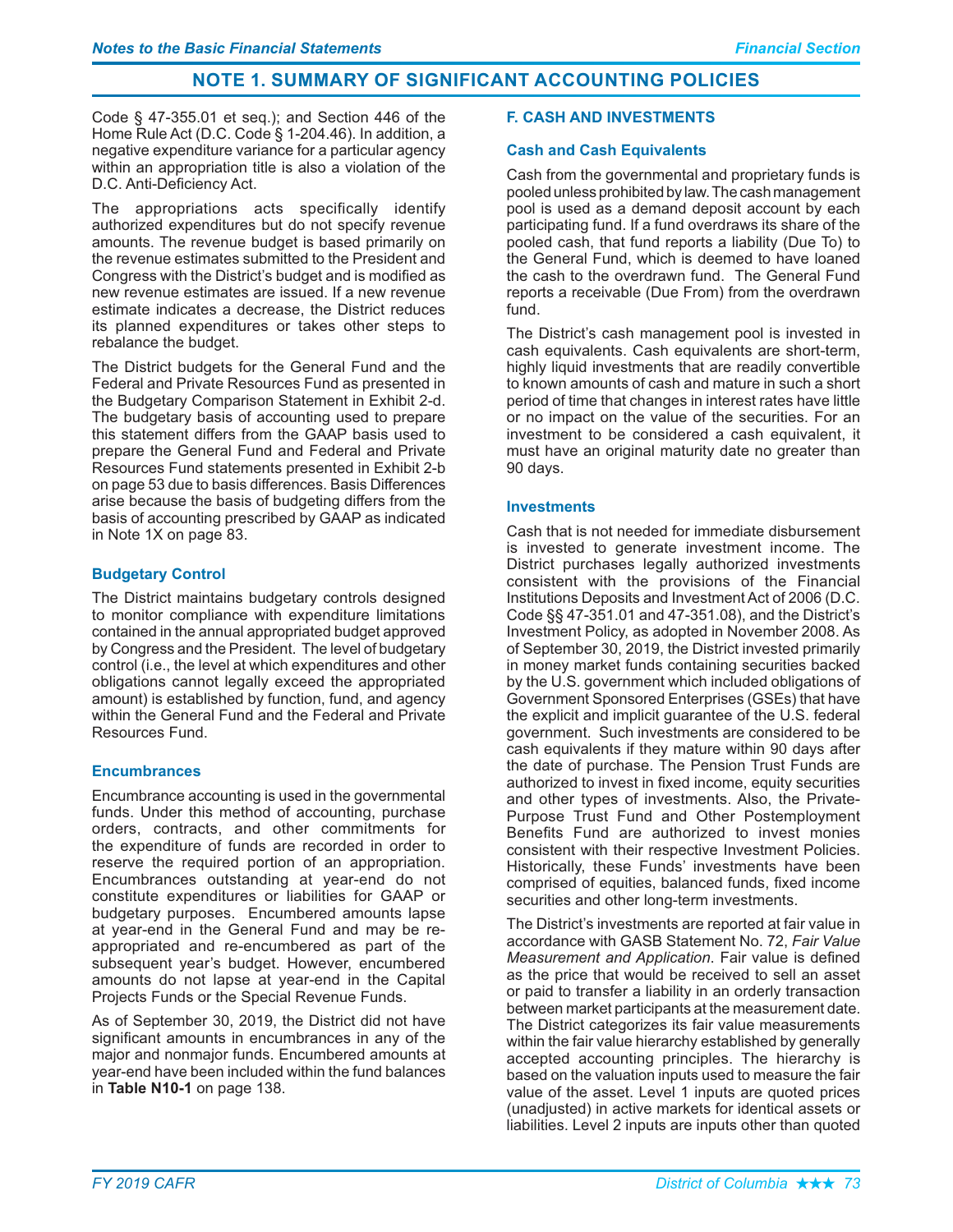prices included within Level 1 that are observable for the asset or liability, either directly or indirectly. Finally, Level 3 inputs are unobservable inputs, such as management's assumptions and information about market participant assumptions that is reasonably available.

Some portfolio investments of the Private-Purpose. Pension and OPEB Trust Funds are reported at net asset value (NAV) in the accompanying Statement of Fiduciary Net Position. The stability of the principal portfolio is valued in accordance with the terms of the corresponding funding agreement, inclusive of accrued interest. Security transactions, normally in shares of the underlying funds, are accounted for on the trade date basis. Realized gains and losses are reported on the identified cost basis. Income and capital gains distributions, if any, from investments in the underlying funds are recorded when incurred.

Money market investments must be in compliance with the requirements of Rule 2a-7 (17 CFR 270.2a-7) under the Investment Company Act of 1940 (15 U.S.C. 80a-1 et seg.). Money market investments that meet the criteria established by GASB Statement No. 79, Certain External Investment Pools and Pool Participants, are reported at amortized cost, which approximates fair value. Other investments are reported at fair value. Securities traded on a national or international exchange are valued at the last reported sales price at current exchange rates. Investment purchases and sales are recorded as of the trade date. These transactions are not finalized until the settlement date. Cash received as collateral on securities lending transactions and investments made are reported as assets and related liabilities for collateral received.

# **G. INVENTORY**

Inventory reported in the governmental funds consists of materials and supplies held for consumption. Inventory on hand at year-end is stated at cost (generally using the weighted average method). The District utilizes the consumption method to account for inventory whereby materials and supplies are recorded as inventory when purchased and as expenditures/expenses when they are consumed.

Consistent with District practices, inventories of the proprietary funds are recorded at the lower of weighted average cost or market. The Not-For-Profit Hospital Corporation is the only component unit which reports inventory recorded at the lower of cost or market. Cost is determined using the first-in-first-out (FIFO) method.

# **H. RESTRICTED ASSETS**

Certain governmental and proprietary fund assets, some assets reported by the component units, and all fiduciary fund assets are restricted as to use by legal or contractual requirements. Any excess of restricted assets and deferred outflows of resources over the

related liabilities and deferred inflows of resources is reported as part of the restricted net position in the government-wide, proprietary, and fiduciary financial statements and as restricted fund balance in the governmental fund financial statements, to indicate the portion of the net position or fund balance that is available for restricted purposes only. Restricted assets also include investments and cash deposited in bank accounts legally restricted for certain purposes such as the payment of bond principal and interest.

# **I. PREPAID ITEMS**

Prepaid items are payments made by the District in the current fiscal year for services to be received in the subsequent fiscal year. Such advance payments are recorded as prepaid charges at the time of prepayment and recognized as expenditures/expenses when the related services are received.

In governmental funds, long-term debt premiums/ (discounts) and issuance costs are recognized in the current period as other financing sources/(uses) and fiscal charges, respectively. In the governmentwide financial statements, long-term debt premiums/ (discounts) are capitalized and amortized over the term of the related debt using the effective interest method and issuance costs are expensed in the period incurred.

# **J. RECEIVABLES AND PAYABLES**

Taxes receivable are taxes levied by the District, including interest and penalties on delinguent taxes. which have not been collected, canceled or abated, less the portion of the receivables estimated not to be collectible. Accounts receivable are amounts owed by customers for goods or services sold. Intergovernmental receivables are amounts owed by other governments to the District.

Accounts payable are amounts owed to vendors for goods or services purchased and received. Intergovernmental payables are amounts owed to other governments.

# K. TRANSFERS AND OTHER TRANSACTIONS **BETWEEN FUNDS**

Interfund transactions are categorized as: (a) revenue and expenditure/expense transactions consisting of temporary interfund transactions which include reimbursements and quasi-external transactions; or (b) reallocation of resources, transactions including temporary interfund loans, advances or operating transfers. Reimbursements between funds occur when expenditures/expenses made from one fund are properly applicable to another fund.

Activities between funds that represent lending/ borrowing arrangements outstanding at the end of the fiscal year are referred to as either "Due To Other Funds" or "Due From Other Funds." Any remaining balances outstanding between the governmental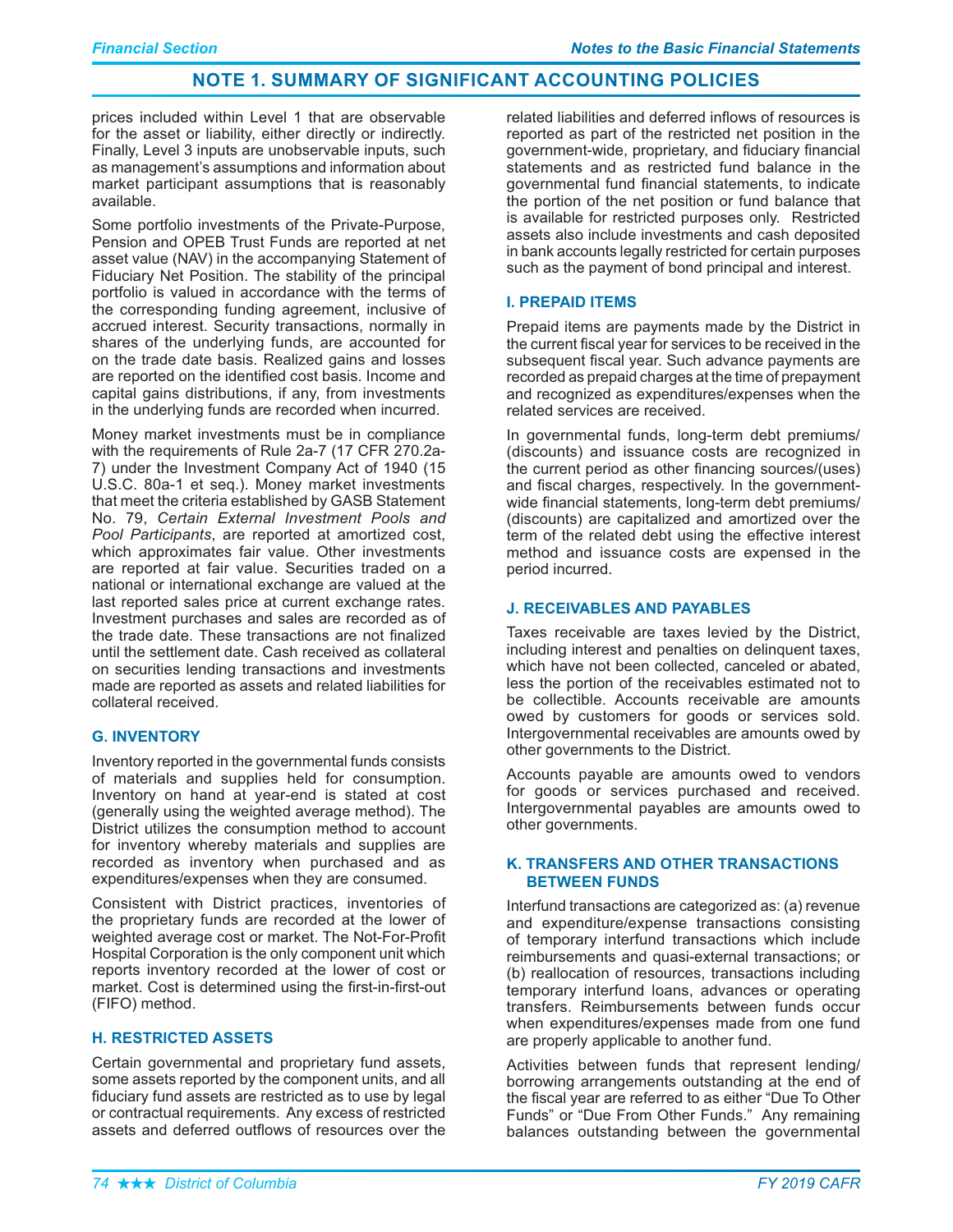activities and business-type activities are reported in the government-wide financial statements as "Internal Balances." Short-term amounts owed between the primary government and a discretely presented component unit are classified as "Due To/From Primary Government" and "Due To/From Component Units" on the Statement of Net Position.

Transfers are included in the results of operations of both the governmental and proprietary funds. Accordingly, transfers are reported in the "Other Financing Sources/(Uses)" section of the Statement of Revenues, Expenditures, and Changes in Fund Balance of the Governmental Funds and in the "Transfers" section in the Statement of Revenues, Expenses, and Changes in Net Position of the Proprietary Funds.

## **L. CAPITAL ASSETS**

Capital assets, which include buildings, land, equipment, land improvements, and infrastructure (i.e., roads, bridges, streets and sidewalks, drainage systems, lighting systems, and similar items), are reported in the applicable governmental or businesstype activities or component units' columns in the government-wide financial statements and proprietary fund financial statements. All purchased capital assets are stated at cost when historical records are available and at estimated historical cost when no historical records exist.

Assets acquired through capital leases are stated at the lesser of the present value of the lease payments or the fair value of the asset at the date of lease inception. Donated capital assets are reported at their acquisition value on the date received. Acquisition value is defined as the price that would be paid to

acquire an asset with equivalent service potential in an orderly market transaction at the acquisition date, or the amount at which a liability with the counterparty could be liquidated. The cost of maintenance and repairs that do not add to the productivity of the assets or materially extend their useful lives is not capitalized. Betterments are capitalized as separate assets. Capital asset purchases are recorded as expenditures in the governmental fund financial statements. Depreciation expense is recorded in the government-wide financial statements, as well as the proprietary funds and component units' financial statements.

Intangible assets are assets that lack physical substance; have a useful life of more than one reporting year; and are nonfinancial in nature. For financial reporting purposes, intangible assets that meet the capitalization threshold are reported in the same category as the associated capital asset.

When the construction of assets is financed through the issuance of debt, interest is capitalized in the government-wide financial statements and proprietary funds. The amount of interest to be capitalized is calculated by offsetting interest expense incurred on tax-exempt debt from the date of borrowing until completion of the project with interest earned on invested proceeds over the same period.

# **Capitalization and Depreciation Policies**

Capitalized assets have an original cost of \$5 (thousand) or more per unit. Depreciation is calculated on each class of depreciable property using the straight-line method. Table N1-1 presents the estimated useful lives for the capital assets by class.

# **Table N1-1**

## **Estimated Useful Lives by Asset Class**

| <b>Asset Class</b>                       | <b>Estimated Useful Life</b>          |
|------------------------------------------|---------------------------------------|
| Storm drains                             | 45 years                              |
| Infrastructure                           | $20-40$ years                         |
| Improvements other than buildings        | 5-25 years                            |
| <b>Buildings</b>                         | $15-60$ years                         |
| Equipment and machinery                  | 3-10 years                            |
| Furniture and fixtures                   | 5 years                               |
| Mobile equipment (including street cars) | 5-30 years                            |
| <b>Books</b>                             | 5 years                               |
| Leasehold improvements                   | 10 years, not to exceed term of lease |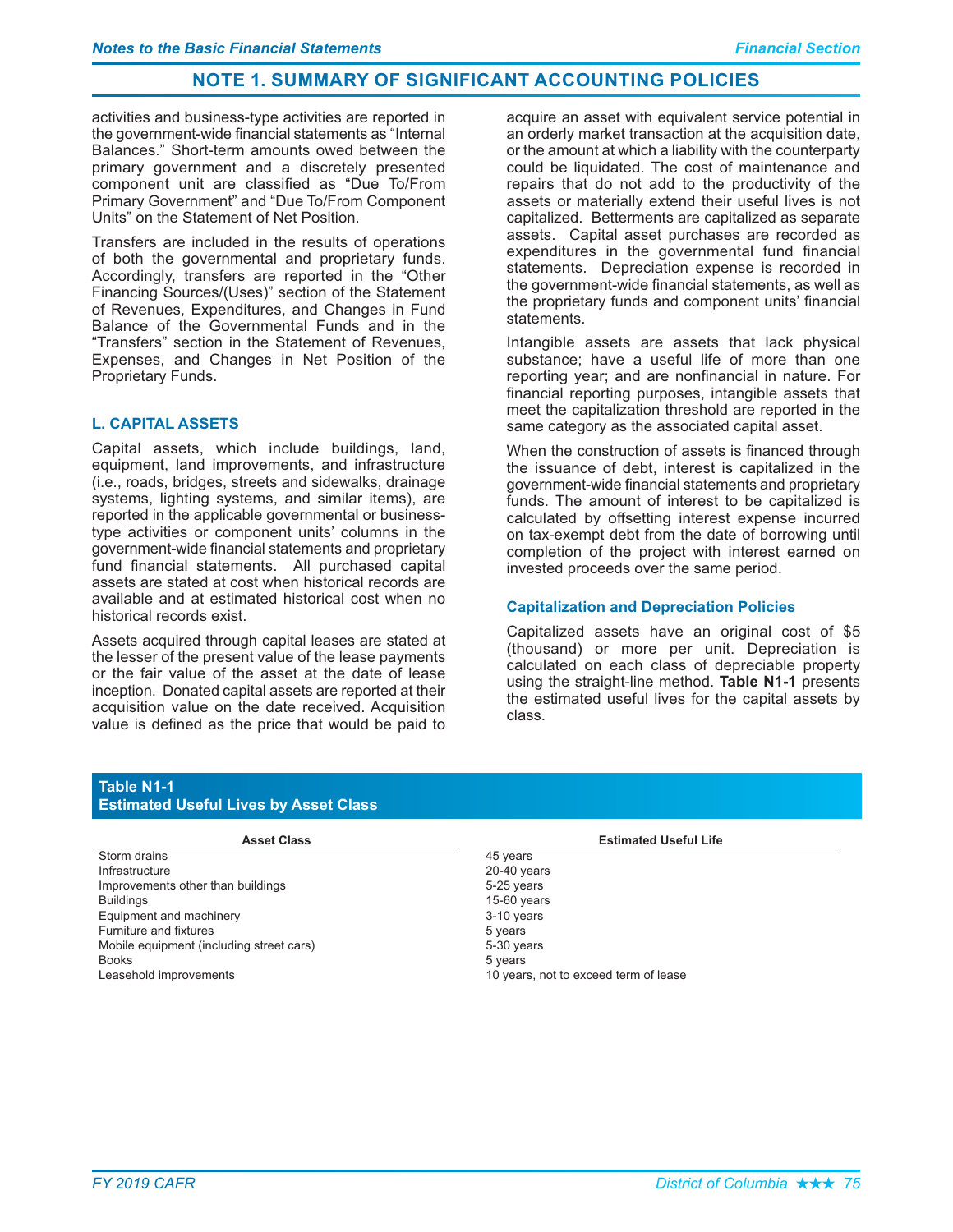### **M. DEFERRED OUTFLOWS OF RESOURCES**

Deferred outflows of resources represent the consumption of net position by the District that is applicable to a future reporting period. Deferred outflows of resources have a natural debit balance, and therefore increase net position in a manner similar to assets.

# **N. CAPITAL LEASES**

In general, a lease is considered to be a capital lease if it meets any one of the following criteria:

- The lease transfers ownership of the property to the lessee at the end of the lease term.
- The lease contains an option to purchase the leased property at a bargain price.
- The lease term is equal to or greater than 75% of the estimated life of the leased property.
- The present value of minimum lease payments at the inception of the lease equals or exceeds 90% of the fair value of the leased property less any investment tax credit less executory cost retained by the lessor.

Leased property having elements of operational ownership is recorded in the government-wide and proprietary fund financial statements. The related obligations, in amounts equal to the present value of future minimum lease payments due during the term of the leases, are also recorded in these financial statements.

# **O. COMPENSATED ABSENCES**

# **Benefit Accumulation Policies**

The District's policy allows employees to accumulate unused sick leave, with no maximum limitation. Annual leave (vacation) may be accumulated up to 240 hours at the end of a calendar year, regardless of the employee's length of service, while there is no limit to the amount of compensatory leave (leave granted to eligible employees in lieu of paid overtime) that may be accumulated.

#### **Recording of Accrual for Accumulated Leave**

The District records vacation leave as an expenditure and related liability in the governmental fund financial statements only to the extent that the compensated absences have matured or come due for payment. Accumulated annual leave that has not matured by the end of the current fiscal year is reported in the government-wide financial statements. Accumulated annual leave of the proprietary funds and discretely presented component units is recorded as an expense and liability as the benefits accrue to employees.

The District does not record a liability for accumulated rights to receive sick pay benefits. At the time of

retirement, however, unused sick leave can be used to determine employees' years of service. District employees earn sick leave credits that are considered termination payments at the time of retirement. For instance, one month would be added to the years and months of service of retiring District employees who have accumulated 22 days of sick leave regardless as to whether they participate in the Civil Service Retirement System or the District Retirement Program.

The District estimates the potential sick leave credits (termination payments) at fiscal year-end based on the number of employees who are currently eligible for retirement and sick leave payments upon separation, or who are expected to become eligible in the future to receive such payments.

# **P. LONG-TERM LIABILITIES**

## Debt Limits/Limitations on Borrowing

Pursuant to Section 603 of the Home Rule Act, no long-term general obligation debt (other than refunding debt) may be issued during any fiscal year in an amount which would cause the amount of the principal and interest paid in any fiscal year on all general obligation debt to exceed 17% of the total General Fund revenues of the fiscal year in which the debt is issued. The legal debt limitation is calculated annually by dividing maximum annual principal and interest by current year total General Fund revenues.

In addition, consistent with the Limitation on Borrowing and Establishment of Operating Cash Reserve Act of 2008 (D.C. Code  $\S$  47-335.02), the Council shall not approve a District bond issuance if the applicable annual debt service on the District bond issuance would cause the debt service on all District bonds in the fiscal year in which the District bonds are issued, or in any of the five succeeding fiscal years, to exceed 12% of General Fund expenditures in any applicable fiscal year.

# **Capital Appreciation Bonds**

Capital Appreciation Bonds (CABs) are original issue discount bonds with deferred debt service. The District has two CAB obligations: the Mandarin Oriental Hotel Tax Increment Financing (TIF) Revenue Bonds Series 2002, and the Tobacco Settlement Asset-Backed Bonds Series 2006. The Mandarin TIF CABs were issued to fund the Mandarin Oriental Hotel Project. Scheduled principal payments for the Mandarin TIF CABs began in July 2005. No interest is due on the Mandarin TIF CABs until maturity in 2022. Interest is compounded semi-annually and accrues to full value at maturity. The Tobacco CABs were issued by the District of Columbia Tobacco Settlement Financing Corporation in connection with a Master Settlement Agreement. The Tobacco CABs have deferred principal and interest payments. Interest on the Tobacco CABs is also compounded semi-annually and accrues to full value at maturity in 2046 and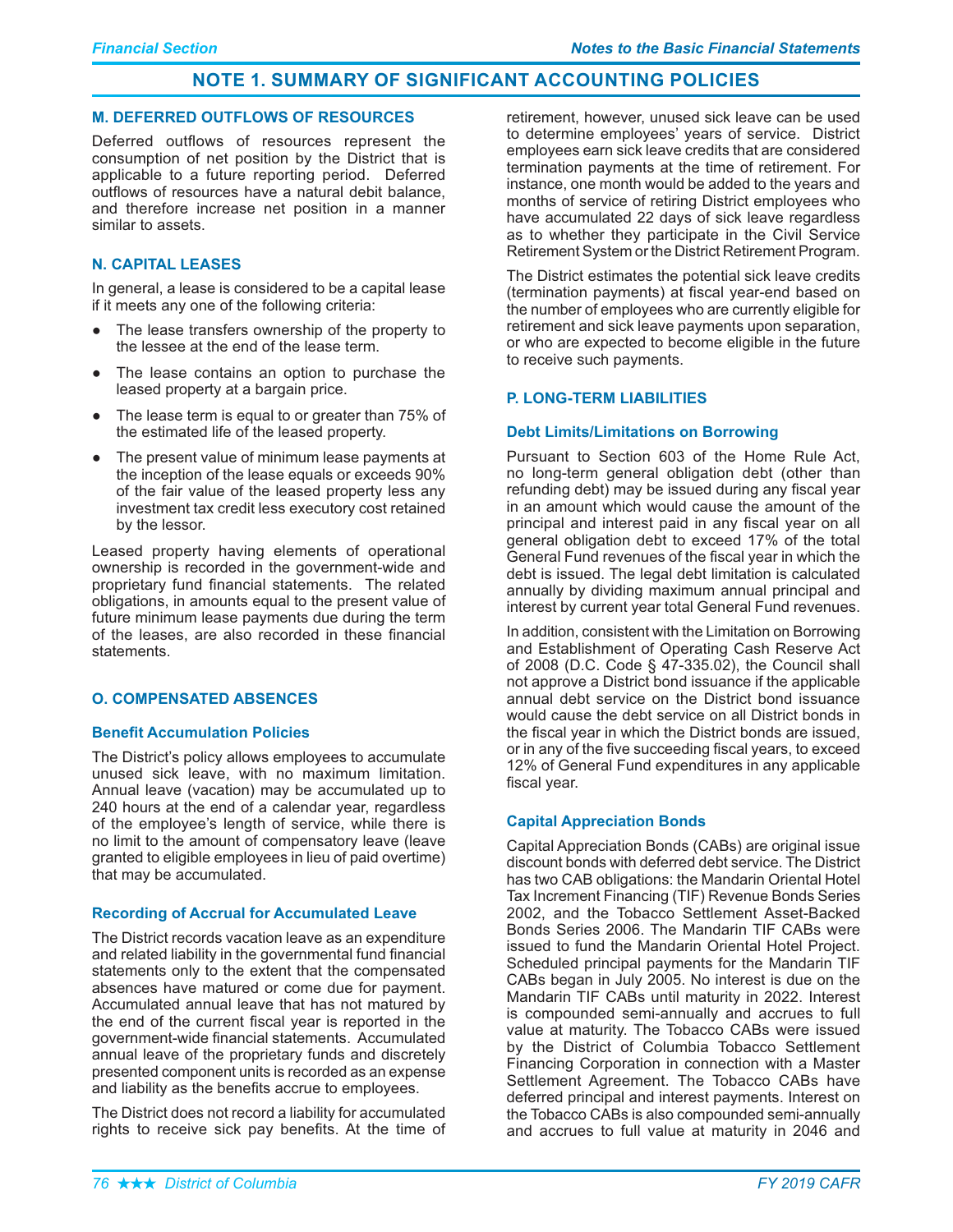2055. Accreted interest on both CABs is calculated throughout the maturity periods of the bonds and is recorded in the government-wide financial statements.

# **Reporting Long-Term Liabilities**

General obligation bonds, revenue bonds and other long-term liabilities directly related to and intended to be paid from proprietary funds or discretely presented component units are included in the accounts of such funds. All other long-term indebtedness of the District, such as disability compensation, compensated absences, employee separation incentives and accreted interest liabilities, which have been incurred but not financed, are reported in the government-wide financial statements. Such obligations are to be paid through the District's General Fund.

# **Q. DEFERRED INFLOWS OF RESOURCES**

Deferred inflows of resources represent the acquisition of net position by the District that is applicable to a future reporting period. Deferred inflows of resources have a natural credit balance, and therefore, decrease net position in the same manner as liabilities do.

## **R. ADOPTION OF NEW ACCOUNTING STANDARDS**

During fiscal year 2019, the District adopted the following new accounting standards issued by the Governmental Accounting Standards Board (GASB):

- } Statement No. 83, *Certain Asset Retirement*  Obligations, addresses accounting and financial reporting for certain legally enforceable liabilities associated with the retirement of tangible capital assets. Such liabilities are referred to as asset retirement obligations (AROs). This Statement establishes criteria for determining the timing and pattern of recognition of a liability and a corresponding deferred outflows of resources for AROs and requires that recognition occur when the liability is both incurred and reasonably estimable. The determination of when the liability is incurred should be based on the occurrence of external events such as laws, regulations, contracts, or court judgments, together with the occurrence of an internal event that obligates a government to perform asset retirement activities.
- } Statement No. 88, *Certain Disclosures Related to Debt, Including Direct Borrowings and Direct*  Placements, requires that additional essential information related to debt be disclosed in the notes to financial statements, including unused lines of credit; assets pledged as collateral for debt; terms specified in debt agreements related to significant events of default with finance-related consequences, significant termination events with finance-related consequences, and significant

subjective acceleration clauses. This Statement defines debt for purposes of disclosure in notes to financial statements as a liability that arises from a contractual obligation to pay cash (or other assets that may be used in lieu of cash) in one or more payments to settle an amount that is fixed at the date the contractual obligation is established.

Implementation of Statement No. 83 had no impact on the District's fiscal year 2019 financial statements. The District expanded on disclosures related to debt, as required by Statement No. 88, by providing additional required information which is presented in Note 7 on pages 113 to 125.

More detailed information regarding the requirements contained in these GASB Statements may be found at: www.gasb.org.

# **S. NEW ACCOUNTING PRONOUNCEMENTS TO BE IMPLEMENTED IN THE FUTURE**

The District will adopt the following new accounting standards issued by GASB by the required effective dates:

• Statement No. 84, *Fiduciary Activities*, establishes criteria for identifying fiduciary activities of all state and local governments. The focus of the criteria generally is on: (1) whether a government is controlling the assets of the fiduciary activity and (2) the beneficiaries with whom a fiduciary relationship exists. Separate criteria are included to identify fiduciary component units and postemployment benefit arrangements that are fiduciary activities. This Statement describes four fiduciary funds that should be reported, if applicable: (1) pension (and other employee benefit) trust funds, (2) investment trust funds, (3) private-purpose trust funds, and (4) custodial funds. Custodial funds generally should report fiduciary activities that are not held in a trust or equivalent arrangement that meets specific criteria.

The requirements of this Statement are effective for reporting periods beginning after December 15, 2018, the District's fiscal year 2020.

} Statement No. 87, *Leases*, establishes a single model for lease accounting based on the foundational principle that leases are financings of the right to use an underlying asset. Under this Statement, a lessee is required to recognize a lease liability and an intangible right-to-use lease asset, and a lessor is required to recognize a lease receivable and a deferred inflows of resources, thereby enhancing the relevance and consistency of information about governments' leasing activities.

The requirements of this Statement are effective for reporting periods beginning after December 15, 2019, the District's fiscal year 2021.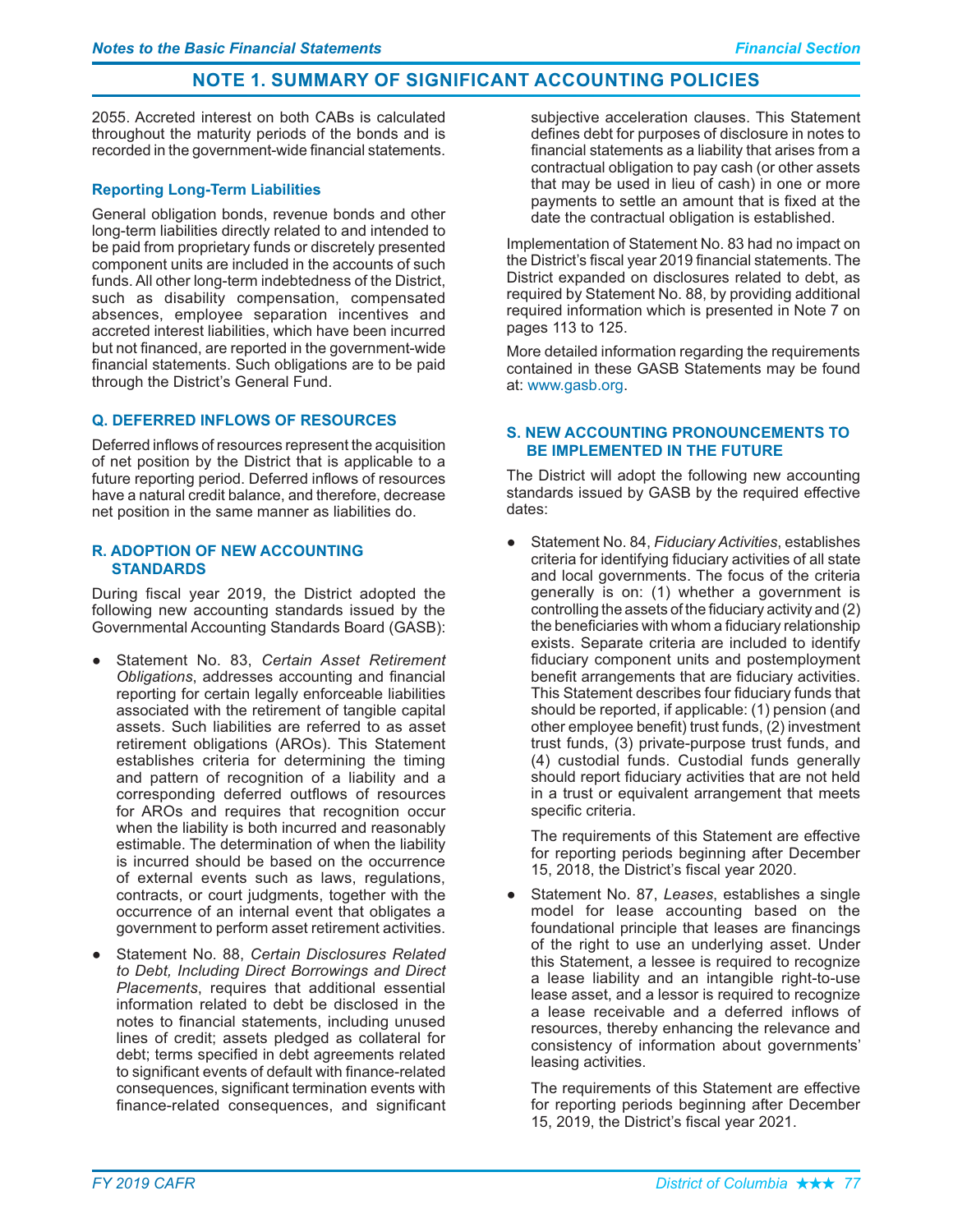Statement No. 89, Accounting for Interest Cost Incurred before the End of a Construction Period, establishes accounting and financial reporting requirements which will enhance the relevance and comparability of information about capital assets and the cost of borrowing for a reporting period. Statement No.89 requires that interest cost incurred before the end of a construction period be recognized as an expense in the period in which the cost is incurred for financial statements prepared using the economic resources measurement focus. As a result, interest cost incurred before the end of a construction period will not be included in the historical cost of a capital asset reported in a business-type activity or enterprise fund.

The requirements of this Statement are effective for reporting periods beginning after December 15, 2019, the District's fiscal year 2021.

Statement No. 90, Majority Equity Interests, an amendment of GASB Statements No. 14 and No. 61, establishes that ownership of a majority equity interest in a legally separate organization results in the government being financially accountable for the legally separate organization and, therefore, the government should report that organization as an investment or a component unit. This Statement also requires that a component unit in which a government has a 100 percent equity interest, accounts for its assets, deferred outflows of resources, liabilities, and deferred inflows of resources at acquisition value, at the acquisition date.

The requirements of this Statement are effective for reporting periods beginning after December 15, 2018, the District's fiscal year 2020.

Statement No. 91, Conduit Debt Obligations, provides a single method of reporting conduit debt obligations by issuers and eliminates diversity in practice associated with: (1) commitments extended by issuers, (2) arrangements associated with conduit debt obligations, and (3) related note disclosures. This Statement achieves those objectives by clarifying the existing definition of a conduit debt obligation; establishing that a conduit debt obligation is not a liability of the issuer; establishing standards for accounting and financial reporting of additional commitments and voluntary commitments extended by issuers and arrangements associated with conduit debt obligations; and improving required note disclosures.

The requirements of this Statement are effective for reporting periods beginning after December 15, 2020, the District's fiscal year 2022.

The District has not determined the impact, if any, that the implementation of Statements No. 84 and 89 through 91 will have on its financial statements. Accordingly, no determination has been made

regarding the materiality of impact. The District has determined, however, that Statement No. 87 will have an impact on the way the District reports on its leases. The District has started collecting data, reviewing the lease contracts, and developing a reliable methodology for the implementation.

More detailed information regarding the requirements contained in these GASB Statements may be found at: www.gasb.org.

## **T. NET POSITION AND FUND BALANCE**

## **Net Position**

Assets plus deferred outflows of resources less liabilities less deferred inflows of resources equal Net Position in the government-wide, proprietary fund, and fiduciary fund statements. Net Position is categorized as follows:

#### **Net Investment in Capital Assets**

This category groups all capital assets, including infrastructure, into one component of net position. Accumulated depreciation and the outstanding balances of debt, net of unspent proceeds, that are attributable to the acquisition, construction, or improvement of these assets, reduce the balance in this category.

#### **Restricted Net Position**

This category presents net position subject to external restrictions imposed by creditors, grantors, contributors, or laws and regulations of other governments and restrictions imposed by law through constitutional provisions or enabling legislation. Nonexpendable restricted net position represents the portion of net position that must be held in perpetuity in accordance with donor stipulations.

#### **Unrestricted Net Position**

This category represents net position not restricted for any project or other purpose.

### **Fund Balance**

Assets plus deferred outflows of resources, less liabilities. less deferred inflows of resources equal Fund Balance in the governmental fund statements. In accordance with GASB Statement No. 54, Fund Balance Reporting and Governmental Fund Type Definitions, in governmental fund financial statements, fund balances are classified as follows:

#### **Nonspendable Fund Balance**

This category includes resources which cannot be spent because they are either: (a) not in spendable form; or (b) legally or contractually required to be maintained intact. As of September 30, 2019, the District's nonspendable fund balance included: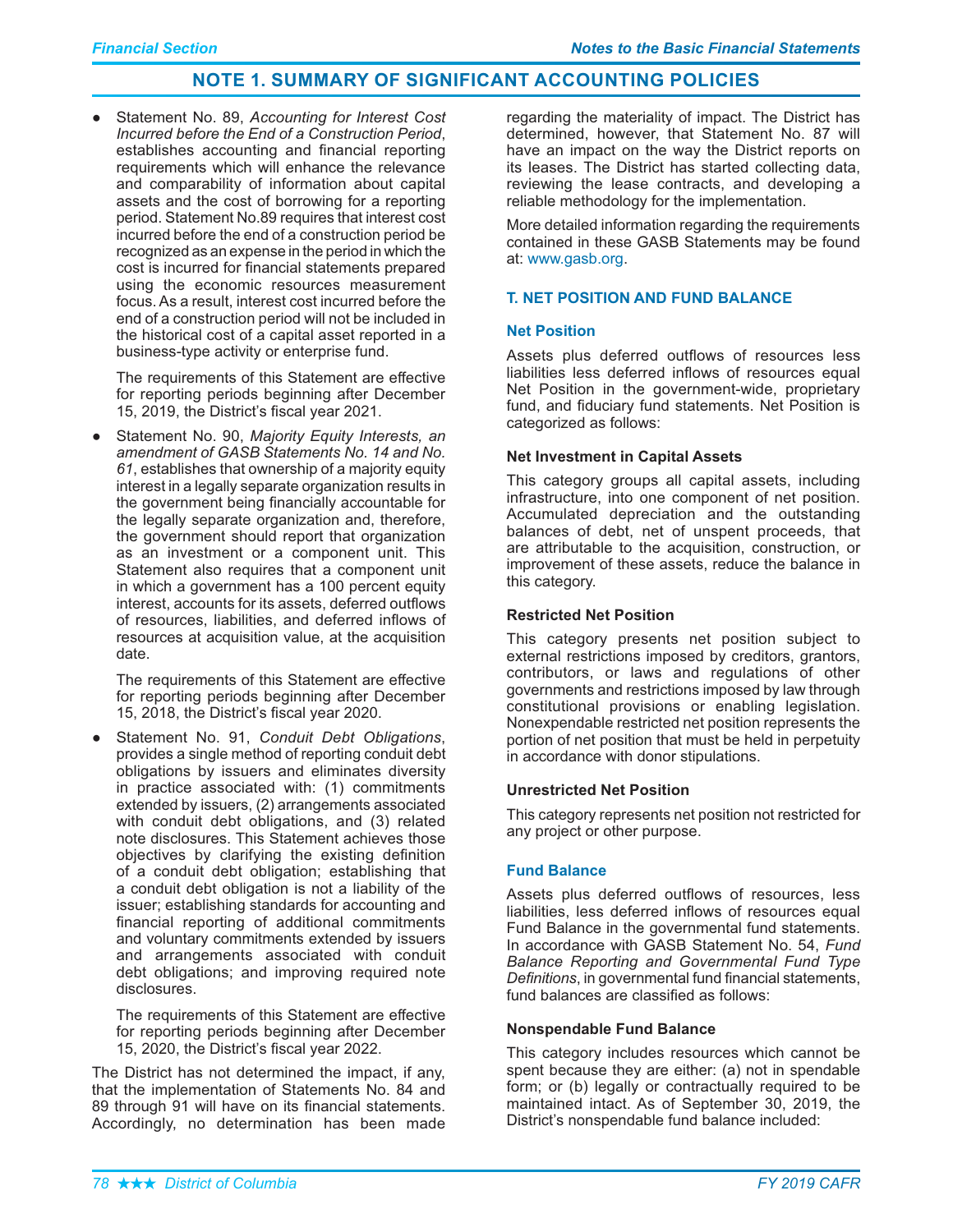#### **Inventory**

This portion of the fund balance represents amounts not available for appropriation or expenditure because the underlying asset (inventory) is not an available financial resource for appropriation or expenditure.

## **Restricted Fund Balance**

This category includes resources with use constraints which are either: (a) externally imposed by creditors (such as through debt covenants), grantors, contributors, or laws or regulations of other governments; or (b) imposed by law through constitutional provisions or enabling legislation. As of September 30, 2019, the District's restricted fund balance included:

#### **Emergency and Contingency Cash Reserves**

This portion of the fund balance represents amounts that, in accordance with legislative mandate, are held in two funds: an emergency cash reserve fund and a contingency cash reserve fund, to be used for unanticipated and nonrecurring, extraordinary needs of an emergency nature. Additional information about the District's emergency and contingency cash reserves is presented in the Minimum Fund Balance Policies section on page 80.

### **Debt Service - Bond Escrow**

This portion of the fund balance represents the portion of investments held in escrow that is available for future debt service obligations or cash requirements.

#### **Budget Reserves**

This portion of the fund balance represents unused fiscal year 2019 budget reserve amounts that are restricted for specific purposes and available for such purposes until expended.

#### **Purpose Restrictions**

This portion of the fund balance represents resources from grants and other revenues with externally imposed limitations on how the District may expend the funds. Other revenues include but not limited to resources restricted for Workers' Compensation Program, Charter Schools Enhancement fund, resources collected for Pepco cost sharing fund (D.C. Plug), and Storm Water Permit compliance activities.

# **Payment in Lieu of Taxes (PILOT)**

This portion of the fund balance is restricted for payment of future debt service associated with the PILOT Revenue Bonds.

#### **Tobacco Settlement**

This portion of the fund balance is restricted to pay future debt service and related expenses associated with the Tobacco Corporation's issuance of Tobacco

Settlement Asset-Backed Bonds in fiscal years 2001 and 2006.

## **Tax Increment Financing (TIF) Program**

This portion of the fund balance is restricted for debt service on TIF Bonds.

## **Housing Production Trust**

This portion of the fund balance is restricted to provide financial assistance to developers for the planning and production of low, very low, and extremely lowincome housing and related facilities.

## **Highway Projects**

This portion of the fund balance is restricted for the purpose of executing federal highway projects.

## **Baseball Special Revenue**

This portion of the fund balance represents resources set aside for baseball debt service payments.

## **Universal Paid Leave**

This portion of the fund balance represents resources set aside for benefits payment to covered employees of the Paid Family Leave program.

## **Committed Fund Balance**

This category includes resources which can only be used for specific purposes pursuant to limitations imposed by formal action of the District government's highest level of decision-making authority. Resources can only be committed if the formal action is issued on or before the end of the fiscal year. Amounts in this category may be redeployed for other purposes with the appropriate due process. Committed amounts cannot be used for any other purpose unless the District government removes or changes the specified use by taking the same type of action it used to previously commit the amounts. The Executive Office of the Mayor and the Council have the highest level of decision-making authority for committed fund balance. The Council must pass legislation to establish, modify, or rescind a commitment of fund balance. As of September 30, 2019, the District's committed fund balance included:

#### **Fiscal Stabilization Reserve**

This portion of the fund balance is committed to purposes permitted for use of the Contingency Reserve Fund. Additional information about the District's fiscal stabilization reserve is presented in the Minimum Fund Balance Policies section on page 80.

#### **Cash Flow Reserve**

This portion of the fund balance is committed to cover cash flow needs; provided that any reserve amounts used must be replenished in the same fiscal year.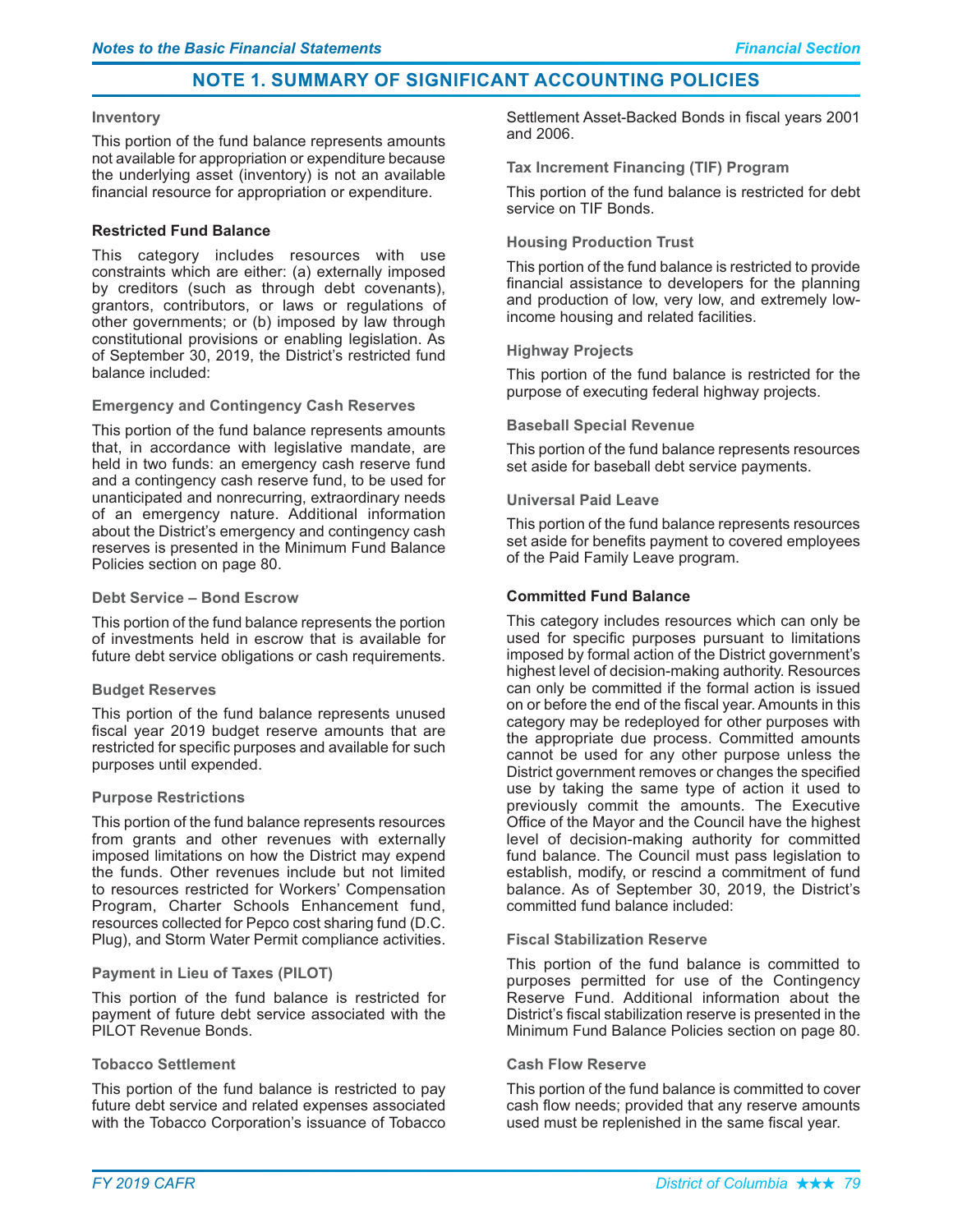#### **Budget Support Act**

This portion of the fund balance is committed to various non-lapsing accounts established in the Budget Support Act, which is a local law.

#### **Soccer Stadium**

This portion of the fund balance represents resources set aside for financing the infrastructure costs associated with the construction of the soccer stadium.

### **Dedicated Taxes**

This portion of the fund balance represents the portions of the District's tax revenue streams which are dedicated for specific purposes and are not available for general budgeting.

## **Housing Production Trust Fund**

This portion of the fund balance, which represents 50% of all uncommitted amounts in the unrestricted fund balance of the General Fund, is to be deposited in the Housing Production Trust Fund, provided that, at the close of a fiscal year, the District has fully funded the Emergency, Contingency, Fiscal Stabilization and Cash Flow Reserves.

## **Pay-as-you-go Capital Projects**

This portion of the fund balance, which represents 50% of all uncommitted amounts in the unrestricted fund balance of the General Fund, is reserved for Pay-as-you-go capital projects, provided that, at the close of a fiscal year, the District has fully funded the Emergency, Contingency, Fiscal Stabilization and Cash Flow Reserves.

#### **Subsequent Years' Expenditures**

This portion of the fund balance represents the amount to be used to finance certain policy initiatives and other expenditures included in the fiscal year 2020 budget approved by the District Council.

# **Other Special Purposes**

This portion of the fund balance is committed to activities financed by specific sources of revenues as authorized by formal action of the District Council. For example, the Renewable Energy Development Fund, which is administered by the Department of Energy and Environment was established to support the creation of new solar energy sources, including the use of electrical upgrades, structural improvements, the installation of electrical and thermal storage systems, in addition to the implementation of the Renewable Portfolio Standard Expansion Act of 2016.

# **Assigned Fund Balance**

This category includes resources neither restricted nor committed for which the District has a stated intended use as established by the highest level of

decision-making authority, or a body or official to which the authority to assign amounts for specific purposes was delegated. These are resources where the constraints/restrictions are less binding than that for committed resources. Consistent with Sections 424, 448, and 450 of the Home Rule Act, the District's Mavor. Council, and Chief Financial Officer are responsible for managing the District's financial resources. In fulfilling their respective responsibilities, the Mayor, Council, or Chief Financial Officer, as authorized, may assign portions of fund balance for specific purposes; however, the assignment of fund balance must be formally documented in the form of an Executive Order, letter, or some other official directive. As of September 30, 2019, the District's assigned fund balance included:

## **Subsequent Years' Expenditures**

This portion of the fund balance represents amounts set aside to finance certain policy initiatives and other expenditures pending formal approval of the District Council.

## **Unassigned Fund Balance**

This category includes resources which cannot be classified in one of the other four categories. The general fund is the only fund that is permitted to report a positive unassigned fund balance amount. In other governmental funds, it is not possible to report a positive unassigned fund balance; if expenditures incurred for specific purposes exceed the amounts restricted, committed, or assigned to those purposes, any assigned amount within the fund must be reduced first and then, if there are no further assigned amounts to reduce, the negative residual amount should be reported as negative unassigned fund balance. As of September 30, 2019, the District's unassigned fund balance included:

# **Capital Projects**

This portion of the fund balance is restricted for the purpose of executing capital projects. The Capital Projects Funds reported a negative unassigned fund balance at September 30, 2019 because expenditures were made in the Capital Projects Funds from resources that were advanced from the General Fund in anticipation of bond proceeds that will be restricted to the purpose for which those expenditures were made.

Additional information about the District's fund balances is presented in Table N10-1 on page 138.

# **Minimum Fund Balance Policies**

#### **Restricted Fund Balances**

Through Congressional mandate, established by Section 450A of the Home Rule Act, the District is required to maintain cash reserves totaling 6.00% of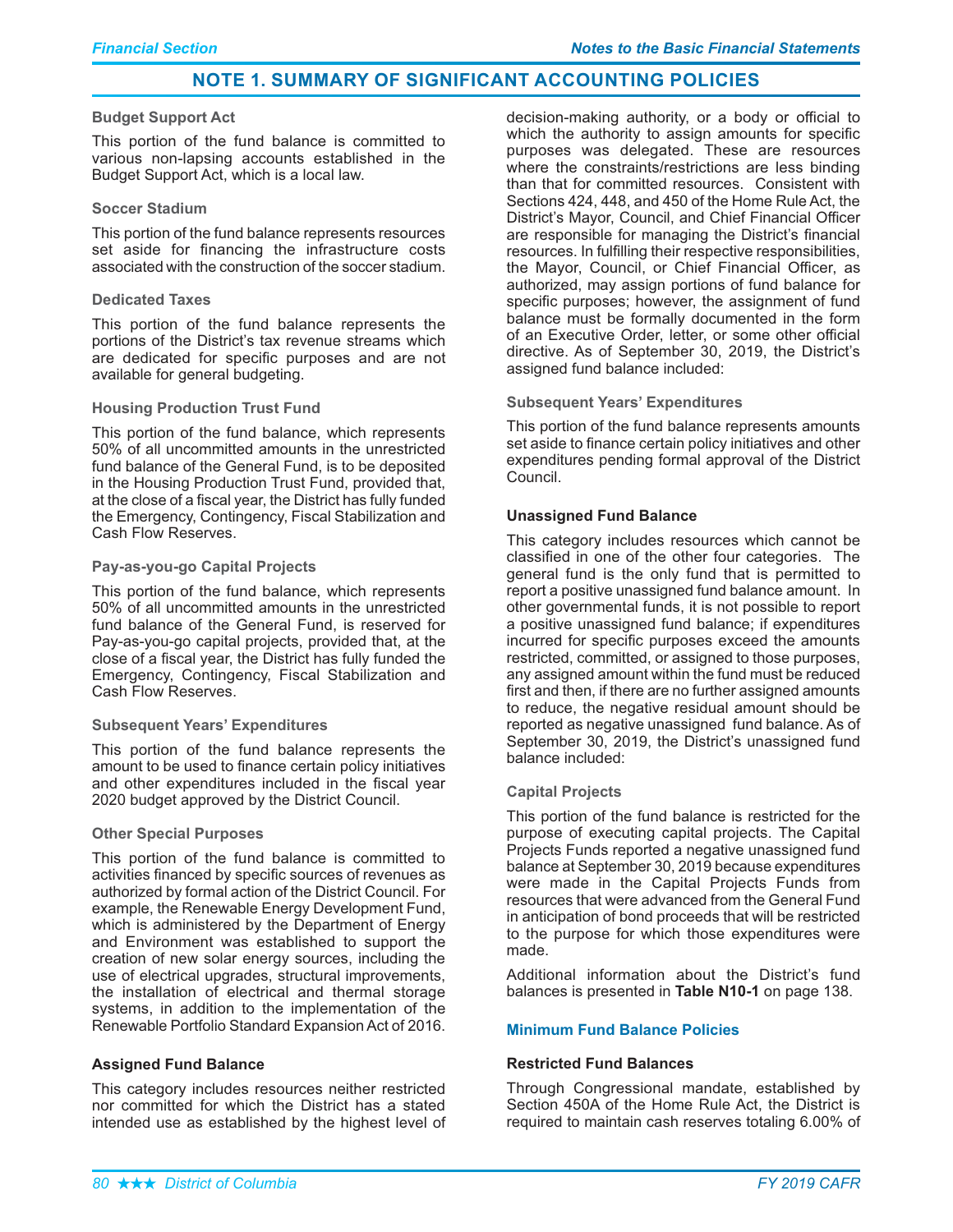the previous fiscal year's General Fund expenditures (local portion) less debt service cost. The 6.00% is comprised of a contingency cash reserve of 4.00% and an emergency cash reserve of 2.00%. These reserves are reported as restricted cash and restricted net position in the government-wide financial statements.

# **Contingency Cash Reserve**

The contingency cash reserve may only be used for nonrecurring or unforeseen needs that arise during the fiscal year, including expenses associated with unforeseen weather conditions or other natural disasters, unexpected obligations created by federal law or new public safety or health needs or requirements that have been identified after the budget process has occurred, or opportunities to achieve cost savings. In addition, the contingency cash reserve may be used, as needed, to cover revenue shortfalls experienced by the District government for three consecutive months (based on a two-month rolling average) that are 5.00% or more below the budget forecast. The contingency cash reserve fund may not be used to fund any shortfalls in any projected reductions which are included in the budget proposed by the District for the fiscal year.

The District must replenish the contingency cash reserve for any amounts used from this reserve. During the annual budgeting process, the District takes the necessary measures to restore amounts used during the preceding year. When replenishing the contingency cash reserve, the District must comply with the following:

- At least 50% of the amount used from the reserve must be replenished in the first year after its use. The District also has the option of restoring the contingency cash reserve to the required 4.00% balance. The District should choose the option that involves the lesser amount.
- If the District replenishes only 50% of the amount used from the reserve in the first year after use, by the end of the second year, the remaining 50% is to be replenished or the amount needed to restore the reserve to the required 4.00% balance must be allocated. The District should choose the option that involves the lesser amount.

# **Emergency Cash Reserve**

The emergency cash reserve fund may be used to provide for unanticipated and nonrecurring extraordinary needs of an emergency nature, including a natural disaster or calamity or unexpected obligations by federal law. The emergency cash reserve fund may also be used in the event that a State of Emergency is declared by the Mayor. However, the emergency cash reserve fund may not be used to fund: (a) any department, agency, or office of the District government which is administered by a receiver or other official appointed by a court; (b) shortfalls in any projected reductions which are

included in the budget proposed by the District for the fiscal year; or (c) settlements and judgments made by or against the District government.

The District must replenish the emergency cash reserve for any amounts used from this reserve. During the annual budgeting process, the District takes the necessary measures to restore amounts used during the preceding year. When replenishing the emergency cash reserve, the District must comply with the following:

- At least 50% of the amount used from the reserve must be replenished in the first year after its use. The District also has the option of restoring the contingency cash reserve to the required 2.00% balance. The District should choose the option that involves the lesser amount.
- If the District replenishes only 50% of the amount used from the reserve in the first year after use, by the end of the second year, the remaining 50% is to be replenished or the amount needed to restore the emergency cash reserve to the required 2.00% balance must be allocated. The District should choose the option that involves the lesser amount.

## **Committed Fund Balances**

# **Fiscal Stabilization Reserve**

The fiscal stabilization reserve may be used by the Mayor for the same purposes for which the contingency cash reserve was established. Pursuant to D.C. Code  $\S$  47-392.02(j-1), as amended, the fiscal stabilization reserve account may be used by the Chief Financial Officer to cover cash flow needs; provided, that any amounts used shall be replenished to the fiscal stabilization reserve account in the same fiscal year. At full funding, for any given fiscal year, the fiscal stabilization reserve must equal 2.34% of the District's General Fund operating expenditures for that year.

#### **Cash Flow Reserve**

The cash flow reserve may be used by the District's Chief Financial Officer to cover cash flow needs. When amounts are used, the cash flow reserve must be replenished in the same fiscal year of use. At full funding, for any given fiscal year, the cash flow reserve must equal 8.33% of the District's General Fund operating budget for that fiscal year.

If either the fiscal stabilization reserve or the cash flow reserve is below full funding upon issuance of the Comprehensive Annual Financial Report, the District's Chief Financial Officer must commit 50% of the unassigned end-of-year fund balance to each reserve, or 100% of the end-of-year unassigned fund balance to the reserve that has not reached full capacity, to fully fund the reserves to the extent allowed by the end-of-year fund balance. If Congress takes action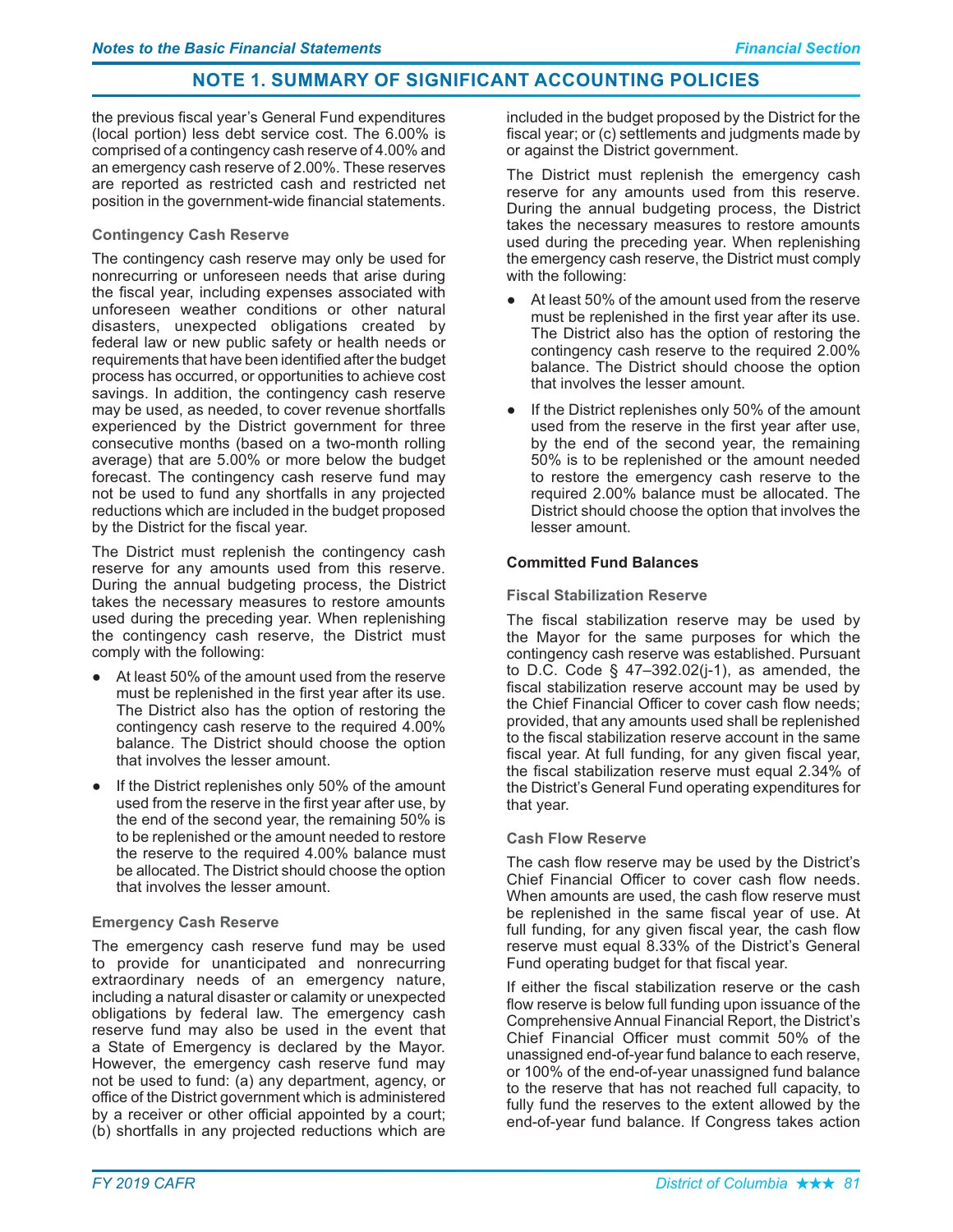to reduce the funding limits for the contingency cash reserve and the emergency cash reserve, the Council of the District of Columbia has legally mandated that the fiscal stabilization reserve be increased by that same amount.

If at the end of any given fiscal year, the District has fully funded the emergency cash, contingency cash, fiscal stabilization, and cash flow reserves, all additional uncommitted amounts in the unrestricted fund balance of the General Fund of the District, as certified by the Comprehensive Annual Financial Report for that fiscal year, must be used for the following purposes: (a) 50% must be deposited in the Housing Production Trust Fund; and (b) 50% must be reserved for Pay-as-you-go capital projects.

# **Use of Fund Balance**

The policy of the District is to use restricted resources first, followed by committed resources and then assigned resources, when expenses are incurred for purposes for which any of these resources are available. Therefore, the District considers restricted amounts to have been spent when an expenditure is incurred for purposes for which both restricted and unrestricted fund balance is available and considers committed fund balance to have been spent when an expenditure has been incurred for purposes for which committed, assigned, or unassigned amounts could have been used. The District does, however, reserve the right to selectively spend unassigned resources first and to defer the use of the other classified funds.

# **U. POSTEMPLOYMENT BENEFITS**

# **Defined Benefit Pension Plans**

District full-time employees receive pension benefits through the federally administered Civil Service Retirement System (CSRS), the Social Security System, or the District's Retirement Funds. The District of Columbia Retirement Board (DCRB or Board) administers the District's Retirement Funds, which consist of two single-emplover defined benefit pension plans: (1) the District of Columbia Teachers' Retirement Fund (TRF), and (2) the District of Columbia Police Officers and Fire Fighters' Retirement Fund (POFRF).

The District Retirement Funds' fiduciary net position is determined using the economic resources measurement focus and the accrual basis of accounting, as reported by DCRB. Accordingly, benefit payments (including refunds of employee contributions) are recognized when due and payable in accordance with the terms of the plans. Investments of the District Retirement Funds are reported at fair value in accordance with GASB Statement No. 72, Fair Value Measurement and Application. Further information regarding the District Retirement Funds is presented in Note 8 on page 126 through 132.

## **Other Retirement Programs**

The District sponsors a defined contribution pension plan with a qualified trust under the Internal Revenue Code (IRC)Section 401(a) and the provisions of D.C. Code §1-626.05, for permanent full-time employees covered under the Social Security System, where new District employees become eligible after one year of service. The District contributes 5.00% of base salaries for eligible employees each pay period (5.50% for detention officers). Contributions and earnings vest incrementally after two years of service, and fully, after five years of service. Additional information about the defined contribution pension plan and other retirement programs sponsored by the District such as: 1) the Internal Revenue Code Section 403(b) Plan and 2) the Internal Revenue Code Section 457 Plan are presented in Note 8 on pages 126 through 132.

# **Other Postemployment Benefits (OPEB)**

In addition to the pension benefits described in Note 8 and pursuant to D.C. Code § 1-621.13, District employees hired after September 30, 1987, who retire may be eligible to continue their healthcare benefits. Furthermore, in accordance with D.C. Code §1- 622.16, these employees may convert their group life insurance to individual life insurance. The expense of providing such benefits to employees hired prior to October 1, 1987, is paid by the federal government and the District has no liability for these costs. However, the District provides health and life insurance benefits to retirees first emploved by the District after September 30, 1987, through its OPEB plan.

The OPEB plan's fiduciary net position is determined using the economic resources measurement focus and the accrual basis of accounting, as reported by the OPEB plan. Accordingly, benefit payments are recognized when due and payable in accordance with the terms of the OPEB plan. Investments of the OPEB plan are reported at fair value in accordance with GASB Statement No. 72. Further information regarding OPEB is presented in Note 9 on pages 133 through 137.

# **V. USE OF ESTIMATES**

The preparation of financial statements in conformity with GAAP requires management to use estimates and make assumptions that affect the reported amounts of assets, deferred outflows of resources, liabilities, deferred inflows of resources and the disclosure of contingent assets and liabilities at the date of the basic financial statements. The use of estimates may also affect the reported amounts of revenues, expenses and expenditures during the reporting period. Actual results could differ from the estimates used.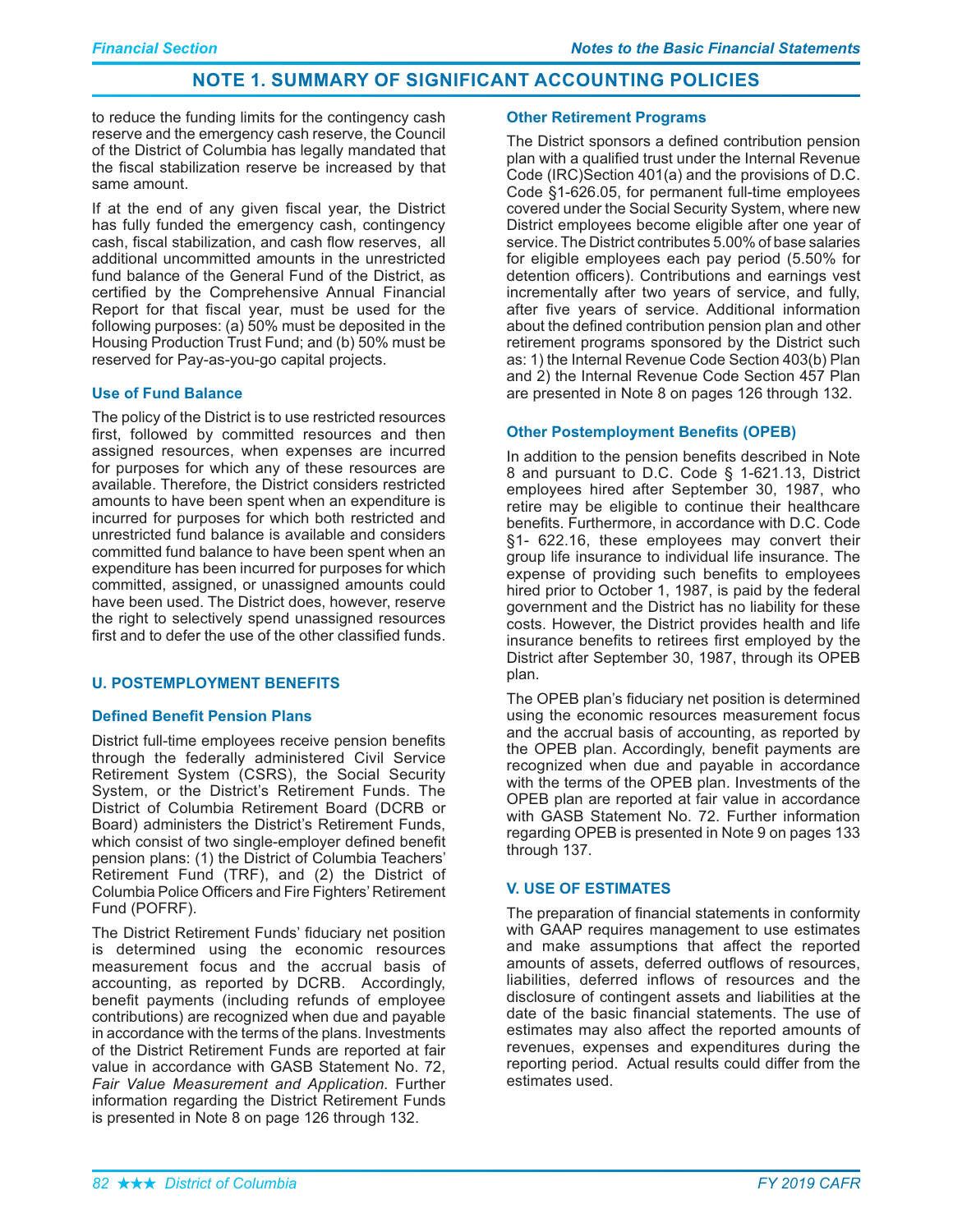**Table N1-2** 

# **NOTE 1. SUMMARY OF SIGNIFICANT ACCOUNTING POLICIES**

#### **W. RECONCILIATION OF GOVERNMENT-WIDE AND FUND FINANCIAL STATEMENTS**

The governmental funds Balance Sheet includes a reconciliation between total fund balances of governmental funds and net position of governmental activities as reported in the government-wide Statement of Net Position. This reconciliation is presented in Exhibit 2-a on page 52.

The governmental funds Statement of Revenues, Expenditures, and Changes in Fund Balances includes a reconciliation between net changes in fund balances of governmental funds and changes in net position of governmental activities as reported in the government-wide Statement of Activities. This reconciliation is presented in Exhibit 2-c on page 54.

# **X. RECONCILIATION OF BUDGETARY BASIS TO GAAP BASIS**

Table N1-2 presents the reconciliation of the budgetary basis operating results to the GAAP basis.

#### Reconciliation of Budgetary Basis to GAAP Basis (\$000s) Federal and<br>Private  **6**   $\mathsf{Fund}$  Resources Excess of revenues and other sources over expenditures and other uses - budgetary basis  $$476,865$   $$22,229$ Basis differences: Inventory is recorded using the purchase method for budgetary purposes and the consumption method on a GAAP ba  $2,033$  -  $2,033$ Transfers/Reclassifica tions (1,965) (5,056) Excess (deficit) of revenues and other sources over (under) expenditures and other uses<br>- GAAP hasis **• GAAP** basis **\***  $\frac{1}{3}$  **7**,173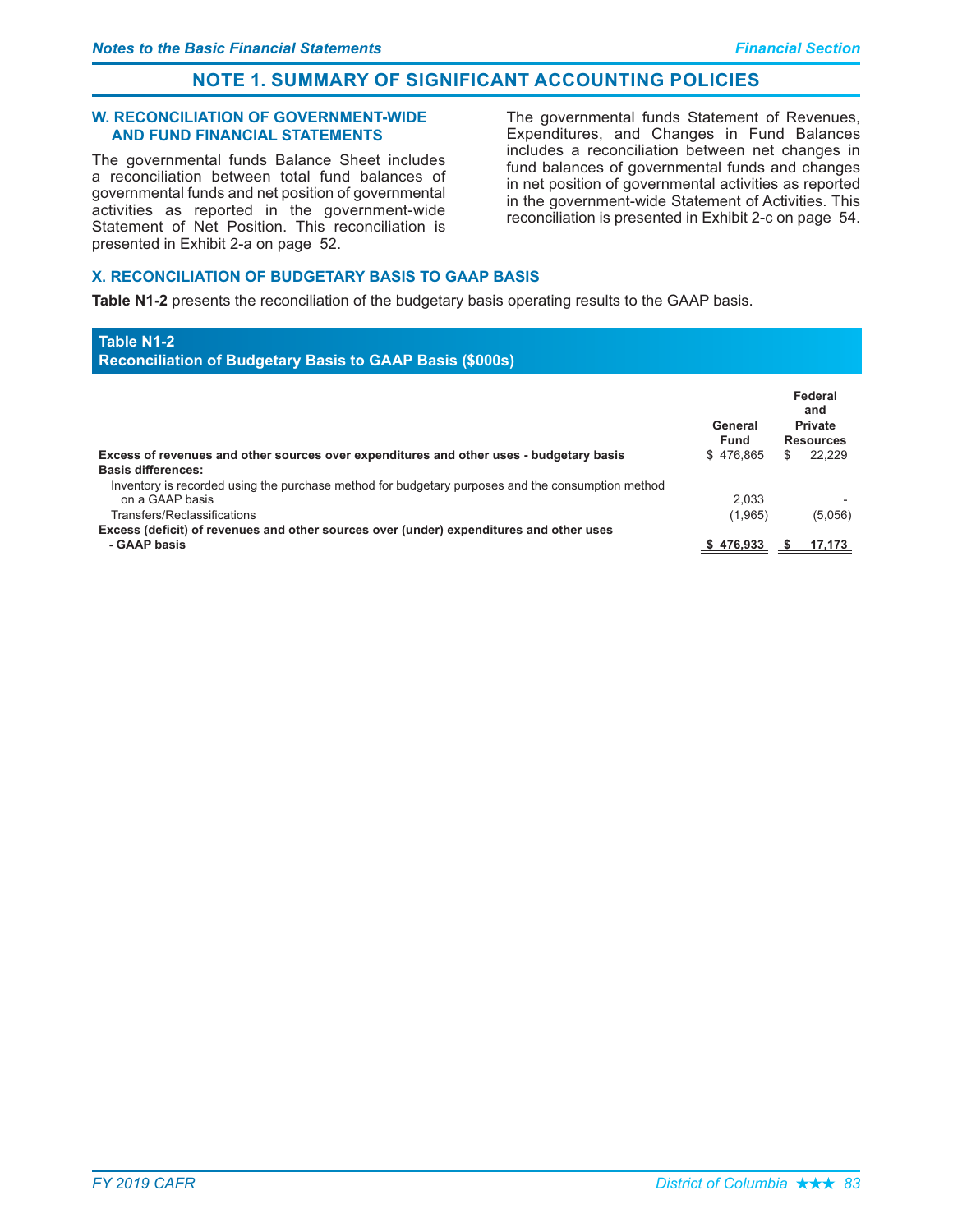# A. CASH

The District of Columbia follows the practice of pooling cash and cash equivalents for some of its governmental funds and component units in order to provide better physical custody and control of these assets, to enhance operational efficiency, and to maximize investment opportunities. As of September 30, 2019, substantially all of the cash deposits in the custody of the District, were insured or collateralized with securities held by the District or by its agent in the District's name, in accordance with the provisions of the Financial Institutions Deposit and Investment Act of 1997 (D.C. Law 12-56). As of September 30, 2019, the carrying amount of cash and cash equivalents was \$4,397,070 for the primary government, \$271,185 for the fiduciary funds, and \$320,842 for the component units.

# **B. INVESTMENTS**

The Treasurer is authorized by District laws to invest funds in a manner that will preserve principal and meet the District's anticipated daily cash requirements, while maximizing investment earnings. The District purchases legally authorized investments consistent with the provisions of the Financial Institutions Deposit and Investment Act of 1997 (D.C. Law 12-56) and the District's Cash and Investment Management Policy, adopted in November 2008. The District's investment policy limits permitted investments to direct obligations of the United States and its agencies, money market funds, municipal obligations, federally insured or collateralized certificates of deposit, prime commercial paper, bankers' acceptances and repurchase agreements fully collateralized in obligations of the United States government and agency securities. During fiscal year 2019, the District's investments (other than those held by the District Retirement Funds, the OPEB Fund and the D.C. Library Trust Fund) consisted primarily of government money market funds, U.S. government securities, commercial paper and collateralized certificates of deposit.

Table N2-1 presents the District's cash, cash equivalents and investment balances as of September 30.2019.

#### **Table N2-1 District's Cash, Cash Equivalents and Investment Balances (\$000s)**

|                                                                                |    |                                  |   | Exhibit 1-a                     |                                   | Exhibit 4-a                                                                                                         |   |                             |     |                                              |                                                                                       |                                     |    |                                       |  |
|--------------------------------------------------------------------------------|----|----------------------------------|---|---------------------------------|-----------------------------------|---------------------------------------------------------------------------------------------------------------------|---|-----------------------------|-----|----------------------------------------------|---------------------------------------------------------------------------------------|-------------------------------------|----|---------------------------------------|--|
|                                                                                |    | Primary<br>Government            |   | Component<br>Units              | Total                             | Private-<br>Pension/<br><b>OPEB Trust</b><br>Purpose<br>Agency<br><b>Funds</b><br><b>Funds</b><br><b>Trust Fund</b> |   |                             |     | <b>Total</b>                                 | <b>Total Cash.</b><br>Cash<br><b>Equivalents</b><br>and Investment<br><b>Balances</b> |                                     |    |                                       |  |
| Cash and cash equivalents                                                      | ۰D | 2,282,811                        | S | 135,732                         | 2,418,543                         | \$.<br>$\overline{\phantom{a}}$                                                                                     | S | $\overline{\phantom{a}}$    | \$. | ۰                                            | а                                                                                     | $\sim$                              | .ъ | 2,418,543                             |  |
| Investments                                                                    |    |                                  |   | 231,297                         | 231.297                           |                                                                                                                     |   | $\overline{\phantom{a}}$    |     |                                              |                                                                                       |                                     |    | 231.297                               |  |
| Cash and cash equivalents<br>(restricted)<br>Investments (restricted)<br>Total |    | 2.114.259<br>97.455<br>4,494,525 |   | 185.110<br>572,609<br>1,124,748 | 2,299,369<br>670.064<br>5,619,273 | 187.668<br>9.858.006<br>10,045,674                                                                                  |   | 7.516<br>683,955<br>691,471 |     | 76.001<br>$\overline{\phantom{a}}$<br>76,001 |                                                                                       | 271.185<br>10.541.961<br>10,813,146 |    | 2,570,554<br>11,212,025<br>16,432,419 |  |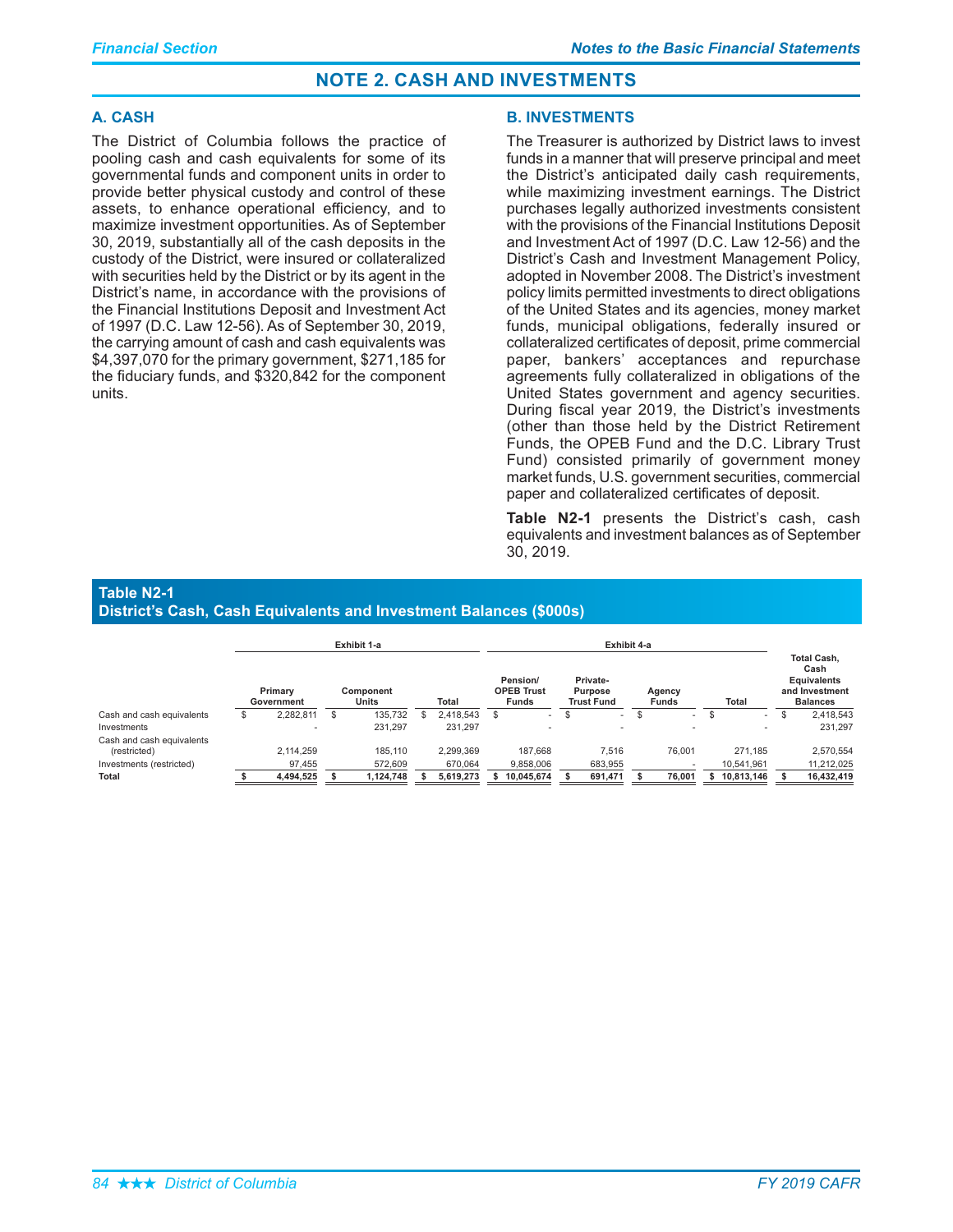Table N2-2 presents the District's cash, cash equivalents and investment balances by category as of September 30, 2019.

# **Table N2-2**

District: Cash, Cash Equivalents and Investment Balances by Category (\$000s)

|                                                      |   | Primary<br>Government |    | <b>Fiduciary</b><br><b>Funds</b> | Component<br><b>Units</b> |           | Total            |  |
|------------------------------------------------------|---|-----------------------|----|----------------------------------|---------------------------|-----------|------------------|--|
| Cash and cash equivalents balances                   |   | 4,397,070             | \$ | 271,185                          | \$                        | 320,842   | \$<br>4,989,097  |  |
| <b>Investments</b>                                   |   |                       |    |                                  |                           |           |                  |  |
| U.S. government securities                           |   | 1,190                 |    |                                  |                           | 197,847   | 199,037          |  |
| Commercial paper                                     |   | 40,246                |    |                                  |                           |           | 40,246           |  |
| Certificates of deposit                              |   | 35,000                |    |                                  |                           | 37,310    | 72,310           |  |
| Mortgage-backed securities                           |   | 4,987                 |    |                                  |                           |           | 4,987            |  |
| Guaranteed investment contracts                      |   | 2,147                 |    | 168,867                          |                           |           | 171,014          |  |
| Repurchase agreements                                |   | 11,155                |    |                                  |                           | 32,821    | 43,976           |  |
| Exchange traded funds                                |   | 1,586                 |    |                                  |                           | 1,956     | 3,542            |  |
| Alternative investments                              |   |                       |    |                                  |                           | 3,223     | 3,223            |  |
| Commodities                                          |   |                       |    | 40,423                           |                           |           | 40,423           |  |
| Equity securities                                    |   | 185                   |    | 5,837,529                        |                           | 37,488    | 5,875,202        |  |
| Fixed income securities                              |   |                       |    | 3,344,766                        |                           | 33,727    | 3,378,493        |  |
| Real assets                                          |   |                       |    | 685,113                          |                           |           | 685,113          |  |
| Private equity                                       |   |                       |    | 465,263                          |                           |           | 465,263          |  |
| Corporate securities                                 |   |                       |    |                                  |                           | 49,196    | 49,196           |  |
| Investment contracts                                 |   |                       |    |                                  |                           | 113,578   | 113,578          |  |
| Money market funds                                   |   | 959                   |    |                                  |                           | 295,563   | 296,522          |  |
| Mutual funds                                         |   |                       |    |                                  |                           | 1,197     | 1,197            |  |
| <b>Total investments</b>                             |   | 97,455                |    | 10,541,961                       |                           | 803,906   | 11,443,322       |  |
| Total cash, cash equivalents and investment balances | S | 4,494,525             | S  | 10,813,146                       | S                         | 1,124,748 | \$<br>16,432,419 |  |

# District Retirement Funds

The District of Columbia Retirement Board (DCRB) is authorized to manage and control the investments of the District Retirement Funds, which consist of the District of Columbia Teachers' Retirement Fund (TRF) and the District of Columbia Police Officers and Fire Fighters' Retirement Fund (POFRF). DCRB may invest in fixed income, equity securities and various other types of investments. As prescribed in D.C. Code §1-907.01 (2001 ED.), DCRB may not invest in debt instruments of the District, the Commonwealth

of Virginia, or the State of Maryland governments, political subdivisions thereof, or any entity subject to control by them; debt instruments fully guaranteed by those governments; real property in those jurisdictions; or debt instruments secured by real property in those jurisdictions, subject to the exceptions in subsection (c) of D.C. Code §1-907.01 (2001 ED.).

Table N2-3 presents cash, cash equivalents and investment pools held in the control of DCRB as of September 30, 2019 and 2018.

#### **Table N2-3**

# District Retirement Funds: Cash, Cash Equivalents and Investment Pools (\$000s)

|                                              | September 30, 2019 | <b>September 30, 2018</b> |    |           |
|----------------------------------------------|--------------------|---------------------------|----|-----------|
| Cash and cash equivalents                    |                    | 76.434                    | \$ | 59.334    |
| <b>Investments</b>                           |                    |                           |    |           |
| Domestic equity                              |                    | 2.284.339                 |    | 2,209,272 |
| International equity                         |                    | 2.328.879                 |    | 2,316,014 |
| Fixed income                                 |                    | 2,690,008                 |    | 2,549,785 |
| Real assets                                  |                    | 685.113                   |    | 693,111   |
| Private equity                               |                    | 465.263                   |    | 376,053   |
| Total cash, cash equivalents and investments |                    | 8,530,036                 |    | 8,203,569 |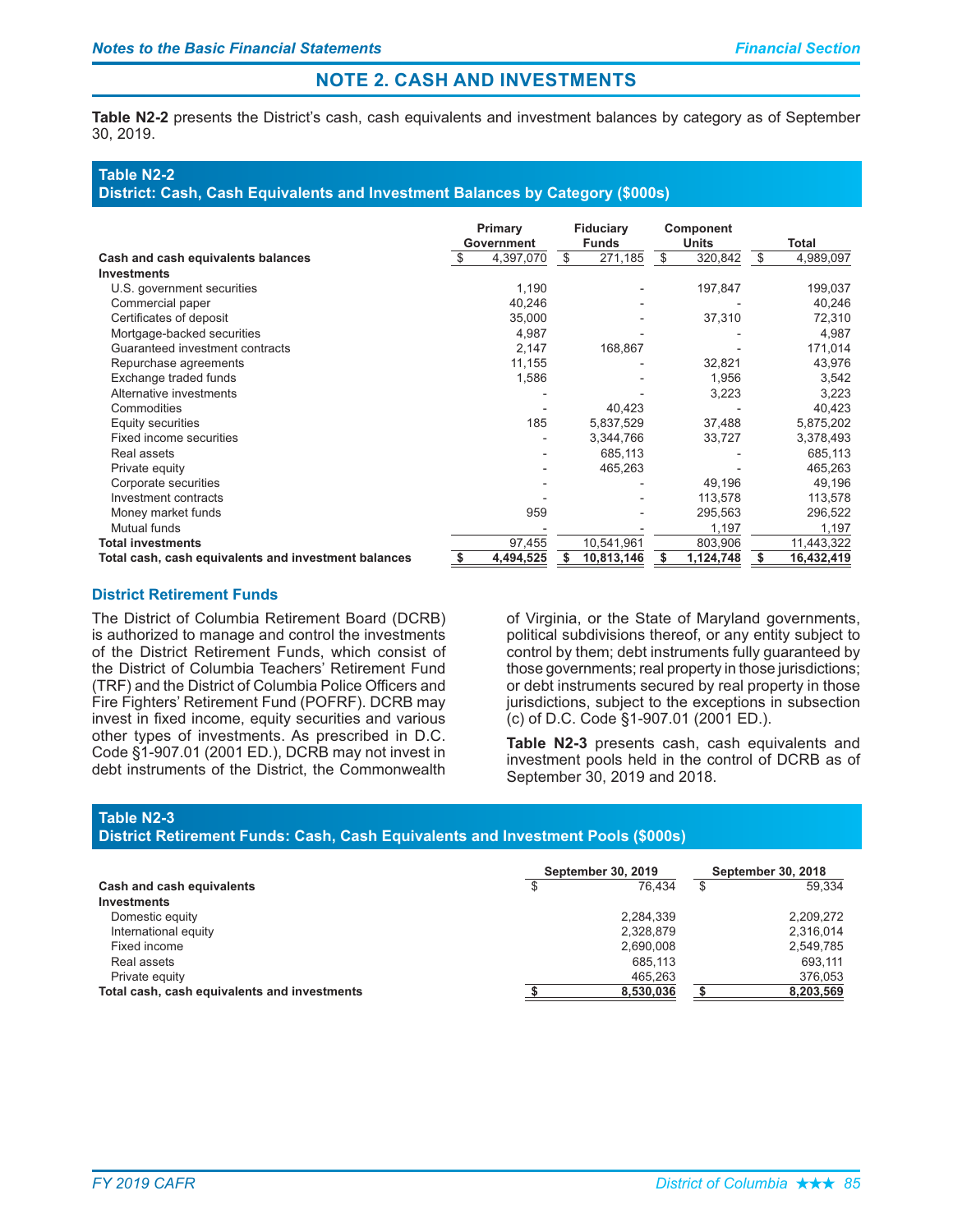#### **Other Postemployment Benefits Fund**

During fiscal year 2019, the District's Other Postemployment Benefits (OPEB) Fund maintained certain cash, cash equivalents and investment

balances. Table N2-4 presents the OPEB Fund's cash, cash equivalents and investment balances as of September 30, 2019 and 2018.

# Table N2-4

**OPEB Fund: Cash, Cash Equivalents and Investment Balances (\$000s)** 

|                                              | <b>September 30, 2019</b> | <b>September 30, 2018</b> |           |  |
|----------------------------------------------|---------------------------|---------------------------|-----------|--|
| Cash and cash equivalents                    | 111.234                   |                           | 64.918    |  |
| Investments                                  |                           |                           |           |  |
| Equities                                     | 891.542                   |                           | 917.390   |  |
| Debt securities                              | 472.439                   |                           | 437.889   |  |
| Commodities                                  | 40.423                    |                           | 45.468    |  |
| Total cash, cash equivalents and investments | 1,515,638                 |                           | 1,465,665 |  |

# **Deposit and Investment Risks**

The District's investments and those of its discretely presented component units are subject to interest rate, credit, custodial credit, concentration of credit and foreign currency risks. The District, including DCRB on behalf of the District Retirement Funds, broadly diversifies the investment of District funds to minimize the risk of large losses, unless under the circumstances, it is clearly prudent not to do so. The OPEB Fund's investments are uninsured and unregistered and are held by the counterparty in the Fund's name. The types of risks to which the District (including the District Retirement Funds and the OPEB Fund) may be exposed are described as follows:

# **Credit Risk**

Credit risk is the risk that an issuer of an investment will not fulfill its obligation to the holder of the investment. This is measured by the assignment of a rating by a nationally recognized statistical rating organization.

**District of Columbia (Excluding Fiduciary Funds)** 

To mitigate credit risk, District policy requires that certain conditions are met for the following investments:

- Commercial paper The issuing corporation, or its guarantor has a short-term rating of no less than A-1 (or its equivalent) by at least two credit rating agencies.
- Bankers' acceptances The short-term paper of the issuer is rated not lower than A-1 or the equivalent by a credit rating agency.
- Municipal obligations They are rated in either of  $\bullet$ the two highest rating categories by a credit rating agency without regard to gradation.
- Money market mutual funds The fund is rated AAAm or the equivalent by a credit rating agency.
- Repurchase agreements The counterparty has a long-term credit rating of at least AA- or the

equivalent and does not have a "negative outlook" associated with such rating; has been in operation for at least five years; and is reputable among market participants.

# **District Retirement Funds**

Unless specifically authorized in writing by DCRB, fixed income managers invest retirement funds in investment grade instruments rated in the top four rating categories by a recognized statistical rating service.

## **OPEB Fund**

The OPEB Fund investment policy requires that the fixed income portion of the Fund's assets be invested in marketable fixed income securities of BBB- or higher by Standard & Poor's, Baa3 or higher by Moody's, or BBB- or higher by Fitch or a nationally recognized bond rating service as determined at the time of purchase, counting cash and cash equivalents toward such percentage. The average quality of all the Bond holdings in each investment manager's portfolio should be maintained at A or higher. For portfolios that were not individually managed as of September 30, 2019, the credit quality was on par with the index value of "BBB-" or higher.

# **Custodial Credit Risk**

Custodial credit risk is the risk that, given a financial institution's failure, the government will not be able to recover deposits or collateral.

**District of Columbia (Excluding Fiduciary Funds)** 

The District had no custodial credit risk exposure during the fiscal year. All District deposits in fiscal year 2019 were collateralized or insured. Collateral for deposits is held in the District's name by the Federal Reserve and the Bank of New York in a custodial account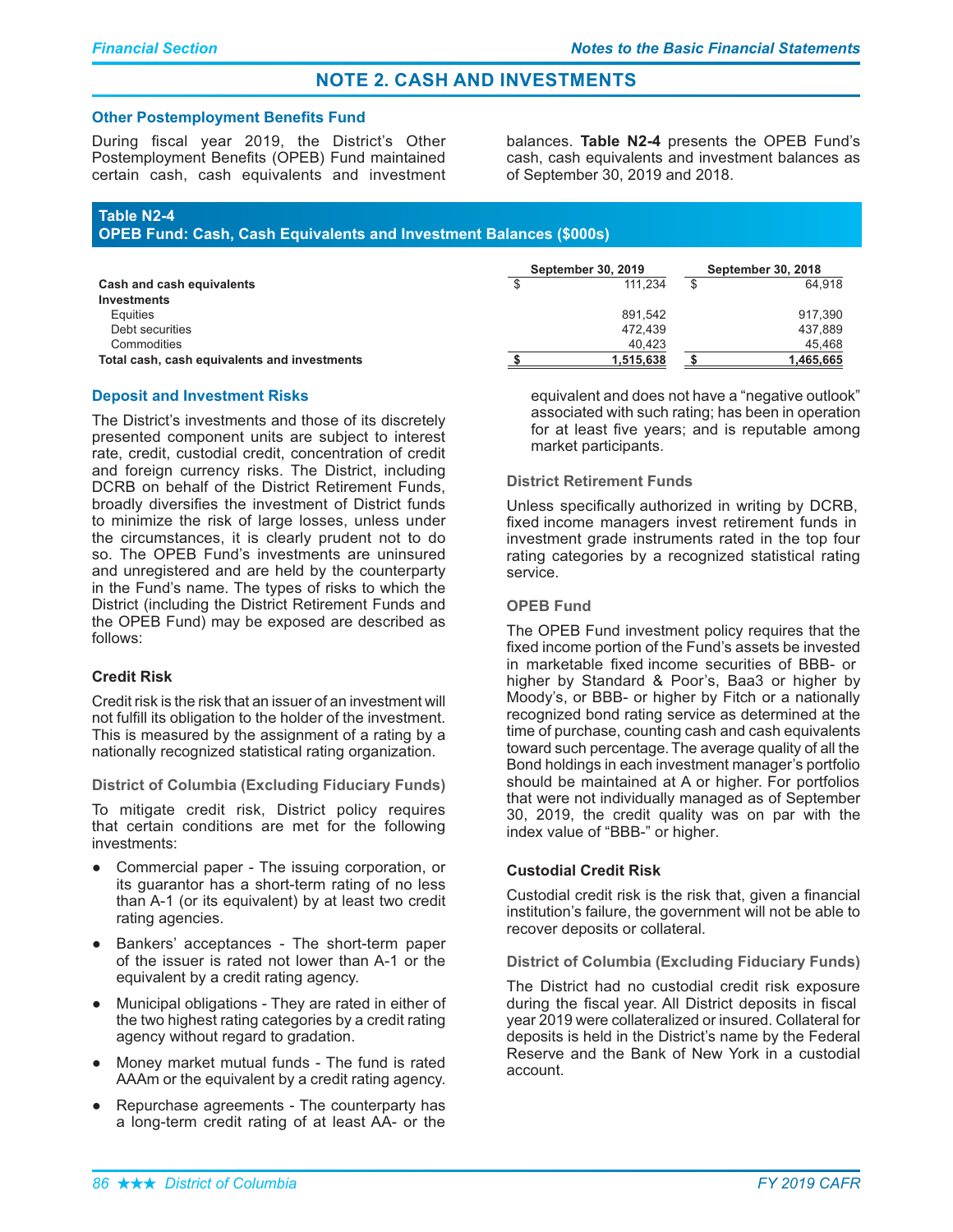### District Retirement Funds

The District Retirement Funds had custodial credit risk exposure totaling \$2,739 as of September 30, 2019. Investments held by the custodian on behalf of DCRB were held in an account in the name of DCRB. Funds not invested at the end of a given day were placed in overnight instruments in the name of DCRB.

# **OPEB Fund**

The OPEB Fund's investments are generally uninsured, unregistered, and are held by the custodian in the Fund's name.

# **Concentration of Credit Risk**

Concentration of credit risk is the risk of loss attributed to the magnitude of a government's investment in a single issuer.

#### District of Columbia (Excluding Fiduciary Funds)

The District's investment policy does not allow for an investment in any single issuer that is in excess of five percent of the District's total investment portfolio with the following exceptions: U.S. Treasury, 100% maximum; each federal agency, 40% maximum; each repurchase agreement counterparty, 25% maximum; and each money market mutual fund, 25% maximum. As of September 30, 2019, the District was in compliance with this policy.

## District Retirement Funds

DCRB's investment guidelines generally do not permit direct investment in any single issuer in excess of five percent of the value of the portfolio. This excludes U.S. Treasuries, U.S. government-sponsored enterprises and U.S. government agency securities. As of September 30, 2019, DCRB was in compliance with this policy.

## **OPEB Fund**

The OPEB Fund has no significant concentrations of exposure to credit risk that has not been reduced by collateral and other off-sets. The investment policy provides guidelines to the investment managers regarding maximum issuer holdings and overall portfolio diversification.

## Interest Rate Risk

Interest rate risk is the risk that changes in market interest rates will adversely affect the fair value of an investment. An investment with a longer maturity will generally have greater sensitivity to fair value changes that are related to market interest rates.

## District of Columbia (Excluding Fiduciary Funds)

The District's investment policy limits the District's portfolio to specific maturities as a means of limiting its exposure to fair value losses resulting from rising interest rates. Table N2-5 presents the District's authorized investments and maturity limits as detailed in the District's investment policy.

# **Table N2-5 District's Investment Maturities and Limits**

|                                                             |                  | <b>Maximum</b> |
|-------------------------------------------------------------|------------------|----------------|
| <b>Type of Investment</b>                                   | <b>Maturity</b>  | Investment     |
| U.S. treasury obligations                                   | Five years       | 100%           |
| Federal agency obligations                                  | Five years       | 100%           |
| Repurchase agreements                                       | 90 days or less  | 100%           |
| Commercial paper                                            | 180 days or less | 30%            |
| Bankers' acceptances                                        | 270 days or less | 40%            |
| Municipal obligations                                       | Five years       | 20%            |
| Federally insured or collateralized certificates of deposit | Not applicable   | 30%            |
| Money market mutual funds                                   | Not applicable   | 100%           |
| Bank deposits                                               | Not applicable   | 100%           |

## District Retirement Funds

DCRB monitors the interest rate risk inherent in its portfolio by measuring the weighted average duration of its portfolio. Duration is a measure of a debt investment's exposure to fair value changes arising from changing interest rates. It uses the present value of cash flows, weighted for those cash flows as a percentage of the investment's full price. As a general rule, the risk and return of DCRB's fixed income segment of the portfolio is compared to the Barclays

Capital U.S. Universal Index. To mitigate interest rate risk, the fixed income segment is expected to maintain a weighted average duration (sensitivity to interest rate changes) within +/-2 (two) years of the duration of this Index.

#### **OPEB Fund**

The OPEB Fund addresses interest rate risk through a process that focuses on the review of investment managers and fund returns. Those managers are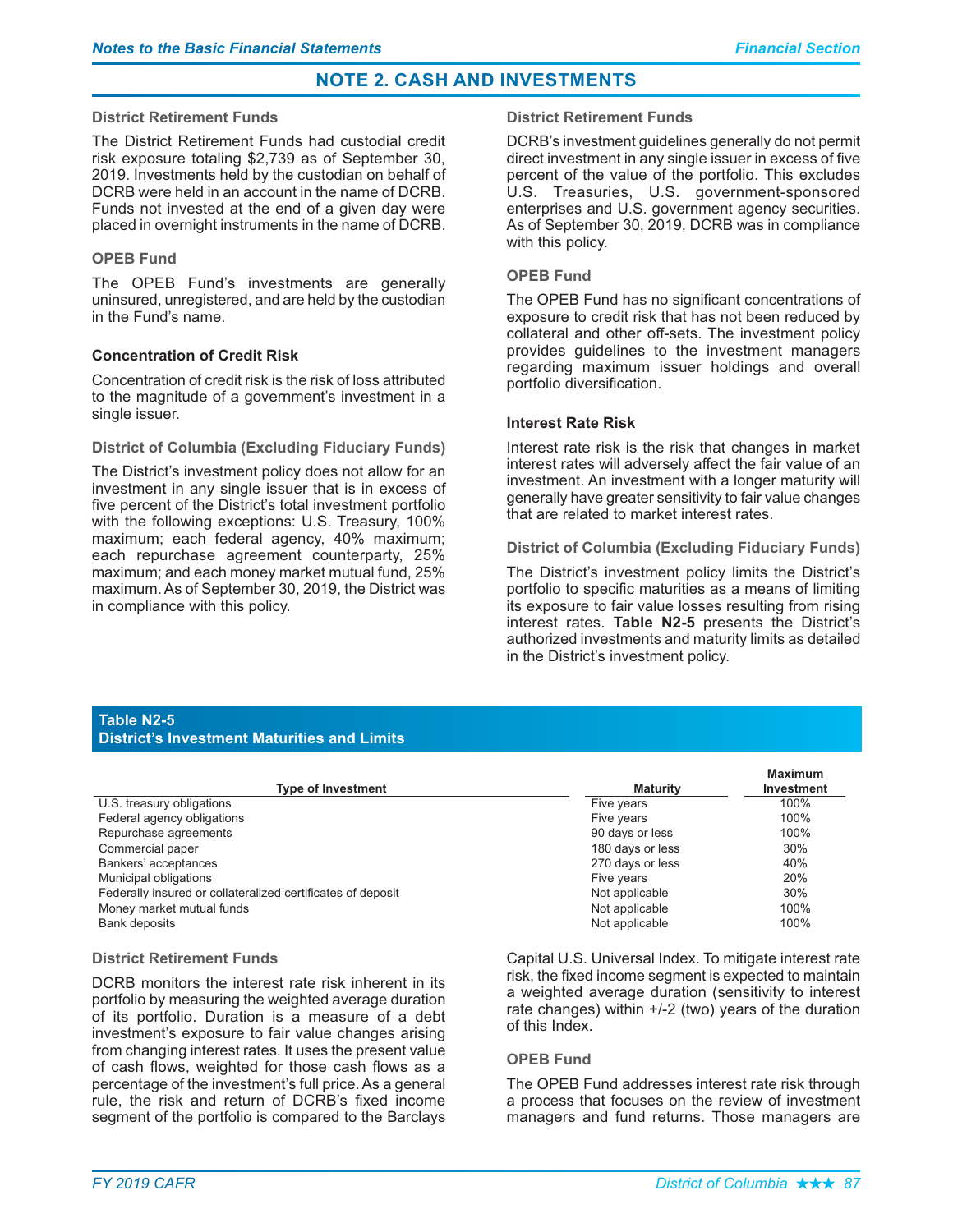tasked with managing risks within the scope of their mandate. The Fund also uses an independent consultant to examine how sensitive the fixed income portfolios' underlying assets are to movement in interest rates, and to recommend any appropriate investment manager changes.

## **Foreign Currency Risk**

Foreign currency risk is the risk that changes in exchange rates will adversely impact the fair value of an investment.

#### District of Columbia (Excluding Fiduciary Funds)

As of September 30, 2019, the District had no exposure to foreign currency risk.

#### District Retirement Funds

As a general policy of DCRB, investment managers with authority to invest in securities denominated in a foreign currency may reduce exposure to currency risk by systematically hedging foreign currency positions back to U.S. dollars through the forward currency markets. Since the forward exchange rate is seldom equal to the spot exchange rate, forward hedging

gains and losses may arise. At the end of fiscal year 2019, the District Retirement Funds held investments that were denominated in a currency other than the United States dollar, as presented in Table N2-6.

# **Table N2-6** District Retirement Funds' Investments

**Denominated in Foreign Currency (\$000s)** 

|                               | <b>Private</b> |
|-------------------------------|----------------|
| <b>Foreign currency</b>       | Equity         |
| Canadian dollar               | 18.057         |
| <b>British sterling</b>       | 13.808         |
| Euro                          | 40.961         |
| <b>Total foreign currency</b> | 72.826         |

# **OPEB Fund**

The OPEB Fund does not have a formal policy for limiting its exposure to changes in exchange rates. Table N2-7 presents the OPEB Fund's investments that were denominated in a currency other than the United States dollar.

### **Table N2-7**

## OPEB Fund's Investments Denominated in Foreign Currency (\$000s)

| <b>International securities</b>       |    | <b>Short-Term and Cash</b> | Income        | <b>Total</b> |         |  |
|---------------------------------------|----|----------------------------|---------------|--------------|---------|--|
| Australian dollar                     | \$ | (18)                       | \$            | \$           | (18)    |  |
| Brazilian real                        |    | (11)                       |               |              | (11)    |  |
| British pound sterling                |    | (172)                      | 11,131        |              | 10,959  |  |
| Canadian dollar                       |    | (14)                       | 12,300        |              | 12,286  |  |
| Chilean peso                          |    | 34                         |               |              | 34      |  |
| Euro                                  |    | 799                        | 51,665        |              | 52,464  |  |
| Indian rupee                          |    | (17)                       |               |              | (17)    |  |
| Indonesian rupiah                     |    | 34                         | 985           |              | 1,019   |  |
| Japanese yen                          |    | 123                        | 31,258        |              | 31,381  |  |
| Malaysian ringgit                     |    | 207                        | 4,540         |              | 4,747   |  |
| Mexican peso                          |    | (81)                       | 1,576         |              | 1,495   |  |
| New Israeli shekel                    |    | (21)                       |               |              | (21)    |  |
| New Zealand dollar                    |    | 20                         |               |              | 20      |  |
| Norwegian krone                       |    | (122)                      |               |              | (122)   |  |
| Polish zloty                          |    | 88                         |               |              | 88      |  |
| Russian ruble                         |    | 44                         | 1,911         |              | 1,955   |  |
| Singapore dollar                      |    | 25                         | 1,272         |              | 1,297   |  |
| South African rand                    |    | 9                          | 377           |              | 386     |  |
| Swedish krona                         |    | 96                         | 3,642         |              | 3,738   |  |
| <b>Total international securities</b> | \$ | 1,023                      | \$<br>120,657 | \$           | 121,680 |  |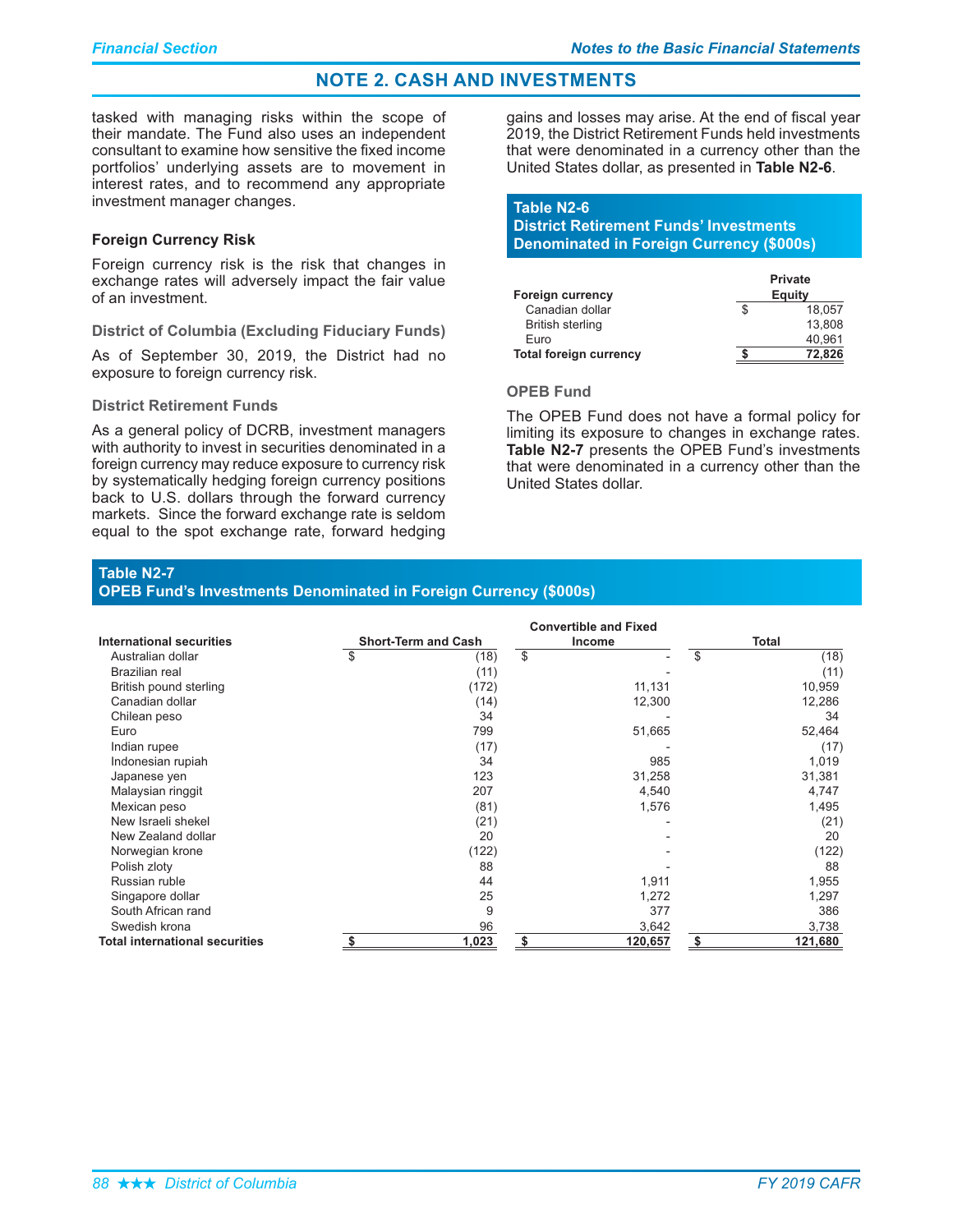## **Fair Value of Investments**

The District (including the District Retirement Funds and the OPEB Fund) categorizes its fair value measurements within the fair value hierarchy established by GAAP. A three-level valuation hierarchy, based upon the transparency of inputs to the valuation of an asset or liability as of the measurement date, was established by GAAP for disclosure of fair value measurements.

The three levels are defined as follows:

- Level 1 Observable market inputs that are unadjusted quoted prices for identical assets or liabilities in active markets that a government can access at the measurement date.
- Level 2 Inputs other than quoted prices included within Level 1 that are observable for the asset or

liability, either directly or indirectly (for example, quoted prices for similar assets or liabilities in active markets).

• Level 3 - Unobservable inputs (including the District's own assumptions in determining the fair value of investments).

An asset or a liability categorization within the valuation hierarchy is based upon the lowest level of input that is significant to the fair value measurement.

## **District of Columbia Investments (Excluding Fiduciary Funds)**

Table N2-8 presents the District's investments measured at fair value as of September 30, 2019.

**Table N2-8** 

District's Investments Measured at Fair Value, Excluding Fiduciary Funds (\$000s)

|                                          |                       |                                                                                                 | <b>Fair Value Measurement Using</b> |                                                                      |    |        |                                                                  |       |  |  |  |
|------------------------------------------|-----------------------|-------------------------------------------------------------------------------------------------|-------------------------------------|----------------------------------------------------------------------|----|--------|------------------------------------------------------------------|-------|--|--|--|
|                                          | September 30,<br>2019 | <b>Quoted Prices in</b><br><b>Active Markets</b><br>for Identical<br><b>Assets</b><br>(Level 1) |                                     | <b>Significant Other</b><br>Observable<br><b>Inputs</b><br>(Level 2) |    |        | <b>Significant</b><br>Unobservable<br><b>Inputs</b><br>(Level 3) |       |  |  |  |
| Investments by fair value level          |                       |                                                                                                 |                                     |                                                                      |    |        |                                                                  |       |  |  |  |
| U.S. equity securities                   | \$                    | 185                                                                                             | \$                                  | 185                                                                  | \$ |        | \$                                                               |       |  |  |  |
| <b>Exchange-traded funds</b>             |                       |                                                                                                 |                                     |                                                                      |    |        |                                                                  |       |  |  |  |
| U.S. government bond fund                |                       | 269                                                                                             |                                     | 269                                                                  |    |        |                                                                  |       |  |  |  |
| International equity funds               |                       | 332                                                                                             |                                     | 332                                                                  |    |        |                                                                  |       |  |  |  |
| U.S. equity funds                        |                       | 388                                                                                             |                                     | 388                                                                  |    |        |                                                                  |       |  |  |  |
| Corporate bond funds                     |                       | 420                                                                                             |                                     | 420                                                                  |    |        |                                                                  |       |  |  |  |
| High yield bond funds                    |                       | 120                                                                                             |                                     | 120                                                                  |    |        |                                                                  |       |  |  |  |
| Commodity funds                          |                       | 57                                                                                              |                                     | 57                                                                   |    |        |                                                                  |       |  |  |  |
| Total exchange-traded funds              |                       | 1,586                                                                                           |                                     | 1,586                                                                |    |        |                                                                  |       |  |  |  |
| Non exchange-traded funds                |                       |                                                                                                 |                                     |                                                                      |    |        |                                                                  |       |  |  |  |
| Mortgage-backed securities               |                       | 4,987                                                                                           |                                     |                                                                      |    | 4,987  |                                                                  |       |  |  |  |
| Repurchase agreements                    |                       | 11,155                                                                                          |                                     |                                                                      |    | 11,155 |                                                                  |       |  |  |  |
| Guaranteed investment contracts          |                       | 2,147                                                                                           |                                     |                                                                      |    |        |                                                                  | 2,147 |  |  |  |
| Total non exchange-traded funds          | 18,289                |                                                                                                 |                                     |                                                                      |    | 16,142 |                                                                  | 2,147 |  |  |  |
| Total investments measured at fair value | \$<br>20,060          |                                                                                                 | \$                                  | 1,771                                                                | \$ | 16,142 | \$                                                               | 2,147 |  |  |  |

#### **U.S. Equity Securities**

U.S. equity securities are valued using prices quoted in active markets. These securities are classified as Level 1 in the fair value hierarchy as presented in **Table N2-8.** 

#### **Exchange-Traded Funds**

An exchange-traded fund (ETF) is a marketable security that tracks an index, a commodity, bonds, or a basket of assets like an index fund. The District has invested in ETFs within the asset classes noted in Table N2-8. ETF shares are traded on a national stock exchange and at market prices that may or may not be the same as the net asset value (NAV) of the shares. ETFs trade both at the end of trading day NAV per share or Intraday Value (market price), that

fluctuates throughout the trading day. An ETF's market price is generally maintained close to the ETF's endof-day NAV because of the arbitrage function inherent to the structure of the ETF. The basket of assets that are traded like an index fund are classified as Level 1 in the fair value hierarchy.

#### **Mortgage-Backed Securities**

Mortgage-backed securities are valued using quoted market prices, recent market transactions and spread data for similar instruments. The values of these assets were determined using a Level 2 measurement as presented in Table N2-8.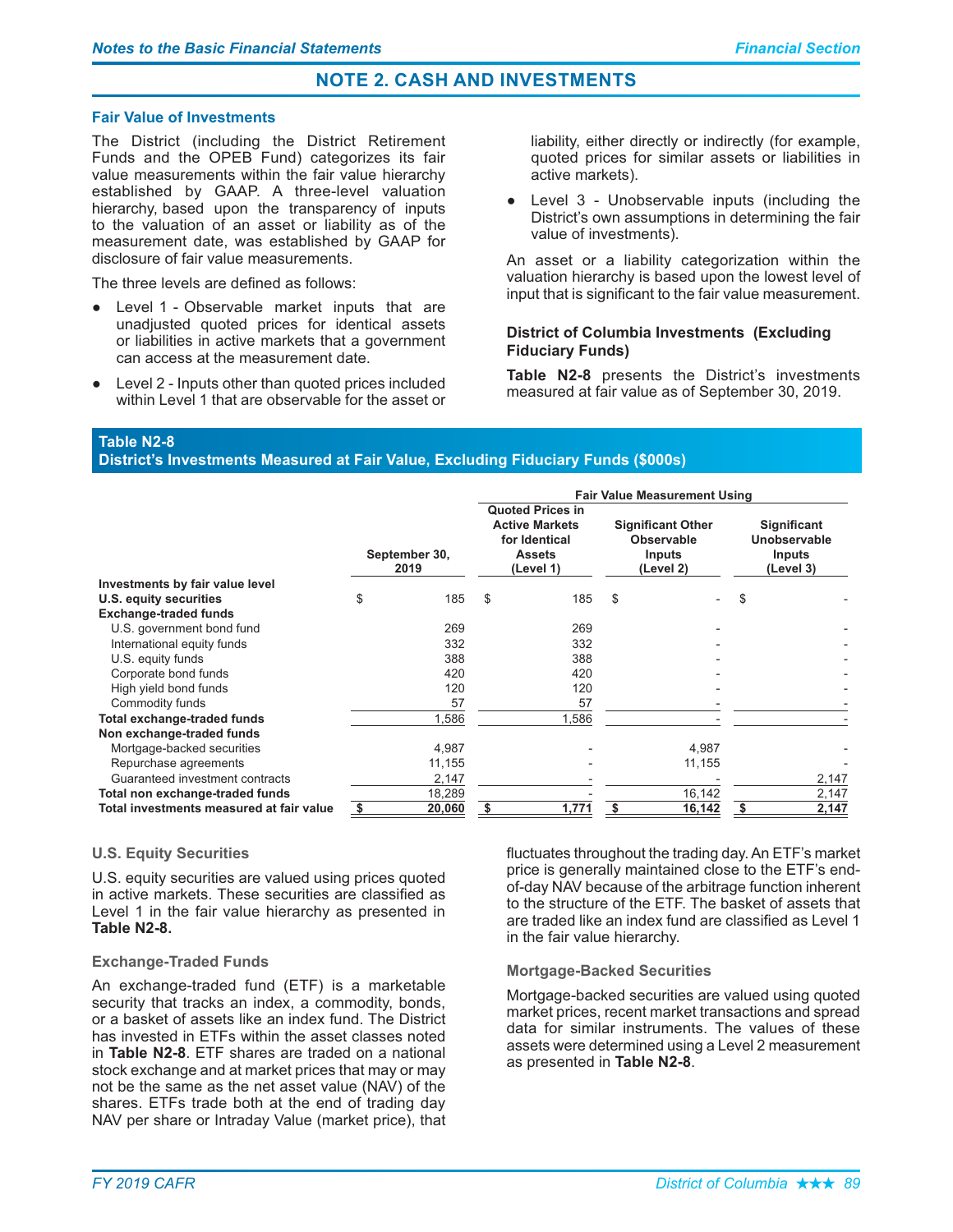#### **Repurchase Agreements**

The fair values of repurchase agreements are determined using quantitative models, including discounted cash flow models that require the use of multiple market inputs, including interest rates and spreads to generate continuous yield or pricing curves, and volatility factors. The majority of market inputs is actively quoted and can be validated through external sources, including brokers, market transactions and third-party pricing services. The valuation of repurchase agreements is classified as Level 2 in Table N2-8.

#### **Guaranteed Investment Contracts**

Guaranteed investment contracts are valued at fair value by discounting the related cash flows based on current yields of similar instruments, with comparable durations considering the credit-worthiness of the issuer. The determination of fair value includes certain unobservable inputs assessed through the review of contract terms (for example, duration or payout date) while others are substantiated utilizing available market data. These fair value amounts were determined by using Level 3 measurement as presented in Table N2-8.

#### District Retirement Funds' Investments

Table N2-9 presents the District Retirement Funds' investments measured at fair value as of September 30, 2019.

# **Table N2-9**

District Retirement Funds' Investments Measured at Fair Value (\$000s)

|                                                         |                       | <b>Fair Value Measurement Using</b> |                                                                                                              |     |                                                                                |      |         |  |                                                                  |
|---------------------------------------------------------|-----------------------|-------------------------------------|--------------------------------------------------------------------------------------------------------------|-----|--------------------------------------------------------------------------------|------|---------|--|------------------------------------------------------------------|
|                                                         | September 30,<br>2019 |                                     | Quoted<br>Prices in<br><b>Active</b><br><b>Markets for</b><br><b>Identical</b><br><b>Assets</b><br>(Level 1) |     | <b>Significant</b><br><b>Other</b><br><b>Observable</b><br>Inputs<br>(Level 2) |      |         |  | <b>Significant</b><br>Unobservable<br><b>Inputs</b><br>(Level 3) |
| Investments by fair value level                         |                       |                                     |                                                                                                              |     |                                                                                |      |         |  |                                                                  |
| Domestic equity                                         | \$<br>288,973         | \$                                  | 278,237                                                                                                      | \$. | 10,736                                                                         | - \$ |         |  |                                                                  |
| International equity                                    | 206,937               |                                     | 206,937                                                                                                      |     |                                                                                |      |         |  |                                                                  |
| Fixed income                                            | 623,222               |                                     |                                                                                                              |     | 623,222                                                                        |      |         |  |                                                                  |
| Real assets                                             | 421,396               |                                     |                                                                                                              |     |                                                                                |      | 421,396 |  |                                                                  |
| Private equity                                          | 465,263               |                                     |                                                                                                              |     |                                                                                |      | 465,263 |  |                                                                  |
| Total investments by fair value level                   | 2,005,791             |                                     | 485,174                                                                                                      | \$  | 633,958                                                                        | \$   | 886,659 |  |                                                                  |
| Investments measured at the net asset value (NAV)       |                       |                                     |                                                                                                              |     |                                                                                |      |         |  |                                                                  |
| Domestic equity                                         | 1,995,366             |                                     |                                                                                                              |     |                                                                                |      |         |  |                                                                  |
| International equity                                    | 2,121,942             |                                     |                                                                                                              |     |                                                                                |      |         |  |                                                                  |
| Fixed income                                            | 2,066,786             |                                     |                                                                                                              |     |                                                                                |      |         |  |                                                                  |
| Real assets                                             | 263,717               |                                     |                                                                                                              |     |                                                                                |      |         |  |                                                                  |
| Total investments measured at the net asset value (NAV) | 6,447,811             |                                     |                                                                                                              |     |                                                                                |      |         |  |                                                                  |
| Total investments measured at fair value                | \$<br>8,453,602       |                                     |                                                                                                              |     |                                                                                |      |         |  |                                                                  |

## **Equity Securities**

Equity securities classified in Level 1 of the fair value hierarchy are valued at the last sale price or official close price as of the close of trading on the applicable exchange where the security principally trades. Some of the domestic equity securities that are valued at prices provided by independent pricing vendors are classified in Level 2 of the fair value hierarchy. Private equity securities classified in Level 3 of the fair value hierarchy are valued with last trade data having limited trading volume.

# **Fixed Income Securities**

Fixed income securities classified in Level 2 of the fair value hierarchy are valued at prices provided by independent pricing vendors. The vendors provide these prices after evaluating observable inputs, including, but not limited to: quoted prices for similar securities, the mean between the last reported bid and ask prices (or the last bid price in the absence of an asked price), yield curves, yield spreads, credit ratings, deal terms, tranche level attributes, default rates, cash flows, prepayment speeds, broker/dealer quotations, inflation and reported trades.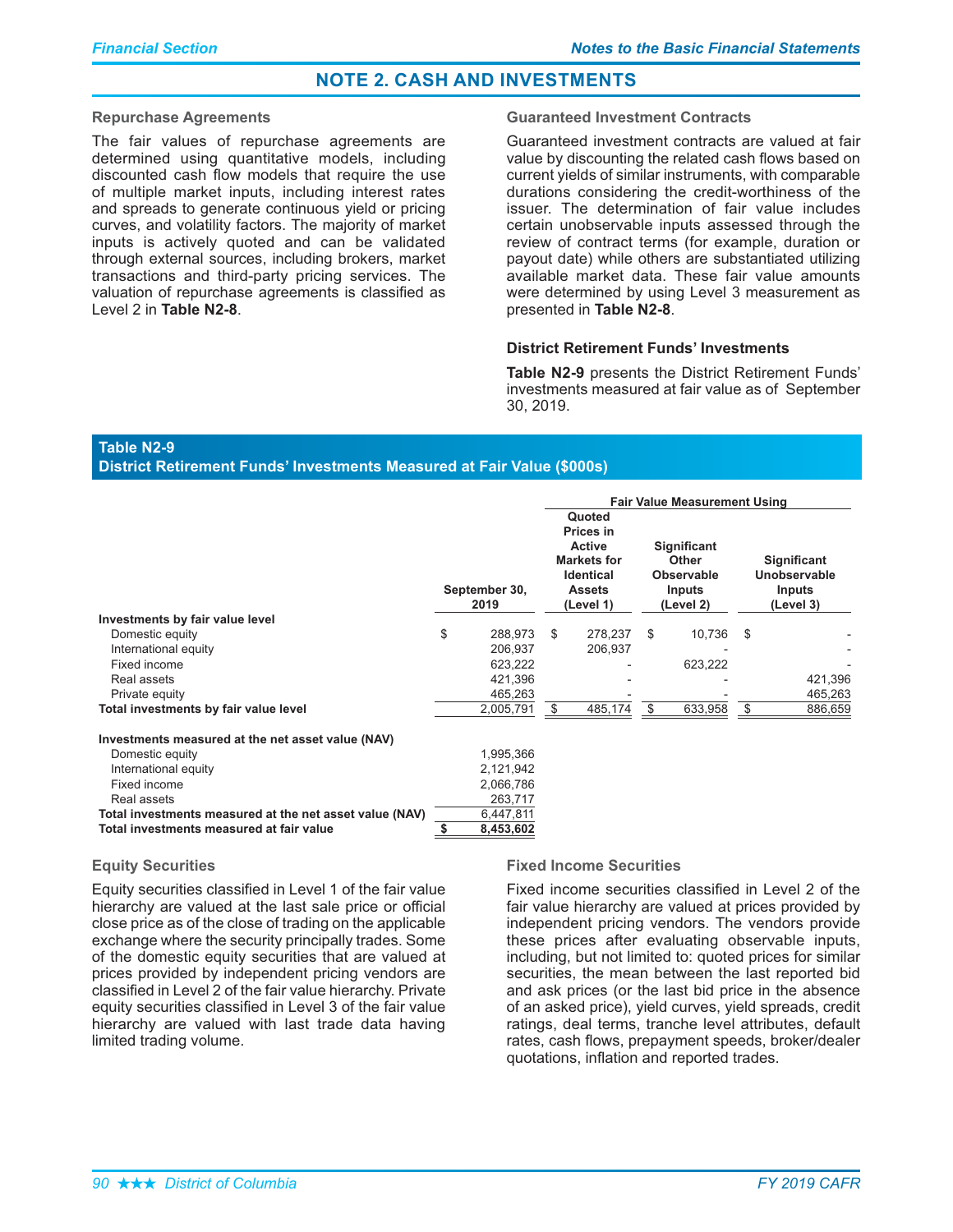## **Real Assets**

Real assets classified in Level 3 of the fair value hierarchy are real estate investments generally valued using the income approach by internal manager reviews or independent external appraisers.

Table N2-10 presents additional information about the nature of investments measured at the net asset value per share.

# Table N2-10

District Retirement Funds' Investments Measured at the Net Asset Value (NAV) (\$000s)

|                                       | September 30,<br>2019 |           | <b>Unfunded</b><br><b>Commitments</b> |                          | <b>Redemption Frequency</b><br>(If Currently Eligible) | <b>Redemption</b><br><b>Notice</b><br>Period |  |
|---------------------------------------|-----------------------|-----------|---------------------------------------|--------------------------|--------------------------------------------------------|----------------------------------------------|--|
| Investments measured at the NAV       |                       |           |                                       |                          |                                                        |                                              |  |
| Domestic equity                       |                       | 1.995.366 | - \$                                  | $\overline{\phantom{a}}$ | Daily                                                  | None                                         |  |
| International equity                  |                       | 2.121.942 |                                       | $\overline{\phantom{a}}$ | 3 times per month, monthly                             | $2-5$ days                                   |  |
| Fixed income                          |                       | 2.066.786 |                                       | -                        | Daily, monthly                                         | $3-30$ days                                  |  |
| Real assets                           |                       | 263.717   |                                       | 365.899                  | None                                                   | N/A                                          |  |
| Total investments measured at the NAV |                       | 6,447,811 |                                       | 365,899                  |                                                        |                                              |  |

# **Domestic and International Equities**

DCRB has investments in three funds with a domestic focus and five funds with an international focus, in which the equity securities maintain some level of market exposure; however, the level of market exposure may vary through time.

#### **Fixed Income**

DCRB has investments in six funds, including corporate bonds, and U.S. Treasury obligations, with redemption notifications not greater than 30 days.

# **Real Assets**

DCRB has made commitments to purchase partnership interests in real asset funds as part of its long-term asset allocation plan for private markets. The unfunded commitments totaled \$365,899, as of September 30, 2019, as presented in Table N2-10.

This represents global investments in 39 real asset  $f$ unds

In general, investments in the private markets program are illiquid and redemptions are structurally limited over the life of the investment. The private equity program spans a range of underlying strategies, including buyouts, growth equity/venture, private debt, secondaries and fund-of-funds. The real asset program includes investments in a broad range of real estate strategies (i.e., core, value-added, opportunistic), infrastructure and natural resources funds.

# **OPEB Fund Investments**

Table N2-11 presents the OPEB Fund's investments measured at fair value as of September 30, 2019, in accordance with GASB Statement No. 72 valuation hierarchy.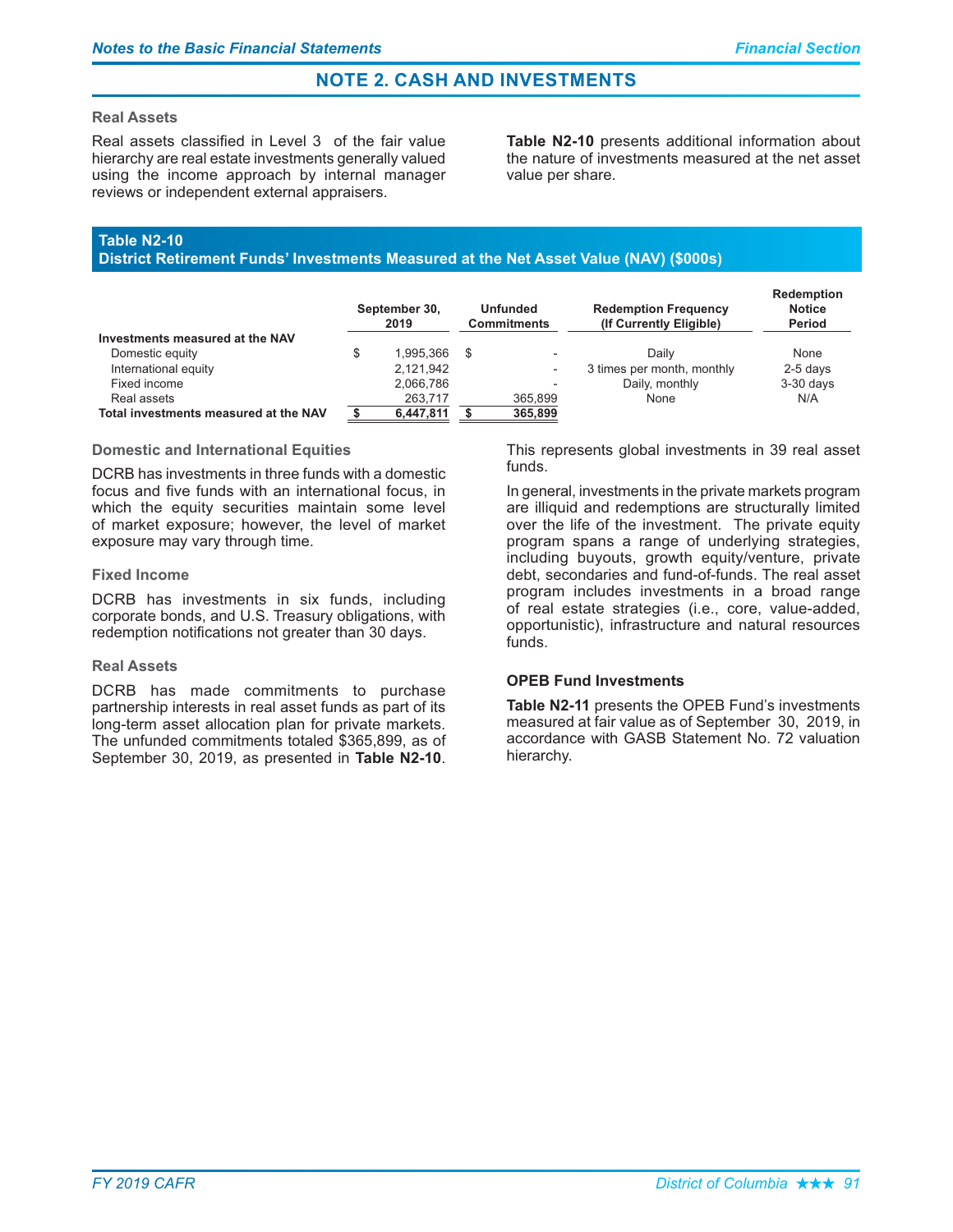# **Table N2-11**

#### OPEB Fund's Investments and Derivative Instruments Measured at Fair Value (\$000s)

|                                                                    |            |                       | <b>Fair Value Measurement Using</b> |                                                                                                                     |     |                                                                         |      |                                                                  |
|--------------------------------------------------------------------|------------|-----------------------|-------------------------------------|---------------------------------------------------------------------------------------------------------------------|-----|-------------------------------------------------------------------------|------|------------------------------------------------------------------|
|                                                                    |            | September 30,<br>2019 |                                     | Quoted<br><b>Prices in</b><br><b>Active</b><br><b>Markets for</b><br><b>Identical</b><br><b>Assets</b><br>(Level 1) |     | Significant<br><b>Other</b><br><b>Observable</b><br>Inputs<br>(Level 2) |      | <b>Significant</b><br>Unobservable<br><b>Inputs</b><br>(Level 3) |
| <b>INVESTMENTS BY FAIR VALUE LEVEL</b><br><b>Equity securities</b> |            |                       |                                     |                                                                                                                     |     |                                                                         |      |                                                                  |
| U.S. equities (by Industry)                                        |            |                       |                                     |                                                                                                                     |     |                                                                         |      |                                                                  |
| Industrials                                                        | \$         | 117.984               | \$                                  | 117,984                                                                                                             | \$  |                                                                         | \$   |                                                                  |
| Consumer retail                                                    |            | 105,643               |                                     | 105.643                                                                                                             |     |                                                                         |      |                                                                  |
| Information technology                                             |            | 105,130               |                                     | 105,130                                                                                                             |     |                                                                         |      |                                                                  |
| <b>Financial institutions</b>                                      |            | 78,336                |                                     | 78,336                                                                                                              |     |                                                                         |      |                                                                  |
| Healthcare                                                         |            | 94,863                |                                     | 94,863                                                                                                              |     |                                                                         |      |                                                                  |
| International equities (by Industry)                               |            |                       |                                     |                                                                                                                     |     |                                                                         |      |                                                                  |
| Industrials                                                        |            | 4,660                 |                                     | 4,660                                                                                                               |     |                                                                         |      |                                                                  |
| Consumer retail                                                    |            | 21,847                |                                     | 21,847                                                                                                              |     |                                                                         |      |                                                                  |
| <b>Financial institutions</b>                                      |            | 2,521                 |                                     | 2,521                                                                                                               |     |                                                                         |      |                                                                  |
| Healthcare                                                         |            | 4,445                 |                                     | 4,445                                                                                                               |     |                                                                         |      |                                                                  |
| Real estate investment trust securities                            |            | 20,514                |                                     | 20,514                                                                                                              |     |                                                                         |      |                                                                  |
| <b>Total equity securities</b>                                     |            | 555,943               |                                     | 555,943                                                                                                             |     | $\overline{a}$                                                          |      |                                                                  |
| <b>Debt securities</b>                                             |            |                       |                                     |                                                                                                                     |     |                                                                         |      |                                                                  |
| U.S. government issues                                             |            | 94,071                |                                     |                                                                                                                     |     | 94,071                                                                  |      |                                                                  |
| Corporate bonds                                                    |            | 63,706                |                                     |                                                                                                                     |     | 63,706                                                                  |      |                                                                  |
| Mortgage-backed securities                                         |            | 184                   |                                     |                                                                                                                     |     | 184                                                                     |      |                                                                  |
| Credit card/automotive receivables                                 |            | 11,441                |                                     |                                                                                                                     |     | 11,441                                                                  |      |                                                                  |
| U.S. state and local government bonds                              |            | 6,523                 |                                     |                                                                                                                     |     | 6,523                                                                   |      |                                                                  |
| Mutual funds                                                       |            | 33,012                |                                     | 33,012                                                                                                              |     |                                                                         |      |                                                                  |
| International debt securities                                      |            |                       |                                     |                                                                                                                     |     |                                                                         |      |                                                                  |
| Government issues                                                  |            | 93,025                |                                     |                                                                                                                     |     | 83,702                                                                  |      | 9,323                                                            |
| Corporate bonds                                                    |            | 41,932                |                                     |                                                                                                                     |     | 41,932                                                                  |      |                                                                  |
| Credit card/automotive receivables                                 |            | 255                   |                                     |                                                                                                                     |     | 255                                                                     |      |                                                                  |
| Other government bonds                                             |            | 4,895                 |                                     |                                                                                                                     |     | 4,895                                                                   |      |                                                                  |
| <b>Total debt securities</b>                                       |            | 349,044               |                                     | 33,012                                                                                                              |     | 306,709                                                                 |      | 9,323                                                            |
| <b>Commodity investments</b>                                       |            |                       |                                     |                                                                                                                     |     |                                                                         |      |                                                                  |
| Gresham commodities fund                                           |            | 40,423                |                                     |                                                                                                                     |     |                                                                         |      | 40,423                                                           |
| <b>Total commodity investments</b>                                 |            | 40,423                |                                     |                                                                                                                     |     |                                                                         |      | 40,423                                                           |
| Total investments by fair value level                              |            | 945,410               | \$                                  | 588,955                                                                                                             | -\$ | 306,709                                                                 | \$   | 49,746                                                           |
|                                                                    |            |                       |                                     |                                                                                                                     |     |                                                                         |      |                                                                  |
| Investments measured at the Net Asset Value (NAV)                  |            |                       |                                     |                                                                                                                     |     |                                                                         |      |                                                                  |
| SSgA emerging market index fund                                    | \$         | 93,939                |                                     |                                                                                                                     |     |                                                                         |      |                                                                  |
| SSgA Russell 2000 index fund                                       |            | 84,997                |                                     |                                                                                                                     |     |                                                                         |      |                                                                  |
| SSgA U.S. aggregate bond index fund                                |            | 88,483                |                                     |                                                                                                                     |     |                                                                         |      |                                                                  |
| Baillie Gifford international growth equity                        |            | 86,387                |                                     |                                                                                                                     |     |                                                                         |      |                                                                  |
| Artisan international value equity                                 |            | 70,276                |                                     |                                                                                                                     |     |                                                                         |      |                                                                  |
| BlueBay emerging market bond                                       |            | 34,912                |                                     |                                                                                                                     |     |                                                                         |      |                                                                  |
| Total investments measured at the NAV                              |            | 458,994               |                                     |                                                                                                                     |     |                                                                         |      |                                                                  |
| Total investments measured at fair value                           | <u>_\$</u> | 1,404,404             |                                     |                                                                                                                     |     |                                                                         |      |                                                                  |
| Investment derivative instruments                                  |            |                       |                                     |                                                                                                                     |     |                                                                         |      |                                                                  |
| Interest rate swaps                                                | \$         | 64                    | \$                                  |                                                                                                                     | \$  | 64                                                                      | S    |                                                                  |
| Credit defaults swaps                                              |            | (630)                 |                                     |                                                                                                                     |     | (630)                                                                   |      |                                                                  |
| Foreign exchange forwards                                          |            | (538)                 |                                     |                                                                                                                     |     | (538)                                                                   |      |                                                                  |
| Total investment derivative instruments                            | \$         | (1, 104)              | -\$                                 |                                                                                                                     | \$  | (1, 104)                                                                | - \$ |                                                                  |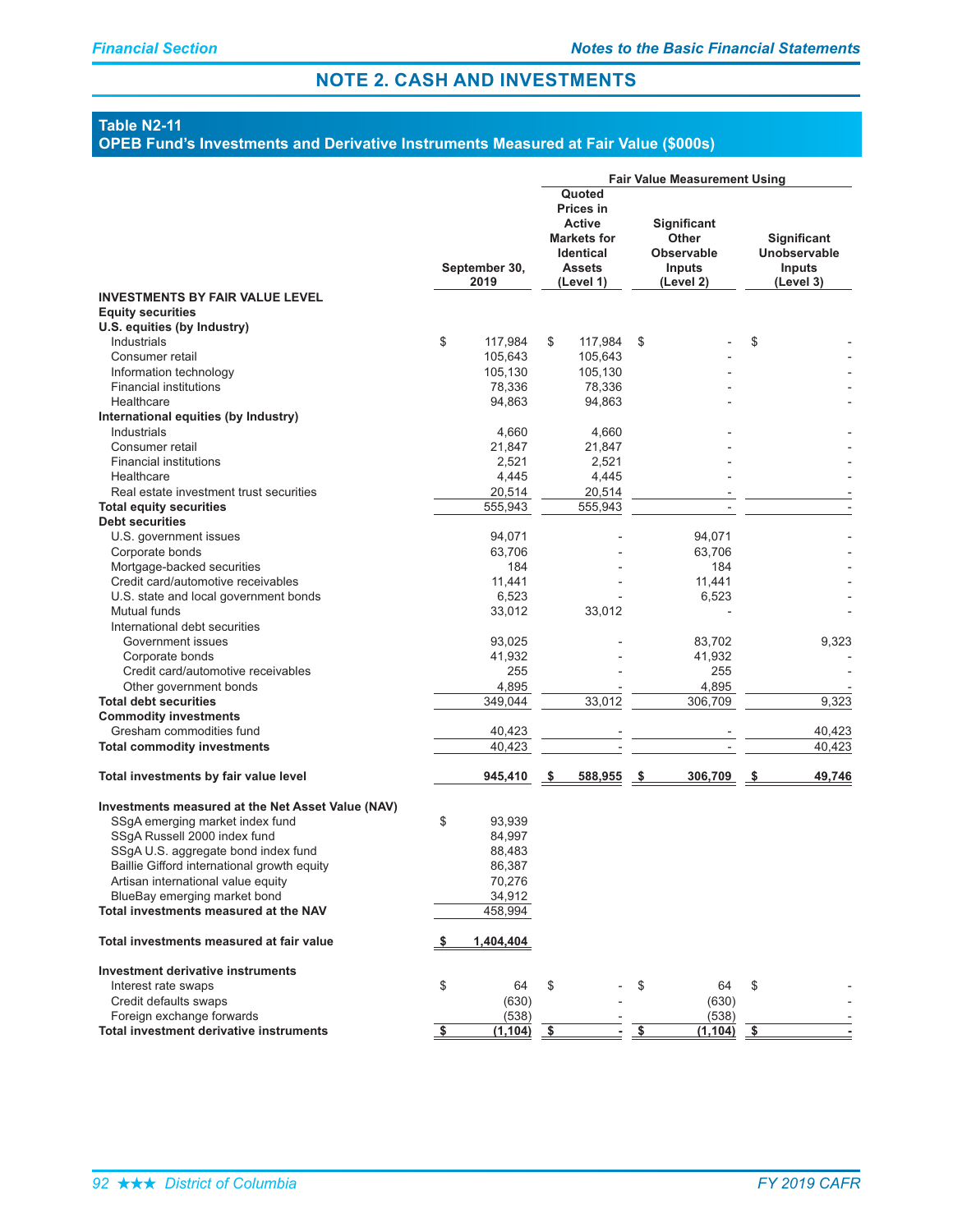#### **Investments Measured at Fair Value**

The following provides a summary of OPEB Fund's investments measured at fair value as presented in **Table N2-11.** 

#### **Equity Securities and Mutual Funds**

These investments are classified as Level 1 of the fair value hierarchy, and are valued using prices quoted in active markets for those securities. The mutual funds held in equities are deemed to be actively traded, and support classification of the fair value measurement as Level 1 in the fair value hierarchy.

#### **Real Estate Investment Trust Securities**

These investments are classified as Level 1 of the fair value hierarchy because they are actively traded securities.

# Deht Securities

These investments are classified as Level 2 of the fair value hierarchy, and are valued using market pricing and other observable market inputs for similar securities from a number of data providers, standard in the industry; or a broker quote in a non-active market. International government issues include structured debt which are valued using inflation adiusted mid evaluation and are classified as Level 3 in the fair value hierarchy. Collateralized auto loan securities, which are included in collateralized debt obligations, are classified as Level 2; and are valued using consensus pricing. The mutual funds held in bonds are classified as Level 1.

# **Commodities Fund**

The investment objective of the fund is to provide a partial price hedge with an attractive risk/return profile, as compared to other products using a

commodity index or a pool of commodities. Partial or complete redemption may be made, upon five days prior written notice, on the last business day of each calendar month or at such times and on such terms as the General Partner of the fund may, in his/her sole discretion, allow. The valuation techniques and inputs categorization within the valuation hierarchy is based upon Level 3; and uses the income approach, where the advisor considers a list of factors to determine whether there has been significant decrease in relation to normal market activity.

## **Investment Derivative Instruments**

OPEB's derivative financial instruments are valued by a third-party investment fund manager, based on prevailing market data derived from proprietary models, and are carried at fair value. The Fund had two types of off-balance sheet derivative financial instruments outstanding: swaps and currency forwards. These derivative instruments are financial contracts, the values of which depend on the value of one or more underlying assets, or reference rates or financial indices, which dictate the rate of change of output with respect to the financial contracts. The financial instruments' categorization within the valuation hierarchy is based upon Level 2.

## **Investments Measured at the NAV**

This investment category consists of six funds that include funds or products that employ dynamic trading strategies aimed at achieving absolute returns. Certain investment funds do not redeem shares on a daily basis. The funds have varying restrictions on liquidity and transferability. The fair values of the investments in this type have been determined, using the NAV per share of the investments. Table N2-12 presents additional information about the nature of investments measured at the net asset value per share.

#### Table N2-12

#### **OPEB Fund's Investments Measured at the Net Asset Value (NAV) (\$000s)**

|                                             | September 30,<br>2019 |         | <b>Unfunded</b><br><b>Commitments</b> |                          | <b>Redemption</b><br>Frequency<br>(If Currently)<br>Eligible) | <b>Redemption</b><br><b>Notice Period</b> |
|---------------------------------------------|-----------------------|---------|---------------------------------------|--------------------------|---------------------------------------------------------------|-------------------------------------------|
| Investments measured at the NAV             |                       |         |                                       |                          |                                                               |                                           |
| SSgA emerging market index fund             | \$                    | 93.939  | -S                                    | $\overline{\phantom{0}}$ | Monthly                                                       | 5 days                                    |
| SSqA Russell 2000 index fund                |                       | 84.997  |                                       | $\overline{\phantom{0}}$ | Daily                                                         | N/A                                       |
| SSqA U.S. aggregate bond index fund         |                       | 88.483  |                                       | $\overline{\phantom{0}}$ | Daily                                                         | N/A                                       |
| Baillie Gifford international growth equity |                       | 86.387  |                                       | $\overline{\phantom{a}}$ | Monthly                                                       | 5 days                                    |
| Artisan international value equity          |                       | 70.276  |                                       | $\overline{\phantom{0}}$ | Monthly                                                       | 5 days                                    |
| BlueBay emerging market bond                |                       | 34.912  |                                       |                          | Monthly                                                       | 30 days                                   |
| Total investments measured at the NAV       |                       | 458.994 |                                       |                          |                                                               |                                           |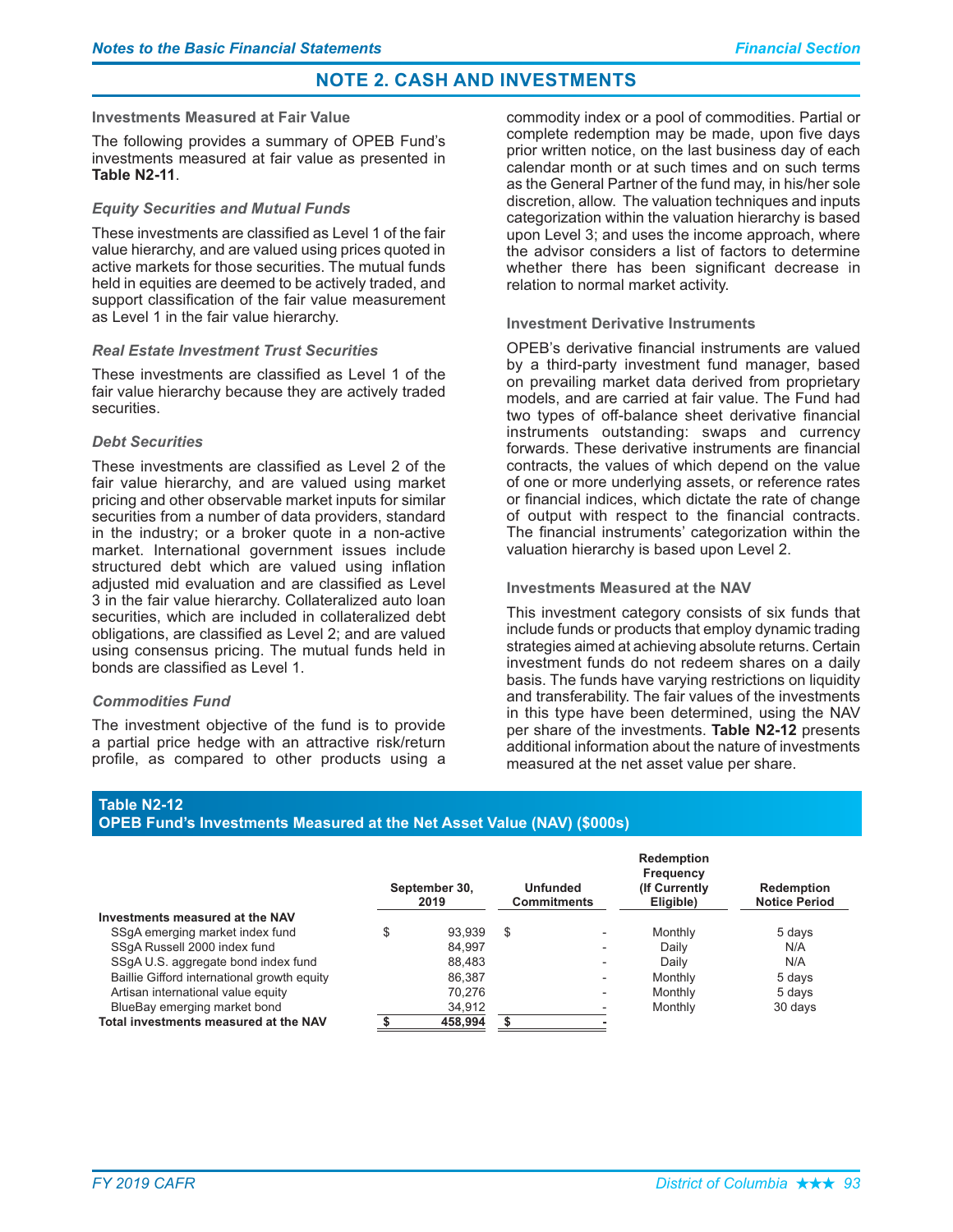### *SSgA Emerging Market Index Fund*

This fund is managed using a "passive" or "indexing" investment approach, by which SSgA attempts to match, before expenses, the performance of the MSCI Emerging Markets Index, which is a free floatadjusted market capitalization index that is designed to measure equity market performance of emerging markets. Equity securities may include common stocks, preferred stocks, depository receipts, or other securities convertible into common stock. Equity securities held by the fund may be denominated in foreign currencies and may be held outside the United States. In some cases, it may not be possible or practicable to purchase all the securities comprising the Index, or to hold them in the same weightings as they represent in the Index. In those circumstances, SSgA may employ a sampling or optimization technique to construct the portfolio.

#### *SSgA Russell 2000 Index Fund*

This fund is managed using a "passive" or "indexing" investment approach, by which SSgA attempts to match, before expenses, the performance of the Index. SSgA will typically attempt to invest in the equity securities comprising the Index, in approximately the same proportions as they are represented in the Index. Equity securities may include common stocks, preferred stocks, depository receipts, or other securities convertible into common stock. The strategy may include purchasing securities in their initial public offerings ("IPOs"). In some cases, it may not be possible or practicable to purchase all the securities comprising the Index, or to hold them in the same weightings as they represent in the Index. In those circumstances, SSgA may employ a sampling or optimization technique to construct the portfolio in question.

# *SSgA U.S. Aggregate Bond Index Fund*

This fund seeks an investment return that approximates as closely as practicable, before expenses, the performance of the Barclays Capital U.S. Aggregate Bond Index (the "Index") over the long term. The fund is managed using a "passive" or "indexing" investment approach, by which SSgA attempts to replicate, before expenses, the performance of the Index. The fund may attempt to invest in the securities comprising the Index in the same proportions as they are represented in the Index. However, due to the large number of securities in the Index and the fact that many of the securities comprising the Index may be unavailable for purchase, it may not be possible for the fund to purchase some of the securities comprising the Index.

## **Baillie Gifford International Growth Equity**

This fund is designed to pursue long-term capital appreciation by investing in high-quality, attractively valued, non-U.S. growth companies of all market capitalizations. Their investment process is based on a highly analytical research-driven process, and builds portfolios from the bottom-up. The strategy invests primarily in developed markets, but also may invest up to 20% of the Fund's net assets at market value, at the time of purchase, in emerging markets. Currency hedging is used for defensive purposes, and are only used under certain conditions.

## *Artisan International Value Equity*

This fund seeks to invest in undervalued companies that are generating high returns on capital, are financially strong and are managed by people who are working to build value over time. The fund's investment team seeks to invest in companies with histories of generating strong, free cash flow, improving returns on capital and strong competitive positions in their industries. The team also believes that investing in companies with strong balance sheets helps to reduce the potential for capital risk and provides company management the ability to build value when attractive opportunities are available.

# *BlueBay Emerging Market Bond*

This fund invests predominantly in fixed income securities issued by emerging market countries or issuers based in such countries. The fund seeks to generate excess returns via superior country and issue selection through an in-depth country and security selections process focusing on value in external credit spreads, local currencies and local interest rates. Particular emphasis is given to avoid deteriorating credits and one-off currency devaluations. The fund has a focus on absolute returns, both their long-only and alternative strategies use short exposures (either directly or via credit derivatives) as one of a number of techniques designed to deliver absolute-style returns. There is a strong emphasis on capital preservation and the use of credit derivatives helps to maximize portfolio efficiency and potentially minimize risk.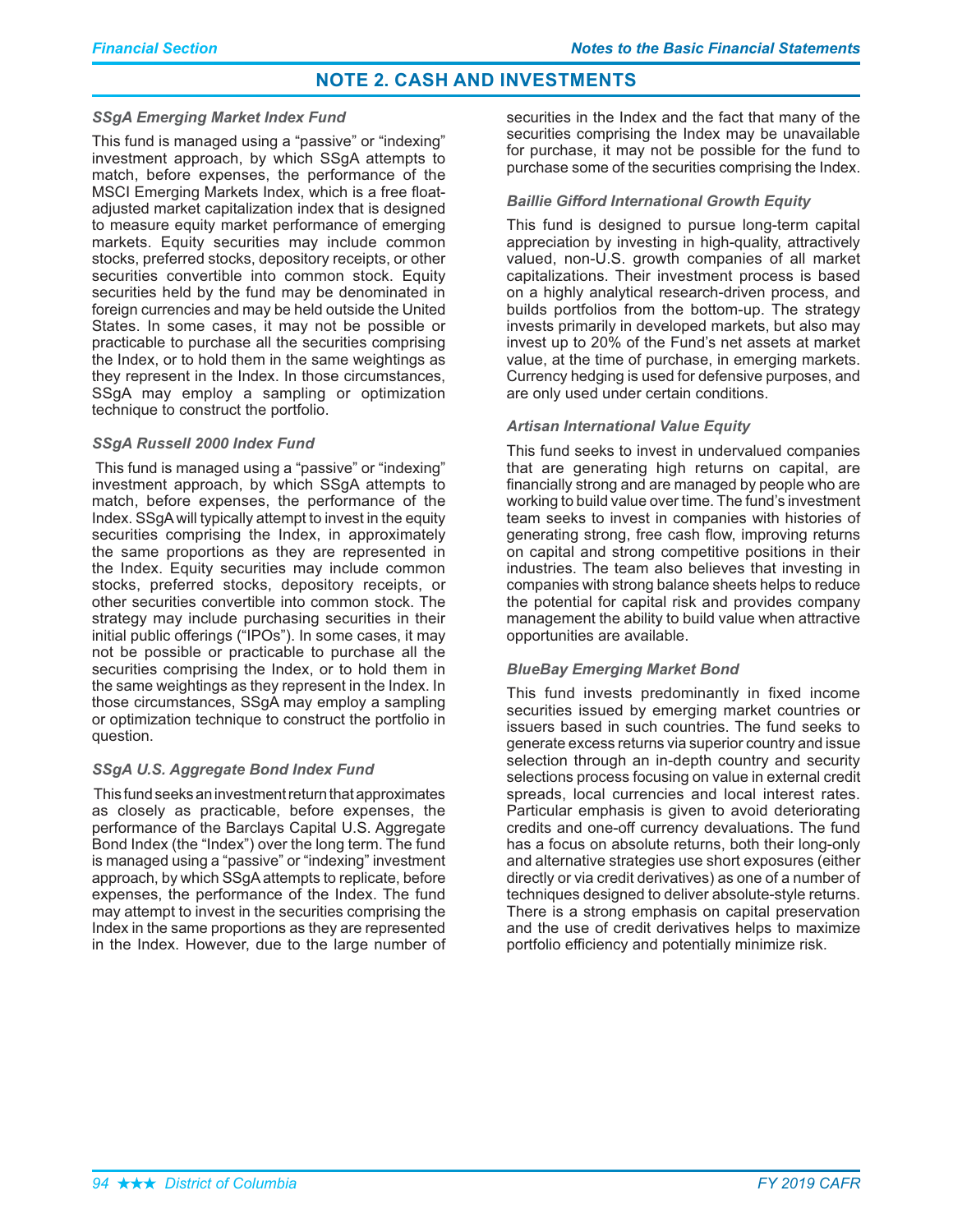#### **Derivative Instruments**

Derivative instruments are generally defined as contracts, the value of which depends on or derives from the value of an underlying asset, reference rate or index. Some structured financial instruments are also defined as derivatives, such as mortgage-backed securities, asset-backed securities, and floating rate notes. Other common types of derivatives used by governments include: interest rate and commodity swaps, interest rate locks, and forward contracts.

Table N2-13 presents the fair value balances and notional amounts of the District's derivative instruments outstanding as of September 30, 2019, classified by type, and the changes in fair value of such derivative instruments for the year then ended.

# **Table N2-13**

#### District's Derivative Instruments Outstanding as of September 30, 2019 (\$000s)

|                                                                                                                 | <b>Changes in Fair Value</b> |     | Fair Value at September 30, 2019 |      |        |            |    |                 |  |
|-----------------------------------------------------------------------------------------------------------------|------------------------------|-----|----------------------------------|------|--------|------------|----|-----------------|--|
|                                                                                                                 | <b>Classification</b>        |     | <b>Classification</b><br>Amount  |      | Amount |            |    | <b>Notional</b> |  |
| <b>Governmental Activities</b>                                                                                  |                              |     |                                  |      |        |            |    |                 |  |
| Cash flow hedges:                                                                                               |                              |     |                                  |      |        |            |    |                 |  |
| Floating to fixed interest rate swaps:                                                                          |                              |     |                                  |      |        |            |    |                 |  |
| 2004B Swap                                                                                                      | Deferred outflows            | \$. | 18                               | Swap | \$     | (162)      | S  | 9.460           |  |
| 2007 AWC Swap                                                                                                   | Deferred outflows            |     | 283                              | Swap |        | (1,240)    |    | 28.945          |  |
| 2016C (formerly Series 2002-2008C, then                                                                         |                              |     |                                  |      |        |            |    |                 |  |
| 2014B) Swap*                                                                                                    | Deferred outflows            |     | (6,930)                          | Swap |        | (26,258)   |    | 224.300         |  |
| Derivative instrument liabilities, at end of year                                                               |                              |     |                                  |      |        | (27, 660)  |    |                 |  |
| Floating to floating interest rate swaps:<br>2001C/D Basis Swap<br>Derivative instrument assets, at end of year | Investment revenue           | S.  | 20                               | Swap |        | 379<br>379 | \$ | 118.040         |  |

*Note:*

*\* Combines two interest rate swap transactions*

### District of Columbia (Excluding Fiduciary Funds)

The District is a party to five interest rate swap agreements recorded in the financial statements in accordance with GAAP, which requires all derivatives to be reported in the statement of net position at fair value, and all hedges must be tested for effectiveness to qualify for hedge accounting. Depending on the test results, the change in fair value is either reported in the Statement of Net Position, or in the Statement of Activities. The District retained an independent party to perform the required tests and valuation under GASB Statement No. 53 and GASB Statement No. 72 on these five swaps.

The expected swap cash flows are calculated using the zero-coupon discounting method which takes into consideration the prevailing interest rate environment, the specific terms and conditions of a given transaction, and assumes that the current forward rates implied by the yield curve are the market's best estimate of future spot interest rates. The income approach is then used to obtain the fair value of the swaps, where future amounts (the expected swap cash flows) are converted to a single current (discounted) amount, using a rate of return that takes into account the relative risk of non-performance associated with the cash flows, and time value of money. Where applicable under the income approach, the option pricing model technique, such as the Black-Derman-Toy model, or other appropriate option pricing model is used. The observability of inputs used to perform the measurement results in the swap fair values were categorized as Level 2.

#### **Objectives and Terms of Hedging Derivative Instruments**

**Table N2-14** presents the objectives and terms of the District's hedging derivative instruments outstanding as of September 30, 2019, along with the credit rating of the associated counterparty.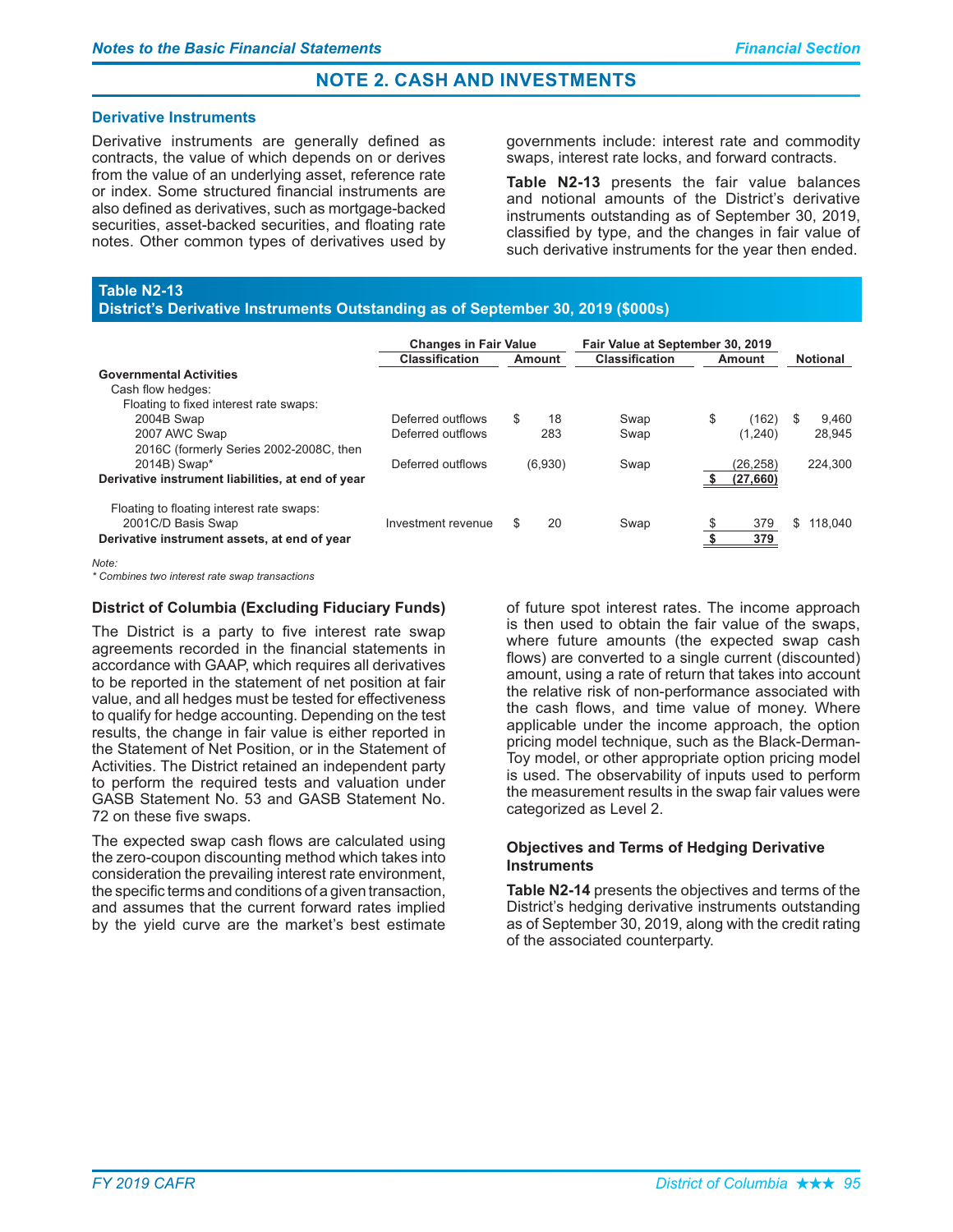## **Table N2-14**

Objectives and Terms: District's Hedging Derivative Instruments Outstanding as of September 30, 2019 (\$000s)

|                                                                   |                                                                                                                                                                           | <b>Notional</b> | <b>Effective</b> |            | <b>Maturity</b> |                                                                                                                                                        | Counterparty<br><b>Credit</b> |
|-------------------------------------------------------------------|---------------------------------------------------------------------------------------------------------------------------------------------------------------------------|-----------------|------------------|------------|-----------------|--------------------------------------------------------------------------------------------------------------------------------------------------------|-------------------------------|
| Type                                                              | <b>Objectives</b>                                                                                                                                                         | <b>Amount</b>   |                  | Date       | <b>Date</b>     | Terms                                                                                                                                                  | Rating                        |
| Pay-fixed interest rate swaps<br>2004B Swap                       | Hedge of changes<br>in cash flows on the<br>Series 2004B General<br><b>Obligation Bonds</b>                                                                               | \$<br>9.460     |                  | 12/8/2004  | 6/1/2020        | Pay fixed rate of<br>5.12%; receive the<br>rate that matches the<br>rate on the underlying<br>bonds (Muni CPI Index)<br>plus 1.81%                     | $A2/A$ -/ $AA$ -              |
| 2007 AWC Swap                                                     | Hedge of changes<br>in cash flows on the<br>Series 2007 AWC<br><b>PILOT Revenue Bonds</b>                                                                                 | 28,945          |                  | 9/20/2007  | 12/1/2021       | Pay fixed rate of<br>4.46%; receive the rate<br>that matches the rate<br>paid on the underlying<br>bonds (SIFMA) plus<br>0.70%                         | $Aa2/A+/AA-$                  |
| 2016C Swap<br>(formerly Series<br>2002-2008C, then<br>$2014B$ ) * | Hedge of changes<br>in cash flows on the<br>Series 2016C Bonds<br>(formerly 2014B<br>Bonds)                                                                               | 224,300         |                  | 11/13/2002 | 6/1/2027        | Pay fixed rate of<br>3.62%; receive 67% of<br>1-month LIBOR                                                                                            | A3/BBB+/A                     |
| Pay floating basis swaps<br>2001C/D Basis Swap                    | Reduces basis risk by<br>providing for a closer<br>match between the<br>underlying variable rate<br>bonds and the variable<br>rate swap receipts from<br>the counterparty | 118,040         |                  | 6/2/2003   | 6/1/2029        | Pay 67% of LIBOR;<br>receive variable rate<br>as a percentage of the<br>actual LIBOR reset<br>each month ranging<br>from 60% to 90% of<br><b>LIBOR</b> | $Aa2/A+/AA$                   |
| Note:                                                             |                                                                                                                                                                           |                 |                  |            |                 |                                                                                                                                                        |                               |

*\* Combines two interest rate swap transactions*

#### Risks

## Credit Risk

The mark-to-market values of the interest rate swaps represent the District's obligation to the respective counterparties if the swap agreements were terminated. The District is exposed to credit risk when hedging derivative instruments have positive mark-to-market values (or are in asset positions). To minimize its exposure to loss related to credit risk, the District diversified its counterparties and as such, has a different counterparty for each of its outstanding swaps. The credit ratings of each of the counterparties as of September 30, 2019, were as presented in Table N2-14.

As of September 30, 2019, the District was not exposed to credit risk because each of the hedging derivative instruments had a negative mark-to-market value, all totaling \$27,660. However, should interest rates change and the mark-to-market value of any of the swaps become positive, the District would be exposed to credit risk in the amount of the derivative's mark-to-market value. The negative mark-to-market value represents the maximum loss that would be recognized at the reporting date if all counterparties

failed to perform as contracted. In each of the District's swap agreements, the payments are netted against the obligations within each swap. As such, if the District is owed any payment due to an event of default by the counterparty that payment can be netted against any outstanding obligations within that specific swap agreement.

#### **Interest Rate Risk**

The District is exposed to interest rate risk on its interest rate swaps. As the LIBOR or the SIFMA swap index decreases, the District's net payment on its payfixed receive variable interest rate swaps increases.

The District entered into a floating-to-floating rate swap in connection with its \$214,155 Multimodal General Obligation Bonds, Series 2001C and its \$69,715 Multimodal General Obligation Refunding Bonds, Series 2001D (2001C/D Swap). As of September 30, 2019, the notional amount of the 2001C/D Swap was \$118,040. The District pays the counterparty 67% of LIBOR, and the counterparty pays the District a variable rate as a percentage of the actual LIBOR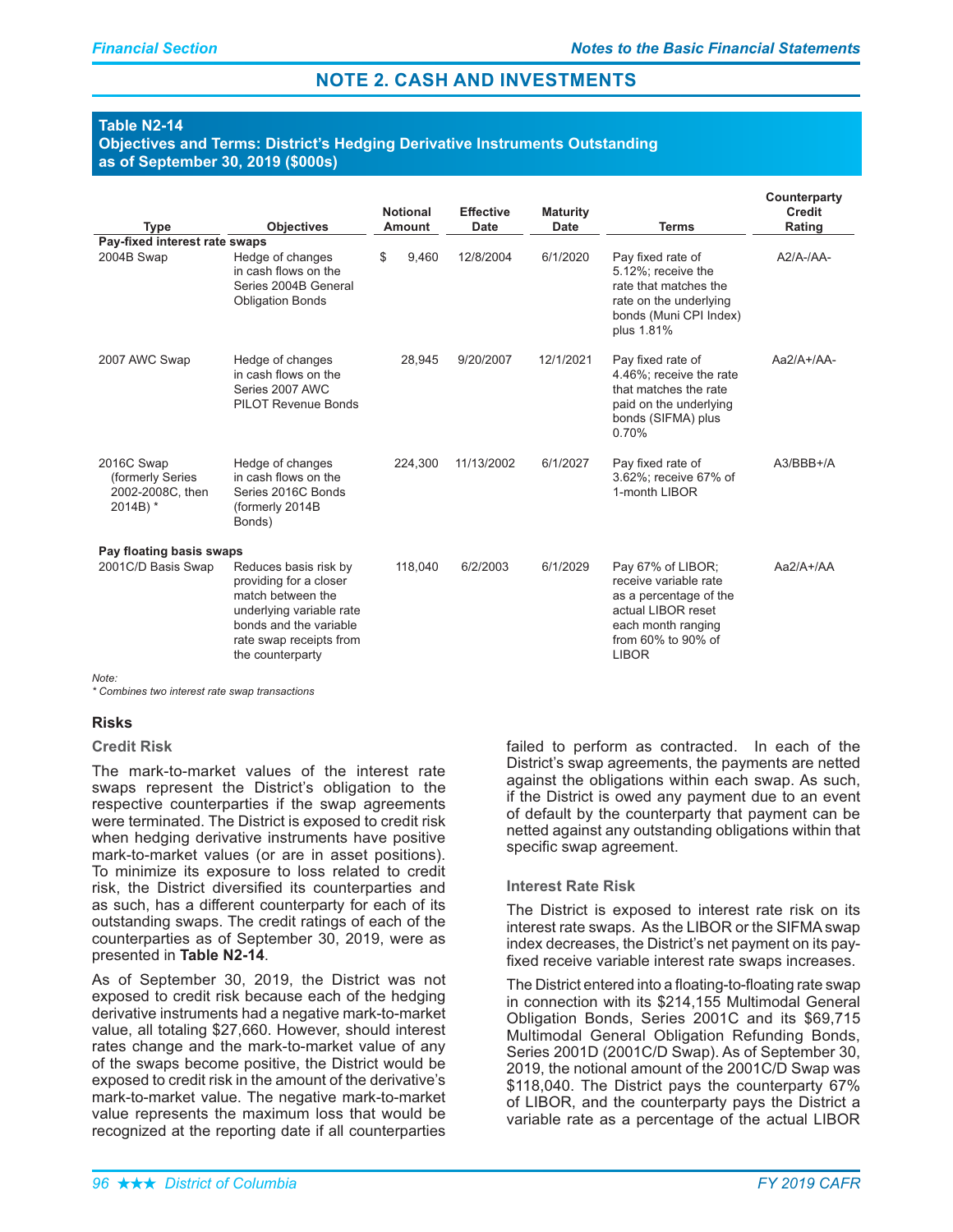reset each month. The original swap agreement was executed on December 6, 2001, and the District entered into an enhanced swap agreement on June 2, 2003. The 2001C/D swap matures in June 2029. As of September 30, 2019, this interest rate swap had a fair value of \$379.

# **Basis Risk**

Basis risk is the risk that the interest rate paid by the District on underlying variable rate bonds to bondholders differs from the variable swap rate received from the applicable counterparty. The District has mitigated its basis risk on all of its hedges by ensuring a match between the variable rates paid on the hedged variable rate bonds and the variable rates received on the swaps. The interest paid on the Series 2016C Bonds is based on a percentage of LIBOR as is the variable swap rate received. The interest paid on the Series 2007 AWC Bonds is tax-exempt and the swap variable rate received is based on SIFMA Swap Index which is tax-exempt as well. The interest paid on the Series 2004B Bonds is based on the Muni CPI Index as is the variable swap rate received from the associated swaps. Consequently, as of September 30, 2019, the District had no exposure to basis risk.

# **Termination Risk**

The District or its counterparties may terminate a derivative instrument if the other party fails to perform under the terms of the associated contract. The District is exposed to termination risks on its pay-fixed interest rate swap agreements, which incorporate the International Swap Dealers Association (ISDA) Master Agreement. The ISDA Master Agreement includes standard termination events. Accordingly, an interest rate swap may be terminated if a counterparty or its Credit Support Provider, or the District has one or more outstanding issues of rated unsecured. unenhanced senior debt and none of such issues has a rating of at least: (i) BAA3 or higher as determined by Moody's Investors Service, Inc.; (ii) BBB- or higher as determined by Standard & Poor's Global Ratings; or (iii) an equivalent investment grade rating determined by a nationally recognized rating service acceptable to both parties.

If at the time of termination, a hedging derivative instrument is in a liability position, the District would be liable to the counterparty for a payment equal to the liability, subject to netting arrangements, as applicable.

## **Rollover Risk**

The District is exposed to rollover risk when the derivative instruments that are hedged with debt mature prior to the maturity date of the hedged debt. When these hedging derivative instruments terminate, or in the case of a termination option, if the counterparty exercises its option, the District will be re-exposed to the risks being hedged by the hedging derivative instruments. In order to mitigate this risk, the District matches the maturity of each fixed to floating rate swap with the maturity date of the underlying bonds. The District was not exposed to rollover risk during fiscal year 2019.

# **District of Columbia Fiduciary Funds**

## **District Retirement Funds' Derivatives**

The District Retirement Funds, in accordance with the policies of the District of Columbia Retirement Board (DCRB) and through the District Retirement Funds' investment managers who have full discretion over investment decisions, invested in various derivative instruments either to increase potential earnings or to hedge against potential losses.

The District Retirement Funds may also hold derivative instruments indirectly by participating in pooled, commingled, or short-term funds that hold derivatives. Table N2-15 presents a list of the District Retirement Fund's derivatives as of September 30, 2019.

Additional information regarding the District Retirement Funds' derivative holdings is presented in the Funds' separately issued audited financial statements which may be obtained from:

#### **District of Columbia Retirement Board** 900 7th Street, NW Washington, DC 20001 Website: https://dcrb.dc.gov

# Table N2-15

**District Retirement Funds' Derivatives (\$000s)** 

| <b>Type of Derivative</b>        | <b>Market Value at</b><br>September 30,<br>2019 |        |  |  |  |  |
|----------------------------------|-------------------------------------------------|--------|--|--|--|--|
| Equity index futures             | S                                               | 10.582 |  |  |  |  |
| Fixed income - convertible bonds |                                                 | 2      |  |  |  |  |
| Fixed income futures             |                                                 | 2      |  |  |  |  |
| Synthetic equity swaps           |                                                 | 235    |  |  |  |  |
| Warrants                         |                                                 | 2.031  |  |  |  |  |
| Swaps                            |                                                 | 25,714 |  |  |  |  |
| Total                            |                                                 | 38,566 |  |  |  |  |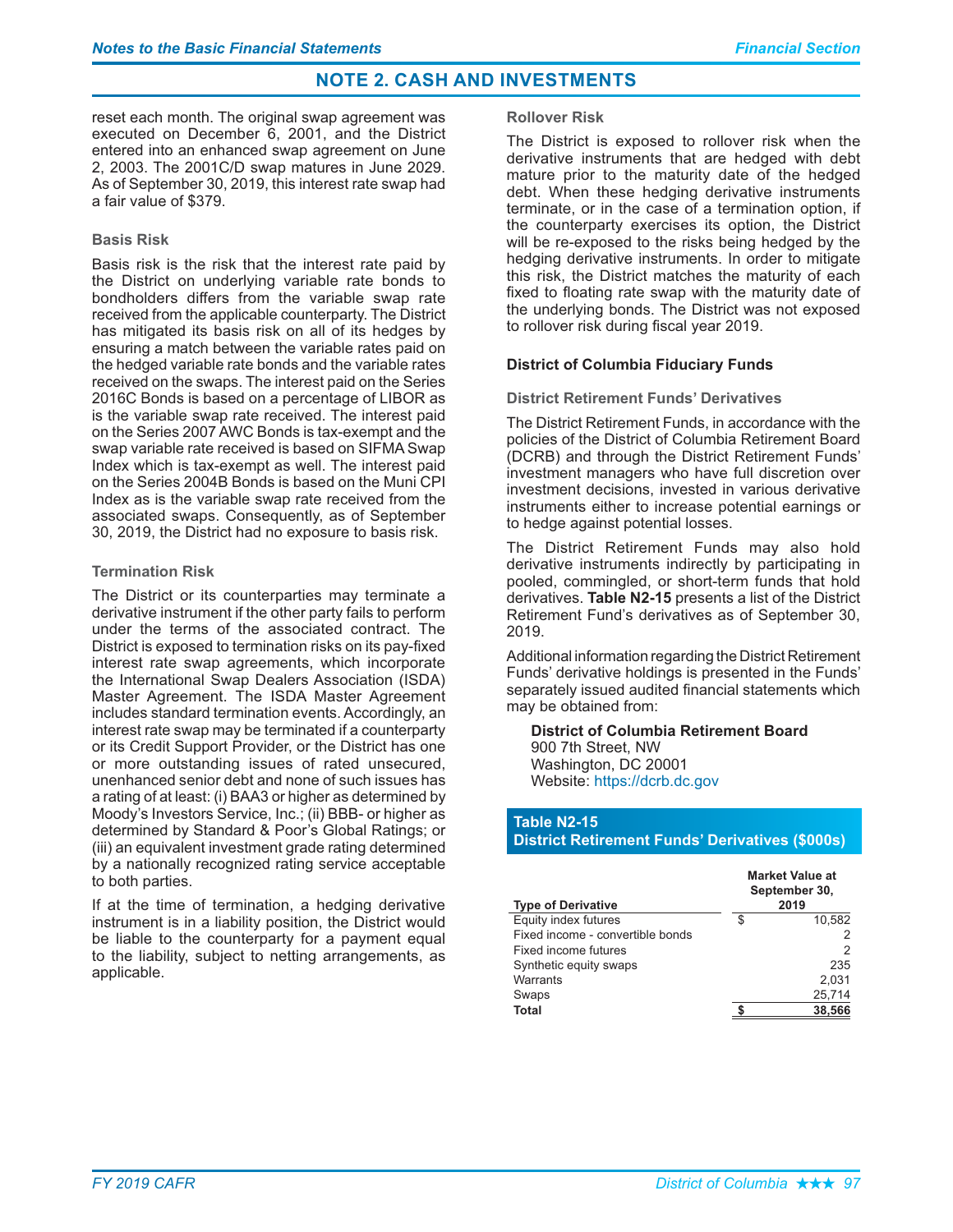**Other Postemployment Benefits Fund's Derivatives** 

In accordance with the OPEB Fund's investment policies, the OPEB Fund regularly invests in derivative financial instruments with off-balance-sheet risk in the normal course of its investing activities, in order to enhance return on investment and manage exposure to certain risks within the funds. Derivative instruments are financial contracts, the values of which depend on the value of one or more underlying assets, reference rates, or financial indices. During fiscal year 2019, the OPEB Fund invested directly in forward currency contracts.

As of September 30, 2019, OPEB had two types of off-balance sheet derivative financial instruments outstanding: swaps, and currency forwards. The interest rate swaps and credit default swaps are used to hedge interest rate and credit exposure risks. Currency forwards represent foreign exchange contracts, and are used to affect settlements and to protect the base currency value of portfolio assets denominated in foreign currencies, against fluctuations in the exchange rates of those currencies; or to gain exposure to the change in market value of a specific currency. A forward foreign currency exchange contract is a commitment to purchase or sell a foreign currency at a future date and at a negotiated price. The credit risk of currency contracts that are exchange-traded lies with the clearinghouse of the exchange where the contracts are traded. The credit risk of currency contracts traded over the counter lies with the counterparty, and exposure usually is equal to the unrealized profit on in-the-money contracts. The market risk in foreign currency contracts is related to adverse movements in currency exchange rates.

All of OPEB's derivative instruments include provisions that require OPEB to post collateral in the event that its credit rating falls below "AA" as issued by Standard & Poor's, or "Aa" as issued by Moody's Investors Services. The collateral posted is to be in the form of U.S. Treasury funds in the amount of the fair value of hedging derivative instruments in liability positions, net of the effect of applicable netting arrangements. If OPEB does not post collateral, the hedging derivative instrument may be terminated by the counterparty. If the collateral posting requirements were triggered, OPEB would be required to post the aggregate fair value in collateral to its counterparties. The District had an "AA+" and "Aaa" credit ratings issued by Standard & Poor's and Moody's Investors Services, respectively; therefore, no collateral had been required to be posted as of September 30, 2019. The net unrealized loss on foreign currency spot and forward contracts for the year ended September 30, 2019, was \$537. Table N2-16 presents a list of the OPEB Fund's derivatives aggregated by type as of September 30, 2019.

Additional information regarding the OPEB Fund's derivative holdings is presented in the Fund's separately issued audited financial statements which may be obtained from:

# **Office of Finance and Treasury**

1101 4th Street, SW, Suite 850W Washington, DC 20024

# Table N2-16

### **OPEB Fund's Derivative Investments Aggregated by Type (\$000s)**

|                                   | <b>Changes in Fair Value</b> |           | Fair Value at September 30, 2019 |                          |                 |
|-----------------------------------|------------------------------|-----------|----------------------------------|--------------------------|-----------------|
| <b>Type of Derivative</b>         | <b>Classification</b>        | Amount    | <b>Classification</b>            | Amount                   | <b>Notional</b> |
| Credit default swaps bought       | Investment revenue           | (44)<br>Œ | Swaps                            | 43<br>D                  | 709             |
| Credit default swaps written      | Investment revenue           | 217       | Swaps                            | (673)                    | 1.515           |
| Fixed income futures long         | Investment revenue           | 989       | <b>Futures</b>                   |                          | 52.077          |
| Fixed income futures short        | Investment revenue           | 121       | <b>Futures</b>                   | $\overline{\phantom{a}}$ | (33, 542)       |
| Foreign exchange forwards         | Investment revenue           | (3,405)   | Forwards                         | (538)                    | 150.442         |
| Pay fixed interest rate swaps     | Investment revenue           | (57)      | Swaps                            | 153                      | 1.515           |
| Receive fixed interest rate swaps | Investment revenue           | (89)      | Swaps                            | (89)                     | 73.250          |
| Total                             |                              | (2.268)   |                                  | (1.104)                  |                 |

#### **C. SECURITIES LENDING**

Consistent with District statutes and DCRB policies, the District Retirement Funds may participate in securities lending transactions. When entering into such transactions, the District Retirement Funds are to rely upon a Securities Lending Authorization

Agreement, which authorizes the master custodian to lend the Funds' securities to qualified broker-dealers and banks pursuant to a loan agreement. During fiscal year 2019, the District Retirement Funds did not participate in any security lending transactions.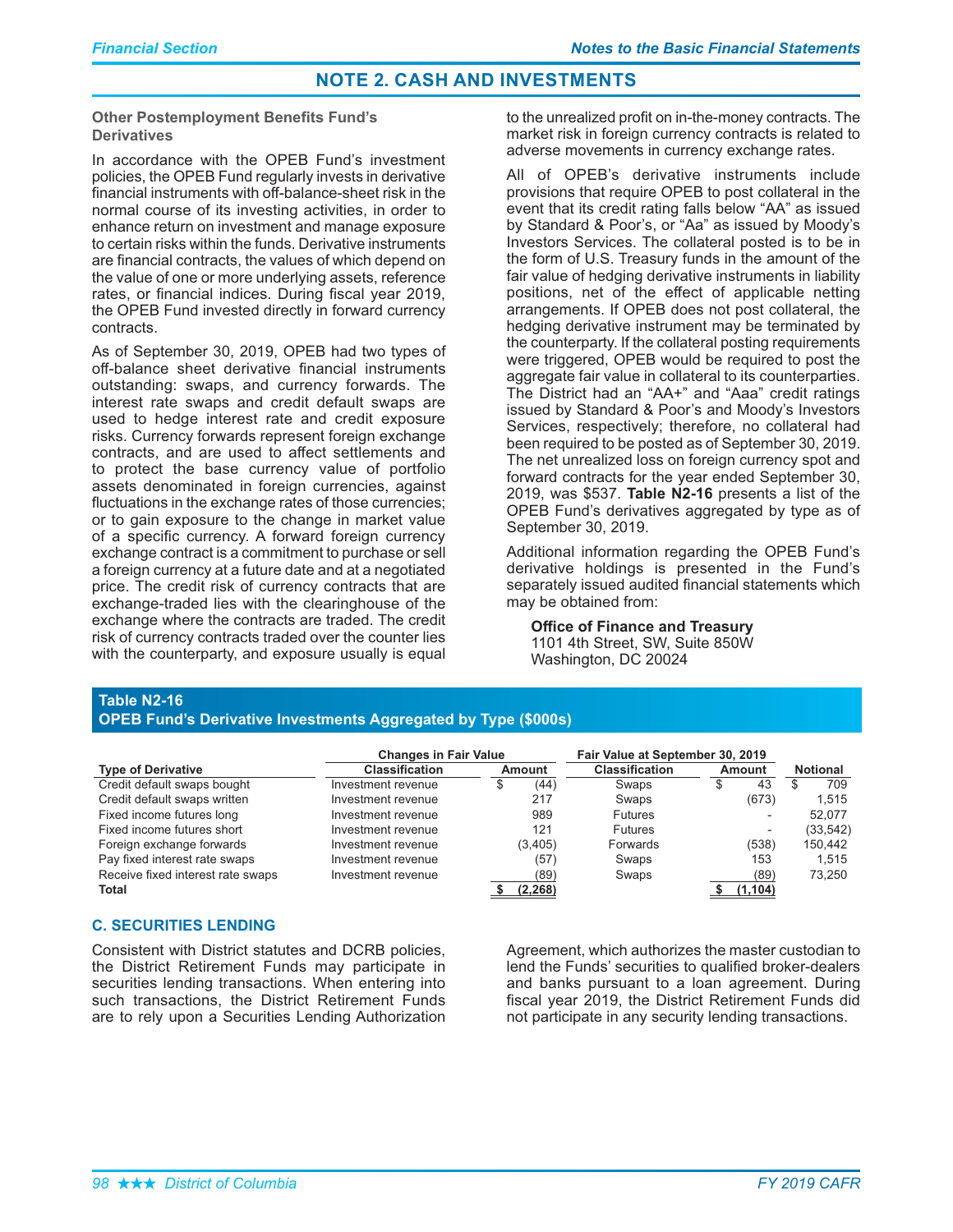# **NOTE 3. RESTRICTED ASSETS**

As of September 30, 2019, restricted assets of the primary government, component units, and fiduciary funds totaled \$13,782,579. **Table N3-1** presents a summary of the District's restricted assets as of September 30, 2019.

### **Table N3-1**

# **Summary of Restricted Assets (\$000s)**

|                           | <b>Governmental Funds/Governmental Activities</b> |           |     |                          |  |                          |                     |                          |  |                          |    |           |  |  |
|---------------------------|---------------------------------------------------|-----------|-----|--------------------------|--|--------------------------|---------------------|--------------------------|--|--------------------------|----|-----------|--|--|
|                           |                                                   |           |     | Federal                  |  | <b>Housing</b>           |                     |                          |  |                          |    |           |  |  |
|                           |                                                   |           |     | & Private                |  | <b>Production</b>        |                     | <b>General Capital</b>   |  | <b>Nonmajor</b>          |    |           |  |  |
|                           |                                                   | General   |     | <b>Resources</b>         |  | Trust                    | <b>Improvements</b> |                          |  | <b>Funds</b>             |    | Total     |  |  |
| Bond escrow accounts      |                                                   | 530.117   | \$. | $\overline{\phantom{0}}$ |  | $\overline{\phantom{0}}$ |                     | $\overline{\phantom{a}}$ |  | $\sim$                   | -S | 530.117   |  |  |
| Capital projects          |                                                   |           |     |                          |  |                          |                     | 30.136                   |  | 48.070                   |    | 78.206    |  |  |
| Emergency cash reserves   |                                                   | 149.262   |     |                          |  |                          |                     |                          |  | $\overline{\phantom{a}}$ |    | 149.262   |  |  |
| Contingency cash reserves |                                                   | 298.525   |     |                          |  |                          |                     |                          |  | $\overline{\phantom{a}}$ |    | 298.525   |  |  |
| Other                     |                                                   | 55.436    |     | 111.397                  |  | 132.814                  |                     |                          |  | 330.764                  |    | 630.411   |  |  |
| <b>Total</b>              |                                                   | 1.033.340 |     | 111.397                  |  | 132.814                  |                     | 30.136                   |  | 378.834                  |    | 1,686,521 |  |  |

#### **Proprietary Funds/Business-Type Activities ()\*+**

|                      | <b>UILCE OF</b><br>Lottery<br>and Gaming | <b>Unemployment</b><br>Compensation |                          | Total                    | <b>Fiduciary</b><br><b>Funds</b> | Component<br>Units |
|----------------------|------------------------------------------|-------------------------------------|--------------------------|--------------------------|----------------------------------|--------------------|
| Bond escrow accounts |                                          | S<br>$\overline{\phantom{0}}$       | $\overline{\phantom{a}}$ | $\overline{\phantom{a}}$ | $\overline{a}$                   | 251,585            |
| Unpaid prizes        | 1.190                                    |                                     | $\overline{\phantom{a}}$ | 1.190                    |                                  |                    |
| University endowment |                                          | $\overline{\phantom{0}}$            |                          |                          |                                  | 30.317             |
| <b>Benefits</b>      |                                          | 524.003                             |                          | 524.003                  | 10.813.146                       |                    |
| Purpose restrictions |                                          |                                     |                          |                          |                                  | 475,817            |
| Total                | 1.190                                    | 524.003                             |                          | 525.193                  | 10.813.146                       | 757,719            |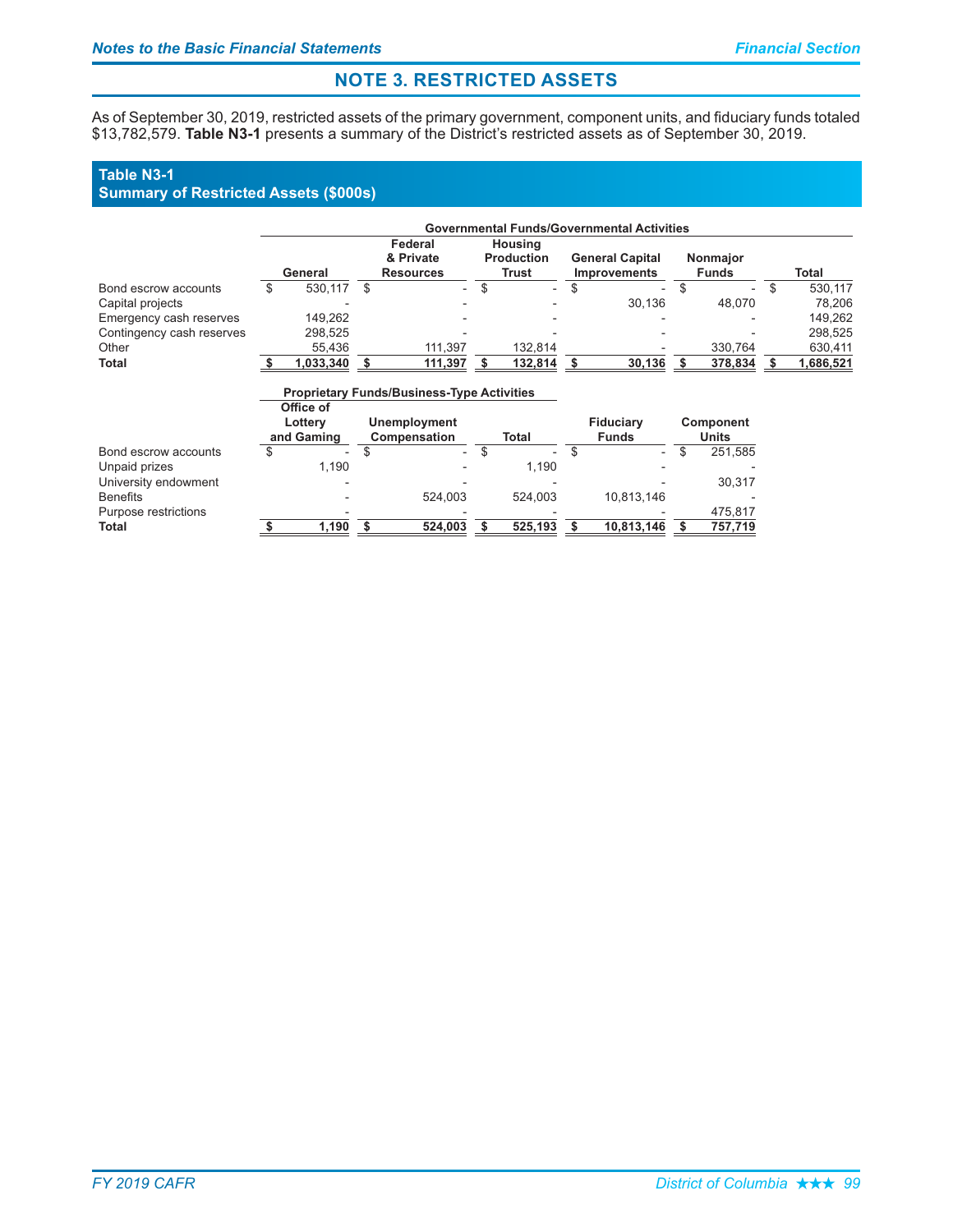### **NOTE 4. RECEIVABLES, INTERFUND TRANSFERS/BALANCES**

### **A. RECEIVABLES**

Receivables are valued at their estimated collectible amounts. Table N4-1 presents the District's receivables categorized in various funds as of September 30, 2019.

### Table N4-1 **Receivables (\$000s)**

|                                 | General       | Federal<br>& Private<br><b>Resources</b> | Housing<br>Production<br>Trust | General<br>Capital<br><b>Improvements</b> | Nonmajor<br>Governmental<br><b>Funds</b> | Office of<br>Lottery<br>and<br>Gaming | Unemployment<br>Compensation | Not-for-<br>Profit<br>Hospital<br>Corporation | <b>Fiduciary</b><br><b>Funds</b> |
|---------------------------------|---------------|------------------------------------------|--------------------------------|-------------------------------------------|------------------------------------------|---------------------------------------|------------------------------|-----------------------------------------------|----------------------------------|
| <b>Gross Receivables</b>        |               |                                          |                                |                                           |                                          |                                       |                              |                                               |                                  |
| <b>Taxes</b>                    | $$496.453$ \$ | - \$                                     |                                | - \$                                      | - \$<br>$3.972$ \$                       |                                       | - \$                         | $-$ \$<br>- \$                                |                                  |
| Accounts and                    |               |                                          |                                |                                           |                                          |                                       |                              |                                               |                                  |
| other                           | 1.151.123     | 7.409                                    | 252                            | 7.525                                     | 33.081                                   | 3,858                                 | 39.453                       | 27.638                                        | 25,213                           |
| Federal                         | 53            | 454.580                                  | $\overline{\phantom{a}}$       | 114.392                                   | $\overline{\phantom{a}}$                 | $\overline{\phantom{a}}$              | 698                          | $\overline{\phantom{a}}$                      | 24,639                           |
| <b>Total gross</b>              |               |                                          |                                |                                           |                                          |                                       |                              |                                               |                                  |
| receivables                     | 1.647.629     | 461.989                                  | 252                            | 121.917                                   | 37,053                                   | 3,858                                 | 40.151                       | 27.638                                        | 49,852                           |
| Less: allowance<br>for doubtful |               |                                          |                                |                                           |                                          |                                       |                              |                                               |                                  |
| accounts                        | 777.882       | $\overline{\phantom{a}}$                 | $\overline{\phantom{a}}$       | 6.870                                     | ۰                                        | $\overline{\phantom{a}}$              | 25.810                       | 9.343                                         |                                  |
| <b>Total net</b>                |               |                                          |                                |                                           |                                          |                                       |                              |                                               |                                  |
| receivables                     | $$869.747$ \$ | 461.989 \$                               | 252 <sub>5</sub>               | 115.047 \$                                | 37,053 \$                                | $3.858$ \$                            | $14.341$ \$                  | 18.295 \$                                     | 49,852                           |

### **B. INTERFUND TRANSFERS**

All interfund transfers are eliminated in the government-wide financial statements except transfers between the proprietary funds (Office of Lottery and Gaming and the Not-for-Profit Hospital Corporation) and the General Fund, which are reported on the Statement of Activities. Table N4-2 presents a summary of interfund transfers for the fiscal year ended September 30, 2019.

### Table N4-2 **Summary of Interfund Transfers (\$000s)**

|                                                               | Transfer To (In)                              |               |                                        |                                          |                                              |                                           |               |  |  |  |  |  |  |  |
|---------------------------------------------------------------|-----------------------------------------------|---------------|----------------------------------------|------------------------------------------|----------------------------------------------|-------------------------------------------|---------------|--|--|--|--|--|--|--|
| <b>Transfer From (Out)</b>                                    | Housing<br><b>Production Trust</b><br>General |               | <b>General Capital</b><br>Improvements | Nonmaior<br>Governmental<br><b>Funds</b> | <b>Total</b><br>Governmental<br><b>Funds</b> | Not-for-Profit<br>Hospital<br>Corporation | <b>Total</b>  |  |  |  |  |  |  |  |
| <b>General Fund</b>                                           |                                               |               |                                        |                                          |                                              |                                           |               |  |  |  |  |  |  |  |
| Motor fuel taxes dedicated to the                             |                                               |               |                                        |                                          |                                              |                                           |               |  |  |  |  |  |  |  |
| Highway Trust Fund                                            | \$                                            | <sup>\$</sup> | \$                                     | -S<br>27,935                             | \$<br>27,935                                 | \$                                        | 27,935        |  |  |  |  |  |  |  |
| Right of way dedicated to the<br>Highway Trust Fund           |                                               |               |                                        | 2,750                                    | 2,750                                        |                                           | 2,750         |  |  |  |  |  |  |  |
| PAYGO - Projects financed by the<br>General Fund              |                                               |               | 67,599                                 |                                          | 67,599                                       |                                           | 67,599        |  |  |  |  |  |  |  |
| Capital Improvements Fund                                     |                                               |               | 82,694                                 |                                          | 82,694                                       |                                           | 82,694        |  |  |  |  |  |  |  |
| Funds for housing projects and                                |                                               |               |                                        |                                          |                                              |                                           |               |  |  |  |  |  |  |  |
| services                                                      |                                               | 36,151        |                                        |                                          | 36,151                                       |                                           | 36,151        |  |  |  |  |  |  |  |
| Operating subsidies                                           |                                               |               |                                        |                                          |                                              | 34,261                                    | 34,261        |  |  |  |  |  |  |  |
| <b>Total General Fund</b>                                     |                                               | 36,151        | 150,293                                | 30,685                                   | 217,129                                      | 34,261                                    | 251,390       |  |  |  |  |  |  |  |
| <b>Federal &amp; Private Resources</b>                        |                                               |               |                                        |                                          |                                              |                                           |               |  |  |  |  |  |  |  |
| Revenues generated from indirect                              |                                               |               |                                        |                                          |                                              |                                           | 500           |  |  |  |  |  |  |  |
| cost recovery<br><b>Total Federal and Private Resources</b>   | 500<br>500                                    |               |                                        |                                          | 500<br>500                                   |                                           | 500           |  |  |  |  |  |  |  |
|                                                               |                                               |               |                                        |                                          |                                              |                                           |               |  |  |  |  |  |  |  |
| <b>General Capital Improvements</b>                           |                                               |               |                                        |                                          |                                              |                                           |               |  |  |  |  |  |  |  |
| Unspent Capital PAYGO transferred<br>back to the General Fund | 19,394                                        |               |                                        |                                          | 19,394                                       |                                           | 19,394        |  |  |  |  |  |  |  |
| Capital subsidies                                             |                                               |               |                                        |                                          |                                              | 2,049                                     | 2,049         |  |  |  |  |  |  |  |
| Capital transfer-new community                                |                                               |               |                                        |                                          |                                              |                                           |               |  |  |  |  |  |  |  |
| initiative                                                    | 22,694                                        |               |                                        |                                          | 22,694                                       |                                           | 22,694        |  |  |  |  |  |  |  |
| <b>Total General Capital Improvements</b>                     | 42,088                                        |               |                                        |                                          | 42,088                                       | 2,049                                     | 44,137        |  |  |  |  |  |  |  |
| <b>Nonmajor Governmental Funds</b>                            |                                               |               |                                        |                                          |                                              |                                           |               |  |  |  |  |  |  |  |
| Excess collections above PILOT                                |                                               |               |                                        |                                          |                                              |                                           |               |  |  |  |  |  |  |  |
| debt service requirements                                     | 447                                           |               |                                        |                                          | 447                                          |                                           | 447           |  |  |  |  |  |  |  |
| Excess collections above TIF debt<br>service requirements     | 9.469                                         |               |                                        |                                          | 9,469                                        |                                           | 9,469         |  |  |  |  |  |  |  |
| Funds for baseball debt service                               |                                               |               |                                        |                                          |                                              |                                           |               |  |  |  |  |  |  |  |
| payments                                                      |                                               |               |                                        | 70,476                                   | 70,476                                       |                                           | 70,476        |  |  |  |  |  |  |  |
| <b>Total Nonmajor Governmental Funds</b>                      | 9,916                                         |               |                                        | 70,476                                   | 80,392                                       |                                           | 80,392        |  |  |  |  |  |  |  |
| <b>Total Governmental Funds</b>                               | 52,504                                        | 36,151        | 150,293                                | 101,161                                  | 340,109                                      | 36,310                                    | 376,419       |  |  |  |  |  |  |  |
| Office of Lottery and Gaming                                  | 45,050                                        |               |                                        |                                          | 45,050                                       |                                           | 45,050        |  |  |  |  |  |  |  |
| <b>Total Interfund Transfers</b>                              | 97,554<br>\$                                  | 36,151<br>\$  | 150,293<br>\$                          | 101,161<br>\$                            | - \$<br>385,159                              | <b>S</b><br>36,310                        | 421,469<br>\$ |  |  |  |  |  |  |  |
|                                                               |                                               |               |                                        |                                          |                                              |                                           |               |  |  |  |  |  |  |  |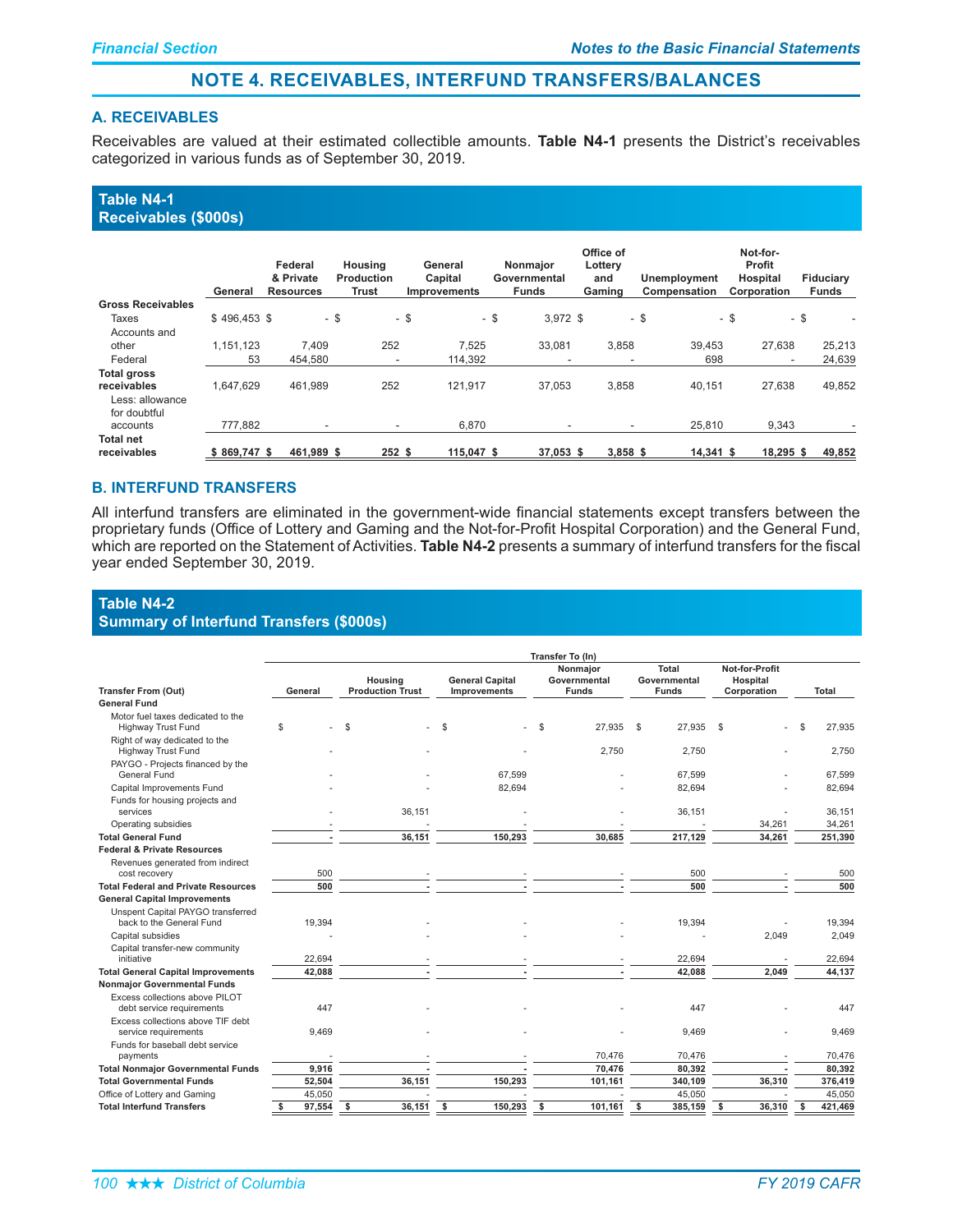# NOTE 4. RECEIVABLES, INTERFUND TRANSFERS/BALANCES

### **C. RECEIVABLES AND PAYABLES BETWEEN FUNDS AND COMPONENT UNITS**

Table N4-3 presents due to/due from and interfund receivable and payable balances for each fund and individual component unit as of September 30, 2019. All interfund balances within the governmental funds are eliminated in the government-wide financial statements.

### Table N4-3

### Summary of Due To / Due From and Interfund Balances (\$000s)

|                                            |                    | <b>Primary Government /</b><br><b>Component Units</b> |    | <b>Interfund</b> |    |                    |    |                 |  |
|--------------------------------------------|--------------------|-------------------------------------------------------|----|------------------|----|--------------------|----|-----------------|--|
|                                            | <b>Receivables</b> |                                                       |    | <b>Payables</b>  |    | <b>Receivables</b> |    | <b>Payables</b> |  |
| <b>Major funds</b>                         |                    |                                                       |    |                  |    |                    |    |                 |  |
| General                                    | \$                 | 3.399                                                 | \$ | 19,188           | \$ | 468,830            | \$ | 35,157          |  |
| Federal & private resources                |                    |                                                       |    | 1,834            |    | 16,181             |    | 206,809         |  |
| Housing production trust                   |                    |                                                       |    |                  |    | 9,874              |    |                 |  |
| General capital improvements               |                    |                                                       |    | 1,704            |    |                    |    | 249,679         |  |
| Nonmajor funds                             |                    |                                                       |    |                  |    |                    |    |                 |  |
| Tax increment financing                    |                    | 1,000                                                 |    | 4,888            |    | 7,864              |    | 1,000           |  |
| PILOT special revenue                      |                    |                                                       |    |                  |    | 4,120              |    |                 |  |
| Baseball special revenue                   |                    | 665                                                   |    |                  |    | 1,684              |    |                 |  |
| <b>Proprietary funds</b>                   |                    |                                                       |    |                  |    |                    |    |                 |  |
| Unemployment compensation                  |                    |                                                       |    |                  |    | 455                |    | 16,488          |  |
| Not-for-Profit Hospital Corporation        |                    | 309                                                   |    |                  |    | 139                |    |                 |  |
| Office of lottery and gaming               |                    |                                                       |    |                  |    |                    |    | 14              |  |
| <b>Component unit</b>                      |                    |                                                       |    |                  |    |                    |    |                 |  |
| Health Benefit Exchange Authority          |                    | 83                                                    |    | 663              |    |                    |    |                 |  |
| Washington Convention and Sports Authority |                    | 21,260                                                |    | 3,940            |    |                    |    |                 |  |
| <b>Housing Finance Agency</b>              |                    | 3,307                                                 |    |                  |    |                    |    |                 |  |
| University of the District of Columbia     |                    | 2,964                                                 |    | 770              |    |                    |    |                 |  |
| Total                                      |                    | 32,987                                                |    | 32,987           |    | 509,147            | S  | 509,147         |  |

Note:

The above balances represent the impact of transactions among the funds and component units, which will be settled during fiscal year 2020.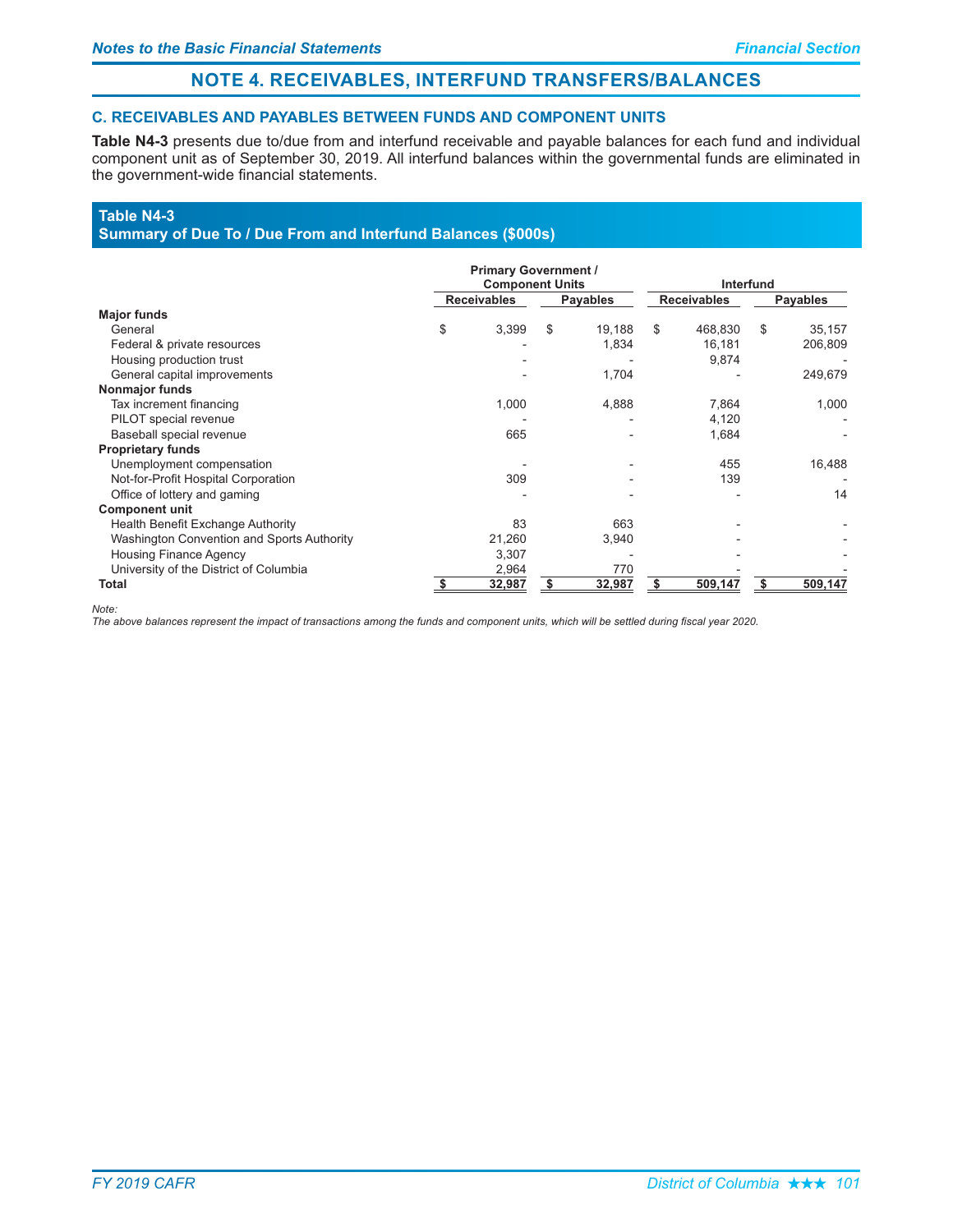### **A. CAPITAL OUTLAYS**

Capital outlays reported in the General Capital Improvements and Highway Trust Funds totaled \$1,420,756 during the fiscal year ended September 30, 2019. As construction progresses, capital expenditures which meet the criteria to be capitalized as set forth in Note 1L, are capitalized as Construction

in Progress (CIP) in the governmental activities column of the government-wide financial statements. Upon completion of the project, all project costs are transferred from CIP into the appropriate "in-service" capital asset account.

### **B. GOVERNMENTAL ACTIVITIES: CAPITAL ASSETS BY CLASS**

Table N5-1 presents the changes in governmental activities' capital assets by class for the primary government.

### **Table N5-1**

Changes in Capital Assets by Asset Class: Governmental Activities (\$000s)

| <b>Asset Class</b>                    | <b>Balance</b><br>October 1,<br>2018 | <b>Additions</b> | <b>Transfers</b> | <b>Dispositions</b> | <b>CIP</b><br><b>Transfers In</b><br>(Out) | <b>Balance</b><br>September 30,<br>2019 |
|---------------------------------------|--------------------------------------|------------------|------------------|---------------------|--------------------------------------------|-----------------------------------------|
| Non-depreciable                       |                                      |                  |                  |                     |                                            |                                         |
| Land                                  | \$<br>963.690                        | 593<br>\$        | \$.<br>$\sim$    | S.<br>(248) \$      | 374                                        | \$<br>964,409                           |
| Construction in progress              | 1,394,490                            | 1,216,025        |                  |                     | (934, 172)                                 | 1,676,343                               |
| <b>Total non-depreciable</b>          | 2,358,180                            | 1,216,618        |                  | (248)               | (933, 798)                                 | 2,640,752                               |
| <b>Depreciable</b>                    |                                      |                  |                  |                     |                                            |                                         |
| Infrastructure                        | 6,707,178                            |                  |                  |                     | 328,455                                    | 7,035,633                               |
| <b>Buildings</b>                      | 9,581,754                            |                  |                  |                     | 479,433                                    | 10,061,187                              |
| Equipment                             | 1,848,466                            | 19,269           |                  | (64, 589)           | 125,910                                    | 1,929,056                               |
| <b>Total depreciable</b>              | 18,137,398                           | 19,269           |                  | (64, 589)           | 933,798                                    | 19,025,876                              |
| Less accumulated depreciation<br>for: |                                      |                  |                  |                     |                                            |                                         |
| Infrastructure                        | (2,992,770)                          | (178, 392)       |                  |                     |                                            | (3, 171, 162)                           |
| <b>Buildings</b>                      | (2,301,699)                          | (191, 921)       |                  |                     |                                            | (2,493,620)                             |
| Equipment                             | (1,438,449)                          | (88,696)         |                  | 59,738              |                                            | (1,467,407)                             |
| <b>Total accumulated depreciation</b> | (6,732,918)                          | (459,009)        |                  | 59,738              |                                            | (7, 132, 189)                           |
| Total depreciable, net                | 11,404,480                           | (439, 740)       |                  | (4,851)             | 933,798                                    | 11,893,687                              |
| Net governmental activities           |                                      |                  |                  |                     |                                            |                                         |
| capital assets                        | 13.762.660                           | 776.878<br>S     | - 5              | $(5.099)$ \$        |                                            | 14.534.439                              |

### **C. GOVERNMENTAL ACTIVITIES: CAPITAL ASSETS BY FUNCTION**

Table N5-2 presents the changes in governmental activities' capital assets by function for the primary government.

### **Table N5-2**

**Changes in Capital Assets by Function: Governmental Activities (\$000s)** 

| <b>Function</b>                     | <b>Balance</b><br>October 1.<br>2018 | <b>Additions</b> | <b>Transfers</b>         | <b>Dispositions</b> | <b>CIP</b><br>Transfers<br>In (Out) | <b>Balance</b><br>September 30,<br>2019 |
|-------------------------------------|--------------------------------------|------------------|--------------------------|---------------------|-------------------------------------|-----------------------------------------|
| Governmental direction and support  | 2.911.169<br>S                       | $2,459$ \$<br>\$ | $\overline{\phantom{a}}$ | S<br>(499)          | 90.381<br>\$                        | 3,003,510<br>\$                         |
|                                     |                                      | 2.140            |                          |                     |                                     |                                         |
| Economic development and regulation | 635.741                              |                  | $\overline{\phantom{a}}$ | (1, 167)            | 13.580                              | 650.294                                 |
| Public safety and justice           | 1.252.521                            | 9.375            | 52                       | (52, 423)           | 36.547                              | 1.246.072                               |
| Public education system             | 5,205,318                            | 4.597            | $\overline{\phantom{a}}$ | (4,618)             | 365.902                             | 5,571,199                               |
| Human support services              | 1.548.539                            | 793              | $\overline{\phantom{a}}$ | (3,348)             | 87.409                              | 1,633,393                               |
| Public works                        | 7.547.800                            | 498              | (52)                     | (2,782)             | 340.353                             | 7,885,817                               |
| Construction in progress            | 1.394.490                            | 1.216.025        |                          |                     | (934,172)                           | 1,676,343                               |
| <b>Total</b>                        | 20,495,578                           | 1,235,887        |                          | (64, 837)           |                                     | 21,666,628                              |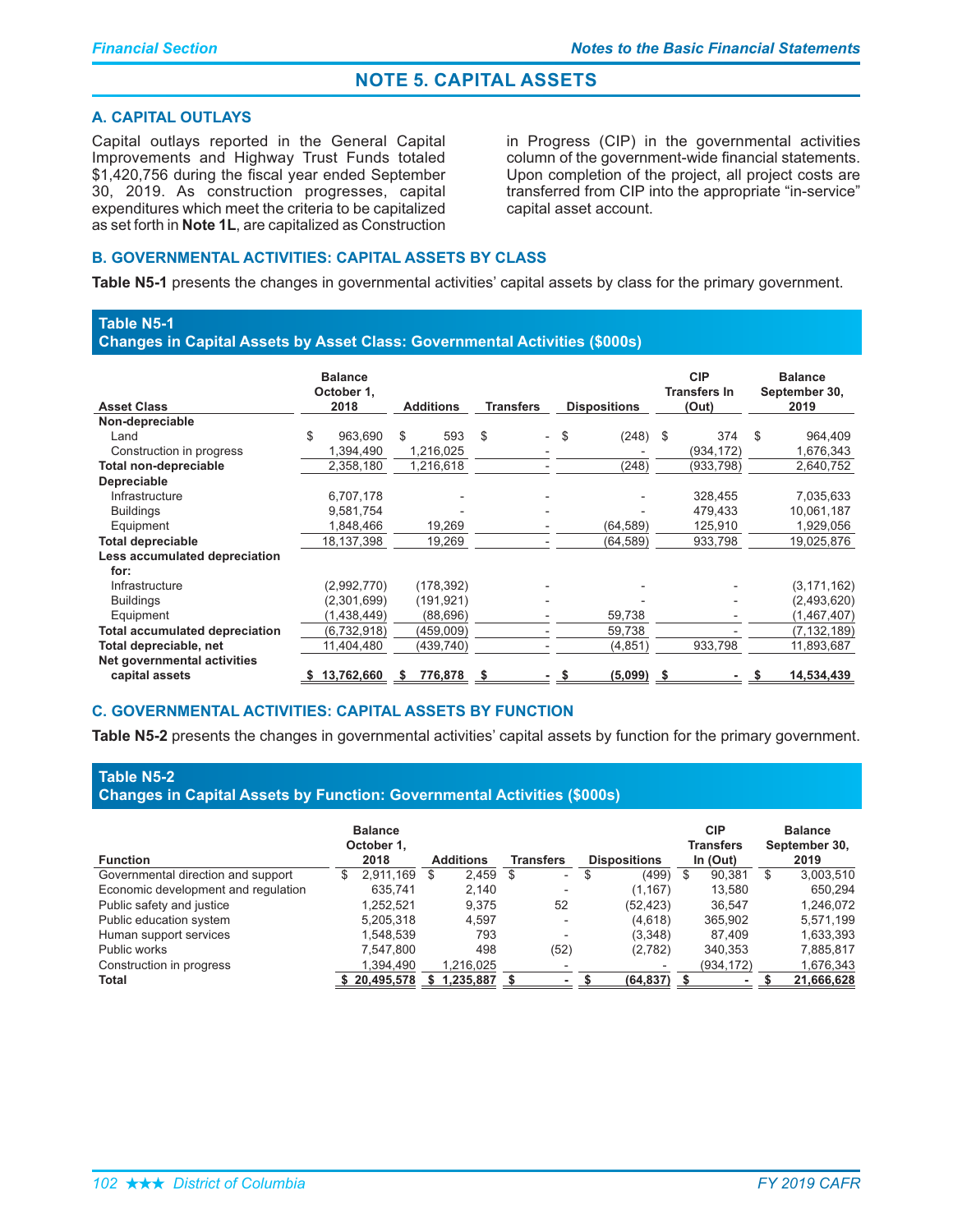### D. GOVERNMENTAL ACTIVITIES: CAPITAL ASSETS ACCUMULATED DEPRECIATION BY FUNCTION

Table N5-3 presents the changes in governmental activities' capital assets accumulated depreciation by function for the primary government.

### **Table N5-3**

### Changes in Accumulated Depreciation by Function: Governmental Activities (\$000s)

| <b>Function</b>                     | <b>Balance</b><br>October 1.<br>2018 |           |   | <b>Additions</b> |      | <b>Transfers</b>         |   | <b>Dispositions</b> |    | <b>Balance</b><br>September 30,<br>2019 |
|-------------------------------------|--------------------------------------|-----------|---|------------------|------|--------------------------|---|---------------------|----|-----------------------------------------|
| Governmental direction and support  | S                                    | 1,241,590 | S | 50.686           | - \$ | Ξ.                       | S | (469)               | -S | 1,291,807                               |
| Economic development and regulation |                                      | 62.679    |   | 7.938            |      | $\overline{\phantom{a}}$ |   | (779)               |    | 69,838                                  |
| Public safety and justice           |                                      | 568.254   |   | 43.034           |      | 2                        |   | (48,070)            |    | 563.220                                 |
| Public education system             |                                      | 1.072.784 |   | 113,822          |      | $\overline{\phantom{0}}$ |   | (4, 468)            |    | 1,182,138                               |
| Human support services              |                                      | 429.998   |   | 41.392           |      | $\overline{\phantom{a}}$ |   | (3,203)             |    | 468.187                                 |
| Public works                        |                                      | 3,357,613 |   | 202.137          |      | (2)                      |   | (2,749)             |    | 3,556,999                               |
| Total                               |                                      | 6,732,918 |   | 459,009          |      |                          |   | (59, 738)           |    | 7,132,189                               |

### **E. BUSINESS-TYPE ACTIVITIES: CAPITAL ASSETS**

Table N5-4 presents the changes in Business-type activities' capital assets by class for the primary government.

### **Table N5-4** Changes in Capital Assets by Asset Class: Business-Type Activities (\$000s)

| <b>Asset Class</b>                    | <b>Balance</b><br>October 1.<br>2018 | <b>Additions</b> | Transfers/<br><b>Dispositions</b> | <b>Balance</b><br>September 30,<br>2019 |           |  |
|---------------------------------------|--------------------------------------|------------------|-----------------------------------|-----------------------------------------|-----------|--|
| Non-depreciable                       |                                      |                  |                                   |                                         |           |  |
| Land                                  | \$<br>8,100                          | \$               | \$                                | S                                       | 8,100     |  |
| Construction in progress              | 417                                  | 423              |                                   |                                         | 840       |  |
| Total non-depreciable                 | 8.517                                | 423              |                                   |                                         | 8,940     |  |
| <b>Depreciable</b>                    |                                      |                  |                                   |                                         |           |  |
| Buildings and improvements            | 75,172                               | 2,429            |                                   |                                         | 77,601    |  |
| Equipment                             | 53.045                               | 5,146            |                                   |                                         | 58,191    |  |
| <b>Total depreciable</b>              | 128.217                              | 7.575            |                                   |                                         | 135,792   |  |
| Less accumulated depreciation for:    |                                      |                  |                                   |                                         |           |  |
| <b>Buildings and improvements</b>     | (25, 804)                            | (5, 754)         |                                   |                                         | (31, 558) |  |
| Equipment                             | (38, 461)                            | (5,864)          |                                   |                                         | (44, 325) |  |
| <b>Total accumulated depreciation</b> | (64, 265)                            | (11, 618)        |                                   |                                         | (75, 883) |  |
| Total depreciable, net                | 63,952                               | (4,043)          |                                   |                                         | 59,909    |  |
| Net capital assets                    | 72,469                               | (3,620)          | \$                                |                                         | 68,849    |  |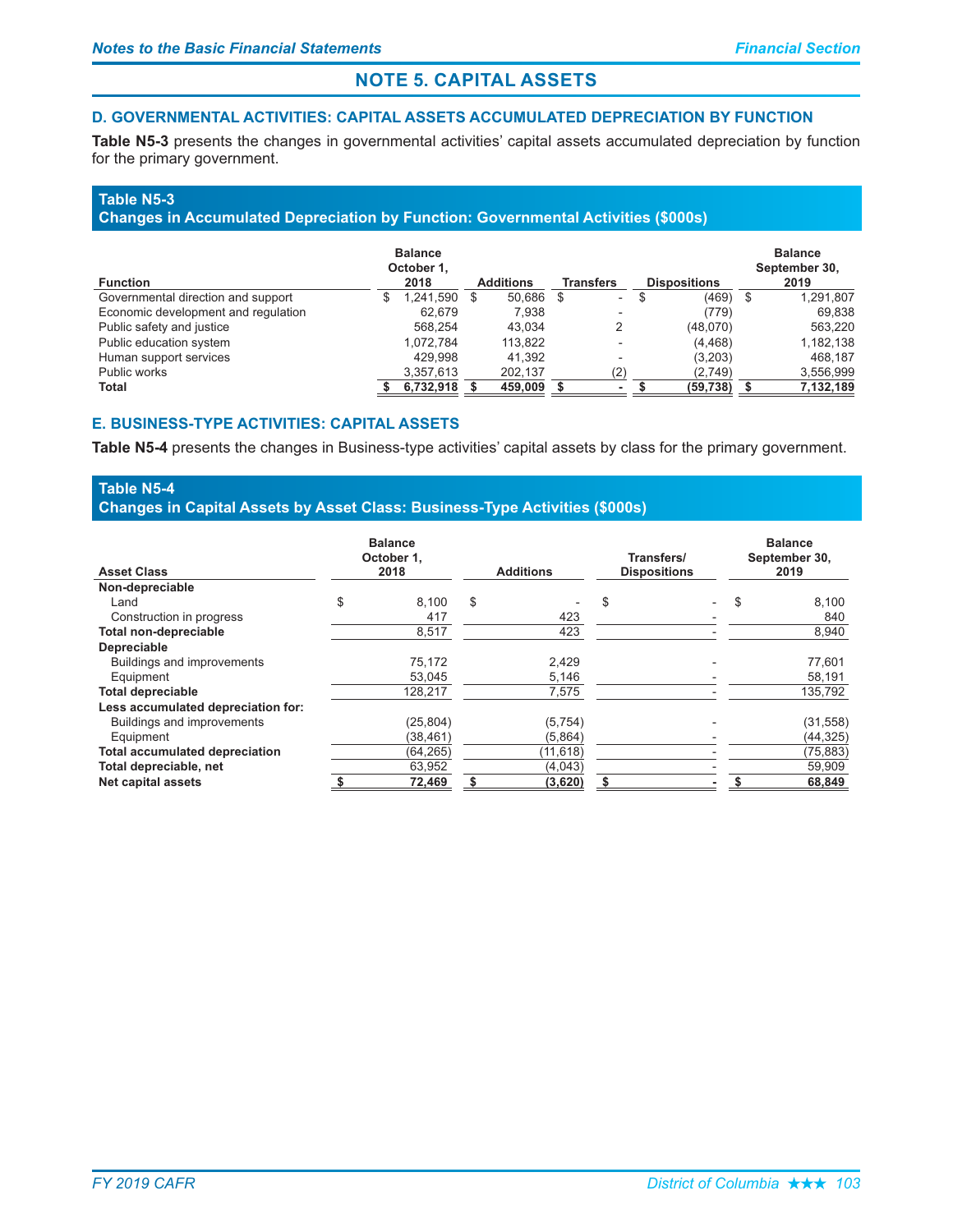### **F. CONSTRUCTION IN PROGRESS**

Table N5-5 presents the changes in governmental activities' capital assets construction in progress by function and sub-function for the primary government.

### **Table N5-5**

# **Changes in Construction in Progress by Function (\$000s)**

| <b>Function and Sub-function</b>      | <b>Balance</b><br>October 1, 2018 | <b>Additions/</b><br><b>Adjustments</b> | <b>CIP Transfers/</b><br><b>Dispositions</b> | <b>Balance</b><br>September 30,<br>2019 |           |  |
|---------------------------------------|-----------------------------------|-----------------------------------------|----------------------------------------------|-----------------------------------------|-----------|--|
| <b>Primary government</b>             |                                   |                                         |                                              |                                         |           |  |
| Governmental direction and support    |                                   |                                         |                                              |                                         |           |  |
| Finance                               | \$<br>50.430                      | \$<br>8,631                             | \$<br>(55, 618)                              | \$                                      | 3,443     |  |
| Legislative                           | 3,611                             | 1.870                                   | (313)                                        |                                         | 5,168     |  |
| Administrative                        | 60,331                            | 37,502                                  | (34,010)                                     |                                         | 63,823    |  |
| Executive                             | 997                               |                                         | (512)                                        |                                         | 485       |  |
| Total                                 | 115,369                           | 48,003                                  | (90, 453)                                    |                                         | 72,919    |  |
| <b>Economic development and</b>       |                                   |                                         |                                              |                                         |           |  |
| regulation                            |                                   |                                         |                                              |                                         |           |  |
| Community development                 | 114,739                           | 34,510                                  | (8,907)                                      |                                         | 140,342   |  |
| Economic regulation                   | 1,304                             | 721                                     |                                              |                                         | 2,025     |  |
| <b>Employment services</b>            |                                   | 4,673                                   | (4,673)                                      |                                         |           |  |
| Total                                 | 116,043                           | 39,904                                  | (13, 580)                                    |                                         | 142,367   |  |
| <b>Public safety and justice</b>      |                                   |                                         |                                              |                                         |           |  |
| Police                                | 7,729                             | 12,321                                  | (11, 599)                                    |                                         | 8,451     |  |
| Fire                                  | 3,909                             | 23,160                                  | (23, 379)                                    |                                         | 3,690     |  |
| Corrections                           | 764                               | 3,524                                   | (1, 569)                                     |                                         | 2.719     |  |
| <b>Total</b>                          | 12,402                            | 39,005                                  | (36, 547)                                    |                                         | 14,860    |  |
| <b>Public education system</b>        |                                   |                                         |                                              |                                         |           |  |
| Schools                               | 147,170                           | 385,362                                 | (363, 487)                                   |                                         | 169,045   |  |
| Culture                               | 84,864                            | 74,279                                  | (2, 136)                                     |                                         | 157,007   |  |
| <b>Total</b>                          | 232,034                           | 459,641                                 | (365, 623)                                   |                                         | 326,052   |  |
| <b>Human support services</b>         |                                   |                                         |                                              |                                         |           |  |
| Health and welfare                    | 103,142                           | 112,721                                 | (68, 019)                                    |                                         | 147,844   |  |
| Recreation                            | 41,640                            | 45,556                                  | (19, 390)                                    |                                         | 67,806    |  |
| Human relations                       | 72                                | 485                                     | (207)                                        |                                         | 350       |  |
| <b>Total</b>                          | 144,854                           | 158,762                                 | (87, 616)                                    |                                         | 216,000   |  |
| <b>Public works</b>                   |                                   |                                         |                                              |                                         |           |  |
| Environmental                         | 773,788                           | 470,710                                 | (340, 353)                                   |                                         | 904,145   |  |
| Total                                 | 773,788                           | 470,710                                 | (340, 353)                                   |                                         | 904,145   |  |
| <b>Total Construction in Progress</b> | \$<br>1,394,490                   | \$<br>1,216,025                         | \$<br>(934, 172)                             | $\frac{1}{2}$                           | 1,676,343 |  |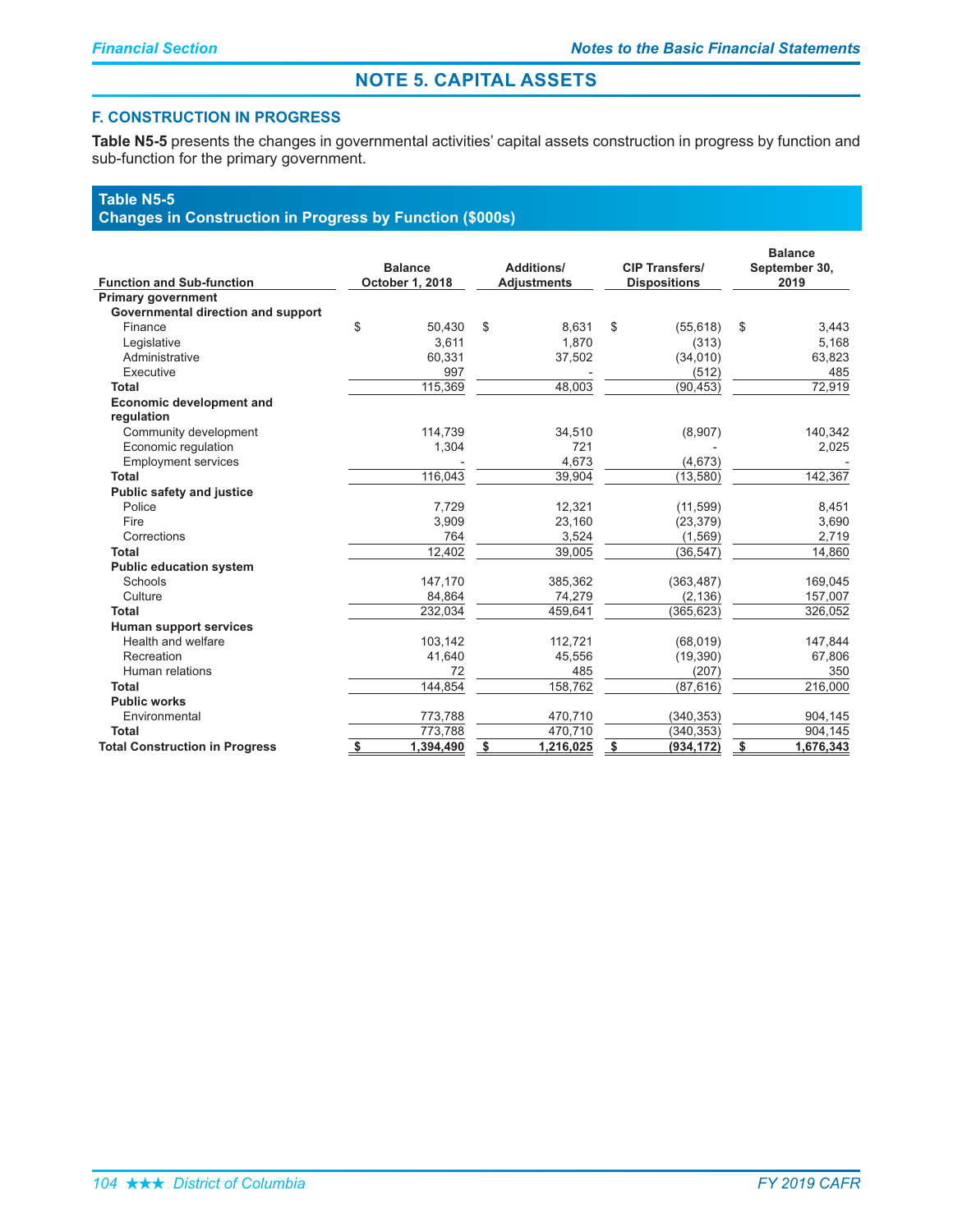### **G. DISCRETELY PRESENTED COMPONENT UNITS: CAPITAL ASSETS**

Table N5-6 presents the changes in discretely presented component units' capital assets by class and Table N5-7 presents the changes in those assets and the related accumulated depreciation by entity.

## **Table N5-6**

### Changes in Capital Assets by Asset Class: Discretely Presented Component Units (\$000s)

| <b>Asset Class</b>                    |         | <b>Balance</b><br>October 1.<br>2018 | <b>Additions</b> |           |     | Transfers/<br><b>Dispositions</b> | <b>CIP</b><br><b>Transfers</b><br>in (out) |   | <b>Balance</b><br>September 30,<br>2019 |
|---------------------------------------|---------|--------------------------------------|------------------|-----------|-----|-----------------------------------|--------------------------------------------|---|-----------------------------------------|
| Non-depreciable                       |         |                                      |                  |           |     |                                   |                                            |   |                                         |
| Land                                  | \$      | 12.814                               | \$               |           | \$  | $\overline{a}$                    | \$                                         | S | 12,814                                  |
| Artwork                               |         | 3.183                                |                  | 39        |     |                                   |                                            |   | 3.222                                   |
| Construction in progress              |         | 78,108                               |                  | 13,873    |     | (9)                               | (76, 354)                                  |   | 15,618                                  |
| Total non-depreciable                 |         | 94,105                               |                  | 13.912    |     | (9)                               | (76, 354)                                  |   | 31,654                                  |
| <b>Depreciable</b>                    |         |                                      |                  |           |     |                                   |                                            |   |                                         |
| Buildings and improvements            |         | 1,279,745                            |                  | 46,977    |     |                                   | 73,485                                     |   | 1,400,207                               |
| Equipment                             |         | 191,787                              |                  | 13,143    |     | (1,550)                           | 2,869                                      |   | 206,249                                 |
| <b>Total depreciable</b>              |         | 1.471.532                            |                  | 60,120    |     | (1,550)                           | 76,354                                     |   | 1,606,456                               |
| Less accumulated depreciation for:    |         |                                      |                  |           |     |                                   |                                            |   |                                         |
| Buildings and improvements            |         | (628, 907)                           |                  | (45, 549) |     |                                   |                                            |   | (674, 456)                              |
| Equipment                             |         | (85, 424)                            |                  | (18,514)  |     | 1,661                             |                                            |   | (102,277)                               |
| <b>Total accumulated depreciation</b> |         | (714,331)                            |                  | (64,063)  |     | 1,661                             |                                            |   | (776,733)                               |
| Total depreciable, net                | 757,201 |                                      | (3,943)          |           | 111 |                                   | 76.354                                     |   | 829,723                                 |
| <b>Net capital assets</b>             | 851.306 |                                      | 9,969            |           | 102 |                                   | \$                                         |   | 861,377                                 |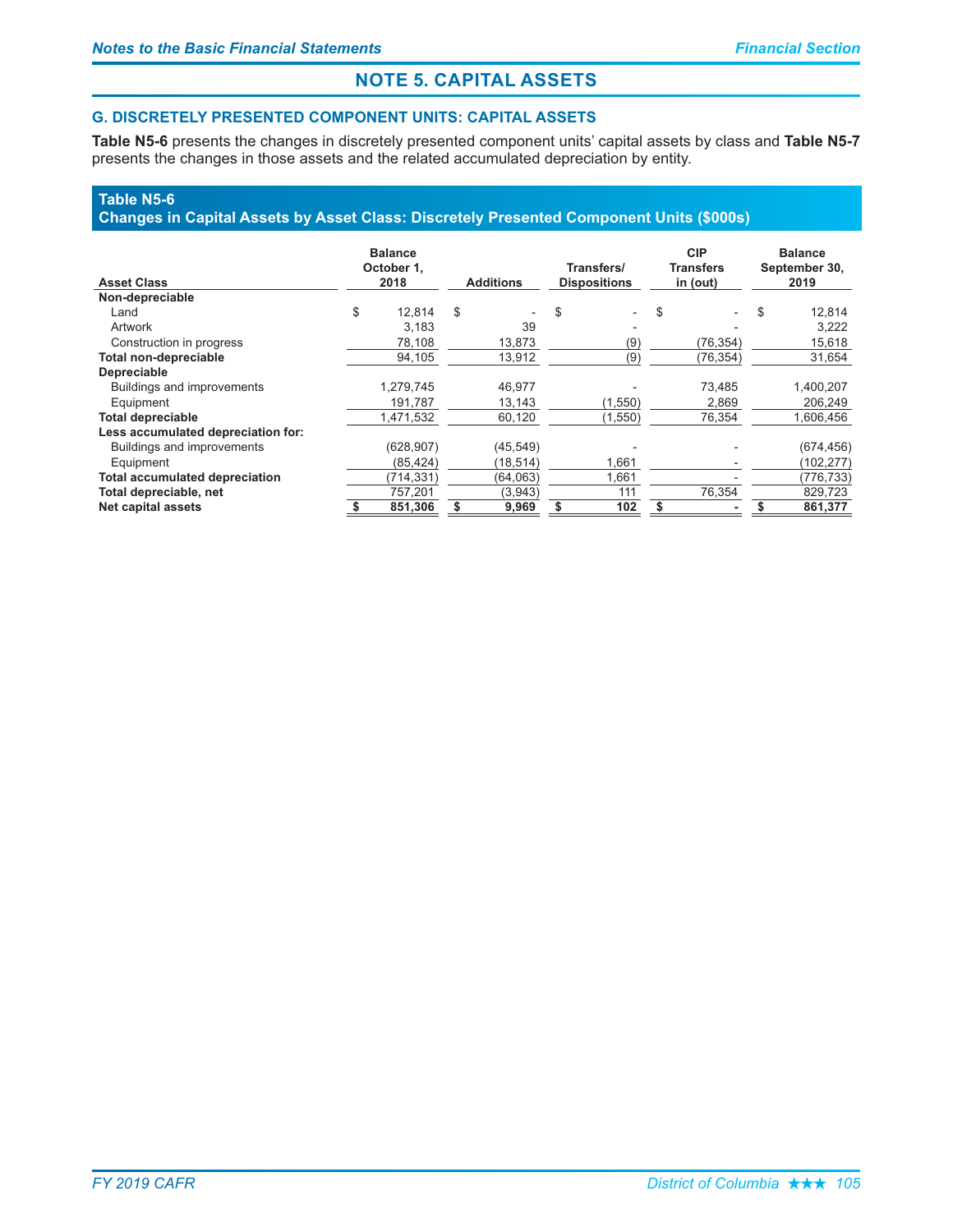#### **Table N5-7**

#### Changes in Capital Assets and Accumulated Depreciation: Discretely Presented Component Units (\$000s)

|                                            |                    |                  | <b>Capital Assets</b> |                                   |     |                       |                    | <b>Net Capital Assets</b> |                                   |                |                       |            |                    |         |                  |          |                                   |     |                       |         |
|--------------------------------------------|--------------------|------------------|-----------------------|-----------------------------------|-----|-----------------------|--------------------|---------------------------|-----------------------------------|----------------|-----------------------|------------|--------------------|---------|------------------|----------|-----------------------------------|-----|-----------------------|---------|
|                                            | <b>Balance</b>     |                  |                       | <b>Balance</b>                    |     |                       | <b>Balance</b>     |                           |                                   | <b>Balance</b> |                       |            | <b>Balance</b>     |         |                  |          |                                   |     | <b>Balance</b>        |         |
| <b>Component Units</b>                     | October 1,<br>2018 | <b>Additions</b> |                       | Transfers/<br><b>Dispositions</b> |     | September 30.<br>2019 | October 1.<br>2018 | <b>Additions</b>          | Transfers/<br><b>Dispositions</b> |                | September 30,<br>2019 |            | October 1.<br>2018 |         | <b>Additions</b> |          | Transfers/<br><b>Dispositions</b> |     | September 30,<br>2019 |         |
| University of the District of Columbia     | 359.663            | 15.528           |                       | (880)                             | - ა | 374.311               | (148.910)          | (13.609)                  |                                   | 871            |                       | (161.648)  |                    | 210.753 |                  | .919     |                                   | (9) |                       | 212.663 |
| Washington Convention and Sports Authority | 1,076,613          | 57,197           |                       |                                   |     | ,133,810              | (522, 113)         | (37, 828)                 |                                   |                |                       | (559, 941) |                    | 554,500 |                  | 19,369   |                                   |     |                       | 573,869 |
| Health Benefit Exchange Authority          | 121.848            | 1,051            |                       |                                   |     | 122,899               | (38, 348)          | (12, 281)                 |                                   |                |                       | (50, 629)  |                    | 83,500  |                  | (11,230) |                                   |     |                       | 72.270  |
| <b>Housing Finance Agency</b>              | 7.513              | 256              |                       | (679)                             |     | 7,090                 | (4,960)            | (345)                     |                                   | 790            |                       | (4, 515)   |                    | 2,553   |                  | (89)     |                                   | 111 |                       | 2,575   |
| Total                                      | 1,565,637          | 74,032           |                       | 1,559                             |     | 638,110.              | \$ (714, 331)      | (64.063)                  |                                   | 1.661          |                       | (776.733)  |                    | 851.306 |                  | 9,969    |                                   | 102 |                       | 861,377 |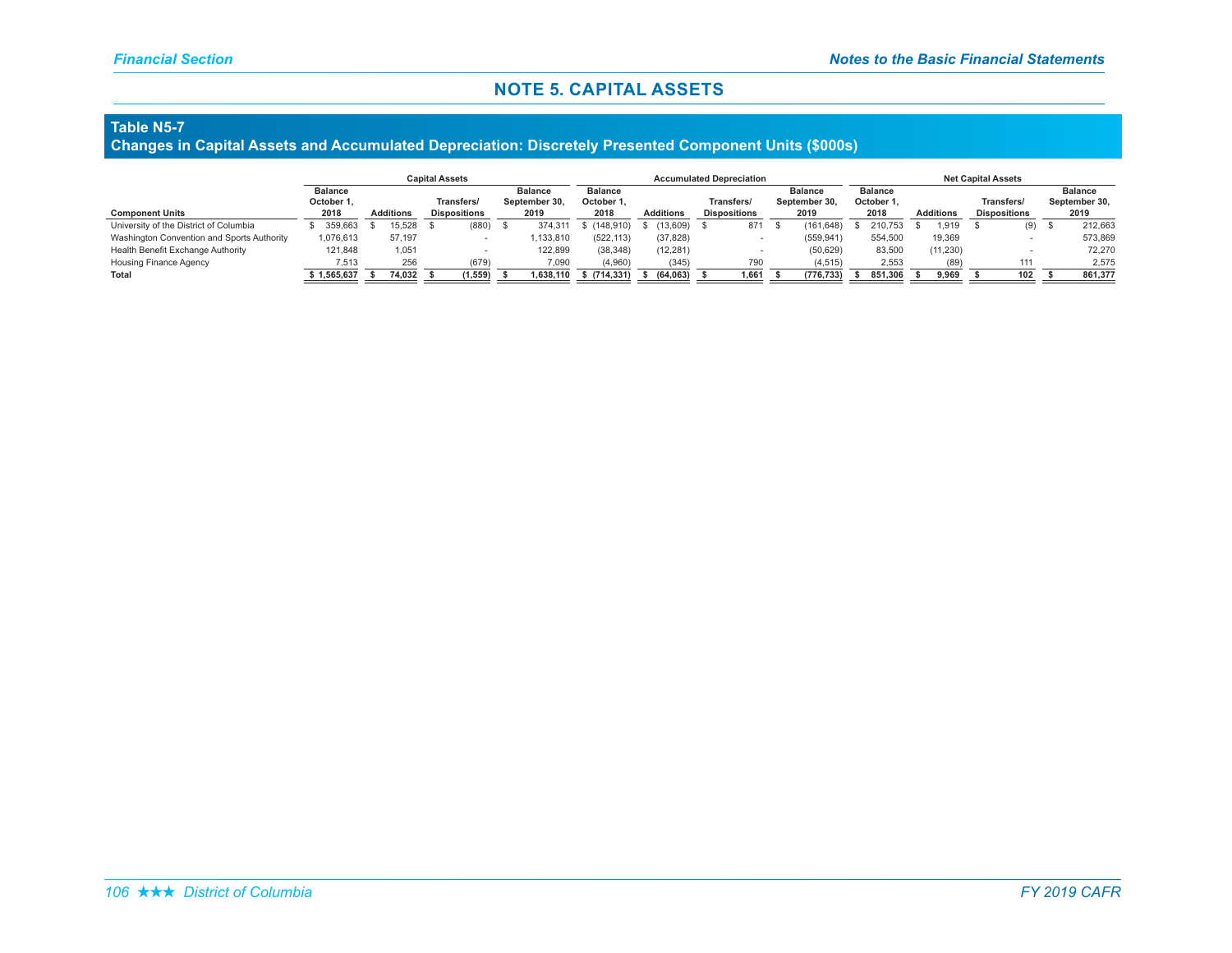This section discloses financing programs where limited obligations and other similar debt instruments are administered in support of third parties. Such obligations and debt instruments provide capital financing for third parties that are not part of the District's reporting entity. The District has no obligation for these debts and instruments bevond the repayment of resources provided by the associated third party or the remittance of incremental revenues collected.

### A. INDUSTRIAL REVENUE BOND PROGRAM

The District has issued, under its Industrial Revenue Bond Program, private activity bonds for which the principal and interest are payable solely from defined revenues of private entities, including non-profit and for-profit organizations. The District has no obligation for this debt bevond resources that may have been provided by related leases or loans. Organizations participating in the Industrial Revenue Bond Program are allowed to borrow at the prevailing municipal bond rate. These private activity bonds provide economic incentive to construct, modernize or enhance private entity facilities in the District, thereby supporting the District's economic base. As of September 30, 2019, the aggregate outstanding principal amount for these conduit debt obligations was approximately \$5,579,724. Such amounts are not reflected as liabilities of the District in the accompanying government-wide Statement of Net Position as of September 30, 2019.

### **B. ENTERPRISE ZONE FACILITY BONDS**

Since January 1, 1998, businesses located in the District of Columbia Enterprise Zone have been eligible to obtain up to \$15 million of tax-exempt financing. Similar to Industrial Revenue Bonds, the principal and interest are payable solely from defined

revenues of private entities, including non-profit and for-profit organizations. The District has no obligation for this debt beyond resources that may have been provided by related leases or loans. As of September 30, 2019, the aggregate outstanding principal amount for Enterprise Zone Facility Bonds was \$25,783, Such amounts are not reflected as liabilities of the District in the accompanying government-wide Statement of Net Position as of September 30, 2019.

### **C. TAX INCREMENT FINANCING NOTES**

Tax Increment Financing (TIF) is an economic development tool used to facilitate the financing of business investment activities within a locality. The main source of repayment of the TIF Notes is the incremental sales and/or real property tax revenues generated from the associated project or TIF area: therefore, the District has no obligation to make any payments on the TIF Notes other than through the remittance of the incremental revenues to the paving agent. TIF Notes are not obligations of the District and are not included as long-term liabilities of the District in the accompanying government-wide Statement of Net Position as of September 30, 2019.

### **Downtown Retail Priority Area (Forever 21)**

Since March 2006, the Mayor has executed several TIF Notes under the Downtown Retail Priority Area Program; most of which were fully repaid over the years. The Forever 21 TIF Note was executed in February 2011 in the amount of \$4,985. The interest rate on the Note is 6.00%, with a maturity date of February 1, 2021.

Table N6-1 presents the original loan amount of the Downtown Retail Priority Area TIF Note which remained outstanding as of September 30, 2019.

| <b>Table N6-1</b><br>Downtown Retail Priority Area TIF Note (\$000s) |                     |        |                                                       |  |  |
|----------------------------------------------------------------------|---------------------|--------|-------------------------------------------------------|--|--|
| <b>Issuance Date</b>                                                 | <b>Description</b>  | Amount | Terms                                                 |  |  |
| February 2011                                                        | Forever 21 TIF Note | 4.985  | Maturity date: February 1, 2021; interest rate: 6.00% |  |  |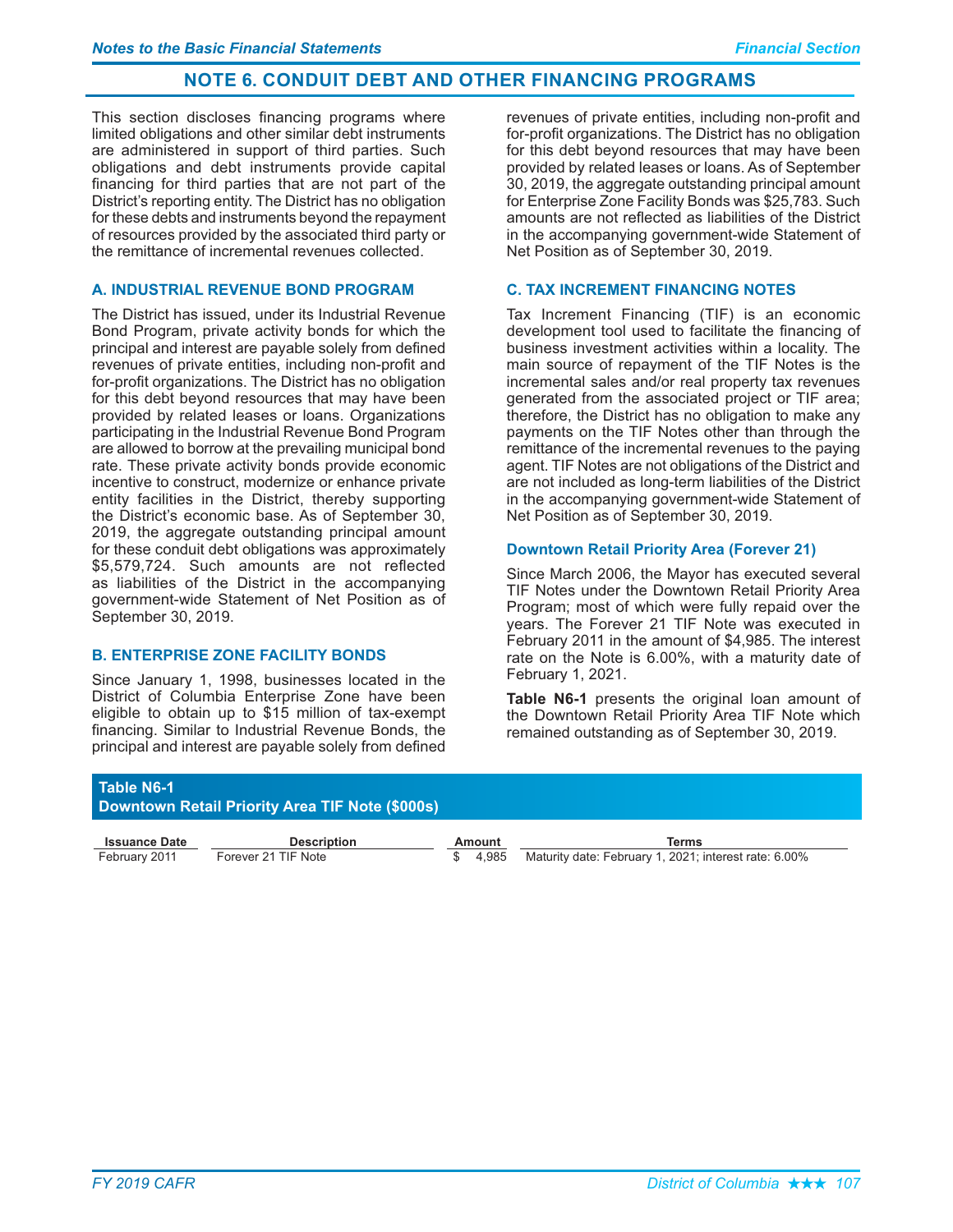### **Capital One Arena**

In December 2007, the District issued \$50,000 in taxable financing notes to finance upgrades at the Capital One Arena (formerly known as Verizon Center). The Series 2007A Note was issued in the amount of \$43,570 at a fixed interest rate of 6.73% and matures on August 15, 2047. The Series 2007B Note was issued in the amount of \$6,430 at a fixed interest rate of 6.58% with a maturity date of August 15, 2027. These Notes are a special limited obligation of the District and are secured by a portion of the taxes on certain on-site personal property, services and public ticket sales at the Capital One Arena. In the event such taxes are insufficient, the Notes are further secured by incremental tax revenues from the Downtown TIF Area, which are subordinate to the pledge of such revenues to the TIF Bonds that were issued to finance the Mandarin Oriental Hotel.

### **Great Streets Retail Priority Areas**

In September 2009, the Mayor executed the first Great Streets TIF, the Georgia Avenue Retail Project Great Streets Initiative TIF Note, Series 2009, in the amount of approximately \$1,935. The interest rate on the Note is 5.00%. The Note has a maturity date of June 1, 2035.

In May 2011, the Mayor executed the Howard Theatre TIF Note in the amount of \$4,000. The interest rate on the Note is 6.50%, and the Note has a maturity date of May 26, 2021.

### **D. PAYMENT IN LIEU OF TAXES REVENUE NOTES**

The District issues Payment in Lieu of Taxes (PILOT) Revenue Notes pursuant to the provisions of the District of Columbia Home Rule Act (D.C. Code  $\S$ 1-201.01, et seq), the Payment in Lieu of Taxes Act of 2004 (D.C. Code §1-308.01, et seq. (2001 ED.)), and the Payment in Lieu of Taxes Revenue Bonds Southeast Federal Center Approval Resolution of 2006, to assist project developers with financing, refinancing or reimbursing certain development costs. These PILOT Revenue Notes are non-recourse to the District and do not constitute a pledge of or involve the full faith and credit or taxing power of the District. Accordingly, such Notes are not obligations of the District and are not reported as liabilities of the District in the accompanying government-wide Statement of Net Position as of September 30, 2019.

### **Southeast Federal Center PILOT Program (Foundry Lofts Project)**

In August 2010, the Mayor executed the first PILOT Note under the Southeast Federal Center PILOT Program, for the Foundry Lofts Project. The Note, in the amount of \$5,660, bears interest at 5.16% and will mature on January 1, 2038. The Note is to be repaid from PILOT revenues generated from the project. If such PILOT revenues are insufficient to pay the principal and interest on the Note when due, the payment shortfall will not constitute a default; However, previous shortfalls remain obligations which the District would pay to the development sponsor, without any penalty interest or premium thereon, when the PILOT revenues become sufficient.

### **Rhode Island PILOT Note**

In August 2011, the Mayor executed a revised PILOT Revenue Note for the Rhode Island Metro Plaza Project, in the amount of \$7,200. The Note will mature on September 30, 2032 and has an interest rate of 5.78%. The Note is to be repaid from PILOT revenues from the Rhode Island PILOT Area.

Table N6-2 presents a summary of the original amounts of the PILOT Revenue Notes.

### **Table N6-2 PILOT Revenue Notes (\$000s)**

| Issuance<br>Date | <b>Description</b>                            | Amount   | Terms                                                   |
|------------------|-----------------------------------------------|----------|---------------------------------------------------------|
| August 2010      | Foundry Lofts Project, Series 2010            | \$ 5.660 | Maturity date: January 1, 2038; interest rate: 5.16%    |
| August 2011      | Rhode Island Metro Plaza Project, Series 2010 | 7.200    | Maturity date: September 30, 2032; interest rate: 5.78% |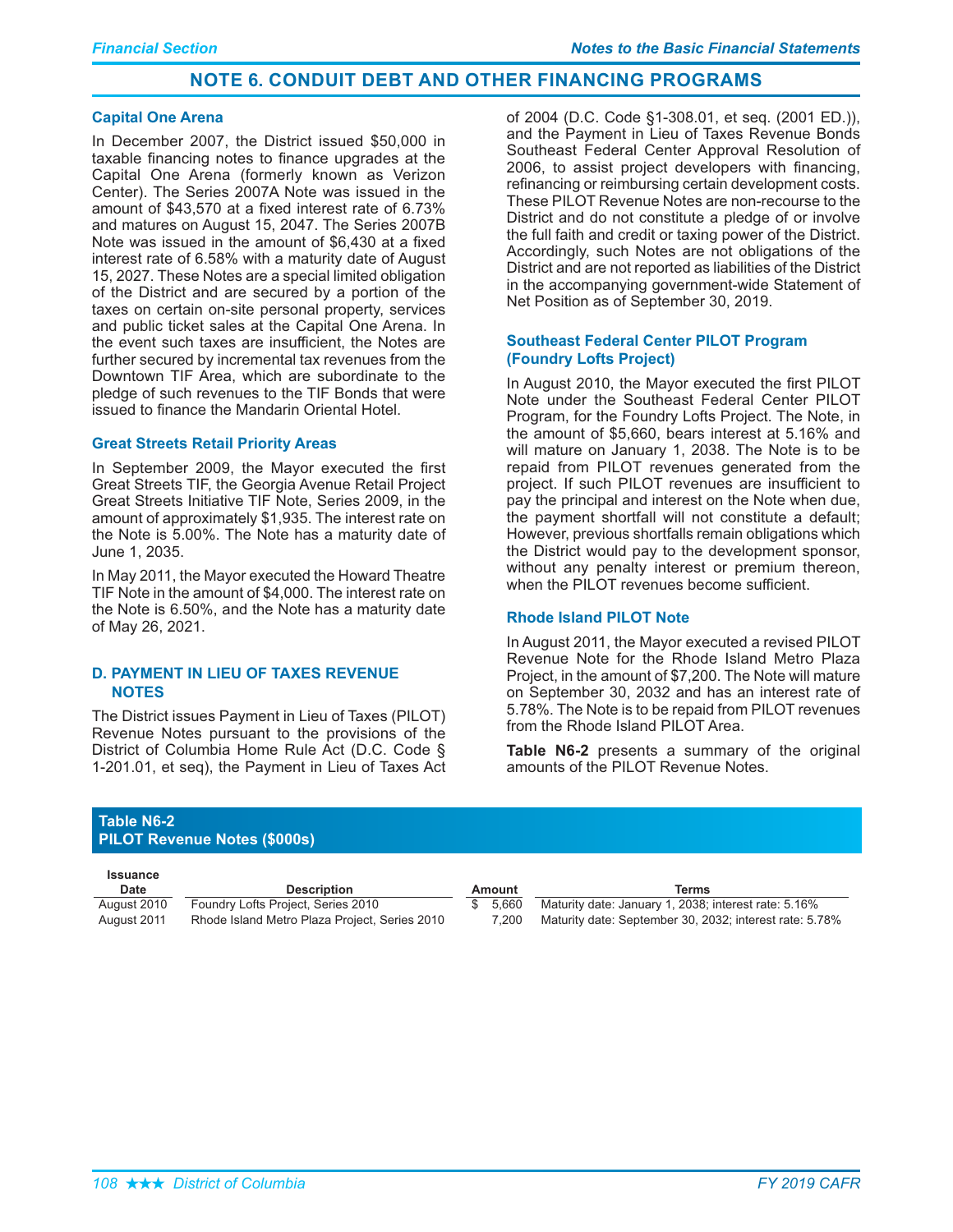### **E. GROUND LEASE AGREEMENT RELATED TO THE WASHINGTON CONVENTION CENTER HEADQUARTERS HOTEL**

Pursuant to an agreement dated October 26, 2010, the District and the Washington Convention and Sports Authority (WCSA), as landlords, leased land to HQ Hotel, LLC (tenant) for a period of 99 years in connection with the development and operation of a convention center hotel. The lease payments are structured to repay the District and WCSA for their costs of acquiring the land and structures for the hotel. All lease payments are dedicated to the repayment of the WCSA bonds that were issued to finance the hotel. The land is to be continuously used for the operation of the hotel, including any associated ancillary uses and amenities.

Under the agreement, HQ Hotel, LLC is to pay rent to the District and WCSA as follows:

- Lease payments to the District began on June 1, 2017. Over the lease period, HQ Hotel, LLC is to pay the District the net present value of approximately \$69.7 million, which shall be paid in advance in monthly installments, consistent with the basic lease payment schedule established for each year of the lease. As of September 30, 2019, the monthly installments were \$292. The installment will increase to \$349 in June 2020.
- Lease payments to WCSA began on October 1, 2014. Over the lease period, HQ Hotel, LLC is to pay WCSA the net present value of \$30.5 million, which shall be paid in advance in monthly installments, consistent with the basic lease payment schedule established for each year of the lease. As of September 30, 2019, the monthly installment was \$216. This installment increased to \$222 on October 1, 2019.

### **F. NONEXCHANGE FINANCIAL GUARANTEES**

### **Credit Enhancement Facility Agreements**

The District, through its Office of the State Superintendent for Education (OSSE), Office of Public Charter School Financing and Support, provides enhanced credit, lease guarantees, and access to financial assistance to eligible public charter schools for the acquisition, renovation, and/or construction of school facilities. As of September 30, 2019, the total outstanding guaranteed amount under credit enhancement facility agreements was \$6,080.

In the event that a public charter school defaults on the monetary obligations associated with its credit enhancement facility agreement, the District (OSSE) may, at its sole discretion, cure the default on the school's behalf. Provisions are included in each credit enhancement facility agreement for the school to repay the District for any amounts paid on its behalf or associated costs incurred in fulfilling the guarantee.

During fiscal year 2019, the District did not make any payments related to the credit enhancement facility agreements. In addition, based on an assessment of relevant qualitative factors, there is no indication that it is "more likely than not" that the District will be required to make payments in connection with these outstanding guarantees. Therefore, as of September 30, 2019, no liability had been recorded in connection with these agreements.

Table N6-3 presents additional information regarding the OSSE nonexchange financial guarantees.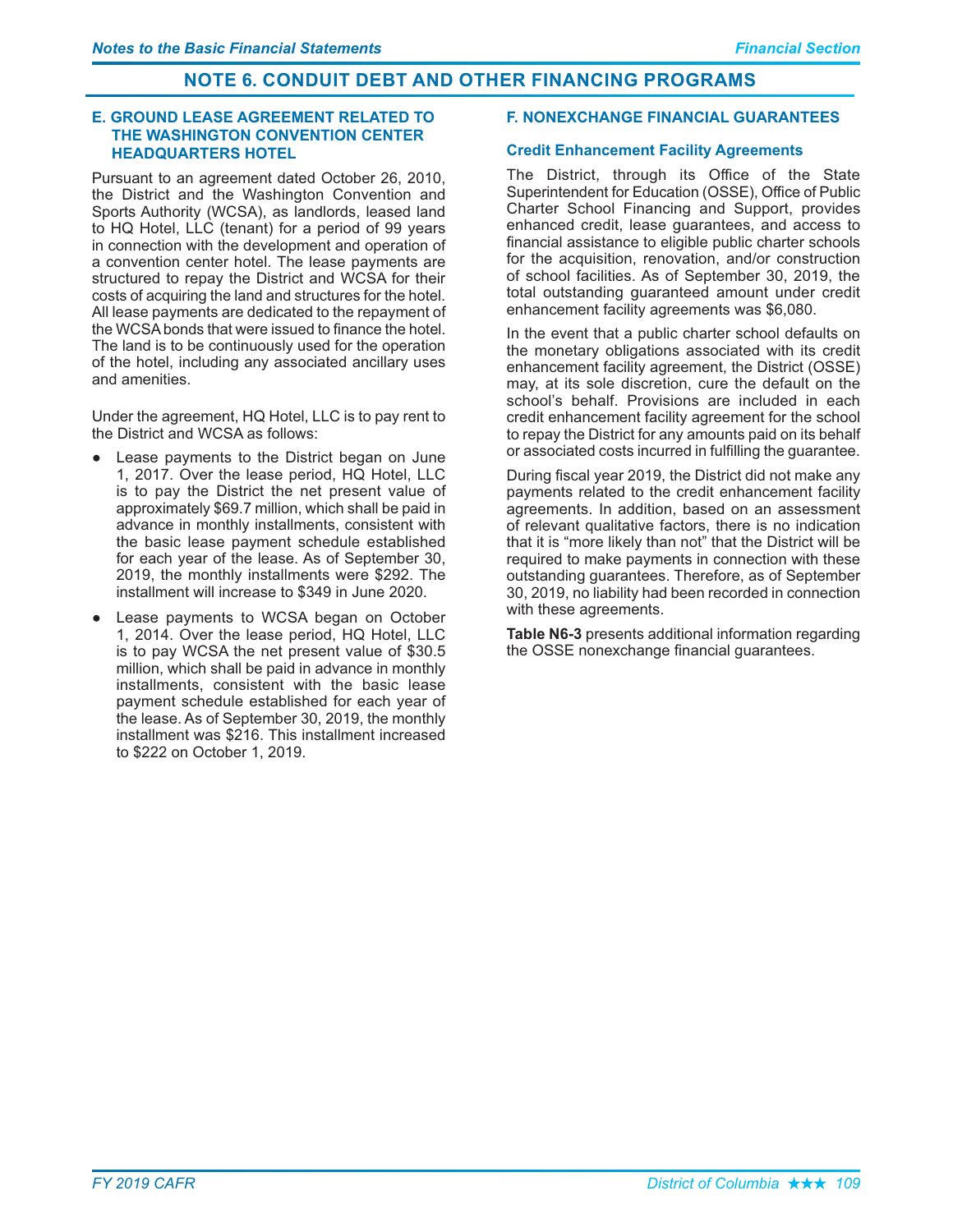# **Table N6-3**

# **Summary of OSSE Credit Enhancement Facility Agreements (\$000s)**

|                                                                         | <b>Type of Obligation</b>                                                                                                                                              |                                                                  | <b>Guarantee</b> | <b>Effective</b> |                                                                                                                                                                                                                              | Outstanding<br><b>Amount at</b><br>September |
|-------------------------------------------------------------------------|------------------------------------------------------------------------------------------------------------------------------------------------------------------------|------------------------------------------------------------------|------------------|------------------|------------------------------------------------------------------------------------------------------------------------------------------------------------------------------------------------------------------------------|----------------------------------------------|
| School                                                                  | <b>Guaranteed</b>                                                                                                                                                      | <b>Beneficiary</b>                                               | <b>Amount</b>    | Date             | <b>Termination Terms/Date</b>                                                                                                                                                                                                | 30, 2019                                     |
| <b>Charter</b><br>School<br><b>Incubator</b><br><b>Initiative</b>       | Guarantee to facilitate funding<br>for the costs of renovation and<br>construction of the property<br>located at 500 19th Street, NE,<br>Washington, DC                | United Bank \$                                                   |                  | 1,000 10/28/2015 | Earlier of: (1) the payment<br>in full of all amounts owed<br>to the lender under the loan<br>agreement, or (2) on the<br>fifteenth business day after the<br>fifth anniversary of the date of<br>execution of the guarantee | \$<br>1,000                                  |
| <b>Two Rivers</b><br><b>Public</b><br><b>Charter</b><br>School          | Guarantee to support the<br>refinancing of construction<br>costs of the Charles E. Young<br><b>School Property</b>                                                     | SunTrust<br>Bank                                                 |                  | 1,000 12/11/2015 | Earlier of: (1) the payment<br>in full of all amounts owed<br>to the lender under the loan<br>agreement, or (2) on the<br>fifteenth business day after the<br>fifth anniversary of the date of<br>execution of the guarantee | 1,000                                        |
| <b>Paul Public</b><br><b>Charter</b><br>School                          | Guarantee to refinance<br>certain debt and to finance the<br>renovation and construction<br>costs of the property located<br>at 5800 8th Street, NW,<br>Washington, DC | Eagle Bank                                                       | 1,000            | 6/21/2017        | Five years from the date of the<br>credit enhancement closing                                                                                                                                                                | 1,000                                        |
| Washington<br><b>Global Public</b><br><b>Charter</b><br>School          | Guarantee to facilitate funding<br>for the costs of renovation and<br>construction of the property<br>located at 525 School Street,<br>SW, Washington, DC              | <b>United Bank</b>                                               |                  | 900 10/20/2017   | Earlier of: (1) the payment<br>in full of all amounts owed<br>to the lender under the loan<br>agreement, or (2) on the<br>fifteenth business day after the<br>fifth anniversary of the date of<br>execution of the guarantee | 900                                          |
| <b>District of</b><br>Columbia<br>International<br>School               | Guarantee to finance<br>renovation and construction<br>costs of the property located<br>at 6900 Georgia Avenue, NW,<br>Washington, DC                                  | City First<br>Enterprises,<br>Inc.                               |                  | 830 12/15/2017   | Earlier of: (1) the payment<br>in full of all amounts owed<br>to the lender under the loan<br>agreement, or (2) on the fifth<br>anniversary of the date of<br>execution of the guarantee                                     | 830                                          |
| Statesmen<br>College<br>Preparatory<br>Academy                          | Guarantee to finance the use<br>of a portion of the premises<br>located at 4250 Massachusetts<br>Avenue, SE, Washington, DC                                            | Rocketship<br>Education<br>DC, Public<br>Charter<br>School, Inc. | 350              | 8/20/2018        | Earlier of: (1) the payment in<br>full of all amounts owed to<br>the lender under the credit<br>enhancement agreement, or<br>(2) on the first anniversary of<br>the date of execution of the<br>quarantee                    | 350                                          |
| <b>Breakthrough</b><br>Montessori<br><b>Public</b><br>Charter<br>School | Guarantee to finance<br>leasehold improvements<br>and renovation costs of<br>the property located at<br>6856 Eastern Avenue, NW,<br>Washington, DC                     | <b>City First</b><br>Bank of DC,<br>N.A.                         |                  | 1,000 9/12/2018  | Earlier of: (1) the payment in<br>full of all amounts owed to<br>the lender under the credit<br>enhancement agreement, or<br>(2) on the fifth anniversary of<br>the date of execution of the<br>guarantee                    | 1,000                                        |
|                                                                         |                                                                                                                                                                        |                                                                  |                  |                  | Total outstanding guaranteed amount \$                                                                                                                                                                                       | 6,080                                        |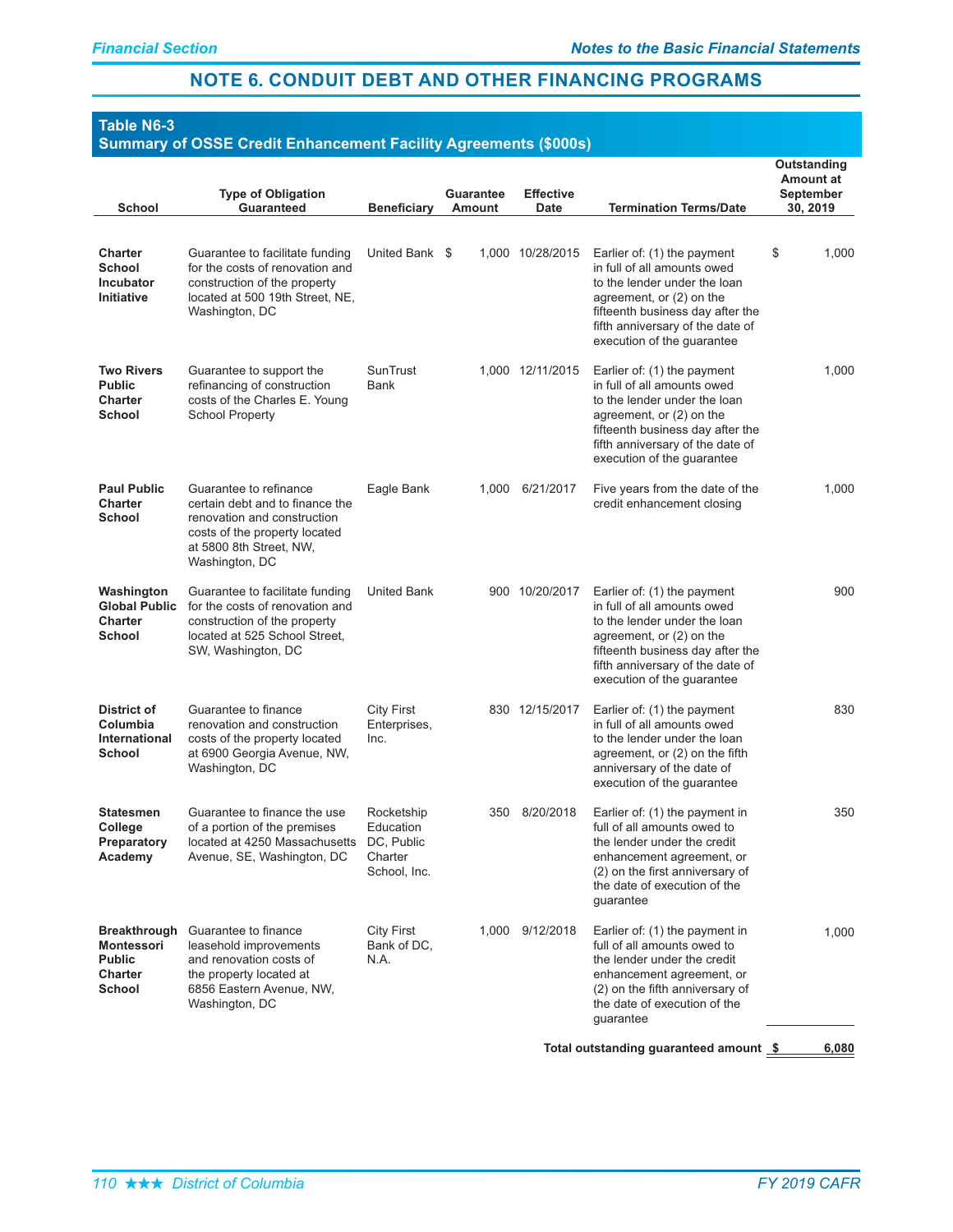### **Incremental Tax Revenue from Downtown TIF Area**

The District secures TIF Notes for certain projects by pledging to use a portion of the incremental tax revenues from the District's Downtown TIF Area, if necessarv.

Table N6-4 presents the downtown TIF Area projects and their estimated future outflows as of September 30. 2019. under each TIF.

### Table N6-4

Projects with Financial Guarantee Funded by Incremental Tax Revenues from Downtown TIF Area  $($ \$000s $)$ 

|                       | Tvpe of          |                      |                      |        | <b>Estimated Future</b><br>Outflows at |
|-----------------------|------------------|----------------------|----------------------|--------|----------------------------------------|
| <b>Project</b>        | <b>Financing</b> | <b>Issuance Date</b> | <b>Maturity Date</b> | Amount | September 30, 2019*                    |
| Capital One Arena     | <b>TIF Note</b>  | December 2007        | 8/15/2047            | 50,000 | 3.481                                  |
| <b>Howard Theatre</b> | <b>TIF Note</b>  | May 2011             | 5/26/2021            | 4.000  | 350                                    |
|                       |                  |                      |                      | Total  | 3,831                                  |

 $M$ ote<sup>-</sup>

\* Release of incremental taxes related to the specific project

### **District of Columbia Collateral Support Program**

Pursuant to the Small Business Jobs Act of 2010 (Public Law 111-240), the District sponsors the District of Columbia Collateral Support Program (DCCSP), a Small Business Credit Initiative, which is funded by the U.S. Department of Treasury and administered by the Department of Insurance, Securities and Banking (DISB). The DCCSP provides capital to small businesses with insufficient collateral for a loan by depositing cash collateral with lenders. In turn, the lenders extend loans to eligible businesses that otherwise might not qualify for such loans due to a collateral value shortfall. Participating lenders including federally chartered banks, insured credit unions and community financial institutions are required to sign a participation agreement with DISB. Eligible borrowers must obtain Certified Business Certification, a designation granted by the District Department of Small and Local Business Development, and also meet the DCCSP eligibility requirements. The DCCSP allows small businesses to use the loan proceeds to: purchase equipment and inventory; fund expansion, renovation, start-up; leasehold improvements and refinancing costs; and fulfill other approved business needs.

Unless an extension is granted by DISB, at the maturity date of the term loan, or the termination date of the line of credit, the security interest granted by

the cash collateral deposit agreement is automatically terminated and all funds and other investment property representing the cash collateral are to be disbursed to DISB. In the event that the borrower defaults on its monetary obligations associated with the cash collateral deposit agreement, the participating lender may apply up to 100% of the cash collateral to the remaining default principal balance. Provisions are included in each cash collateral deposit agreement for the lender to first pursue and exhaust all applicable collection efforts prior to drawing from the cash collateral account associated with the DCCSP.

During fiscal year 2019, the District did not make any payments related to the District of Columbia Collateral Support Program. In addition, based on an assessment of relevant qualitative factors, there is no indication that it is "more likely than not" that the District will be required to make payments in connection with these outstanding guarantees. Therefore, as of September 30, 2019, no liability had been recorded in connection with these cash collateral deposit agreements. As of September 30, 2019, the total outstanding guaranteed amount under the cash collateral agreements by DCCSP was \$4,011.

Table N6-5 presents additional information regarding DCCSP quarantees.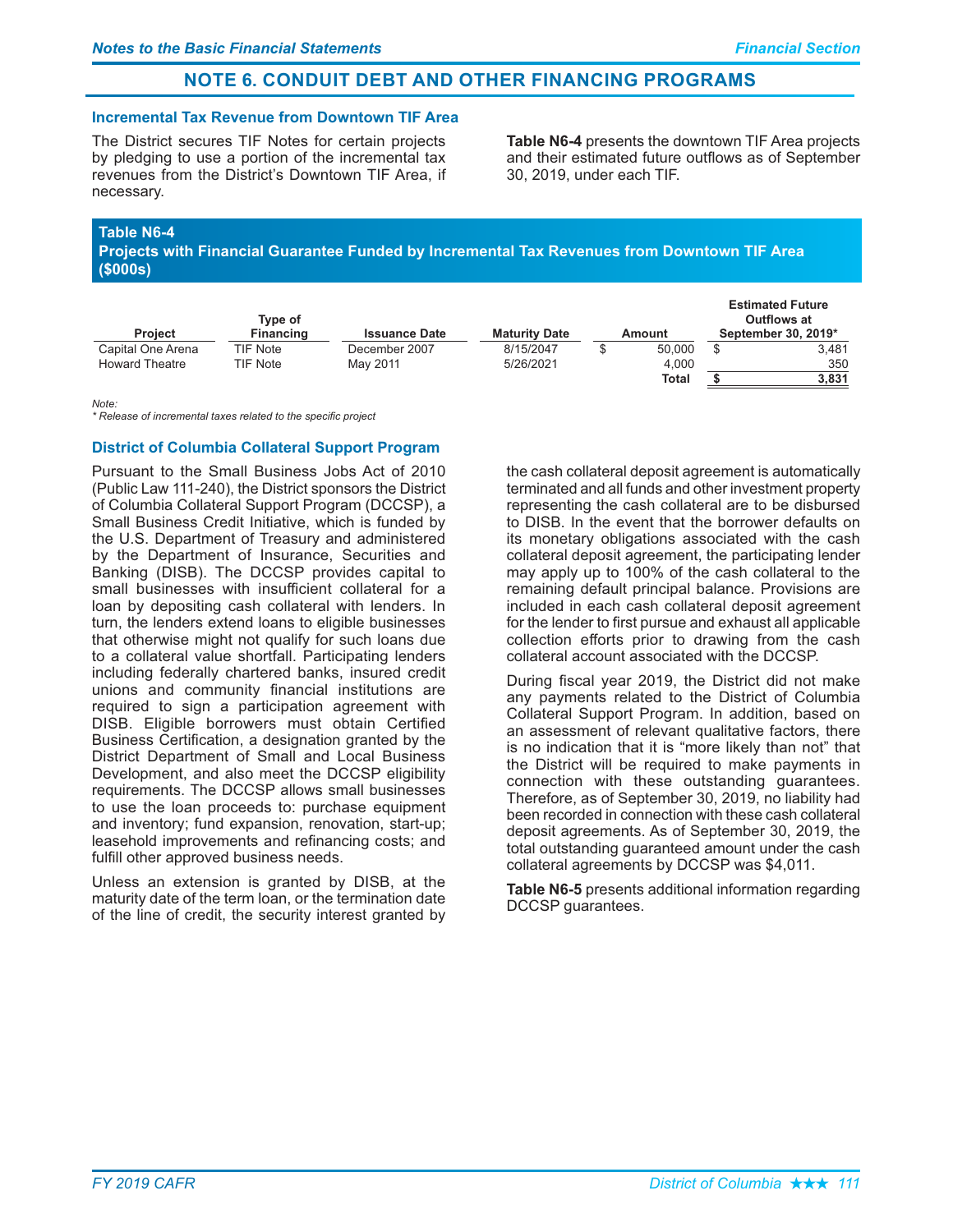# **Table N6-5**

#### District of Columbia Collateral Support Program Financial Guarantees (\$000s)

| <b>Borrower</b>                                             | Type of<br><b>Financing</b>     | <b>Guarantee</b><br>Amount | <b>Effective</b><br><b>Date</b> | Lender                                           | Termination/<br><b>Maturity</b><br><b>Date</b> | Outstanding<br><b>Amount at</b><br>September 30,<br>2019 |
|-------------------------------------------------------------|---------------------------------|----------------------------|---------------------------------|--------------------------------------------------|------------------------------------------------|----------------------------------------------------------|
| <b>Brougton Construction</b><br>Company, LLC                | Line of credit                  | \$<br>750                  | 4/1/2013                        | <b>Industrial Bank</b>                           | 8/6/2022                                       | \$<br>630                                                |
| Forney Enterprises, Inc.                                    | Line of credit                  | 500                        | 4/15/2013                       | <b>Industrial Bank</b>                           | 12/31/2019                                     | 474                                                      |
| Baked by Yael, LLC                                          | Term Ioan                       | 188                        | 9/15/2014                       | <b>Revere Bank</b>                               | 6/15/2025                                      | 134                                                      |
| Big City Foods III, LLC                                     | Term Ioan                       | 120                        | 9/24/2014                       | <b>Industrial Bank</b>                           | Ongoing                                        | 33                                                       |
| Joon Hokim, Inc.                                            | Term Ioan                       | 139                        | 9/29/2014                       | Premara Bank                                     | 1/6/2020                                       | 134                                                      |
| Ivy and Coney, LLC                                          | Term loan                       | 100                        | 4/15/2015                       | <b>Revere Bank</b>                               | 4/15/2020                                      | 47                                                       |
| <b>Elite Physical Therapy</b><br>& Wellness Center,<br>Inc. | Term loan and line<br>of credit | 61                         | 4/27/2015                       | <b>Industrial Bank</b>                           | 6/1/2020                                       | 27                                                       |
| Baked by Yael, LLC                                          | Term Ioan                       | 25                         | 6/8/2015                        | <b>Revere Bank</b>                               | 6/8/2025                                       | 21                                                       |
| First Choice Masonry,<br>Inc.                               | Line of credit                  | 982                        | 8/13/2015                       | <b>United Bank</b>                               | 10/31/2019                                     | 982                                                      |
| Union Kitchen, LLC                                          | Line of credit                  | 75                         | 10/23/2015                      | Revere Bank                                      | 6/1/2020                                       | 50                                                       |
| Hot Yoga Ivy City, LLC                                      | Term loan                       | 66                         | 11/9/2015                       | Washington Area<br>Community<br>Investment, Inc. | 11/9/2020                                      | 42                                                       |
| Solar Solution, LLC                                         | Line of credit                  | 1,250                      | 6/10/2016                       | <b>First National Bank</b>                       | 8/31/2020                                      | 832                                                      |
| SwatchRoom, LLC                                             | Line of credit                  | 150                        | 6/20/2016                       | Colombo Bank                                     | 6/1/2020                                       | 150                                                      |
| Union Kitchen, LLC                                          | Line of credit                  | 275                        | 6/22/2016                       | <b>Revere Bank</b>                               | 6/22/2023                                      | 245                                                      |
| David's Stars Child<br>Development Center,<br>Inc.          | Term loan                       | 25                         | 9/6/2016                        | Latino Economic<br>Development<br>Corporation    | 11/15/2021                                     | 25                                                       |
| Ice Cream Jubilee, LLC                                      | Term Ioan                       | 75                         | 9/6/2016                        | <b>Revere Bank</b>                               | 9/30/2022                                      | 69                                                       |
| VOW Transportation,<br><b>LLC</b>                           | Term Ioan                       | 21                         | 2/28/2017                       | City First Bank of DC                            | 9/1/2020                                       | 16                                                       |
| Lydia's House in South<br>East                              | Line of credit                  | 75                         | 4/3/2017                        | <b>Industrial Bank</b>                           | 7/1/2020                                       | 75                                                       |
| Somewhere<br>International, LLC                             | Term Ioan                       | 25                         | 3/7/2019                        | Latino Economic<br>Development<br>Corporation    | 3/10/2024                                      | 25                                                       |

Total outstanding guaranteed amount  $\frac{2}{3}$  4,011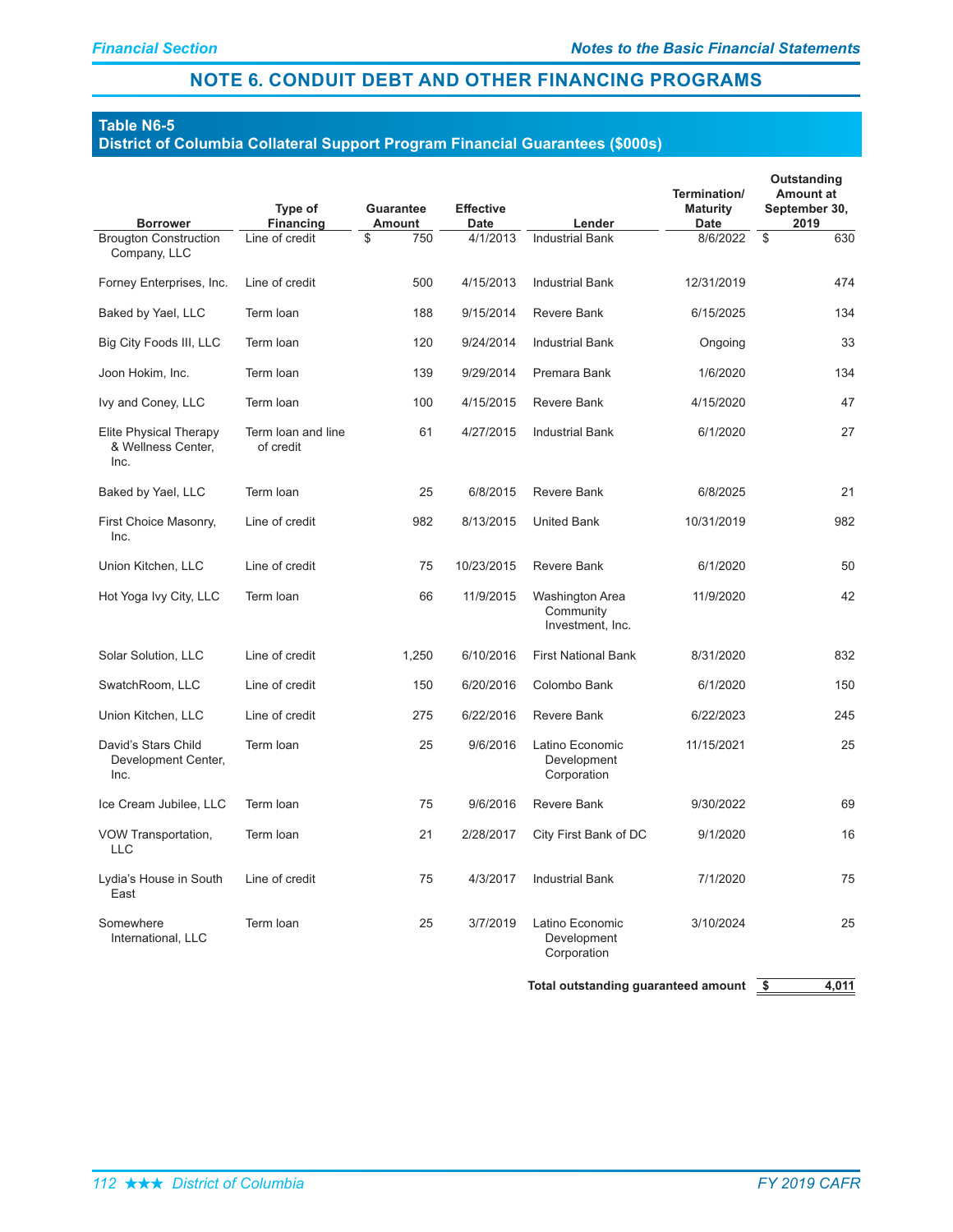### **A. LONG-TERM LIABILITIES**

Table N7-1 presents long-term liabilities for the District's governmental activities and the business-type activities for the year ended September 30, 2019.

| <b>Table N7-1</b><br>Summary of Long-Term Liabilities Outstanding as of September 30, 2019 (\$000s)                                                                                                                                                                                                                                                                                                                                                                       |              |
|---------------------------------------------------------------------------------------------------------------------------------------------------------------------------------------------------------------------------------------------------------------------------------------------------------------------------------------------------------------------------------------------------------------------------------------------------------------------------|--------------|
| <b>GOVERNMENTAL ACTIVITIES</b>                                                                                                                                                                                                                                                                                                                                                                                                                                            | Outstanding  |
| General obligation (GO) bonds                                                                                                                                                                                                                                                                                                                                                                                                                                             |              |
| <b>Publicly offered:</b><br>Series 1998B, issued on April 16, 1998, in the amount of \$451,635, to refund the District's General Obligation Bonds<br>(Series 1991A, 1992B, 1994B, and 1996A) and pay the costs and expenses of delivering the Bonds; final maturity date:<br>June 1, 2026; interest rates ranging from 4.50% to 6.00%<br>Series 2004B, issued on December 8, 2004, in the amount of \$38,250, to finance a portion of the District's fiscal year 2005     | \$<br>19,580 |
| capital improvements plan, and pay the costs and expenses of delivering the Bonds; final maturity date: June 1, 2020;<br>interest rate: MUNI-CPI Rate<br>Series 2005B, issued on December 15, 2005, in the amount of \$116,475, to redeem or defease a portion of the District's                                                                                                                                                                                          | 9,460        |
| General Obligation Bonds (Series 1994B,1997A, 1998A, 1998B and 2001B) and to pay the costs and expenses of<br>issuing and delivering the Bonds; final maturity date: June 1, 2027; interest rates ranging from 4.00% to 5.25%<br>Series 2007A, issued on June 1, 2007, in the amount of \$576,475, to finance capital project expenditures and pay the costs                                                                                                              | 395          |
| and expenses of issuing and delivering the Bonds; final maturity date: June 1, 2037; interest rates ranging from 3.00% to<br>4.75%<br>Series 2007B, issued on June 7, 2007, in the amount of \$251,155, to redeem or defease a portion of the District's General                                                                                                                                                                                                          | 21,080       |
| Obligation Bonds (Series 2001B, 2003A, 2003B, and 2005A) and pay the costs and expenses of issuing and delivering<br>the Bonds; final maturity date: June 1, 2030; interest rates ranging from 4.50% to 5.25%<br>Series 2010A, Build America Bonds, issued on December 22, 2010, in the amount of \$181,330, to finance capital project                                                                                                                                   | 56,905       |
| expenditures and pay the costs and expenses of issuing and delivering the Bonds; final maturity date: June 1, 2023;<br>interest rates ranging from 1.91% to 5.92%<br>Series 2013A, issued on December 18, 2013, in the amount of \$495,425, to finance capital project expenditures under the                                                                                                                                                                             | 58,125       |
| District's capital improvements plan and pay the costs and expenses of issuing and delivering the Bonds; final maturity<br>date: June 1, 2030; interest rates ranging from 2.00% to 5.00%<br>Series 2014C, issued on October 23, 2014, in the amount of \$379,355, to finance capital project expenditures under the                                                                                                                                                      | 373,910      |
| District's capital improvements plan and pay the costs and expenses of issuing and delivering the Bonds; final maturity<br>date: June 1, 2038; interest rates ranging from 3.00% to 5.00%<br>Series 2014D, issued on October 23, 2014, in the amount of \$136,190, to refund the District's Multimodal General                                                                                                                                                            | 379,055      |
| Obligation Refunding Bonds (Series 2008A and 2008D); and pay the costs and expenses of issuing and delivering the<br>Bonds; final maturity date: June 1, 2033; interest rates ranging from 1.00% to 5.00%<br>Series 2015A, issued on June 24, 2015, in the amount of \$500,000, to finance capital project expenditures under the                                                                                                                                         | 91,210       |
| District's capital improvements plan; and pay the costs and expenses of issuing and delivering the Bonds; final maturity<br>date: June 1, 2040; interest rates ranging from 4.00% to 5.00%<br>Series 2015B, issued on June 24, 2015, in the amount of \$34,190, to refund a portion of the District's General Obligation                                                                                                                                                  | 486,910      |
| Refunding Bonds, Series 2005B; and pay the costs and expenses of issuing and delivering the Bonds; final maturity<br>date: June 1, 2027; interest rate: 5.00%<br>Series 2016A, issued on June 23, 2016, in the amount of \$431,815, to finance capital project expenditures under the                                                                                                                                                                                     | 34,190       |
| District's capital improvements plan and pay the costs and expenses of issuing and delivering the Bonds; final maturity<br>date: June 1, 2041; interest rates ranging from 1.75% to 5.00%<br>Series 2016D, issued on December 20, 2016, in the amount of \$398,910, to finance capital project expenditures under the                                                                                                                                                     | 420,140      |
| District's capital improvements plan and pay the costs and expenses of issuing and delivering the Bonds; final maturity<br>date: June 1, 2041; interest rates ranging from 3.00% to 5.00%<br>Series 2016E, issued on December 20, 2016, in the amount of \$190,635, to advance refund a portion of the District's                                                                                                                                                         | 398,810      |
| General Obligation Bond Series 2007C and pay the costs and expenses of issuing and delivering the Bonds; final<br>maturity date: June 1, 2033; interest rate: 5.00%<br>Series 2017A, issued on June 1, 2017, in the amount of \$563,520, to refund a portion of the District's General Obligation                                                                                                                                                                         | 168,570      |
| Bonds Series 2007A and General Obligation Refunding Bonds Series 2007B, and pay the costs and expenses of issuing<br>and delivering the Bonds; final maturity date: June 1, 2037; interest rates ranging from 3.00% to 5.00%<br>Series 2017D, issued on December 21, 2017, in the amount of \$521,705, to pay or reimburse the District for capital<br>projects' expenditures under the District's capital improvements plan and pay the cost and expenses of issuing and | 563,420      |
| delivering the Bonds; final maturity date: June 1, 2042; interest rates ranging from 4.00% to 5.00%<br>Series 2018A, issued on August 1, 2018, in the amount of \$214,525, to pay or reimburse the District for capital project<br>expenditures under the District's capital improvements plan and pay the cost and expenses of issuing and delivering the                                                                                                                | 521,705      |
| Bonds; final maturity date: June 1, 2043; interest rate: 5.00%<br>Series 2018B, issued on August 1, 2018, in the amount of \$301,160, to refund the District's General Obligation Bonds,<br>Series 2008E and General Obligation Refunding Bonds, Series 2008F; and pay the costs and expenses of issuing and                                                                                                                                                              | 214,525      |
| delivering the Bonds; final maturity date: June 1, 2033; interest rates ranging from 3.00% to 5.00%                                                                                                                                                                                                                                                                                                                                                                       | 281,535      |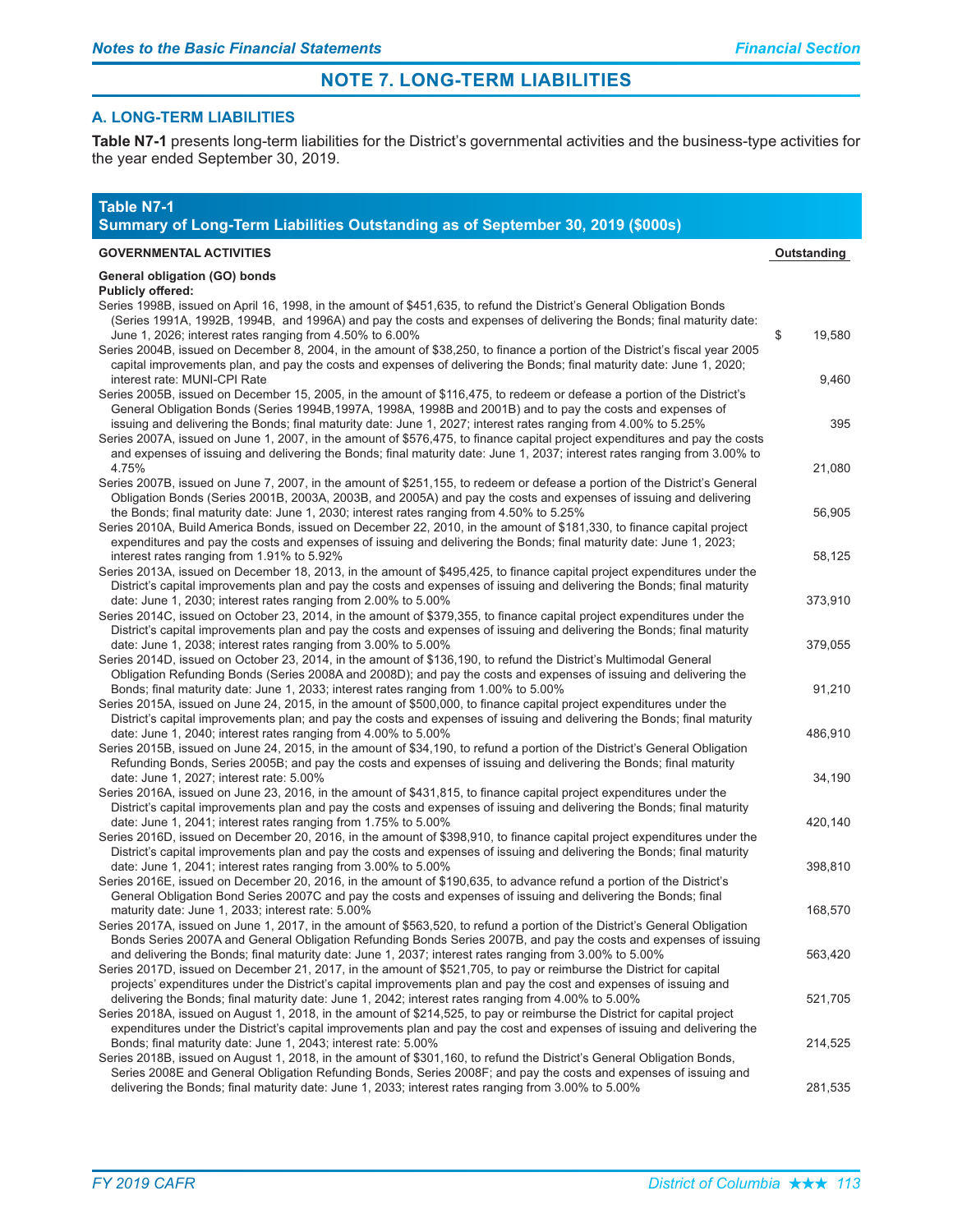| Series 2019A, issued on February 21, 2019, in the amount of \$937,775, to finance capital expenditures under the District's<br>capital improvements plan, refund the District's outstanding General Obligation Bond Anticipation Notes, Series 2018,<br>and pay the costs and expenses of issuing and delivering the Series 2019A Bonds; final maturity date: October 15, 2044;<br>interest rates ranging from 4.00% to 5.00%                                                                                                                                                                                                                                                                                                                |               | 937,775              |
|----------------------------------------------------------------------------------------------------------------------------------------------------------------------------------------------------------------------------------------------------------------------------------------------------------------------------------------------------------------------------------------------------------------------------------------------------------------------------------------------------------------------------------------------------------------------------------------------------------------------------------------------------------------------------------------------------------------------------------------------|---------------|----------------------|
| <b>Total publicly offered</b>                                                                                                                                                                                                                                                                                                                                                                                                                                                                                                                                                                                                                                                                                                                |               | 5,037,300            |
| <b>Direct placements:</b><br>Series 2016B, issued on November 18, 2016, with Bank of America, N.A., in the amount of \$190,145, of which \$99,985<br>was to refund the District's Multimodal General Obligation Refunding Bonds Series 2014A; and \$90,160 to refund Income<br>Tax Secured Revenue Refunding Bonds Series 2015A; final maturity date: June 1, 2039; variable rate bonds bearing<br>interest at varying monthly rates (LIBOR Index rate)<br>Series 2016C, issued on November 18, 2016, with Bank of America, N.A., in the amount of \$224,315, to refund the                                                                                                                                                                  |               | 176,080              |
| District's Multimodal General Obligation Refunding Bonds Series 2014B; final maturity date: June 1, 2027; variable rate<br>bonds bearing interest at varying monthly rates (LIBOR Index rate)<br>Series 2017B, issued on November 21, 2017, with RBC Municipal Products, LLC, in the amount of \$100,000, to finance<br>capital project expenditures under the District's capital improvements plan and pay the costs and expenses of issuing<br>and delivering the Bonds; final maturity date: June 1, 2042; interest rates: variable equal to an Adjusted SIFMA Rate                                                                                                                                                                       |               | 224,300              |
| (1.58% as of September 30, 2019)<br>Series 2017C, issued on November 21, 2017, with RBC Municipal Products, LLC, in the amount of \$99,935, to refund the<br>District's Income Tax Secured Revenue Refunding Bonds, Series 2011E and Series 2014B; final maturity date: June 1,                                                                                                                                                                                                                                                                                                                                                                                                                                                              |               | 100,000              |
| 2033; interest rates: variable equal to an Adjusted SIFMA Rate (1.58% as of September 30, 2019)                                                                                                                                                                                                                                                                                                                                                                                                                                                                                                                                                                                                                                              |               | 74,135               |
| <b>Total direct placements</b><br><b>Total general obligation bonds</b>                                                                                                                                                                                                                                                                                                                                                                                                                                                                                                                                                                                                                                                                      |               | 574,515<br>5,611,815 |
| Qualified zone academy bonds (QZAB) - Direct Placements                                                                                                                                                                                                                                                                                                                                                                                                                                                                                                                                                                                                                                                                                      |               |                      |
| Qualified Zone Academy Bonds, issued on December 28, 2005, in the amount of \$3,191, for traditional public and public<br>charter schools; final maturity date: December 28, 2020 (non-interest bearing)<br>Qualified Zone Academy Bonds, issued on June 30, 2010, in the amount of \$4,143, for traditional public and public charter                                                                                                                                                                                                                                                                                                                                                                                                       | \$            | 355                  |
| schools; final maturity date: December 1, 2024 (non-interest bearing)                                                                                                                                                                                                                                                                                                                                                                                                                                                                                                                                                                                                                                                                        |               | 1,657                |
| <b>Total direct placements</b>                                                                                                                                                                                                                                                                                                                                                                                                                                                                                                                                                                                                                                                                                                               | $\frac{1}{2}$ | 2,012                |
| Income tax secured revenue bonds                                                                                                                                                                                                                                                                                                                                                                                                                                                                                                                                                                                                                                                                                                             |               |                      |
| Series 2009A, issued on March 19, 2009, in the amount of \$491,645, to provide funds for capital projects and pay for<br>financing costs; final maturity date: December 1, 2034; interest rates ranging from 4.00% to 5.50%<br>Series 2009B, issued on March 19, 2009, in the amount of \$309,685, to refund the District's Multimodal General Obligation<br>Bonds (Series 2000A, 2000B, 2003C and 2003D) and pay for financing costs; final maturity date: December 1, 2029;                                                                                                                                                                                                                                                                | \$            | 378,655              |
| interest rates ranging from 4.00% to 5.25%                                                                                                                                                                                                                                                                                                                                                                                                                                                                                                                                                                                                                                                                                                   |               | 219,980              |
| Series 2009C, issued on September 3, 2009, in the amount of \$270,455, to refund the District's General Obligation Bonds,<br>Series 1999A and General Obligation Refunding Bonds, Series 1999B, and pay for financing costs; final maturity date:<br>December 1, 2028; interest rates ranging from 3.00% to 5.00%                                                                                                                                                                                                                                                                                                                                                                                                                            |               | 83,660               |
| Series 2009E, issued on December 22, 2009, in the amount of \$501,290, to provide funds for capital projects, pay for<br>financing costs, and fund capitalized interest on the Bonds; final maturity date: December 1, 2034; interest rates ranging<br>from 4.34% to 5.59%                                                                                                                                                                                                                                                                                                                                                                                                                                                                   |               | 479,320              |
| Series 2010A, issued on March 25, 2010, in the amount of \$694,300, to refund the District's General Obligation Bonds<br>(Series 1998B, 1999A, 2001B, 2001C, 2001D, 2002D, 2003A, 2003B, 2004A, 2005A, 2007C, 2008E and 2008F) and<br>pay for the financing costs of the Bonds; final maturity date: December 1, 2031; interest rates ranging from 3.00% to                                                                                                                                                                                                                                                                                                                                                                                  |               |                      |
| 5.00%                                                                                                                                                                                                                                                                                                                                                                                                                                                                                                                                                                                                                                                                                                                                        |               | 641,840              |
| Series 2010D Qualified School Construction Bonds, issued on June 3, 2010, in the amount of \$32,945, to pay for the costs<br>of Qualified School Construction projects and financing cost; final maturity date: December 1, 2026; interest rate: 5.00%<br>Series 2010F Build America Bonds, issued on December 22, 2010, in the amount of \$342,615, to pay for costs of capital<br>projects and the costs and expenses of issuing and delivering the Bonds; final maturity date: December 1, 2035; interest                                                                                                                                                                                                                                 |               | 32,945               |
| rates ranging from 4.71% to 5.58%                                                                                                                                                                                                                                                                                                                                                                                                                                                                                                                                                                                                                                                                                                            |               | 342,615              |
| Series 2011A, issued on September 29, 2011, in the amount of \$138,470, to pay for costs of capital projects and the costs<br>and expenses of issuing and delivering the Bonds; final maturity date: December 1, 2036; interest rates ranging from<br>1.00% to 5.00%                                                                                                                                                                                                                                                                                                                                                                                                                                                                         |               | 110,635              |
| Series 2011F-G, issued on December 22, 2011, in the amount of \$400,720, to pay for costs of capital projects and costs<br>and expenses of issuing and delivering the Bonds; final maturity date: December 1, 2036; interest rates ranging from                                                                                                                                                                                                                                                                                                                                                                                                                                                                                              |               |                      |
| 2.00% to 5.00%<br>Series 2012A-B, issued on May 16, 2012, in the amount of \$314,110, to refund a portion of the District's General Obligation<br>Refunding Bonds, Series 2002C, and General Obligation Bonds Series 2004A and 2005A; and pay the costs and<br>expenses of issuing and delivering the Bonds; final maturity date: December 1, 2027; interest rates ranging from 2.00%<br>to 5.00%                                                                                                                                                                                                                                                                                                                                            |               | 333,780<br>231,685   |
| Series 2012C-D, issued on November 28, 2012, in the amount of \$775,770, to pay costs associated with capital projects,<br>bond issuance costs, and refund the outstanding PILOT Revenue Bond Anticipation Notes (Arthur Capper/Carrollsburg<br>Public Improvement Issue); final maturity date: December 1, 2037; interest rates ranging from 2.00% to 5.00%<br>Series 2014A, issued on September 10, 2014, in the amount of \$155,665, to current refund the District's Certificates of<br>Participation, Series 2003 and to advance refund the District's Certificates of Participation, Series 2006, and pay the<br>costs and expenses of issuing and delivering the Bonds; final maturity date: December 1, 2025; interest rates ranging |               | 663,235              |
| from 1.00% to 5.00%<br>Total income tax secured revenue bonds                                                                                                                                                                                                                                                                                                                                                                                                                                                                                                                                                                                                                                                                                | \$            | 98,875<br>3,617,225  |
|                                                                                                                                                                                                                                                                                                                                                                                                                                                                                                                                                                                                                                                                                                                                              |               |                      |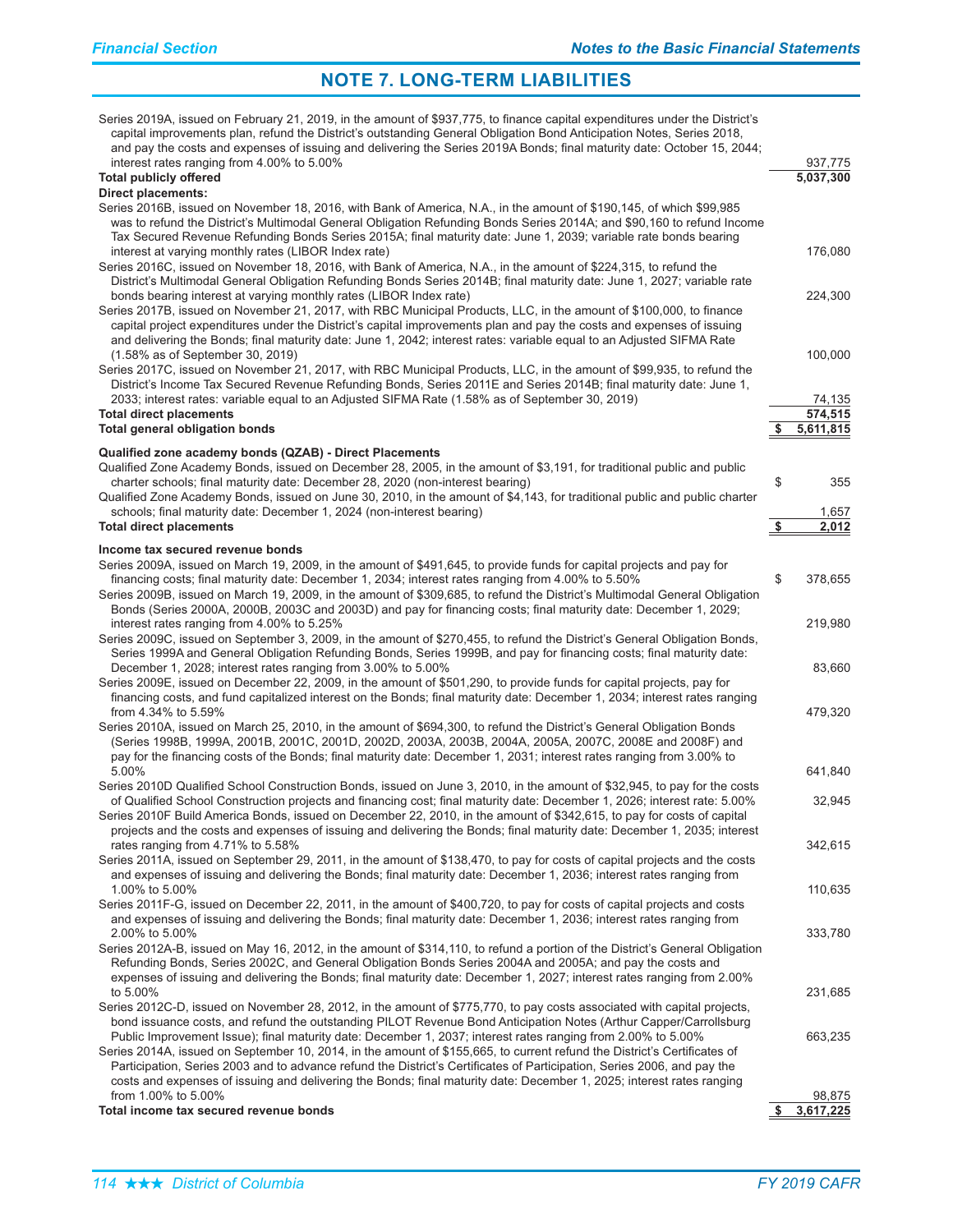#### Tobacco settlement asset-backed bonds

| Series 2001, issued on February 1, 2001, in the amount of \$521,105, to refund and defease certain obligations of the<br>District, to fund the Debt Service Reserve Account at its required amount, and to pay certain costs of issuing the Bonds;<br>final maturity date: May 15, 2040; interest rates ranging from 5.20% to 6.75%<br>Series 2006, issued on August 30, 2006, in the amount of \$248,264, to pay the cash portion of the purchase price for the<br>Residual Tobacco Assets, and pay certain costs of issuing the Bonds; final maturity date: June 15, 2055; interest rates<br>ranging from 6.25% to 7.25%<br>Total tobacco settlement asset-backed bonds                                                                                  | \$        | 290,380<br>248,264<br>538,644 |
|------------------------------------------------------------------------------------------------------------------------------------------------------------------------------------------------------------------------------------------------------------------------------------------------------------------------------------------------------------------------------------------------------------------------------------------------------------------------------------------------------------------------------------------------------------------------------------------------------------------------------------------------------------------------------------------------------------------------------------------------------------|-----------|-------------------------------|
| Tax increment financing (TIF) bonds                                                                                                                                                                                                                                                                                                                                                                                                                                                                                                                                                                                                                                                                                                                        |           |                               |
| <b>Publicly offered:</b>                                                                                                                                                                                                                                                                                                                                                                                                                                                                                                                                                                                                                                                                                                                                   |           |                               |
| Mandarin Oriental Hotel Project, Series 2002, issued on April 1, 2002, in the amount of \$45,995, to finance certain<br>development costs of the project, fund the Reserve Account of the Bond Service Fund, fund capitalized interest, and pay<br>the costs of issuing the Bonds; final maturity date: July 1, 2022; interest rate yields ranging from 4.26% to 5.91%<br>City Market at O Street Project, Series 2011, issued on November 17, 2011, in the amount of \$38,650, to provide funds to<br>finance or reimburse certain costs incurred for the acquisition, construction, installation and equipping of a mixed-use<br>project within the City Market at O Street TIF Area, fund capitalized interest, pay certain administrative expenses and | \$        | 8,682                         |
| certain costs of issuing the Bonds; final maturity date: June 1, 2041; interest rates ranging from 3.00% to 5.13%<br>Gallery Place Project, Series 2012, issued on June 21, 2012, in the amount of \$52,365 to refund the Gallery Place Project<br>Tax Increment Revenue Bonds, Series 2002, and pay the costs and expenses of issuing and delivering the Bonds; final<br>maturity date: June 1, 2031; interest rates ranging from 3.00% to 5.00%                                                                                                                                                                                                                                                                                                          |           | 37,330<br>38,210              |
| <b>Total publicly offered</b>                                                                                                                                                                                                                                                                                                                                                                                                                                                                                                                                                                                                                                                                                                                              |           | 84,222                        |
| <b>Direct placements:</b><br>Skyland Town Center Project, Series 2018, issued on May 31, 2018, with Capital One Public Funding, LLC, in the amount<br>of \$17,400, to reimburse Skyland Holdings, LLC and Skyland Associates, Inc. for eligible development costs associated<br>with the phased development of Skyland Town Center; final maturity date: December 1, 2038; interest rate: 3.94%                                                                                                                                                                                                                                                                                                                                                            |           | 17,400                        |
| <b>Total direct placements</b>                                                                                                                                                                                                                                                                                                                                                                                                                                                                                                                                                                                                                                                                                                                             |           | 17.400                        |
| Total tax increment financing (TIF) bonds                                                                                                                                                                                                                                                                                                                                                                                                                                                                                                                                                                                                                                                                                                                  |           | 101,622                       |
| <b>Ballpark revenue bonds</b><br>Series 2006A, issued on May 15, 2006, in the amount of \$154,835 (Taxable) to finance a portion of the cost of construction<br>of the District's baseball stadium; final maturity date: February 1, 2036; interest rates ranging from 5.96% to 6.17%<br>Series 2006B-1, issued on May 15, 2006, in the amount of \$354,965 (Tax-Exempt) to finance a portion of the cost of<br>construction of the District's baseball stadium; final maturity date: February 1, 2036; interest rates ranging from 4.00% to                                                                                                                                                                                                               | \$        | 143,810                       |
| 5.50%<br>Total ballpark revenue bonds                                                                                                                                                                                                                                                                                                                                                                                                                                                                                                                                                                                                                                                                                                                      | S         | 86,355<br>230,165             |
|                                                                                                                                                                                                                                                                                                                                                                                                                                                                                                                                                                                                                                                                                                                                                            |           |                               |
| Federal highway grant anticipation revenue bonds (GARVEE)<br>Series 2011, issued on February 16, 2011, in the amount of \$82,610, to: (a) finance a portion of the 11th Street Bridge<br>Project, (b) pay certain costs of issuing the Bonds, and (c) fund the Senior Lien Bonds Debt Service Reserve<br>Subaccount; final maturity date: December 1, 2025; interest rates ranging from 2.00% to 5.25%<br>Series 2012, issued on October 10, 2012, in the amount of \$42,935, to: (a) finance Phase II of the 11th Street Bridge<br>Project, and (b) pay costs of issuing the Bonds; final maturity date: December 1, 2027; interest rates ranging from 2.00%                                                                                              | \$        | 45,710                        |
| to 5.00%<br>Total federal highway grant anticipation revenue bonds (GARVEE)                                                                                                                                                                                                                                                                                                                                                                                                                                                                                                                                                                                                                                                                                | \$        | 29,005<br>74,715              |
| Deed tax revenue bonds (Housing production trust fund program)                                                                                                                                                                                                                                                                                                                                                                                                                                                                                                                                                                                                                                                                                             |           |                               |
| Series 2007A, issued on May 31, 2007, in the amount of \$34,105, to finance, refinance and reimburse a portion of the costs<br>of redeveloping, constructing, acquiring, furnishing and equipping the Northwest One New Communities Project and pay<br>the costs of issuing the Bonds; final maturity date: June 1, 2037; interest rates ranging from 4.00% to 5.00%<br>Series 2010A-C, issued on August 24, 2010, in the amount of \$53,190 to: (a) finance, refinance and reimburse a portion<br>of the costs of the New Communities Initiatives, (b) satisfy the debt service reserve requirement, and (c) pay costs of                                                                                                                                 | \$        | 25,845                        |
| issuing the Bonds. Series 2010C was paid off in fiscal year 2014. The outstanding balance is related to Series 2010A-B<br>which has a final maturity date of June 1, 2040; interest rates ranging from 3.39% to 5.00%<br>Series 2012A-B, issued on December 6, 2012, in the amount of \$39,585 to: (a) fund portions of the New Communities<br>Projects, (b) fund a deposit to the Debt Service Reserve Fund, and (c) pay cost of issuing the Bonds; final maturity date:<br>June 1, 2042; interest rates ranging from 3.00% to 5.00%                                                                                                                                                                                                                      |           | 44,230<br>34,325              |
| Total deed tax revenue bonds (Housing production trust fund program)                                                                                                                                                                                                                                                                                                                                                                                                                                                                                                                                                                                                                                                                                       | <u>\$</u> | 104,400                       |
|                                                                                                                                                                                                                                                                                                                                                                                                                                                                                                                                                                                                                                                                                                                                                            |           |                               |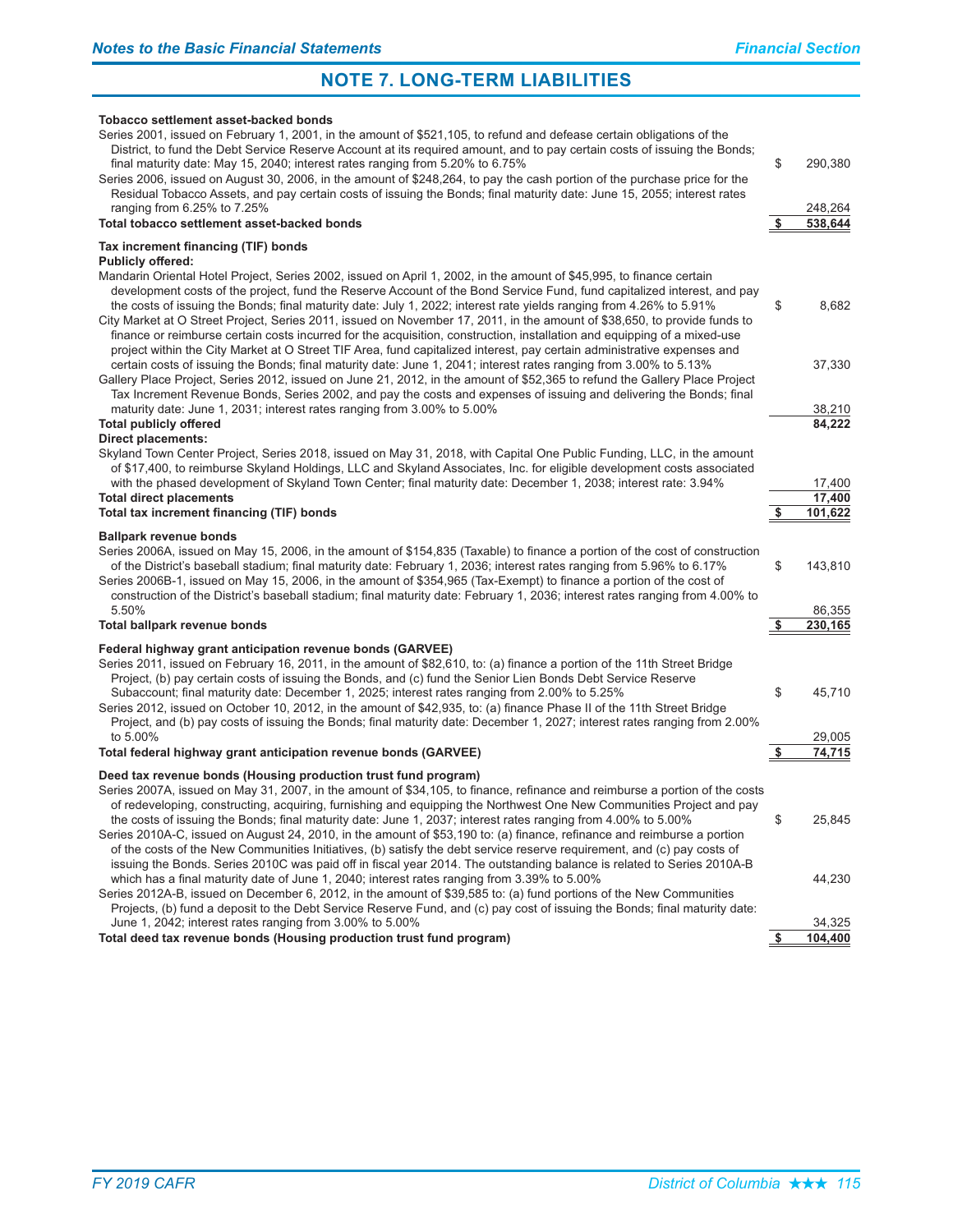| Payment in lieu of taxes (PILOT) revenue bonds and notes<br><b>Publicly offered:</b>                                                                                                                                                                                                                                                                                                                                                                                                                                                                                                         |               |                       |
|----------------------------------------------------------------------------------------------------------------------------------------------------------------------------------------------------------------------------------------------------------------------------------------------------------------------------------------------------------------------------------------------------------------------------------------------------------------------------------------------------------------------------------------------------------------------------------------------|---------------|-----------------------|
| Southwest Waterfront Project Revenue Bond (The Wharf Project) Series 2015 issued on September 3, 2015, in the amount<br>of \$145,445, to finance construction of public infrastructure at the Southwest Waterfront (The Wharf); final maturity date:                                                                                                                                                                                                                                                                                                                                         |               |                       |
| June 1, 2040; interest rates ranging from 2.82% to 5.04%                                                                                                                                                                                                                                                                                                                                                                                                                                                                                                                                     | \$            | 145,445<br>145,445    |
| <b>Total publicly offered</b><br>Direct placements:                                                                                                                                                                                                                                                                                                                                                                                                                                                                                                                                          |               |                       |
| Anacostia Waterfront Corporation (AWC) PILOT Revenue Bonds, issued on September 20, 2007, with Wells Fargo &<br>Company, in the amount of \$111,550, to finance, refinance and reimburse the AWC for development costs associated<br>with park and infrastructure projects along the Anacostia River Waterfront; final maturity date: December 1, 2021; interest<br>rate: 4.46%                                                                                                                                                                                                              |               | 28,945                |
| Southeast Federal Center PILOT Revenue Note (The Yards Project) Series 2014, issued on December 18, 2014, with U.S.<br>Bank National Association, in the amount of \$34,800, to reimburse Forest City SEFC, LLC; final maturity date: December<br>1, 2037; interest rate: 75.00% of the LIBOR 30-day index plus 1.70%. (Structured as a 5-year interest-only draw-down<br>note, with interest paid on drawn funds and has a mandatory repurchase date of December 18, 2019 when it will be                                                                                                   |               |                       |
| extended or refinanced. Total cumulative draw-downs as of September 30, 2019 is \$29,468).<br>Southwest Waterfront Project Revenue Bond (The Wharf Project) Series 2018 issued on August 23, 2018, with U.S.<br>Bank National Association, in the amount of \$27,500, to finance construction of public infrastructure at the Southwest<br>Waterfront (The Wharf); final maturity date: June 1, 2040; interest rate: LIBOR 30-day index plus 0.85%. (Structured as a<br>5-year interest-only draw-down bond, with interest paid on drawn funds and has a mandatory repurchase date of August |               | 17,431                |
| 23, 2023, when it will be extended or refinanced. Total cumulative draw-downs as of September 30, 2019 is \$27,493).                                                                                                                                                                                                                                                                                                                                                                                                                                                                         |               | 6.857                 |
| <b>Total direct placements</b>                                                                                                                                                                                                                                                                                                                                                                                                                                                                                                                                                               |               | 53,233                |
| Total payment in lieu of taxes revenue bonds and notes<br><b>Total bonds and notes</b>                                                                                                                                                                                                                                                                                                                                                                                                                                                                                                       |               | 198,678<br>10,479,276 |
|                                                                                                                                                                                                                                                                                                                                                                                                                                                                                                                                                                                              |               |                       |
| Other long-term liabilities                                                                                                                                                                                                                                                                                                                                                                                                                                                                                                                                                                  |               |                       |
| 225 Virginia Avenue lease                                                                                                                                                                                                                                                                                                                                                                                                                                                                                                                                                                    | \$            | 78,820                |
| Premium on long-term debt                                                                                                                                                                                                                                                                                                                                                                                                                                                                                                                                                                    |               | 849,031               |
| Bond anticipation notes<br>Equipment financing program                                                                                                                                                                                                                                                                                                                                                                                                                                                                                                                                       |               | 375,000<br>4,438      |
| Accreted interest                                                                                                                                                                                                                                                                                                                                                                                                                                                                                                                                                                            |               | 331,524               |
| Long-term tax refunds                                                                                                                                                                                                                                                                                                                                                                                                                                                                                                                                                                        |               | 115,830               |
| Long-term payroll accrual                                                                                                                                                                                                                                                                                                                                                                                                                                                                                                                                                                    |               | 1,217                 |
| Annual leave                                                                                                                                                                                                                                                                                                                                                                                                                                                                                                                                                                                 |               | 200,128               |
| Disability compensation                                                                                                                                                                                                                                                                                                                                                                                                                                                                                                                                                                      |               | 75,279                |
| Grant disallowances                                                                                                                                                                                                                                                                                                                                                                                                                                                                                                                                                                          |               | 11,970                |
| Claims and judgments                                                                                                                                                                                                                                                                                                                                                                                                                                                                                                                                                                         |               | 158,120               |
| Net pension liabilities                                                                                                                                                                                                                                                                                                                                                                                                                                                                                                                                                                      |               | 229,809               |
| Total other long-term liabilities                                                                                                                                                                                                                                                                                                                                                                                                                                                                                                                                                            |               | 2,431,166             |
| Total long-term liabilities - governmental activities                                                                                                                                                                                                                                                                                                                                                                                                                                                                                                                                        |               | 12,910,442            |
| <b>BUSINESS-TYPE ACTIVITIES</b>                                                                                                                                                                                                                                                                                                                                                                                                                                                                                                                                                              |               |                       |
| Obligation for unpaid prizes                                                                                                                                                                                                                                                                                                                                                                                                                                                                                                                                                                 | \$            | 1,190                 |
| Compensated absences                                                                                                                                                                                                                                                                                                                                                                                                                                                                                                                                                                         |               | 566                   |
| Estimated third party settlements                                                                                                                                                                                                                                                                                                                                                                                                                                                                                                                                                            |               | 6,012                 |
| Malpractice loss reserves                                                                                                                                                                                                                                                                                                                                                                                                                                                                                                                                                                    |               | 2,117                 |
| Total long-term liabilities - business-type activities                                                                                                                                                                                                                                                                                                                                                                                                                                                                                                                                       | $\frac{1}{2}$ | 9,885                 |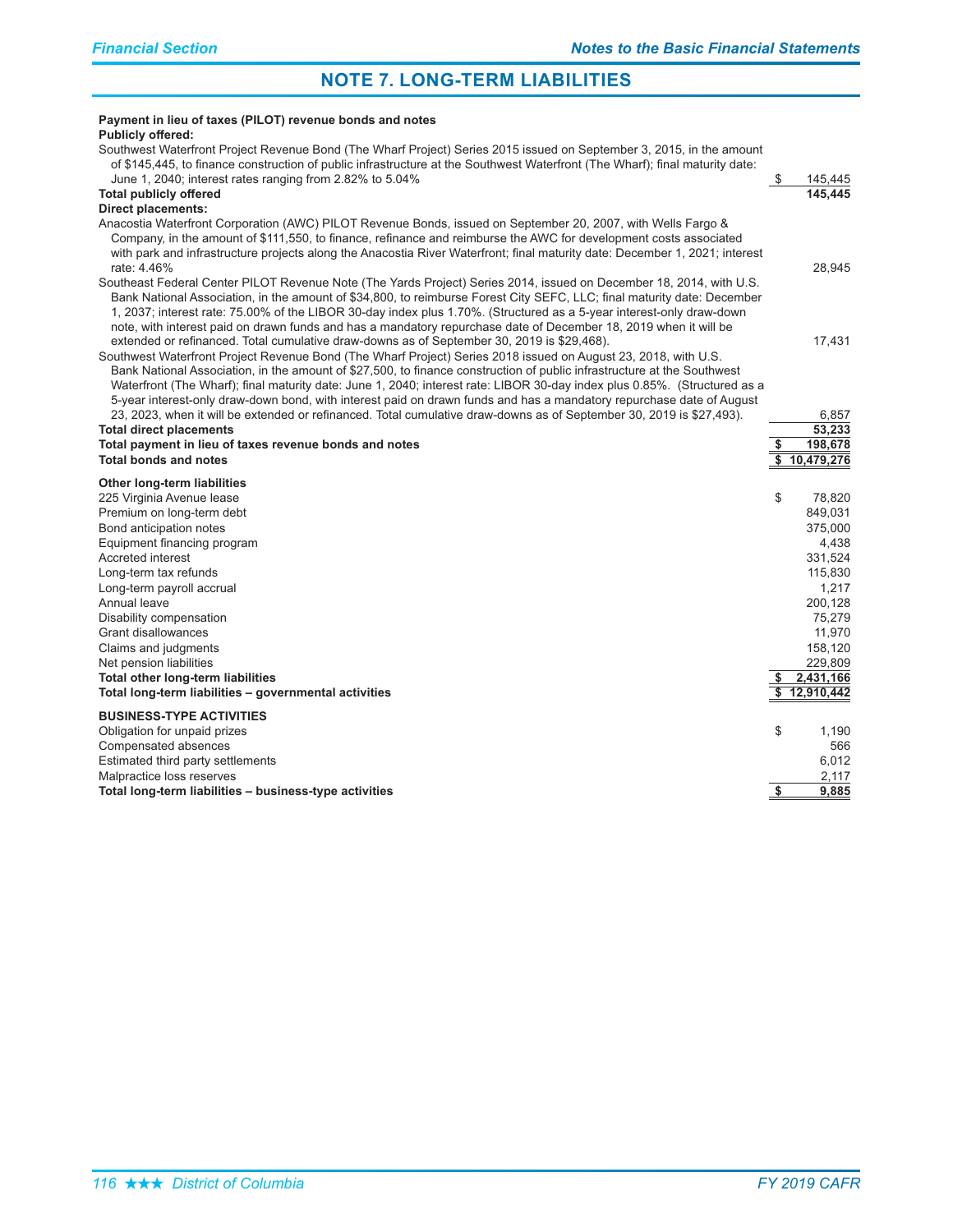### **B. ANNUAL DEBT SERVICE REQUIREMENTS TO MATURITY**

Tables N7-2 through N7-19 present annual debt service requirements to maturity for the District's outstanding longterm liabilities as of September 30, 2019.

# **Table N7-2**

|          | <b>General Obligation Bonds - Publicly Offered</b> |  |
|----------|----------------------------------------------------|--|
| (\$000s) |                                                    |  |

| <b>Year Ending</b> |                  |                 |               |
|--------------------|------------------|-----------------|---------------|
| September 30       | <b>Principal</b> | <b>Interest</b> | Total         |
| 2020               | 164,215<br>\$    | \$<br>253,595   | \$<br>417,810 |
| 2021               | 168,260          | 238,313         | 406,573       |
| 2022               | 167.880          | 229.790         | 397.670       |
| 2023               | 165.110          | 220.718         | 385.828       |
| 2024               | 168,850          | 212,454         | 381,304       |
| 2025-2029          | 934.415          | 930.409         | 1,864,824     |
| 2030-2034          | 1,318,985        | 659.358         | 1,978,343     |
| 2035-2039          | 1,286,225        | 319,416         | 1,605,641     |
| 2040-2044          | 597,290          | 78,683          | 675,973       |
| 2045               | 66,070           | 1,625           | 67,695        |
| Total              | 5,037,300        | 3,144,361       | 8,181,661     |
|                    |                  |                 |               |

### **Table N7-3**

### **General Obligation Bonds - Direct Placements**  $$000s)$

| <b>Year Ending</b> |                  |                 |         |    |         |  |  |
|--------------------|------------------|-----------------|---------|----|---------|--|--|
| September 30       | <b>Principal</b> | <b>Interest</b> |         |    | Total   |  |  |
| 2020               | \$<br>29,650     | \$              | 21,097  | \$ | 50,747  |  |  |
| 2021               | 25,860           |                 | 19,809  |    | 45,669  |  |  |
| 2022               | 35.705           |                 | 18.542  |    | 54.247  |  |  |
| 2023               | 51,055           |                 | 16,910  |    | 67,965  |  |  |
| 2024               | 42,080           |                 | 14,995  |    | 57,075  |  |  |
| 2025-2029          | 159.890          |                 | 47.634  |    | 207.524 |  |  |
| 2030-2034          | 30,455           |                 | 32,588  |    | 63,043  |  |  |
| 2035-2039          | 99,920           |                 | 28,348  |    | 128,268 |  |  |
| 2040-2042          | 99.900           |                 | 7.491   |    | 107.391 |  |  |
| Total              | 574.515          | S               | 207.414 |    | 781.929 |  |  |

### **Table N7-4 Qualified Zone Academy Bonds (QZAB) - Direct Placements (\$000s)**

| <b>Year Ending September 30</b> | <b>Principal</b> |
|---------------------------------|------------------|
| 2020                            | \$<br>454        |
| 2021                            | 454              |
| 2022                            | 276              |
| 2023                            | 276              |
| 2024                            | 276              |
| 2025                            | 276              |
| <b>Total</b>                    | 2,012            |

# **Table N7-5**

# **Income Tax Secured Revenue Bonds (\$000s)**

| <b>Year Ending</b> |                  |               |               |
|--------------------|------------------|---------------|---------------|
| September 30       | <b>Principal</b> | Interest      | Total         |
| 2020               | \$<br>145,470    | \$<br>178,888 | \$<br>324,358 |
| 2021               | 170.485          | 171,509       | 341,994       |
| 2022               | 197.410          | 162,733       | 360.143       |
| 2023               | 221,770          | 152,570       | 374,340       |
| 2024               | 230.215          | 141.454       | 371.669       |
| 2025-2029          | 1.258.685        | 518,251       | 1,776,936     |
| 2030-2034          | 961,235          | 225,396       | 1,186,631     |
| 2035-2038          | 431,955          | 31,032        | 462,987       |
| Total              | \$3.617.225      | 1.581.833     | 5.199.058     |

### **Table N7-6 Tobacco Settlement Asset-Backed Bonds**  $($000s)$

| <b>Year Ending</b><br>September 30 | <b>Principal</b> | <b>Interest</b> | Total        |
|------------------------------------|------------------|-----------------|--------------|
| 2020                               | \$<br>50,155     | \$<br>19.344    | \$<br>69.499 |
| 2021                               | 30,530           | 16,083          | 46,613       |
| 2022                               | 31,225           | 14,099          | 45,324       |
| 2023                               | 32,225           | 12.047          | 44.272       |
| 2024                               | 33,635           | 9,872           | 43,507       |
| 2025-2026                          | 112,610          | 12.898          | 125,508      |
| 2046                               | 159,733          | 1,697,592       | 1,857,325    |
| 2055                               | 88,531           | 2,478,469       | 2,567,000    |
| Total                              | 538.644          | 4.260.404       | 4.799.048    |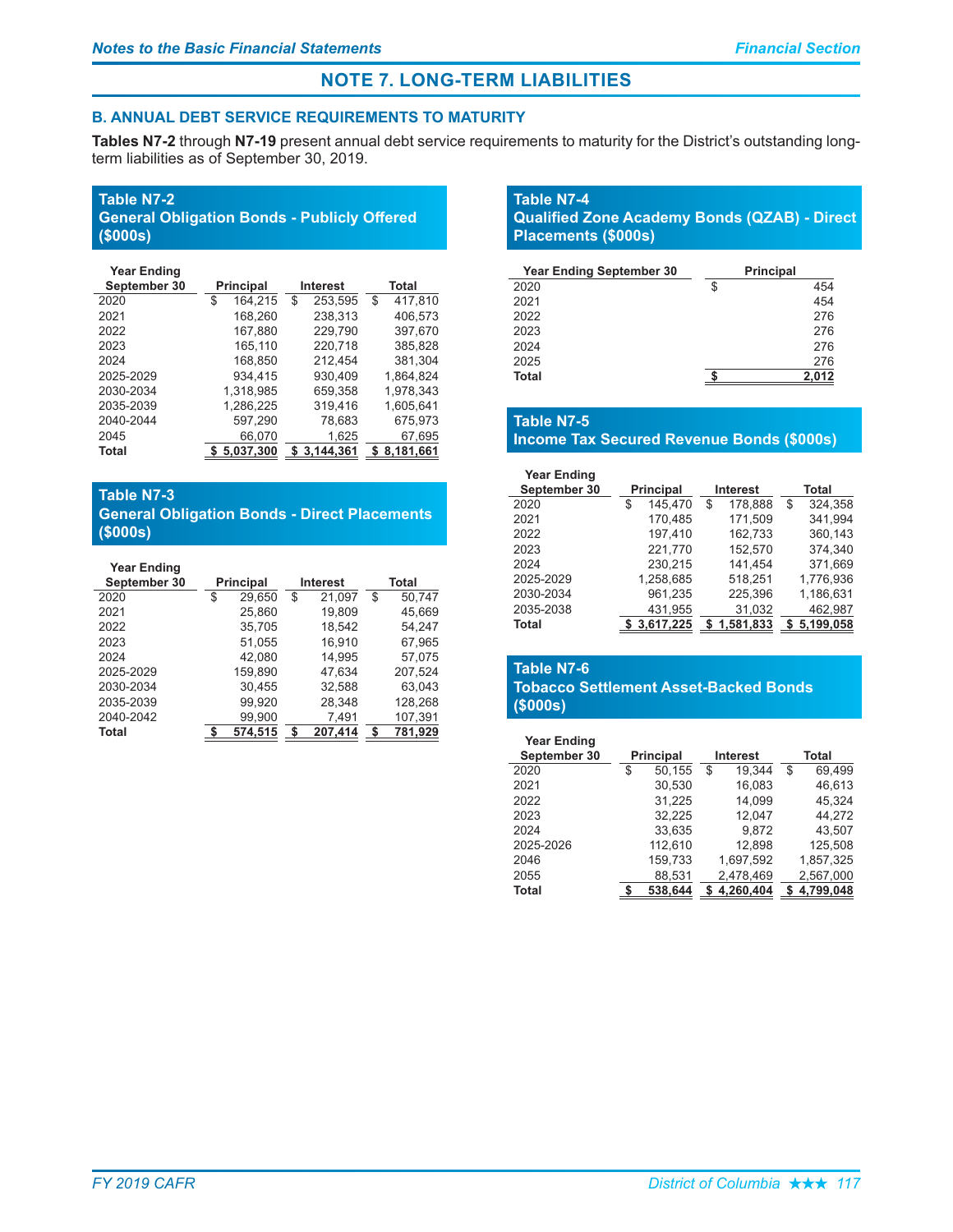# **Table N7-7**

**TIF - Mandarin Oriental Hotel Bonds - Publicly Offered (\$000s)** 

| <b>Year Ending</b> |                  |   |          |             |
|--------------------|------------------|---|----------|-------------|
| September 30       | <b>Principal</b> |   | Interest | Total       |
| 2020               | 1.448            | S | 3.057    | \$<br>4.505 |
| 2021               | 2.954            |   | 1.555    | 4.509       |
| 2022               | 4.280            |   | 225      | 4.505       |
| Total              | 8.682            |   | 4.837    | 13,519      |

# **Table N7-8**

**TIF - City Market at O Street Bonds - Publicly Offered (\$000s)** 

#### **Year Ending**

| September 30 | <b>Principal</b> |        | <b>Interest</b> |        | Total       |
|--------------|------------------|--------|-----------------|--------|-------------|
| 2020         | \$               | 550    | \$              | 1.836  | \$<br>2,386 |
| 2021         |                  | 625    |                 | 1.817  | 2,442       |
| 2022         |                  | 725    |                 | 1,792  | 2,517       |
| 2023         |                  | 850    |                 | 1,763  | 2,613       |
| 2024         |                  | 1,150  |                 | 1.729  | 2.879       |
| 2025-2029    |                  | 7,190  |                 | 7,694  | 14,884      |
| 2030-2034    |                  | 9,095  |                 | 5,789  | 14,884      |
| 2035-2039    |                  | 11,620 |                 | 3,259  | 14,879      |
| 2040-2041    |                  | 5,525  |                 | 428    | 5,953       |
| Total        |                  | 37.330 | \$              | 26,107 | 63.437      |

### **Table N7-9**

**TIF - Gallery Place Bonds - Publicly Offered**  $($000s)$ 

| September 30 | <b>Principal</b> |        | <b>Interest</b> |        | Total        |
|--------------|------------------|--------|-----------------|--------|--------------|
| 2020         | \$               | 2.400  | \$              | 1.911  | \$<br>4.311  |
| 2021         |                  | 2,520  |                 | 1,791  | 4,311        |
| 2022         |                  | 2,645  |                 | 1,665  | 4,310        |
| 2023         |                  | 2.780  |                 | 1.532  | 4.312        |
| 2024         |                  | 2.920  |                 | 1.393  | 4.313        |
| 2025-2029    |                  | 16.930 |                 | 4.626  | 21,556       |
| 2030-2031    |                  | 8,015  |                 | 606    | 8,621        |
| Total        |                  | 38.210 | S               | 13.524 | \$<br>51,734 |

# **Table N7-10**

**TIF - Skyland Town Center Project - Direct Placements (\$000s)** 

| <b>Year Ending</b><br>September 30 | <b>Principal</b> | <b>Interest</b> | <b>Total</b> |
|------------------------------------|------------------|-----------------|--------------|
| 2020                               | \$               | \$<br>686       | \$<br>686    |
| 2021                               |                  | 686             | 686          |
| 2022                               | 682              | 672             | 1,354        |
| 2023                               | 709              | 645             | 1,354        |
| 2024                               | 737              | 616             | 1,353        |
| 2025-2029                          | 4.144            | 2,613           | 6,757        |
| 2030-2034                          | 5,028            | 1,712           | 6,740        |
| 2035-2039                          | 6,100            | 619             | 6,719        |
| Total                              | 17.400           | 8.249           | \$<br>25.649 |

# **Table N7-11**

### **Ballpark Revenue Bonds (\$000s)**

| <b>Year Ending</b><br>September 30 | <b>Principal</b> | <b>Interest</b> | Total         |
|------------------------------------|------------------|-----------------|---------------|
| 2020                               | \$<br>3,055      | \$<br>13.074    | \$<br>16,129  |
| 2021                               | 3.510            | 12,873          | 16,383        |
| 2022                               | 3.995            | 12.642          | 16,637        |
| 2023                               | 4.525            | 12,380          | 16.905        |
| 2024                               | 17,215           | 11,781          | 28,996        |
| 2025-2029                          | 109,755          | 42,715          | 152,470       |
| 2030-2034                          | 57.255           | 18.936          | 76.191        |
| 2035-2036                          | 30,855           | 1,939           | 32,794        |
| Total                              | 230,165          | 126,340         | \$<br>356,505 |

### **Table N7-12**

### **Federal Highway Grant Anticipation Revenue Bonds - GARVEE (\$000s)**

| <b>Year Ending</b> |                  |                 |              |
|--------------------|------------------|-----------------|--------------|
| September 30       | <b>Principal</b> | <b>Interest</b> | Total        |
| 2020               | \$<br>8.255      | \$<br>3,514     | \$<br>11.769 |
| 2021               | 8.640            | 3.127           | 11.767       |
| 2022               | 9.060            | 2,705           | 11.765       |
| 2023               | 9.510            | 2.257           | 11,767       |
| 2024               | 10.010           | 1,758           | 11,768       |
| 2025-2028          | 29,240           | 2.277           | 31,517       |
| Total              | 74.715           | 15,638          | \$<br>90,353 |

### **Table N7-13 Deed Tax Revenue Bonds - Housing Production Trust Fund (\$000s)**

| <b>Year Ending</b> |                  |                 |    |         |
|--------------------|------------------|-----------------|----|---------|
| September 30       | <b>Principal</b> | <b>Interest</b> |    | Total   |
| 2020               | \$<br>3.140      | \$<br>4,689     | \$ | 7,829   |
| 2021               | 3.275            | 4.551           |    | 7.826   |
| 2022               | 3.440            | 4.387           |    | 7,827   |
| 2023               | 3,605            | 4.215           |    | 7,820   |
| 2024               | 3.790            | 4.035           |    | 7.825   |
| 2025-2029          | 21,720           | 17,398          |    | 39.118  |
| 2030-2034          | 26.915           | 12,197          |    | 39.112  |
| 2035-2039          | 29,005           | 5,823           |    | 34,828  |
| 2040-2042          | 9,510            | 669             |    | 10,179  |
| Total              | 104.400          | \$<br>57.964    | \$ | 162,364 |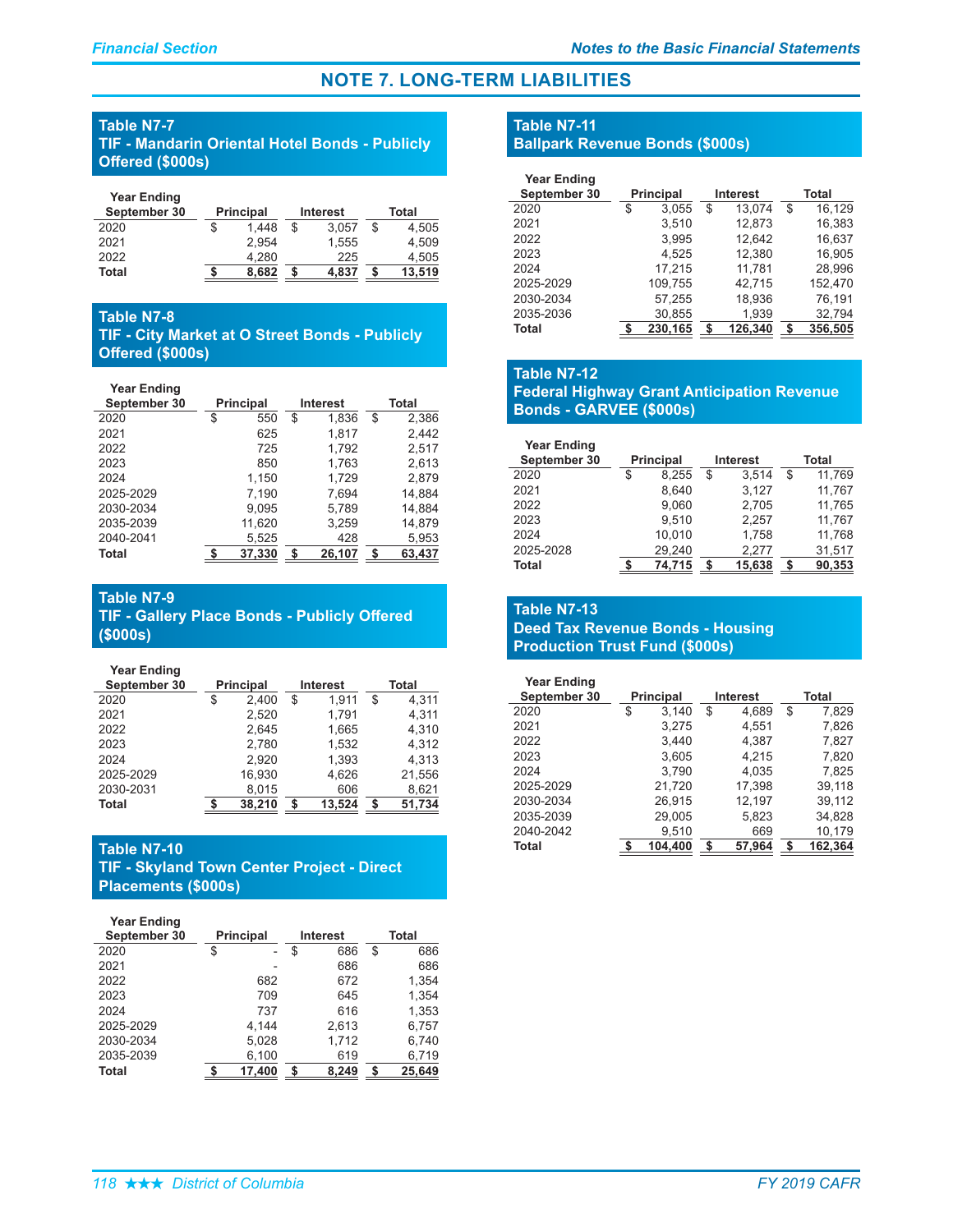#### **Table N7-14**

**PILOT - Southwest Waterfront Project Revenue** Bonds - The Wharf - Publicly Offered (\$000s)

| <b>Year Ending</b> |                  |                 |       |         |  |
|--------------------|------------------|-----------------|-------|---------|--|
| September 30       | <b>Principal</b> | <b>Interest</b> | Total |         |  |
| 2020               | \$<br>4,330      | \$<br>6,636     | \$    | 10,966  |  |
| 2021               | 4,350            | 6.514           |       | 10,864  |  |
| 2022               | 4,705            | 6,380           |       | 11,085  |  |
| 2023               | 4.970            | 6,218           |       | 11,188  |  |
| 2024               | 5.150            | 6.038           |       | 11,188  |  |
| 2025-2029          | 29,030           | 26,920          |       | 55,950  |  |
| 2030-2034          | 36,185           | 19.751          |       | 55,936  |  |
| 2035-2039          | 46,075           | 9,870           |       | 55.945  |  |
| 2040               | 10,650           | 537             |       | 11,187  |  |
| Total              | 145.445          | \$<br>88.864    | S     | 234.309 |  |

#### **Table N7-15**

**PILOT - Anacostia Waterfront Corporation Revenue Bonds - Direct Placements (\$000s)** 

| $\frac{1}{2}$ |  |  |
|---------------|--|--|
|               |  |  |

| <b>Year Ending</b> |                  |          |    |        |
|--------------------|------------------|----------|----|--------|
| September 30       | <b>Principal</b> | Interest |    | Total  |
| 2020               | 9.360            | 1.190    | \$ | 10.550 |
| 2021               | 9.685            | 767      |    | 10.452 |
| 2022               | 9.900            | 221      |    | 10.121 |
| Total              | 28.945           | 2.178    | S  | 31.123 |

### **Table N7-16**

**PILOT - The Yards Revenue Note - Direct Placements (\$000s)** 

**Year Ending** 

| September 30 | <b>Principal</b> | Interest | Total |        |  |
|--------------|------------------|----------|-------|--------|--|
| 2020         | 17.431           | 132      |       | 17.563 |  |
| Total        | 17.431           | 132      |       | 17.563 |  |

### **Table N7-17**

**PILOT - Southwest Waterfront Project Revenue Bonds - The Wharf - Direct Placements (\$000s)** 

| <b>Year Ending</b> |                  |          |       |       |  |
|--------------------|------------------|----------|-------|-------|--|
| September 30       | <b>Principal</b> | Interest | Total |       |  |
| 2020               |                  | 211      | \$    | 211   |  |
| 2021               |                  | 211      |       | 211   |  |
| 2022               |                  | 211      |       | 211   |  |
| 2023               | 6,857            | 176      |       | 7,033 |  |
| <b>Total</b>       | 6.857            | 809      |       | 7.666 |  |

### **Table N7-18**

### **225 Virginia Avenue Lease (\$000s)**

| <b>Year Ending</b><br>September 30 | <b>Principal</b> |    | <b>Interest</b> |    | Total   |
|------------------------------------|------------------|----|-----------------|----|---------|
| 2020                               | \$<br>4.078      | \$ | 5.195           | \$ | 9.273   |
| 2021                               | 4,362            |    | 4,911           |    | 9,273   |
| 2022                               | 4,666            |    | 4,608           |    | 9.274   |
| 2023                               | 4.991            |    | 4.283           |    | 9.274   |
| 2024                               | 5,338            |    | 3,935           |    | 9.273   |
| 2025-2029                          | 32,811           |    | 13,557          |    | 46,368  |
| 2030-2032                          | 22,574           |    | 2,156           |    | 24,730  |
| Total                              | 78.820           | S  | 38,645          | S  | 117.465 |

# **Table N7-19**

### **Equipment Financing Program (\$000s)**

**Year Ending** 

| September 30 | <b>Principal</b> | Interest | Total |       |  |
|--------------|------------------|----------|-------|-------|--|
| 2020         | 4 438            | 48       |       |       |  |
| Total        | .438             | 48       |       | . 486 |  |

Table N7-20 presents aggregate debt service requirements and net receipts/payments on the associated hedging derivative instruments as of September 30, 2019. These amounts are based on the assumption that current interest rates on variable rate bonds and the current reference rates of hedging derivative instruments will remain the same for their term.

As these rates vary, interest payments on variable rate bonds and net receipts/payments on the hedging derivative instruments will vary. Information on the District's derivative instruments is presented in Note 2 on page 95.

#### **Table N7-20**

**Aggregate Debt Service Requirements and Net Receipts/Payments on Hedging Derivative Instruments (\$000s)** 

| Year Ending<br>September 30 | <b>Principal</b> | <b>Interest</b> | Hedging<br>Derivatives,<br><b>Net</b> | Total        |
|-----------------------------|------------------|-----------------|---------------------------------------|--------------|
| 2020                        | \$<br>43.270     | \$<br>5,191     | \$<br>6.024                           | \$<br>54,485 |
| 2021                        | 34,860           | 4,211           | 5,816                                 | 44,887       |
| 2022                        | 36,400           | 3.517           | 4.988                                 | 44.905       |
| 2023                        | 27.475           | 2.898           | 4.055                                 | 34,428       |
| 2024                        | 28.350           | 2,371           | 3.298                                 | 34,019       |
| 2025-2027                   | 92.350           | 3.561           | 4.959                                 | 100.870      |
| Total                       | 262.705          | 21.749          | 29.140                                | \$313.594    |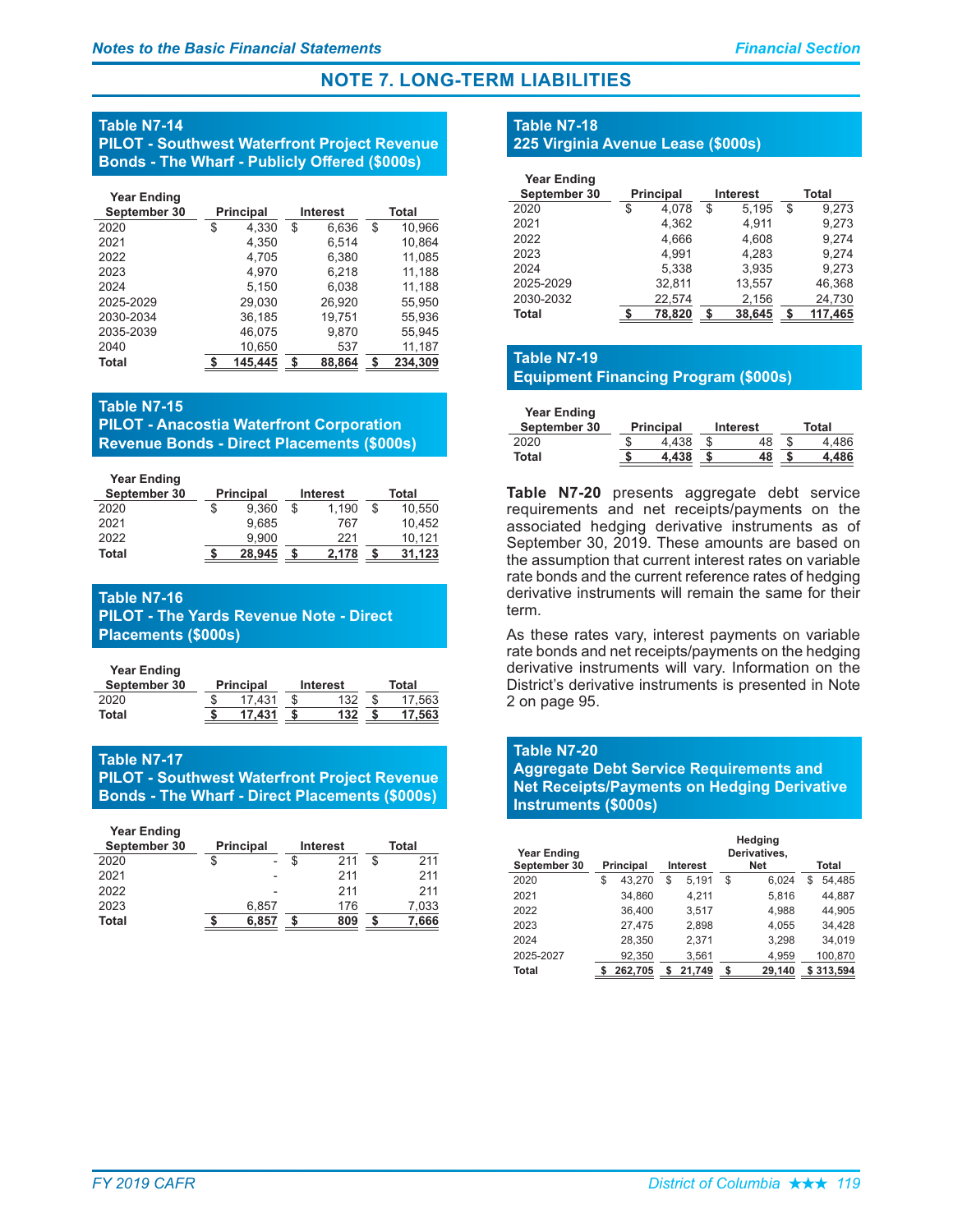### **C. LONG-TERM DEBT ACTIVITY**

Table N7-21 presents the District's long-term debt activity for the year ended September 30, 2019.

### **Table N7-21 Long-Term Debt Activity (\$000s)**

|                                                                |            | <b>Balance</b><br>October 1,<br>2018 |      | <b>Additions</b> |            | <b>Reductions</b> |               | <b>Balance</b><br>September<br>30, 2019 |            | Due Within<br>One Year |  |
|----------------------------------------------------------------|------------|--------------------------------------|------|------------------|------------|-------------------|---------------|-----------------------------------------|------------|------------------------|--|
| <b>Governmental Activities</b>                                 |            |                                      |      |                  |            |                   |               |                                         |            |                        |  |
| General obligation bonds - publicly offered                    | \$         | 4,234,720                            | \$   | 937,775          | \$         | (135, 195)        | S             | 5,037,300                               | \$         | 164,215                |  |
| General obligation bonds - direct placements                   |            | 592,385                              |      |                  |            | (17, 870)         |               | 574,515                                 |            | 29,650                 |  |
| Qualified zone academy bonds (QZAB) - direct placements        |            | 2,466                                |      |                  |            | (454)             |               | 2,012                                   |            | 454                    |  |
| Income tax secured revenue bonds                               |            | 3,776,255                            |      |                  |            | (159,030)         |               | 3,617,225                               |            | 145,470                |  |
| Tobacco settlement asset-backed bonds                          |            | 561,119                              |      |                  |            | (22, 475)         |               | 538,644                                 |            | 50,155                 |  |
| Tax increment financing bonds - publicly offered               |            | 88,506                               |      |                  |            | (4,284)           |               | 84,222                                  |            | 4,398                  |  |
| Tax increment financing bonds - direct placements              |            | 17,400                               |      |                  |            |                   |               | 17,400                                  |            |                        |  |
| Ballpark revenue bonds                                         |            | 285,480                              |      | ٠                |            | (55, 315)         |               | 230,165                                 |            | 3,055                  |  |
| Federal highway grant anticipation revenue bonds (GARVEE)      |            | 82,620                               |      |                  |            | (7,905)           |               | 74,715                                  |            | 8,255                  |  |
| Deed tax revenue bonds (housing production trust fund program) |            | 107,390                              |      |                  |            | (2,990)           |               | 104,400                                 |            | 3,140                  |  |
| PILOT revenue bonds - publicly offered                         |            | 145,445                              |      |                  |            |                   |               | 145,445                                 |            | 4,330                  |  |
| PILOT revenue bonds and notes - direct placements              |            | 74,253                               |      | 10,630           |            | (31,650)          |               | 53,233                                  |            | 26,791                 |  |
| 225 Virginia Avenue lease                                      |            | 82.633                               |      |                  |            | (3,813)           |               | 78.820                                  |            | 4,078                  |  |
| Premium on long-term debt                                      |            | 771,523                              |      | 157,046          |            | (79, 538)         |               | 849,031                                 |            | 79,601                 |  |
| Bond anticipation notes                                        |            | 275,000                              |      | 390,000          |            | (290,000)         |               | 375,000                                 |            | 40,000                 |  |
| Equipment financing program                                    |            | 16,052                               |      |                  |            | (11, 614)         |               | 4,438                                   |            | 4,438                  |  |
| Accreted interest                                              |            | 297,686                              |      | 33,838           |            |                   |               | 331,524                                 |            |                        |  |
| Long-term tax refunds                                          |            | 143,138                              |      |                  |            | (27, 308)         |               | 115,830                                 |            |                        |  |
| Long-term payroll accrual                                      |            | 1,715                                |      |                  |            | (498)             |               | 1,217                                   |            |                        |  |
| Annual leave                                                   |            | 192,724                              |      | 7,938            |            | (534)             |               | 200,128                                 |            | 197,785                |  |
| Disability compensation                                        |            | 108.535                              |      |                  |            | (33, 256)         |               | 75,279                                  |            |                        |  |
| Grant disallowances                                            |            | 11,970                               |      |                  |            |                   |               | 11,970                                  |            |                        |  |
| Claims and judgment                                            |            | 153,144                              |      | 52,795           |            | (47, 819)         |               | 158,120                                 |            |                        |  |
| Net pension liability                                          |            | 85,761                               |      | 144,048          |            |                   |               | 229,809                                 |            |                        |  |
| Total long-term liabilities - governmental activities          | -S         | 12,107,920                           | - \$ | 1,734,070        | s.         | (931, 548)        | \$.           | 12,910,442                              | - \$       | 765,815                |  |
| <b>Business-Type Activities</b>                                |            |                                      |      |                  |            |                   |               |                                         |            |                        |  |
| Obligation for unpaid prizes                                   |            | 1,547                                |      |                  |            | (357)             |               | 1,190                                   |            | 410                    |  |
| Compensated absences                                           |            | 491                                  |      | 511              |            | (436)             |               | 566                                     |            | 46                     |  |
| Estimated third party settlements                              |            | 2,816                                |      | 5,455            |            | (2,259)           |               | 6,012                                   |            |                        |  |
| Malpractice loss reserves                                      |            | 2,416                                |      |                  |            | (299)             |               | 2,117                                   |            |                        |  |
| Total long-term liabilities - business-type activities         | <u>_\$</u> | 7,270                                | -\$  | 5,966            | <u>_\$</u> | (3, 351)          | $\frac{1}{2}$ | 9,885                                   | <u>_\$</u> | 456                    |  |

The District finances its Capital Improvements Plan (CIP), the six-year capital budget which identifies the District's long-term capital projects, through the issuance of General Obligation (GO) and Income Tax Revenue Secured (ITS) Bonds. The District also utilizes Bond Anticipation Notes as interim funding in anticipation of the issuance of long-term GO or ITS bonds.

In addition to financing the CIP, the District has issued Tax Increment Financing (TIF) and Payments In Lieu of Taxes (PILOT) Bonds and Notes to encourage economic development within the District; Ballpark Revenue Bonds to finance a portion of the cost of construction of the Washington Nationals Baseball Stadium; Deed Tax Revenue Bonds to provide funds for affordable housing initiatives; Washington Convention Center and Sports Authority Revenue Bonds to fund convention center, stadium and armory complex capital projects; and Qualified Zone Academy Revenue Bonds to fund capital projects at qualifying public schools.

Special long-term obligations not supported by general

tax revenue include Federal Highway Grant Revenue Bonds and Tobacco Settlement Asset-Backed Bonds. As of September 30, 2019, the total bonds and notes outstanding including Equipment Financing Program totaled \$10,858,714.

### **General Obligation Bonds**

The Home Rule Act authorizes the District to issue GO bonds or Bond Anticipation Notes to fund capital projects. The full faith and credit of the District is pledged to pay principal and interest on GO debt. The General Obligation Bond and Bond Anticipation Note Act (the Bond Act) provides for the collection of Special Real Property Taxes, which are taxes on real property in the District that satisfy debt service coming due on outstanding GO debt each fiscal year. Revenue derived from Special Real Property Taxes is irrevocably pledged for the benefit of bondholders. Debt service on general obligation debt totaled \$375,259 in fiscal year 2019. As of September 30, 2019, the total General Obligation Bonds outstanding was \$5,611,815.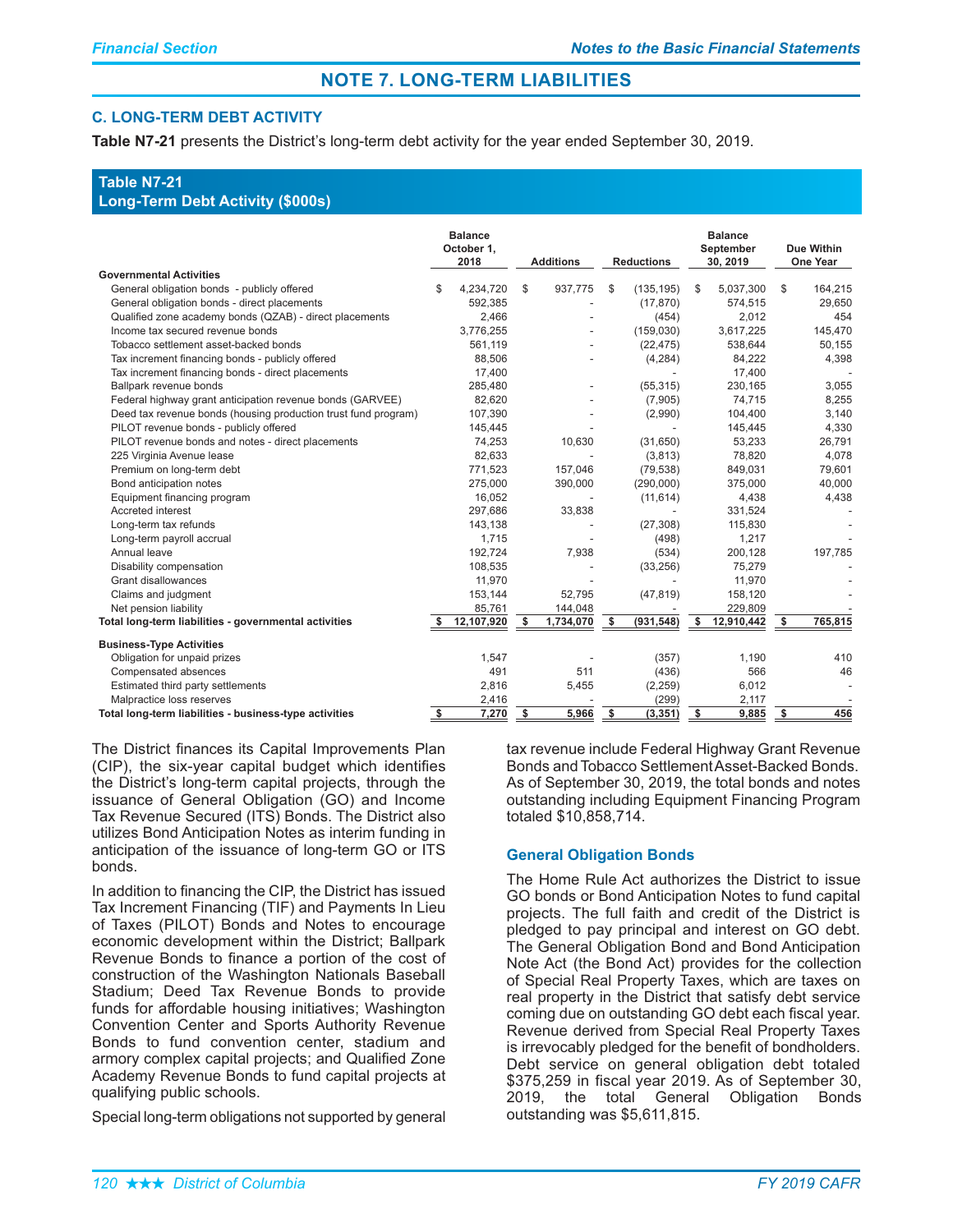#### **New General Obligation Bond Issuance**

In February 2019, the District issued \$937,775 Series 2019A General Obligation Bonds. The proceeds of the bonds were used to finance capital project expenditures under the District's capital improvements plan, refinance GO bond anticipation notes and pay the costs and expenses of issuing the bonds. Interest rates on the Series 2019A Bonds range from 4.00% to 5.00%.

### **Income Tax Secured Revenue Bonds**

The Income Tax Secured Bond Authorization Act (ITS Bond Act) authorizes the District to issue up to \$9,200,000 of Income Tax Secured Revenue (ITS) Bonds to fund capital projects. As of September 30, 2019, the ITS bonds outstanding totaled \$3,617,225.

#### **Pledged Tax Revenues for Debt Service on Income Tax Secured Revenue Bonds**

The ITS Bond Act pledges the District's income and business franchise taxes to pay principal and interest on ITS debt. In fiscal year 2019, debt service on the ITS bonds totaled \$345,082. During fiscal year 2019, the District collected \$2,941,982 in income and business franchise taxes. The debt service coverage ratio was 8.53 to 1: Total available taxes of \$2,941,982 divided by FY 2019 debt service of \$345,082. Of the amount collected, \$350,953 or 11.93%, was held in a restricted bond escrow account in the General Fund for the payment of debt service on outstanding Income Tax Secured Revenue Bonds in fiscal year 2020. The anticipated debt service amount for fiscal year 2020 is \$324,358. Therefore, total available tax revenues collected, set aside and held in escrow in the General Fund in fiscal vear 2019 fulfill the total anticipated Income Tax Secured Revenue Bonds debt service obligation for fiscal year 2020 as presented in Table N7-22.

### Table N7-22 **Debt Service Coverage Ratio Income Tax Secured Revenue Bonds (\$000s)**

| <b>Available Tax Revenues Collected in FY 2019</b> |     |           |
|----------------------------------------------------|-----|-----------|
| Individual income                                  |     | 2.299.326 |
| <b>Business franchise</b>                          |     | 642,656   |
| Total                                              |     | 2,941,982 |
| Amount held in escrow for FY 2020                  |     |           |
| debt service                                       | (a) | 350.953   |
| FY 2020 debt service amount                        | (b) | 324,358   |
| Rate of coverage $(c)=(a)/(b)$                     | (c) | 108%      |

### **Bond Anticipation Notes**

The District uses Bond Anticipation Notes (BANs) in the form of commercial paper (CP) and other notes to provide interim financing for capital project expenditures. The District issues CP notes maturing between one and 270 days. Interest on outstanding

CP notes is paid at maturity and principal is paid with newly issued CP notes, referred to as a rollover, or with proceeds from the issuance of long-term bonds. The District's revolving note facility allows the District to issue Notes held by the credit provider. Interest due on outstanding Notes is based on a spread to the LIBOR index and is paid monthly. District statute stipulates that BANs are to be paid or refinanced with long-term debt, no later than the last day of the third fiscal year following the fiscal year of issuance.

In fiscal year 2017, the District established a revolving credit facility with U.S. Bank National Association (US Bank). The facility allows the District to draw up to a maximum principal amount of \$200,000 in the form of general obligation bond anticipation notes (2017 Notes) held by U.S. Bank. The facility expires in March 2021. As of September 30, 2019, there were no 2017 Notes outstanding.

In fiscal year 2018, the District established a direct pay letter of credit with Industrial and Commercial Bank of China Limited (2018 CP Notes). The letter of credit supports the District's issuance, up to a maximum principal amount of \$300,000, of general obligation commercial paper bond anticipation notes. Principal on all outstanding 2018 CP Notes will be paid on or before the expiration of the letter of credit in September 2021. As of September 30, 2019, the 2018 GO CP Notes outstanding totaled \$205,000.

#### **New General Obligation Bond Anticipation Notes**

In fiscal year 2019, the District established a direct pay letter of credit with Barclays Bank PLC. The letter of credit supports the District's issuance, up to a maximum principal amount of \$500,000, of general obligation commercial paper bond anticipation notes (2019 CP Notes). Principal on all outstanding 2019 CP Notes will be paid on or before the expiration of the letter credit in April 2022. As of September 30, 2019, the 2019 CP Notes outstanding totaled \$130,000.

### **New Income Tax Secured Revenue Notes**

In March 2019, the District issued \$40,000 Series 2019A Income Tax Secured Bond Anticipation (ITS Notes) to Morgan Stanley & Co. LLC. The ITS Notes provide interim financing for the District's New Communities Initiative and or; housing infrastructure with a special focus on affordable housing. Principal on the ITS Notes will be paid with proceeds from the issuance of ITS bonds on or before the mandatory tender date of December 1, 2019. As of September 30, 2019, the Series 2019 Income Tax Secured Bond Anticipation Notes outstanding totaled \$40,000.

#### **Refunding and Bond Defeasances**

In fiscal year 2019, the District refinanced \$200,000 of 2017 Bond Anticipation Notes and \$90,000 of 2018 Commercial Paper Bond Anticipation Notes with proceeds from the issuance of the Series 2019A GO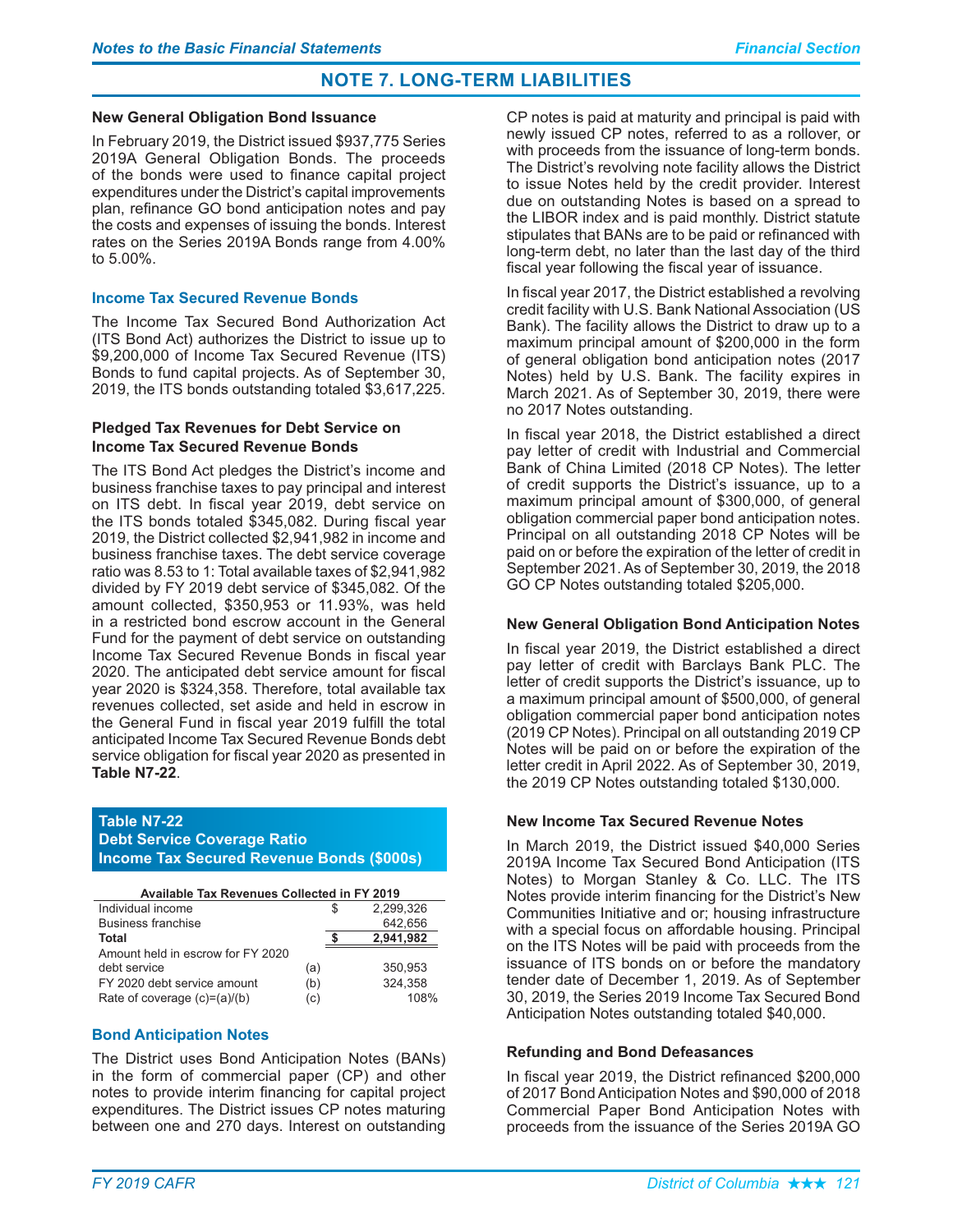Bonds. The current refunding produced no economic gain or loss as well as no estimated aggregate difference in debt service.

### **Equipment Financing Program**

The District began its Master Equipment Lease Purchase Program in 1998 as a means of providing tax-exempt financing for assets with short-term to intermediate-term useful lives. Beginning in fiscal year 2018, these assets were financed through Bond Anticipation Notes. The final payment associated with the Equipment Lease Purchase Program is due on September 25, 2020. As of September 30, 2019, the Equipment Financing Program's outstanding principal totaled \$4,438.

### Tax Increment Financing and Payments in Lieu of Taxes

The Tax Increment Financing Act provides the District the authority to issue tax increment financing (TIF) and payments in lieu of taxes (PILOT) obligations that fund economic development projects within the District. TIF and PILOT obligations are payable from incremental increases in certain dedicated real property tax (or payments in lieu of real property tax) and sales tax revenues within defined geographic areas where the proceeds from TIF and PILOT obligations are deployed. As of September 30, 2019, the TIF and PILOT debt outstanding totaled \$300,300.

### **Ballpark Revenue Bonds**

The Ballpark Financing Act authorized the issuance of Ballpark Revenue Bonds to finance a portion of the cost of construction of the Washington Nationals baseball stadium. Ballpark revenue bonds are limited obligations of the District, secured by a pledge of stadium rent paid by Major League Baseball, sales taxes collected within the stadium, utility tax and ballpark fees. As of September 30, 2019, the Ballpark Revenue Bonds outstanding totaled \$230,165.

### **Ballpark Revenue Bond Redemptions**

In fiscal year 2019, the District paid \$52,680 of principal on the outstanding Series 2006B-1 Ballpark Revenue Bonds prior to their scheduled maturity. The additional payments were made from surplus revenues dedicated to the payment of Ballpark Revenue Bonds.

### **Deed Tax Revenue (Housing Production Trust Fund) Bonds**

The Housing Production Trust Fund Act authorized the issuance of Deed Tax Revenue Housing Production Trust Fund (HPTF) bonds to fund the New Communities Initiatives and or; the District's comprehensive plan for affordable housing infrastructure. HPTF bonds are obligations of the District secured by an allocation of real property transfer taxes and deed recordation taxes. Beginning in fiscal year 2013, New Communities Initiatives are financed through the issuance of ITS bonds. As of September 30, 2019, HPTF bonds outstanding totaled \$104,400.

### **Qualified Zone Academy Revenue Bonds**

The District has two Qualified Zone Academy Revenue (QZABs) bond issues outstanding that were sold as direct placements. Proceeds were used to rehabilitate, repair and equip certain public schools in the District. QZABs are federal tax credit bonds that allow a credit to investors. The bonds are secured by real property tax revenue on deposit in the QZAB Pledged Revenue Account. As of September 30, 2019, the QZAB Bonds outstanding totaled \$2,012.

### **Federal Highway Grant Anticipation Revenue** (GARVEE) Bonds

The Transportation Infrastructure Improvements GARVEE Bond Financing Act authorizes the issuance of GARVEE bonds to finance transportation related infrastructure. GARVEE bonds are limited obligations of the District, secured by a pledge of Federal Transportation Funds paid to the District, including funds held in the Transportation Infrastructure Improvement Fund. As of September 30, 2019, the GARVEE bonds outstanding totaled \$74,715.

### **Obligation for Unpaid Prizes**

The Office of Lottery Gaming (the Lottery) is a member of the Multi-State Lottery Association (MUSL), which is responsible for payments to Lotto-America and Powerball winners. MUSL is responsible for providing cash to the Lottery for funding these installment payments.

As of September 30, 2019, MUSL purchased for the Lottery, U.S. government securities totaling \$1,210 to fund future installment payments to winners. The fair market value of these securities as of September 30, 2019, was \$1,190. The Lottery has reflected the fair market value of the securities as restricted investments and as corresponding obligations for unpaid prizes on the statement of net position.

### **D. DIRECT PLACEMENTS AND DIRECT BORROWINGS**

Direct placements and direct borrowings are bonds and notes which have terms negotiated directly with investors or lenders and are not offered for public sale. As of September 30, 2019, the District's governmental activities included direct placements with investors for General Obligation Bonds, Tax Increment Financing Bonds, and PILOT Revenue Bonds and Notes. The District did not have any direct borrowings with any lenders as of September 30, 2019.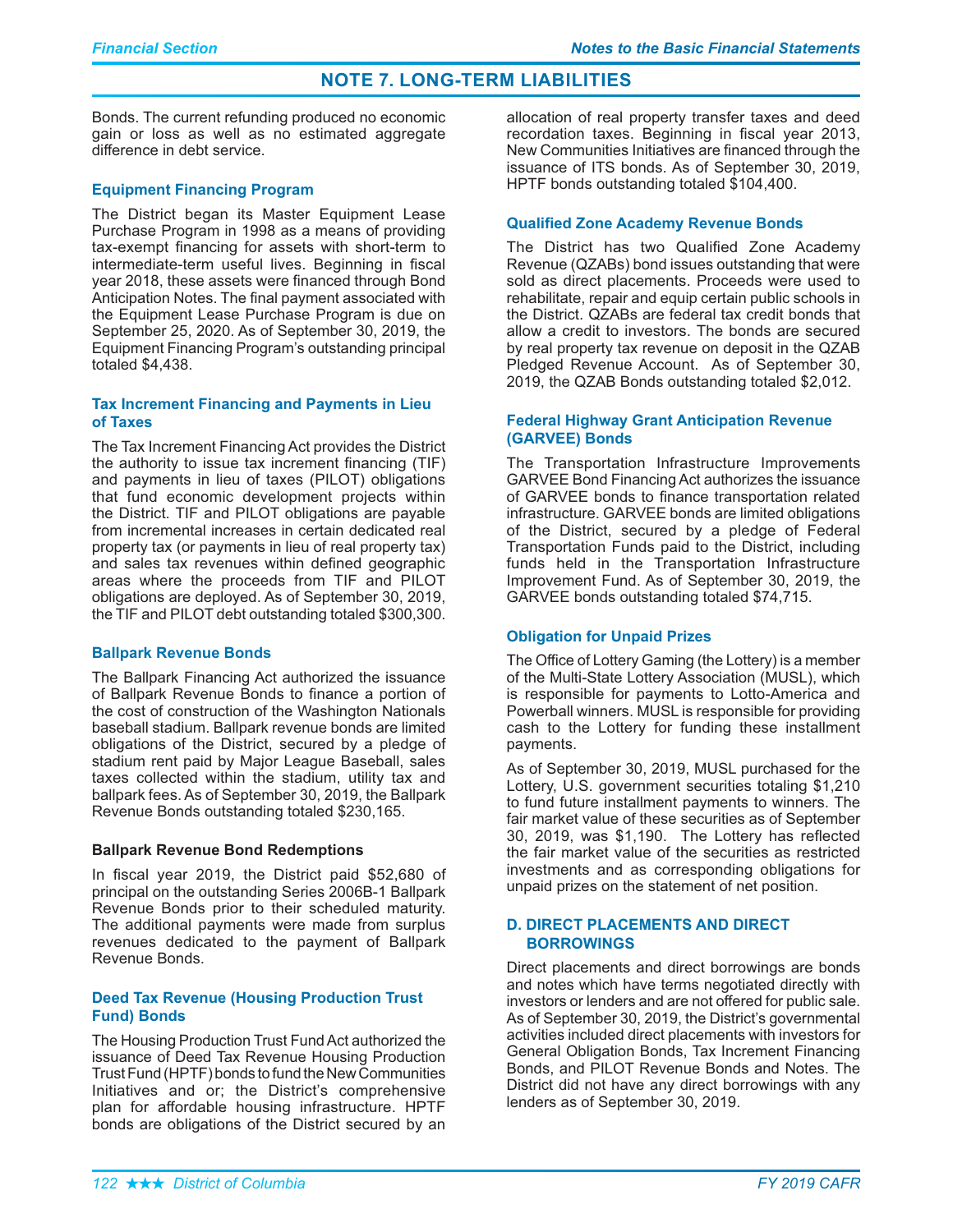### **General Obligation Bond Direct Placements**

The District has four variable rate General Obligation Bonds outstanding that were sold as direct placements. The Series 2016B and Series 2016C LIBOR Index Bonds pay the holder a floating interest rate calculated as a percentage of the LIBOR. The Series 2017B and Series 2017C are Securities Industry and Financial Markets Association (SIFMA) Index Bonds and pay the holder a floating index rate based on the SIFMA Municipal Swap Index plus spread. As of September 30, 2019, the outstanding variable rate GO bonds direct placements totaled \$574,515.

### **TIF Bonds and PILOT Revenue Bond and Note Direct Placements**

The Anacostia Waterfront Corporation PILOT Revenue Bond Series 2007, PILOT Revenue Note Series 2014, TIF Revenue Note Series 2018, and Southwest Waterfront Project PILOT Revenue Bond Series 2018 obligations were sold as direct placements. As of September 30, 2019, TIF Bonds and PILOT revenue notes issued as direct placements outstanding balance totaled \$70,633.

### **Unused Lines of Credit**

The Southeast Federal Center PILOT Revenue Notes (The Yards Notes) and the Southwest Waterfront Project PILOT Revenue Bonds Series 2018 (The Wharf Project) are drawdown bonds. As of September 30, 2019, The Yards Notes and The Wharf Bonds had unused lines of credit in the amount of \$17,369 and \$20,643 respectively.

### **E. EVENTS OF DEFAULT AND REMEDIES**

The District's failure to pay the principal or interest on any debt when due or failure to observe and perform any covenant, condition, agreement or provision in any indenture applicable to the District's various debt obligations, constitutes an event of default for the District. In the event of a default, bondholders may sue to enforce their rights or to enjoin any acts of the District that may be unlawful or in violation of their rights.

In addition to the events of default and remedies specified in the indentures for outstanding debt, the District's direct placements and credit agreements are supplemented by Continuing Covenants Agreements (CCA) and Credit Agreements (CA). Events of default can include, but are not necessarily limited to: payment defaults by the District; the District's failure to observe certain covenants; District representations in bond documents prove to be incorrect; bankruptcy or insolvency of the District; the District's long-term general obligation bond or note rating is withdrawn or suspended for credit-related reasons, or downgraded below certain thresholds; or the District fails to satisfy non-appealable monetary judgments above a certain amount.

Purchasers, credit providers and note holders may sue to enforce their rights or to enjoin any acts of the District that may be unlawful or in violation of their rights. If the District is found to be in default and that default is continuing, the District is obligated to pay interest at the default rate not to exceed 12% per annum.

### **F. COMPONENT UNITS**

### **Washington Convention and Sports Authority (WCSA)**

On September 28, 1998, WCSA issued \$524,500 in Senior Lien Dedicated Tax Revenue Refunding Bonds (Series 1998A bonds) to finance the construction of a new Washington Convention Center.

On February 1, 2007, WCSA issued \$492,500 of refunding bonds, Series 2007A Bonds, to refund the Series 1998A Bonds. The refunding bonds have maturities ranging from October 1, 2008 to October 1, 2036 and interest rates ranging from 3.75% to 5.00%. The net proceeds of these refunding bonds were used to advance refund all the Series 1998A Bonds in the aggregate principal amount of \$480,600. As a result, the refunded bonds were considered defeased and the liabilities for those bonds were extinguished. The aggregate difference in debt service between the refunded debt and the refunding debt was \$9,700. Between June 2006 and July 2009, the Council passed a series of legislative acts, which authorized the financing, construction and development of a privately owned and operated headquarters hotel for the Convention Center.

In October 2010, WCSA issued Senior Lien Dedicated Tax Revenue Bonds (Series 2010 Bonds) with a face value of \$249,200, with maturities ranging from October 2015 to October 2040, at interest rates ranging from 3.10% to 7.00%. The proceeds were to be used to fund, as needed, a portion of the costs of acquiring, developing, constructing, and equipping the Convention Center Hotel project. A portion of the proceeds was also used to defease to the earliest optional redemption date that portion of WCSA's outstanding Senior Lien Dedicated Tax Revenue and Refunding Bonds, Series 2007A maturing on December 1, 2036, in the aggregate principal amount of \$25,400. In addition, net proceeds from the issuance of the Series 2010 Bonds were used to purchase U.S. government securities, which were deposited in an irrevocable trust to provide debt service payments until the Series 2007A bonds are called or mature. Consequently, the aggregate principal amount of \$25,400 from Series 2007A Bonds is defeased and therefore has been removed as a liability from WCSA's financial statements. The amount was fully paid by the Trustee on October 1, 2016.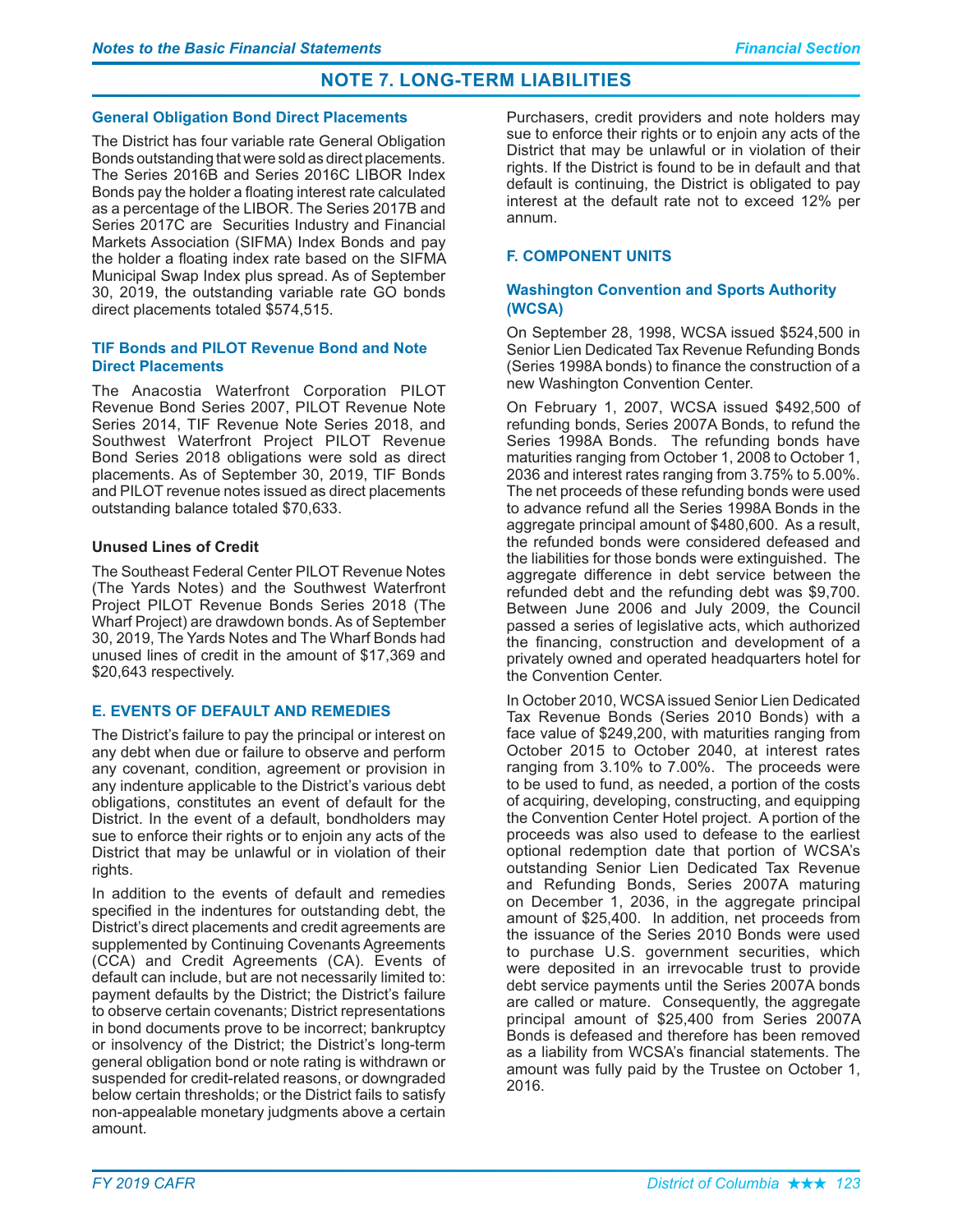On February 22, 2018, WCSA issued \$333,100 in Series 2018A and Series 2018B Senior Lien Dedicated Tax Revenue Refunding Bonds with interest rates ranging from 1.39% to 3.00%. The proceeds from the Bonds were used to current refund outstanding maturities of Series 2007 and advance refund Series 2010C, respectively. WCSA deposited the net proceeds from Series 2018B along with other WCSA funds in an irrevocable trust to provide for all future debt service on the refunded Series 2010C Bonds. As a result, the Series 2010C Bonds are considered legally defeased and, as such, are not reflected in "Bonds Payable" at September 30, 2019.

Table N7-23 presents the debt service requirements to maturity for principal and interest for WCSA's outstanding bonds.

Table N7-23

**Debt Service Requirements to Maturity Washington Convention and Sports Authority**  $($000s)$ 

| <b>Year Ending</b> |                  |    |                 |    |         |
|--------------------|------------------|----|-----------------|----|---------|
| September 30       | <b>Principal</b> |    | <b>Interest</b> |    | Total   |
| 2020               | \$<br>24.380     | \$ | 24.069          | \$ | 48.449  |
| 2021               | 25,600           |    | 22,840          |    | 48.440  |
| 2022               | 27.590           |    | 21.531          |    | 49.121  |
| 2023               | 28.960           |    | 20.137          |    | 49.097  |
| 2024               | 12.480           |    | 19.111          |    | 31.591  |
| 2025-2029          | 138.680          |    | 80,190          |    | 218,870 |
| 2030-2034          | 118,500          |    | 39,400          |    | 157.900 |
| 2035-2039          | 74.920           |    | 18.431          |    | 93.351  |
| 2040-2041          | 30,025           |    | 1,346           |    | 31,371  |
| Subtotal           | 481.135          |    | 247.055         |    | 728.190 |
| Add:               |                  |    |                 |    |         |
| Unamortized bond   |                  |    |                 |    |         |
| premium, net       | 35.746           |    |                 |    | 35.746  |
| Total              | \$<br>516.881    |    | \$247.055       | \$ | 763.936 |

### **Housing Finance Agency**

The Housing Finance Agency (HFA) issues bonds primarily to finance its housing programs. Such bonds are collateralized by: (a) mortgage-backed securities in connection with underlying loans; (b) mortgage loans made on the related multi-family developments or single-family residential mortgage loans purchased; or (c) investment of bond proceeds, debt service reserves and escrow accounts, and all revenues, mortgage payments, and recovery payments received by the Agency from investments, mortgage loans, and mortgage-backed securities in connection with the related developments.

Bonds issued by HFA are special obligations of the Agency and are payable from the revenue and special funds of the applicable indentures. The bonds and notes do not constitute debt of and are not guaranteed by the District or any other program of the District. All mortgage revenue bonds for multifamily projects financed to date have been issued by the Agency as standalone pass-through financings with no direct economic recourse to the Agency as the issuer.

The provisions of the various bond indentures require or allow for the special redemption of bonds at par through the use of unexpended bond proceeds and excess funds accumulated primarily through prepayment of mortgage loans and mortgagebacked securities. All outstanding bonds are subject to redemption at the option of HFA or the borrower. in whole or in part at any time, after certain dates, as specified in the respective bond indentures and bond resolutions, at prescribed redemption prices. The redemption premiums typically do not exceed 5.00%. Under the Multi-Family (Conduit Bond) Program, this option generally cannot be exercised until the bonds have been outstanding for ten years as provided in the various indentures. Term bonds are generally subject to redemption, without premium, from mandatory sinking fund payments.

### **Bond Issuances in Fiscal Year 2019**

During fiscal vears 2010 through 2019. HFA issued certain multifamily revenue bonds in a draw-down mode. Consequently, out of the total amount of bonds closed, only a portion may get drawn during any given reporting period.

Table N7-24 presents the debt service requirements to maturity for principal and interest for the Housing Finance Agency's outstanding bonds.

### Table N7-24 **Debt Service Requirements to Maturity Housing Finance Agency (\$000s)**

| <b>Year Ending</b> |                  |             |                 |              |
|--------------------|------------------|-------------|-----------------|--------------|
| September 30       | <b>Principal</b> |             | <b>Interest</b> | Total        |
| 2020               | \$               | 25.661      | \$<br>55.711    | \$<br>81.372 |
| 2021               |                  | 72,819      | 55,760          | 128,579      |
| 2022               |                  | 21,166      | 57,324          | 78,490       |
| 2023               |                  | 50,251      | 53,740          | 103.991      |
| 2024               |                  | 16,643      | 52,201          | 68,844       |
| 2025-2029          |                  | 155,887     | 242,026         | 397,913      |
| 2030-2034          |                  | 158,482     | 209,390         | 367,872      |
| 2035-2039          |                  | 342,746     | 189,018         | 531,764      |
| 2040-2044          |                  | 129,783     | 115.950         | 245,733      |
| 2045-2049          |                  | 271,146     | 89,581          | 360,727      |
| 2050-2054          |                  | 222,725     | 29,111          | 251,836      |
| 2055-2059          |                  | 5,140       | 5,136           | 10,276       |
| 2060-2064          |                  | 29,495      | 2,034           | 31,529       |
| <b>Subtotal</b>    |                  | 1,501,944   | 1,156,982       | 2,658,926    |
| Add:               |                  |             |                 |              |
| Unamortized        |                  |             |                 |              |
| bond premium,      |                  |             |                 |              |
| net                |                  | 1,015       |                 | 1,015        |
| Total              |                  | \$1,502,959 | \$1,156,982     | \$2,659,941  |

For more information on HFA's long-term debt activity during fiscal year 2019, refer to the separately issued financial statements for that year. The contact information can be found in Note 1 on page 67.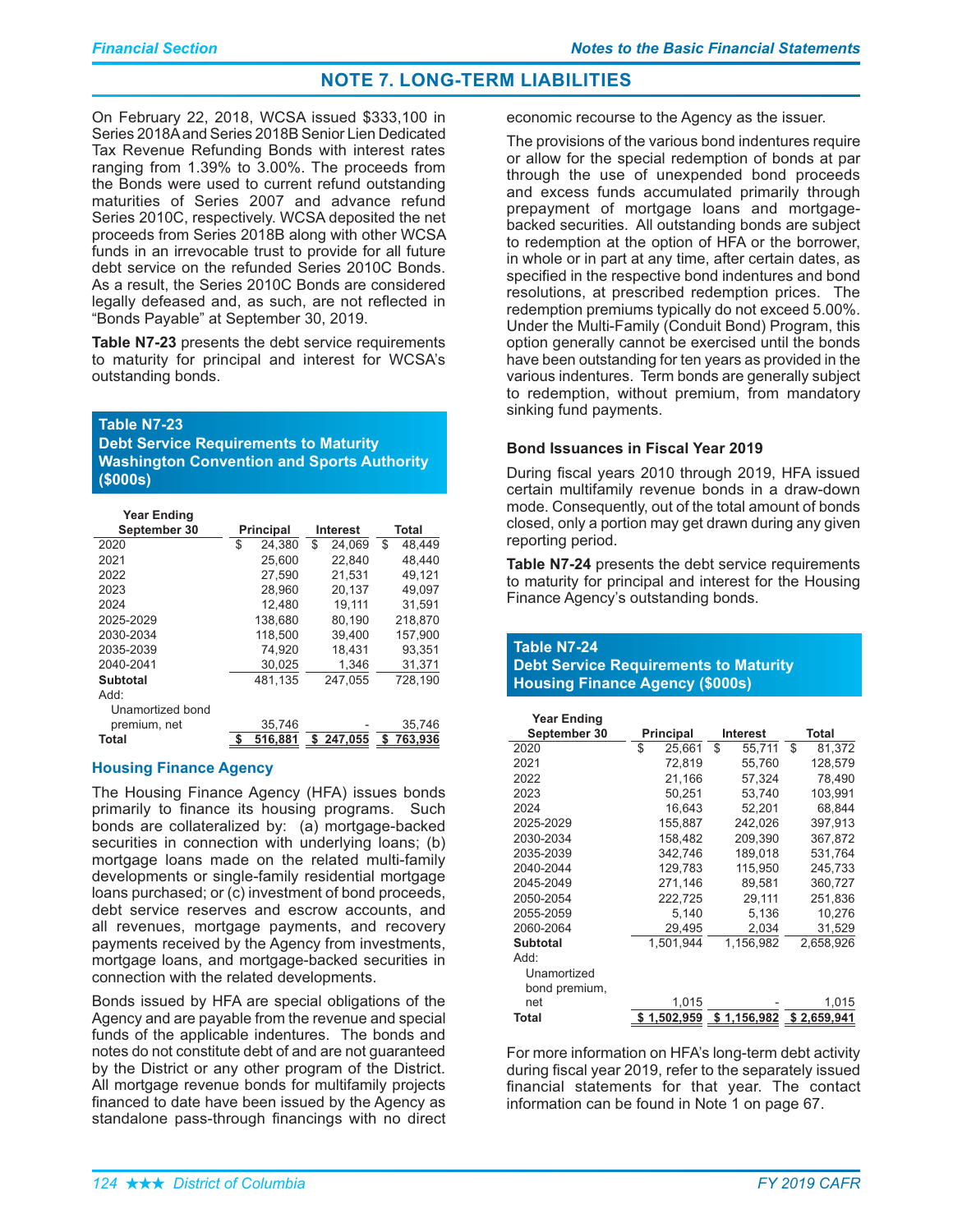### **Tobacco Settlement Asset-Backed**

The Tobacco Settlement Financing Corporation (the Tobacco Corporation) is a special purpose, independent instrumentality of the District created by the Tobacco Settlement Financing Act of 2000 (the Tobacco Act). Pursuant to the Tobacco Act. and a purchase and sale agreement between the District and the Tobacco Corporation, the District sold to the Tobacco Corporation, substantially all of its rights, title and interests in certain amounts paid or payable to the District under the Master Settlement Agreement, or MSA (settlement of certain smoking-related litigation), entered into by participating cigarette manufacturers, the District, forty-six states and five other U.S. jurisdictions in 1998. The Tobacco Corporation issued bonds secured by, and payable solely from, the amounts payable to the District under the MSA. The Tobacco Corporation had \$538,644 in bonds outstanding as of September 30, 2019.

### **Events of Default and Remedies**

Events of default under the Tobacco Corporation's indenture can include, but are not necessarily limited to: payment defaults by the Corporation; the Corporation's failure to observe certain provisions of the indenture that are not remedied within 30 days after receiving written notice of failure from the Corporation's Trustee: bankruptcy or insolvency of the Corporation; or the District fails to pay the Corporation any pledged Tobacco Settlement Revenue (TSR); the District consents or acquiesces in an amendment or modification of the MSA that materially reduces the amount of TSR payable under the MSA.

The indenture provides that in the event of default the Trustee, on behalf of bondholders, may file a lawsuit against the District.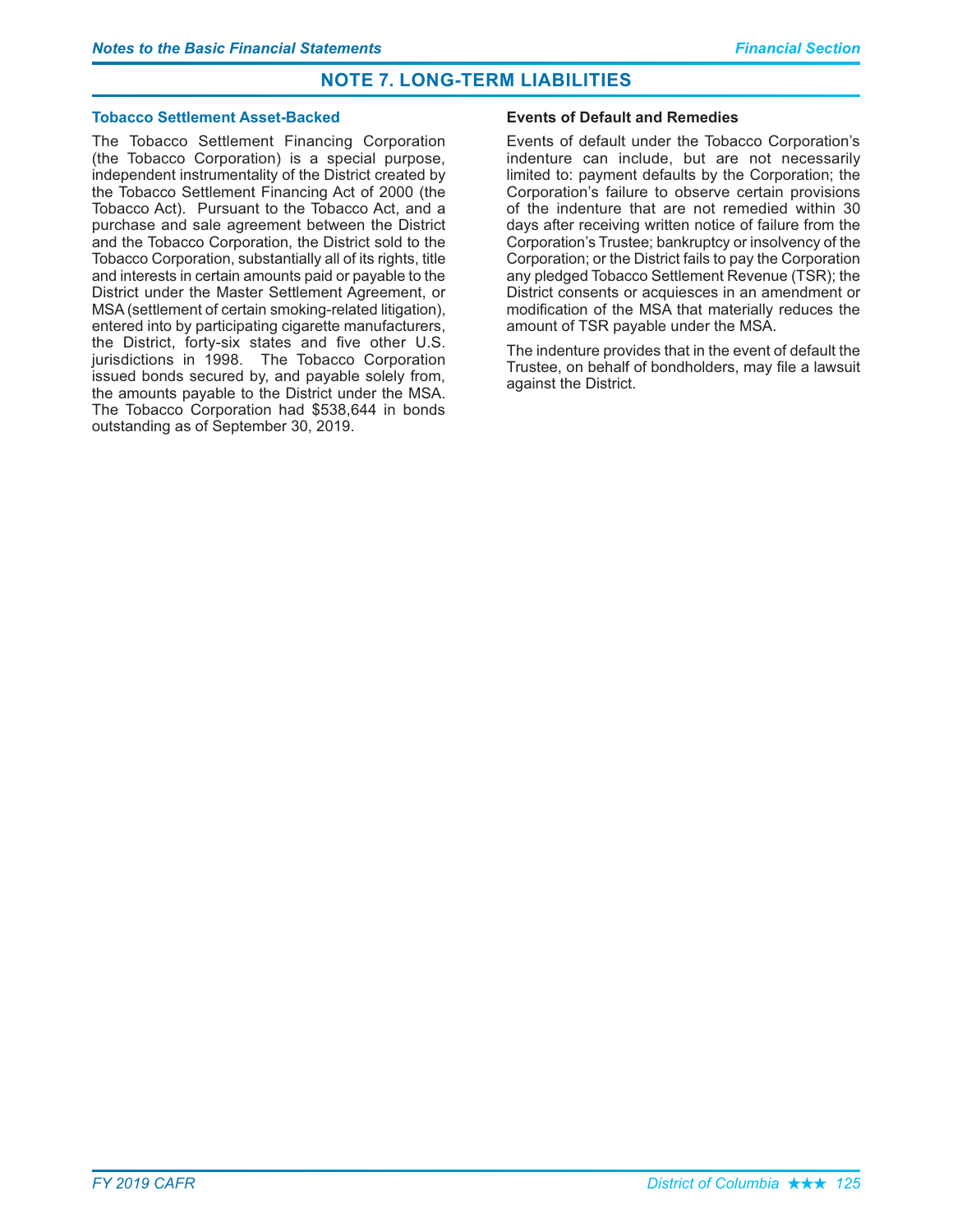### **A. DEFINED BENEFIT PENSION PLANS**

District full-time employees receive pension benefits through the federally administered Civil Service Retirement System (CSRS), the Social Security System, or the District Retirement Funds.

### **Civil Service Retirement System (CSRS)**

### **Plan Description**

The District contributes to the CSRS, a defined benefit, contributory retirement system, administered by the federal government's Office of Personnel Management (OPM). CSRS provides retirement and disability benefits, annual cost of living adjustments, and death benefits to plan members and their beneficiaries. Permanent full-time District employees hired before October 1, 1987, except those covered by the District Retirement Funds, are covered by CSRS. As of September 30, 2019, there were 1,201 District employees who were covered by CSRS. The OPM issues a publicly available financial report that includes financial statements and required supplementary information for CSRS, which may be obtained at www.opm.gov.

### **Funding Policy**

CSRS-covered employees contribute 7.00% of their base pay (annual salary) to CSRS, and the District matches the contributions made by employees. Contribution requirements of those participating in the CSRS are established (and may be amended) by OPM. The District contributed 100% of the required amount to the CSRS for each of the past three fiscal years. The District's CSRS contributions for the years ended September 30, 2019, 2018, and 2017, were \$7,469, \$8,197, and \$9,167, respectively.

### **Social Security System**

### **Plan Description**

The District also contributes to the federal government's Social Security System, a program that provides benefits for retirement, disability, survivorship, and death, which is funded by dedicated payroll taxes. The Social Security Administration and the U.S. Departments of Health and Human Services, Labor, and Treasury administer this program. The authority to establish and amend policy and benefit provisions rests with the President and Congress of the United States.

### **Funding Policy**

Consistent with the Federal Insurance Contributions Act (FICA), a 6.20% Social Security tax is to be withheld from the gross salary/wages of District employees, up to but not exceeding the applicable social security wage base, which was \$132,900 (not in thousands) for 2019, in addition to the District's

matching contribution of 6.20% FICA taxes on behalf of the District employees. Moreover, the District also pays a 1.45% payroll tax for Medicare with an additional 1.45% being withheld from each employee's salary/wages as the employee's portion of the Medicare tax.

Beginning January 1, 2013, Additional Medicare Tax applies to an individual's Medicare wages that exceed a threshold amount, ranging from \$125,000 to \$250,000, based on the taxpayer's filing status. Employers, including the District, are responsible for withholding the 0.90% Additional Medicare Tax on an individual's wages paid in excess of the threshold in a calendar year. An employer is required to begin withholding Additional Medicare Tax in the pay period in which wages paid to an employee in the calendar year exceed the threshold. There is no employer match for the Additional Medicare Tax.

District contributions to the Social Security System for FICA for the years ended September 30, 2019, 2018 and 2017, were \$108,073, \$103,508, and \$97,599, respectively. In addition, District contributions for Medicare for fiscal years 2019, 2018 and 2017 were \$41,312, \$38,789 and \$37,771, respectively.

### **District Retirement Funds**

### **General Information about the Pension Plans**

### **Plan Description**

The District of Columbia Retirement Board (DCRB or Board) administers the District Retirement Funds (D.C. Code §1-711 et seq.), which consist of two single-employer defined benefit pension plans, one established for the District's teachers (the District of Columbia Teachers' Retirement Fund or TRF), and the other for the District's police officers and firefighters (the District of Columbia Police Officers and Fire Fighters' Retirement Fund or POFRF). Each plan provides retirement, death and disability benefits, and annual cost of living adjustments to plan members and beneficiaries. Title 38, Chapter 20 of the D.C. Code (D.C. Code § 38-2001, et seq. (2001 ED.)) assigns the authority to establish and amend benefit provisions to the Council of the District of Columbia (the Council) for the Teachers' Plan. Retirement and disability benefit provisions for police officers and firefighters are established by the Policemen and Firemen's Retirement and Disability Act (D.C. Code §5-701 et seq. (2001 ED.)).

DCRB issues a publicly available financial report which includes financial statements and required supplementary information for the plans. This report can be obtained from:

**District of Columbia Retirement Board Executive Director** 900 7th Street, NW, 2nd Floor Washington, DC 20001 Website: https://dcrb.dc.gov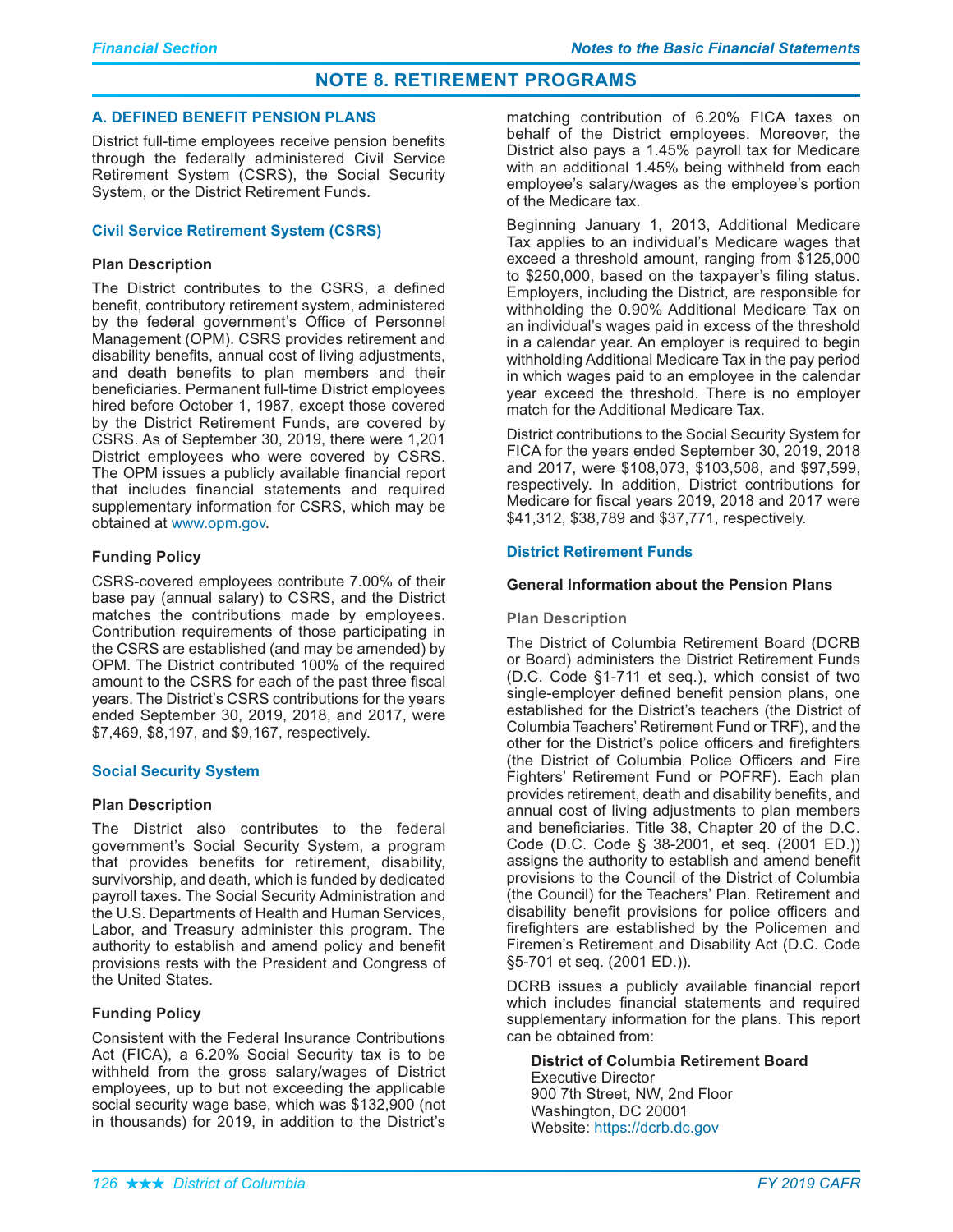### **Benefits Provided**

### **The District of Columbia Teachers' Retirement** *Fund*

Permanent, temporary, part-time and probationary teachers and certain other employees of the District of Columbia public day schools are automatically enrolled in the Teachers' Retirement Fund on their date of employment. Certain D.C. Public Charter School employees are also eligible to participate. For employees hired before November 1, 1996, the annual retirement benefit is the average salary, as defined, multiplied by 1.50% for each of the first five years of service, plus 1.75% for each of the second five years; plus 2.00% for each additional year over 10 years. For employees hired on or after November 1, 1996, the annual retirement benefit is the average salary, as defined, multiplied by 2.00% for each year of service. The average salary is the highest average consecutive 36 months of pay.

The annuity may be further increased by crediting unused sick leave as of the date of retirement. Participants receiving retirement benefits receive an annual benefit increase proportional to changes in the Consumer Price Index; however, the annual increase may not exceed 3.00% for participants hired on or after November 1, 1996. Participants who have five years of school service and who become disabled and can no longer perform their jobs satisfactorily may be eligible for disability retirement. Voluntary retirement is available for teachers who have a minimum of five years of school service and who achieve certain age and length of service requirements. Employees who are involuntarily separated other than for cause and who have five years of school service may be eligible for retirement at any age with 25 years of service or at age 50 with 20 years of service. An involuntary retirement benefit is reduced if at the time of its commencement the participant is under the age of 55.

### **The District of Columbia Police Officers and Fire Fighters' Retirement Fund**

A participant becomes a member when he/she begins work as a police officer or firefighter in the District. The benefit structure for members varies depending upon their date of hire.

Members hired before February 15, 1980 are eligible for optional retirement with full benefits at any age with 20 years of departmental service, or for deferred retirement at age 55 with five years of departmental service. The annual basic retirement benefit equals 2.50% of average base pay, which is defined as the highest average consecutive 12 months of base pay, multiplied by departmental service through 20 years; plus 3.00% of average base pay multiplied by average base pay times departmental service over 20 years; plus 2.50% of average base pay multiplied by years of other creditable service; however, the aggregate annual basic retirement benefit may not

exceed 80% of the member's average base pay. Members terminated after five years of police or firefighting service are entitled to a deferred pension beginning at age 55. Benefits are also provided to certain survivors of active, retired, or terminated vested members. Retirement benefits are increased by the same percentage in base pay granted to active participants. Members with a service-related disability receive a disability retirement benefit of 2.50% of average base pay multiplied by the number of years of creditable service. A minimum annual disability retirement benefit of 66.67% of average base pay and a maximum annual disability retirement benefit of 70% of average base pay apply. Members with a non-service related disability and at least five years of departmental service receive a disability retirement benefit of 2.00% of average base pay multiplied by the number of years of creditable service. A minimum annual disability retirement benefit of 40% of average base pay and a maximum annual disability retirement benefit of 70% of average base pay applies.

Members hired on or after February 15, 1980, and before November 10, 1996 are eligible for optional retirement with full benefits at age 50 with at least 25 years of departmental service, or after age 55 with five years of departmental service. The annual basic retirement benefit equals 2.50% of average base pay, which is defined as the highest average consecutive 36 months of base pay, multiplied by the number of years of creditable service through 25 years; plus 3.00% of average base pay multiplied by the number of years of departmental service over 25 years; plus 2.50% of average base pay multiplied by the number of years of other creditable service; however, the aggregate annual basic retirement benefit may not exceed 80% of the member's average base pay. Members separated from the Police or Fire Department after five years of departmental service are entitled to a deferred pension beginning at age 55. Benefits are also provided to certain survivors of active, retired or terminated vested members. Members who retired after February 15, 1980, receive annual benefit increases proportional to changes in the Consumer Price Index.

Members hired on or after November 10, 1996 are eligible for retirement at any age, with at least 25 years of departmental service or after age 55 with five years of departmental service. The annual basic retirement benefit equals 2.50% of average base pay, which is defined as the highest average consecutive 36 months of base pay, multiplied by the number of years of creditable service; however, the aggregate annual basic retirement benefit may not exceed 80% of the average base pay. Members separated after five years of departmental service are entitled to a deferred pension beginning at age 55. Benefits are also provided to certain survivors of active, retired, or terminated vested members. Members receive annual benefit increases proportional to changes in the Consumer Price Index; however, the increase is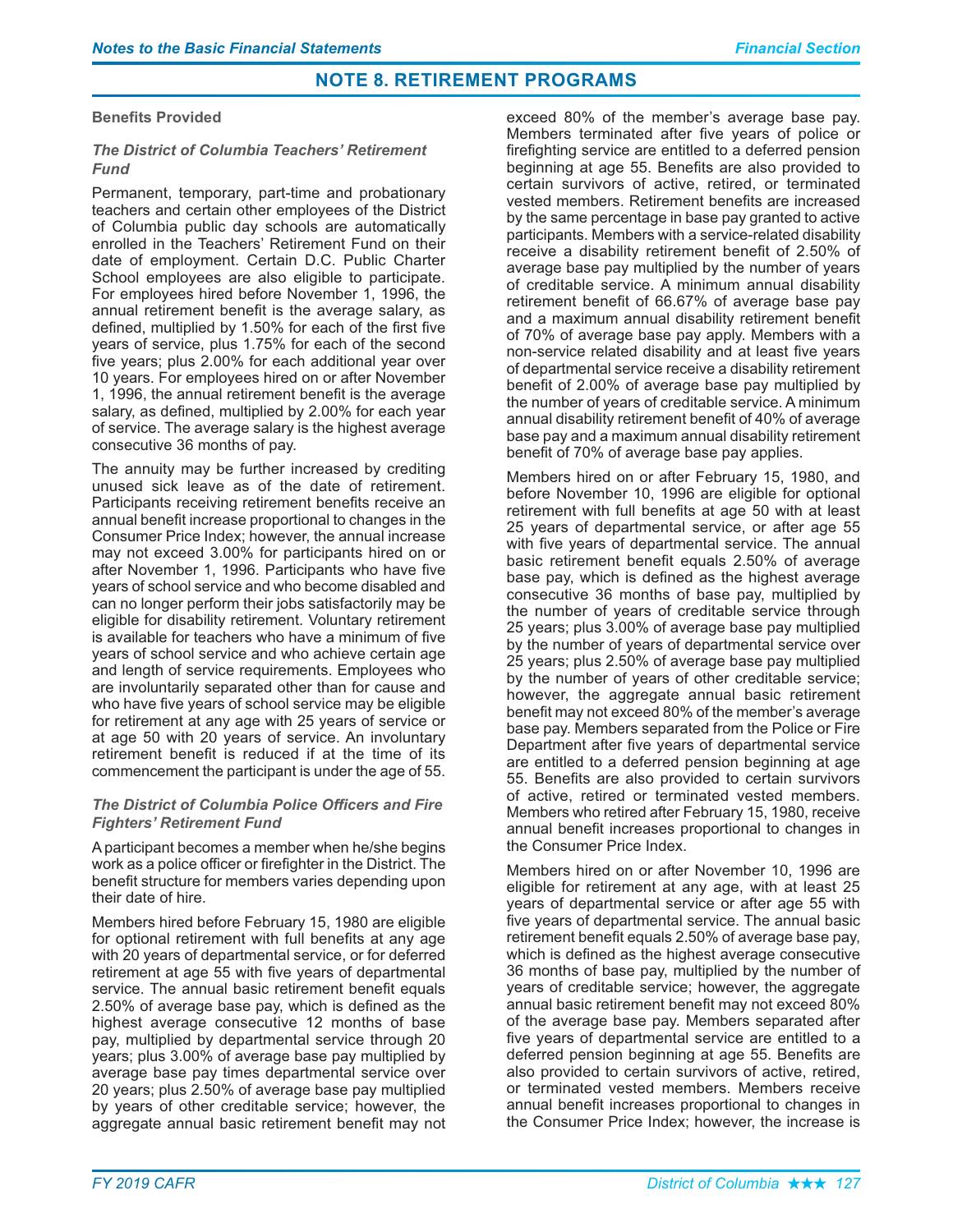capped at 3.00%. Members with a service-related disability receive a disability retirement benefit of 70% of base pay multiplied by the percentage of disability. A minimum annual disability retirement benefit of 40% of base pay applies. Members with a non-service related disability and at least five years of departmental service receive a disability retirement benefit of 70% of base pay multiplied by the percentage of disability. A minimum annual disability retirement benefit of 30% of base pay applies.

Table N8-1 presents the number of plan members that were covered by the benefit terms as of September 30, 2019 and 2018.

#### **Table N8-1**

District Retirement Funds **Plan Members Covered by Benefit Terms** 

|                                                                                            | 2019   | 2018   |
|--------------------------------------------------------------------------------------------|--------|--------|
| <b>TRF</b>                                                                                 |        |        |
| Inactive plan members (Retirees and<br>survivors receiving benefits - post                 |        |        |
| June 30, 1997)                                                                             | 4,059  | 3,990  |
| Active plan members                                                                        | 5,226  | 5,066  |
| Vested terminations                                                                        | 1,446  | 1,429  |
| Total                                                                                      | 10,731 | 10,485 |
| <b>POFRF</b><br>Inactive plan members (Retirees and<br>survivors receiving benefits - post |        |        |
| June 30, 1997)                                                                             | 3,699  | 3,441  |
| Active plan members                                                                        | 5,406  | 5,349  |
| Vested terminations                                                                        | 261    | 315    |
| Total                                                                                      | 9,366  | 9,105  |
| Note:                                                                                      |        |        |

*Numbers not in thousands*

#### **Contributions**

The District is required to contribute the amounts necessary to finance the Plan benefits of its members through annual contributions at actuarially determined

amounts in accordance with the provisions of the Police Officers, Firefighters, and Teachers Retirement Benefit Replacement Plan Act of 1998. The amount of the District's contributions for fiscal years 2019 and 2018 were equal to the amounts computed, if any, by DCRB's independent actuary. Plan members contribute by salary deductions at rates established by D.C. Code § 5-706 (2001 ED.). Members contribute 7.00% (or 8.00% for Teachers, Police Officers and Firefighters hired on or after November 1, 1996, and November 10, 1996, respectively) of annual gross salary, including any differential for special assignment and longevity, but excluding overtime, holiday, or military pay. Contribution requirements of members are established by D.C. Code  $\S$  5-706 and requirements for District of Columbia government contributions to the Fund are established by D.C. Code  $\S$  1-907.02 (2001 ED.), which may be amended by the Council. **Table N8-2** presents required amounts contributed by the District to the District Retirement Funds for fiscal years 2019 and 2018.

| Table N8-2<br><b>District Retirement Funds</b><br><b>District Contributions (\$000s)</b> |        |              |
|------------------------------------------------------------------------------------------|--------|--------------|
| <b>Fiscal Year Ended</b>                                                                 | TRF    | <b>POFRF</b> |
| Contambor 20, 2010                                                                       | ED DAD | 01,001       |

| Fiscal Year Ended  | IRF |        | <b>POFRF</b> |
|--------------------|-----|--------|--------------|
| September 30, 2019 |     | 53.343 | 91.284       |
| September 30, 2018 |     | 59.046 | 105.596      |

### **Net Pension Liability**

The District's net pension liability (asset) was measured as of September 30, 2019, and the total pension liability used to calculate the net pension liability (asset) was determined by an actuarial valuation as of September 30, 2019. Table N8-3 presents the aggregate amounts of the District Retirement Funds as of September 30, 2019.

### **Table N8-3 District Retirement Funds Aggregate Amounts (\$000s)**

|                                  | TRF       | <b>POFRF</b>    | TOTAL      |
|----------------------------------|-----------|-----------------|------------|
| Total pension liabilities        | 2.494.291 | \$<br>5.604.573 | 8.098.864  |
| Pension net position             | 2,264,482 | 6,256,363       | 8,520,845  |
| Deferred outflows of resources   | 84,352    | 22.118          | 106.470    |
| Deferred inflows of resources    | 8.699     | 195.012         | 203.711    |
| Pension expense                  | 78.416    | 74.038          | 152.454    |
| Net pension liabilities (assets) | 229.809   | (651,790)       | (421, 981) |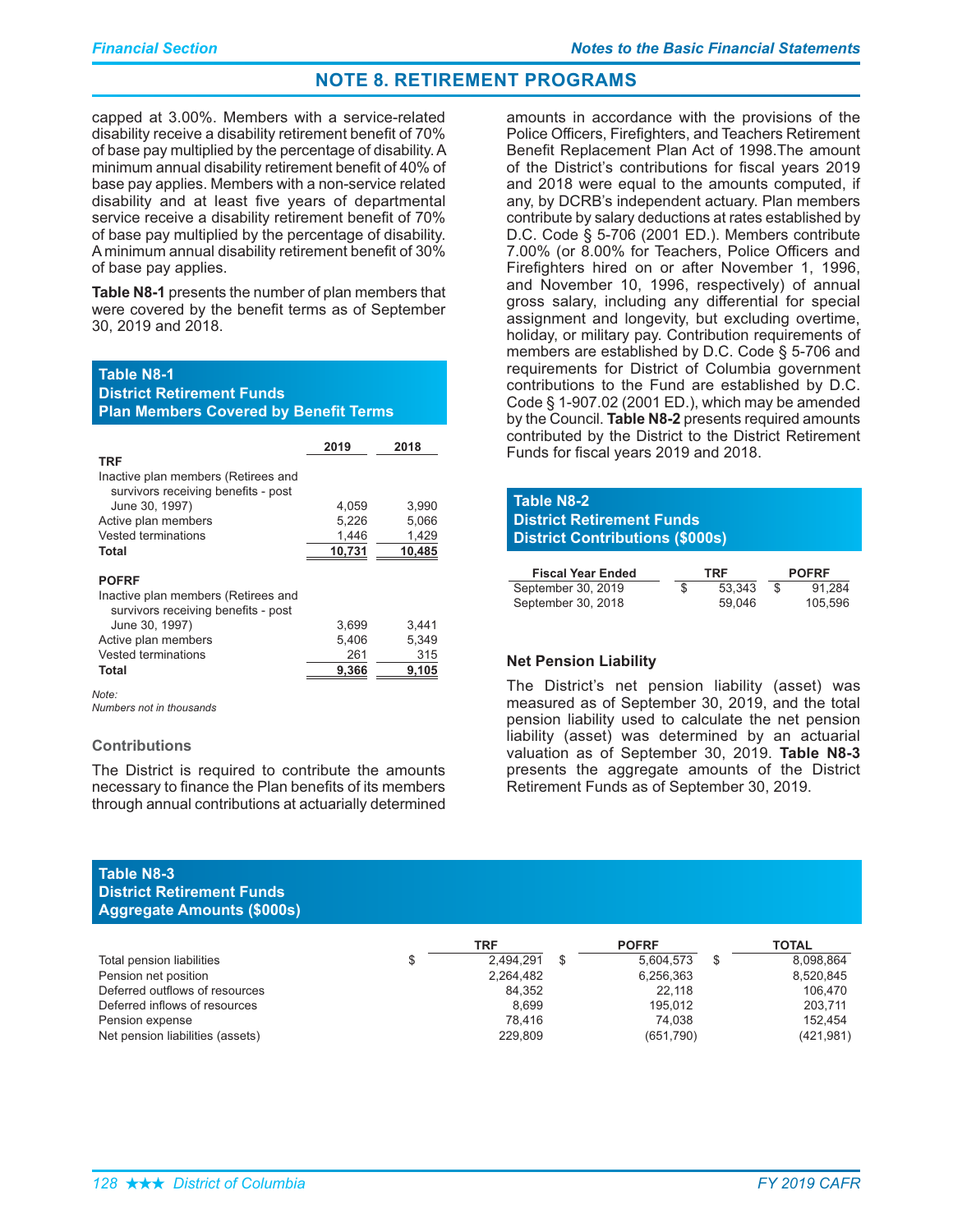#### **Actuarial Assumptions**

The total pension liability was determined based on an actuarial valuation as of September 30, 2019, using actuarial assumptions presented in Table N8-4, which were applied to all periods included in the measurement date as of September 30, 2019.

### Table N8-4

District Retirement Funds: Summary of Actuarial Assumptions Used to Determine Total Pension Liability As of September 30, 2019

|                            | TRF                                                                                                                                                                                                                                                           | <b>POFRF</b>                                                                                                                                                                                                                                                  |
|----------------------------|---------------------------------------------------------------------------------------------------------------------------------------------------------------------------------------------------------------------------------------------------------------|---------------------------------------------------------------------------------------------------------------------------------------------------------------------------------------------------------------------------------------------------------------|
| Inflation                  | 3.50%                                                                                                                                                                                                                                                         | 3.50%                                                                                                                                                                                                                                                         |
| Salary increases           | 5.50 - 8.63%, including wage inflation of 4.25%                                                                                                                                                                                                               | 4.25 - 6.34%, including wage inflation of 4.25%                                                                                                                                                                                                               |
| Investment rate of return  | 6.50%, net of pension plan investment expense                                                                                                                                                                                                                 | 6.50%, net of pension plan investment expense                                                                                                                                                                                                                 |
| Mortality                  | Pre-retirement and post-retirement mortality<br>rates were based on the RPH-2014 Blue                                                                                                                                                                         | Pre-retirement and post-retirement mortality<br>rates were based on the RPH-2014 Blue                                                                                                                                                                         |
|                            | Collar Mortality Table generationally projected<br>with scale BB, set back 1 year for males. Post-<br>disability mortality rates were based on the<br>RPH-2014 Disabled Mortality Table set back<br>6 years for males and set forward 7 years for<br>females. | Collar Mortality Table generationally projected<br>with scale BB, set back 1 year for males. Post-<br>disability mortality rates were based on the<br>RPH-2014 Disabled Mortality Table set back<br>6 years for males and set forward 7 years for<br>females. |
| Cost of Living Adjustments | 3.50% for those hired before 11/1/1996; Limited<br>to 3.00% for those hired on or after 11/1/1996                                                                                                                                                             | 3.50% for those hired before 11/1/1996: Limited<br>to 3.00% for those hired on or after 11/1/1996                                                                                                                                                             |

The actuarial assumptions used in the September 30, 2019 valuation were based on the results of the most recent actuarial experience investigation for the period October 1, 2011 to September 30, 2015, dated July 18, 2017.

The long-term expected rate of return on pension plan investments was determined using a log-normal distribution analysis in which best-estimate ranges of expected future real rates of return (expected

returns, net of pension plan investment expense and inflation) are developed for each major asset class. These ranges are combined to produce the long-term expected rate of return by weighting the expected future real rates of return by the target asset allocation percentage and by adding expected inflation. Table N8-5 presents target allocation and best estimates of geometric real rates of return for each major asset class.

### Table N8-5

### District Retirement Funds: Summary of Target Allocation and Long-Term Expected Real Rate of Return by Asset Class

| <b>Asset Class</b>                             | <b>Target</b><br><b>Allocation</b> | Long-Term<br><b>Expected Real</b><br><b>Rate of Return</b> |
|------------------------------------------------|------------------------------------|------------------------------------------------------------|
| Domestic equity                                | 20.00 %                            | 7.80 %                                                     |
| Foreign equity (developed)                     | 16.00 %                            | 8.10%                                                      |
| Foreign equity (emerging)                      | 10.00 %                            | 10.50 %                                                    |
| U.S. core fixed income                         | 11.00 %                            | 4.40 %                                                     |
| Treasury inflation-protected securities (TIPS) | 6.00%                              | 3.30%                                                      |
| High yield bonds                               | 4.00 %                             | 6.80%                                                      |
| Bank loans                                     | 3.00%                              | 5.70 %                                                     |
| Foreign bonds (developed)                      | 2.00%                              | 2.60%                                                      |
| Emerging markets debt (local)                  | 4.00 %                             | 5.90 %                                                     |
| Real estate                                    | 6.00%                              | 7.10%                                                      |
| Natural resources (private)                    | 2.00%                              | 7.80 %                                                     |
| Infrastructure                                 | 3.00%                              | 7.80 %                                                     |
| Private equity                                 | 9.00%                              | 9.40%                                                      |
| Absolute return                                | 4.00 %                             | 5.60 %                                                     |
| Total                                          | 100.00 %                           |                                                            |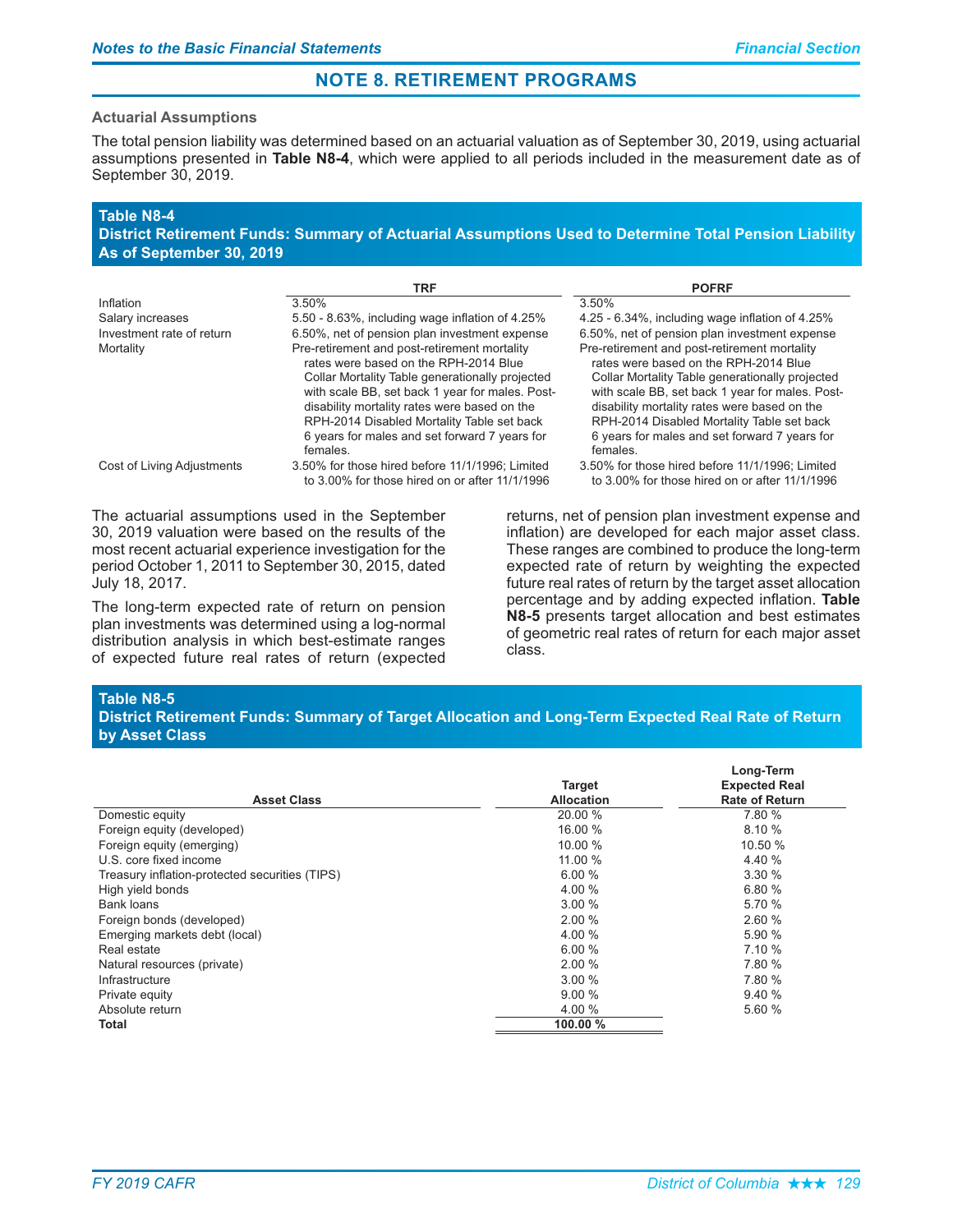#### **Discount Rate**

The discount rate used to measure the total pension liability was 6.50%. The projection of cash flows used to determine the discount rate assumed that plan member contributions will be made at the current contribution rate and that the District contributions will be made in accordance with the Board's funding policy adopted in 2012 and revised in 2017. Based on those assumptions, the pension plan's fiduciary

net position was projected to be available to make all projected future benefit payments of current plan members. Therefore, the long-term expected rate of return on pension plan investments was applied to all periods of projected benefit payments to determine the total pension liability.

**Table N8-6** presents changes in the District's net pension liability (asset) for the year ended September 30, 2019.

### **Table N8-6**

District Retirement Funds **Changes in Net Pension Liability (Asset) (\$000s)** 

|                                                   | Increase (Decrease)                                                                                                                                      |                                  |                                      |                                                    |                                                                     |                 |  |  |  |
|---------------------------------------------------|----------------------------------------------------------------------------------------------------------------------------------------------------------|----------------------------------|--------------------------------------|----------------------------------------------------|---------------------------------------------------------------------|-----------------|--|--|--|
|                                                   |                                                                                                                                                          | <b>Teachers' Retirement Fund</b> |                                      |                                                    | <b>Police Officers and Fire Fighters'</b><br><b>Retirement Fund</b> |                 |  |  |  |
|                                                   | Plan<br>Net<br>Total<br>Fiduciary<br><b>Pension</b><br>Net<br>Liability<br>Pension<br><b>Position</b><br>Liability<br>(Asset)<br>$(a)-(b)$<br>(b)<br>(a) |                                  | Total<br>Pension<br>Liability<br>(a) | Plan<br>Fiduciary<br>Net<br><b>Position</b><br>(b) | <b>Net</b><br>Pension<br>Liability<br>(Asset)<br>(a)-(b)            |                 |  |  |  |
| <b>Balances at September 30, 2018</b>             | \$2,261,867                                                                                                                                              | \$2,176,106                      | 85,761<br>\$                         | \$<br>5,265,874                                    | \$6,023,770                                                         | (757, 896)<br>S |  |  |  |
| Changes for the year                              |                                                                                                                                                          |                                  |                                      |                                                    |                                                                     |                 |  |  |  |
| Service cost                                      | 72,429                                                                                                                                                   |                                  | 72,429                               | 180,928                                            |                                                                     | 180,928         |  |  |  |
| Interest                                          | 144,165                                                                                                                                                  |                                  | 144,165                              | 338,288                                            |                                                                     | 338,288         |  |  |  |
| Difference between expected and actual experience | 103,719                                                                                                                                                  |                                  | 103,719                              | (57, 642)                                          |                                                                     | (57, 642)       |  |  |  |
| Contributions - employer                          |                                                                                                                                                          | 53,343                           | (53, 343)                            |                                                    | 91,284                                                              | (91, 284)       |  |  |  |
| Contributions - employees                         |                                                                                                                                                          | 40,432                           | (40, 432)                            |                                                    | 38,243                                                              | (38, 243)       |  |  |  |
| Net investment income                             | $\overline{\phantom{a}}$                                                                                                                                 | 85,047                           | (85,047)                             | $\overline{\phantom{a}}$                           | 232,987                                                             | (232, 987)      |  |  |  |
| Benefit payments, including refunds of employee   |                                                                                                                                                          |                                  |                                      |                                                    |                                                                     |                 |  |  |  |
| contributions                                     | (87, 889)                                                                                                                                                | (87, 889)                        |                                      | (122, 875)                                         | (122, 875)                                                          |                 |  |  |  |
| Administrative expenses                           |                                                                                                                                                          | (3,440)                          | 3,440                                |                                                    | (9,481)                                                             | 9,481           |  |  |  |
| Other income                                      |                                                                                                                                                          | 883                              |                                      | (883)                                              | 2,435                                                               | (2, 435)        |  |  |  |
| <b>Net Changes</b>                                | 232,424                                                                                                                                                  | 88,376                           | 144,048                              | 338,699                                            | 232,593                                                             | 106,106         |  |  |  |
| Balances at September 30, 2019                    | 2,494,291                                                                                                                                                | \$2,264,482                      | 229,809                              | 5,604,573<br>s.                                    | \$6,256,363                                                         | (651,790)       |  |  |  |

Sensitivity of the Net Pension Liability (Asset) to Changes in the Discount Rate

Table N8-7 presents the net pension liability (asset) of the TRF and POFRF Plans, calculated using the discount rate of 6.50%, as well as the Plans' net pension liability (asset), calculated using a discount rate that is 1-percentage point lower (5.50%) or 1-percentage point higher (7.50%) than the current rate.

### **Table N8-7**

District Retirement Funds: Sensitivity of the Net Pension Liability (Asset) to Changes in the Discount **Rate (\$000s)** 

Teachers' plan's net pension liability (asset) Police officers and fire fighters' plan's net pension liability (a

#### **Pension Plans' Fiduciary Net Position**

Detailed information about the Plans' fiduciary net position is available in the separately issued District Retirement Funds financial statements and required supplementary information issued by the District of Columbia Retirement Board.

|                           |         |   | <b>Current</b>                     |                           |             |  |
|---------------------------|---------|---|------------------------------------|---------------------------|-------------|--|
| 1% Decrease<br>$(5.50\%)$ |         |   | <b>Discount Rate</b><br>$(6.50\%)$ | 1% Increase<br>$(7.50\%)$ |             |  |
| \$                        | 669.520 | S | 229,809                            | \$                        | (117, 925)  |  |
|                           | 372.957 |   | (651,790)                          |                           | (1,460,879) |  |

**Pension Expense, Deferred Outflows of Resources, and Deferred Inflows of Resources Related to Pensions** 

For the year ended September 30, 2019, the District recognized pension expenses of \$78,416 and \$74,038 for TRF and POFRF, respectively. Table N8-8 presents deferred outflows of resources and deferred inflows of resources related to pensions as of September 30, 2019.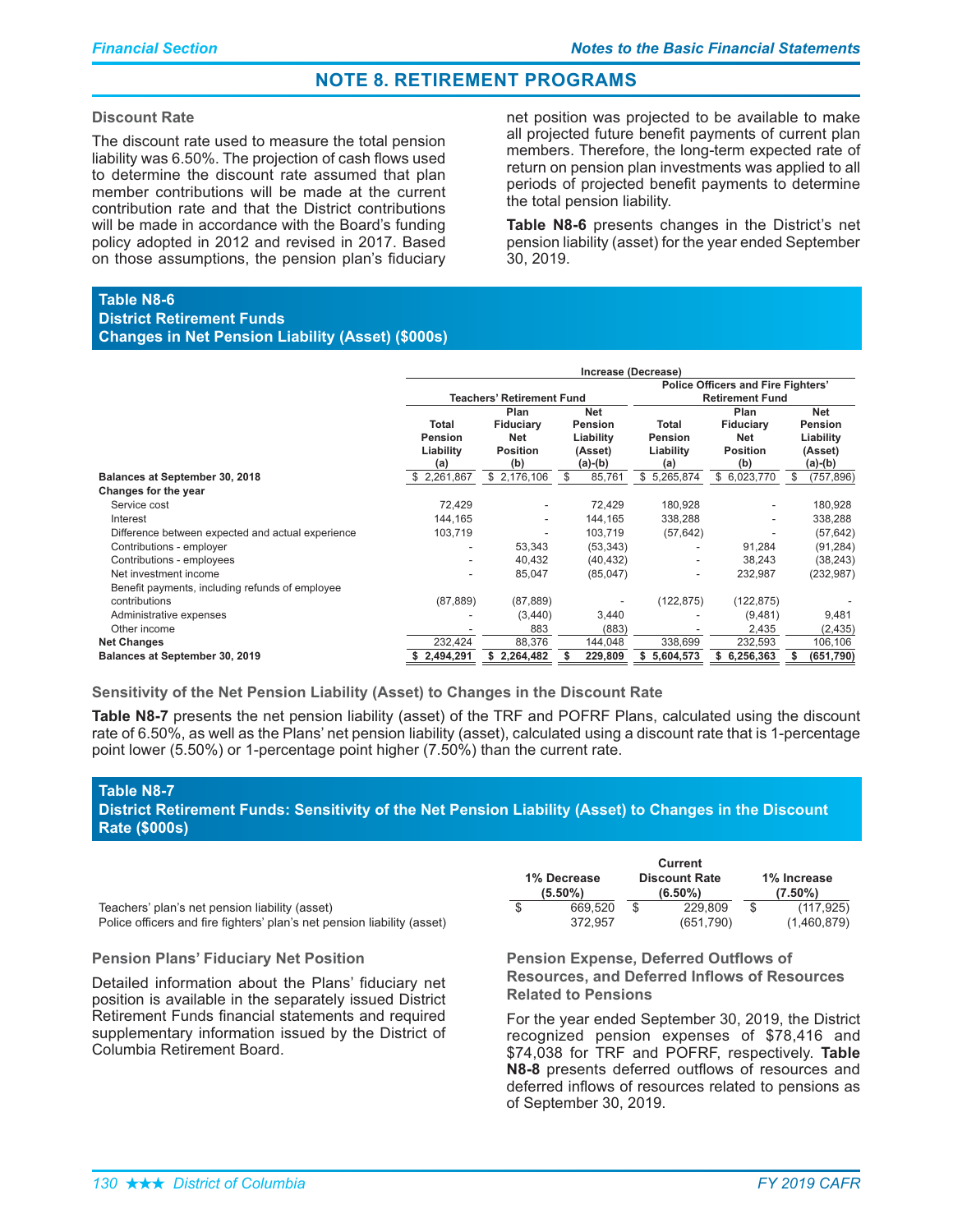### **Table N8-8**

### District Retirement Funds

**Deferred Outflows of Resources and Deferred Inflows of Resources (\$000s)** 

|                                                                          | TRF                                      |                  |                                         |                  | <b>POFRF</b> |                          |  |                  |  |                                         |
|--------------------------------------------------------------------------|------------------------------------------|------------------|-----------------------------------------|------------------|--------------|--------------------------|--|------------------|--|-----------------------------------------|
|                                                                          | <b>Deferred</b><br><b>Outflows</b><br>оf |                  | <b>Deferred</b><br><b>Inflows</b><br>оf |                  |              | <b>Outflows</b><br>οf    |  | <b>Deferred</b>  |  | <b>Deferred</b><br><b>Inflows</b><br>оf |
|                                                                          |                                          | <b>Resources</b> |                                         | <b>Resources</b> |              | <b>Resources</b>         |  | <b>Resources</b> |  |                                         |
| Differences between expected and actual experience                       |                                          | 77.789           |                                         | 8.699            | \$.          | $\overline{\phantom{a}}$ |  | 187.493          |  |                                         |
| Changes of assumptions                                                   |                                          |                  |                                         |                  |              | 22.118                   |  |                  |  |                                         |
| Net difference between projected and actual earnings on plan investments |                                          | 6.563            |                                         | $\qquad \qquad$  |              |                          |  | 7.519            |  |                                         |
| <b>Total</b>                                                             |                                          | 84,352           |                                         | 8.699            |              | 22.118                   |  | 195.012          |  |                                         |

Table N8-9 presents deferred outflows of resources and deferred inflows of resources that will be recognized in pension expenses in future periods.

### **Table N8-9**

**District Retirement Funds** 

**Schedule of Amortization of Deferred Outflows (Deferred Inflows) of Resources (\$000s)** 

| Year ended   |             |                  |
|--------------|-------------|------------------|
| September 30 | TRF         | <b>POFRF</b>     |
| 2020         | \$<br>4.732 | \$<br>(116, 193) |
| 2021         | 16,087      | (60, 483)        |
| 2022         | 44.142      | 19.698           |
| 2023         | 10.692      | 10,158           |
| 2024         |             | (17, 840)        |
| Thereafter   |             | (8.234)          |

### **Payable to the Pension Plans**

The District's contributions for fiscal years 2019, 2018, and 2017 were equal to the fund's independent actuary's recommendation; therefore, there were no outstanding amounts due to the plans as of September 30, 2019.

### **B. DEFINED CONTRIBUTION PENSION PLAN**

### **Plan Description**

Under the provisions of D.C. Code  $§1-626.05$ , the District sponsors a defined contribution pension plan with a qualified trust under Internal Revenue Code (IRC) Section 401(a) for permanent fulltime employees covered under the Social Security System. As of September 30, 2019, there were 19,595 employees participating in the Section 401(a) plan. Employees do not contribute to the plan and are eligible to participate after one year of service.

The District contributes 5.00% of base salaries for eligible employees each pay period. This contribution rate is 5.50% of base salaries for detention officers. Contributions and earnings vest incrementally beginning after two years of service, including a oneyear waiting period, and vest fully after five years of service, including the one-year waiting period.

Contributions and earnings are forfeited for the period of service during which the employee does not achieve incremental vesting, if separation occurs before five years of credited service. These contributions are not considered assets of the District, and the District has no further liability to this plan. For the fiscal years ended September 30, 2019, 2018, and 2017, District's contributions to the plan were \$73,753, \$69,458, and \$65,133, respectively.

This plan also covers employees of the D.C. Housing Authority and the Health Benefit Exchange Authority, while the employees of the Housing Finance Agency, Washington Convention and Sports Authority, the University of the District of Columbia, and the Notfor-Profit Hospital Corporation are covered under separate defined contribution plans.

### **C. DEFERRED COMPENSATION PLANS**

### **Internal Revenue Code Section 403(b) Plan**

The District sponsors an annuity purchase plan with insurance companies and other issuers in accordance with IRC Section 403(b) for public teachers covered by the District Retirement Program. The District does not contribute to this plan and has no liability to the plan. Under this annuity purchase plan, eligible employees were able to defer up to \$19,000 (not in thousands) of their annual compensation for calendar year 2019. Employees with 15 years of service or more were able to defer an additional amount, not to exceed the lesser of: (a) \$3,000 (not in thousands) in additional contributions; (b) \$15,000 (not in thousands) reduced by amounts contributed under this special provision in prior years; or (c) \$5,000 (not in thousands) times the number of years of service less the total elective deferrals from previous years. In addition, employees who were 50 years old or older by the end of the plan year were able to defer an additional amount as a catch up contribution. The maximum amount for such catch up contributions was \$6,000 (not in thousands) in 2019. As of September 30, 2019, there were 3,353 employees participating in the Section 403(b) plan. District employees contributed \$23,465 to this annuity plan in fiscal year 2019. Contributions vest immediately and are not assets of the District.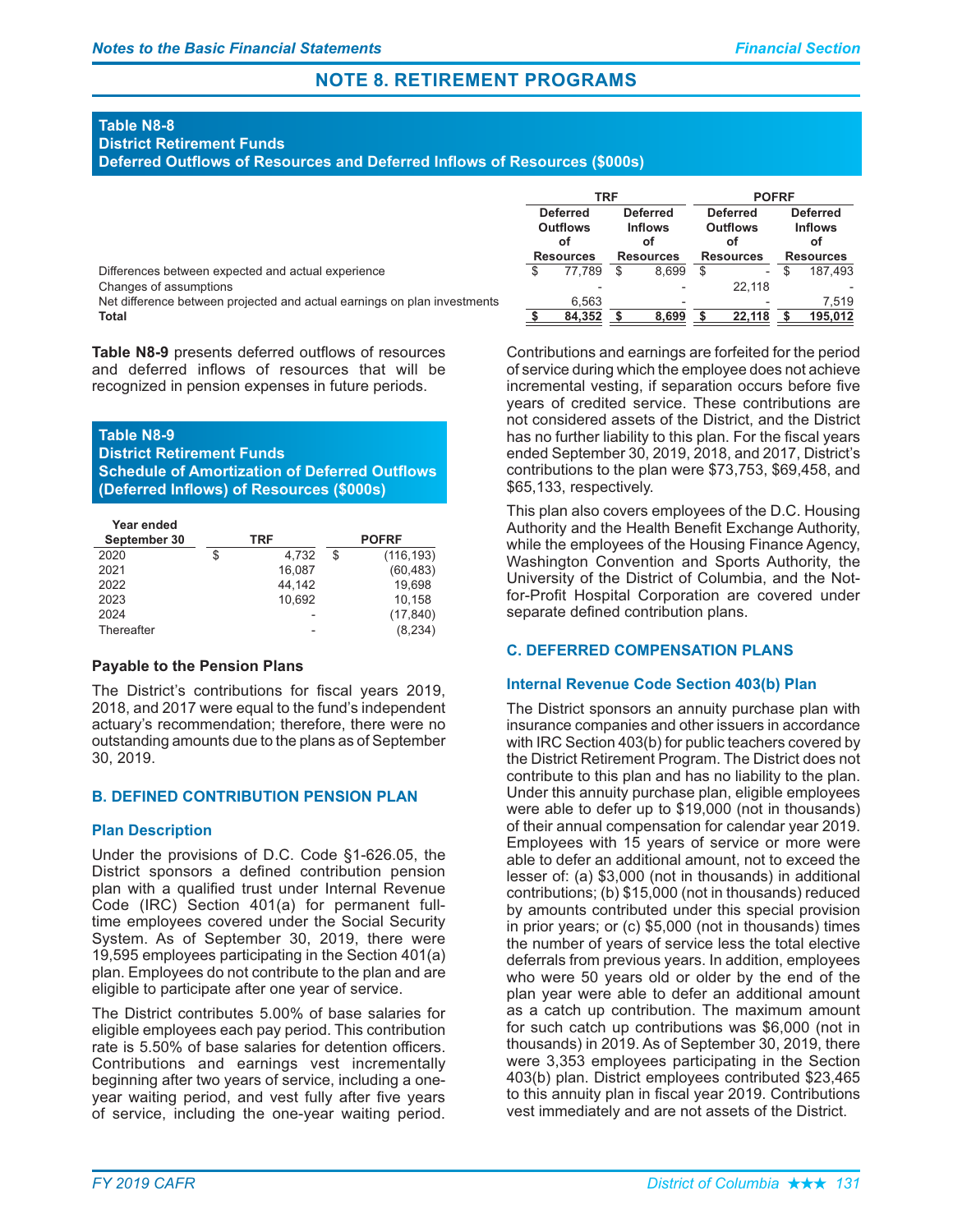#### **Internal Revenue Code Section 457 Plan**

The District offers its employees a deferred compensation plan (D.C. Code §47-3601) created in accordance with IRC Section 457. Employees, including teachers, were able to defer the lesser of \$19,000 (not in thousands) or 100% of includable compensation in calendar year 2019. A special catch-up provision is also available to participants that allows them to "make up" or "catch up" for prior years in which they did not contribute the maximum amount to the plan. The "catch up" limit is the lesser of: (a) twice the annual contribution limit, \$38,000 (not in thousands); or (b) the annual contribution limit for the year plus underutilized amounts from prior taxable years. An additional deferral of \$6,000 (not in thousands) is available to participants who are at least 50 years old before the end of the calendar year.

As described in the Legislative Branch Employee Retirement Benefits Match Amendment Act of 2017 (D.C. Act 22-130, Section 1112 (b)), which became effective December 13, 2017, for employees of the

Council, the Office of the District of Columbia Auditor, and the Office of Advisory Neighborhood Commissions participating in the deferred compensation plan established by D.C. Code  $\S$  1-626.05 (2), the District shall contribute each pay period an amount equal to the employee's contribution for that pay period pursuant to D.C. Code  $\S$  1-626.09; provided, that the District's contribution on behalf of the employee shall not exceed 3.00% of the employee's base salary during that pay period.

Compensation deferred and income earned are taxable when paid, or made available to the participant or beneficiary, upon retirement, death, termination, or unforeseeable emergency. As of September 30, 2019, there were 16,500 employees participating in the Section 457 plan. District employees contributed  $\$77,\!769$  to this plan in fiscal year 2019. Contributions are not assets of the District, and the District has no further liability to the plan.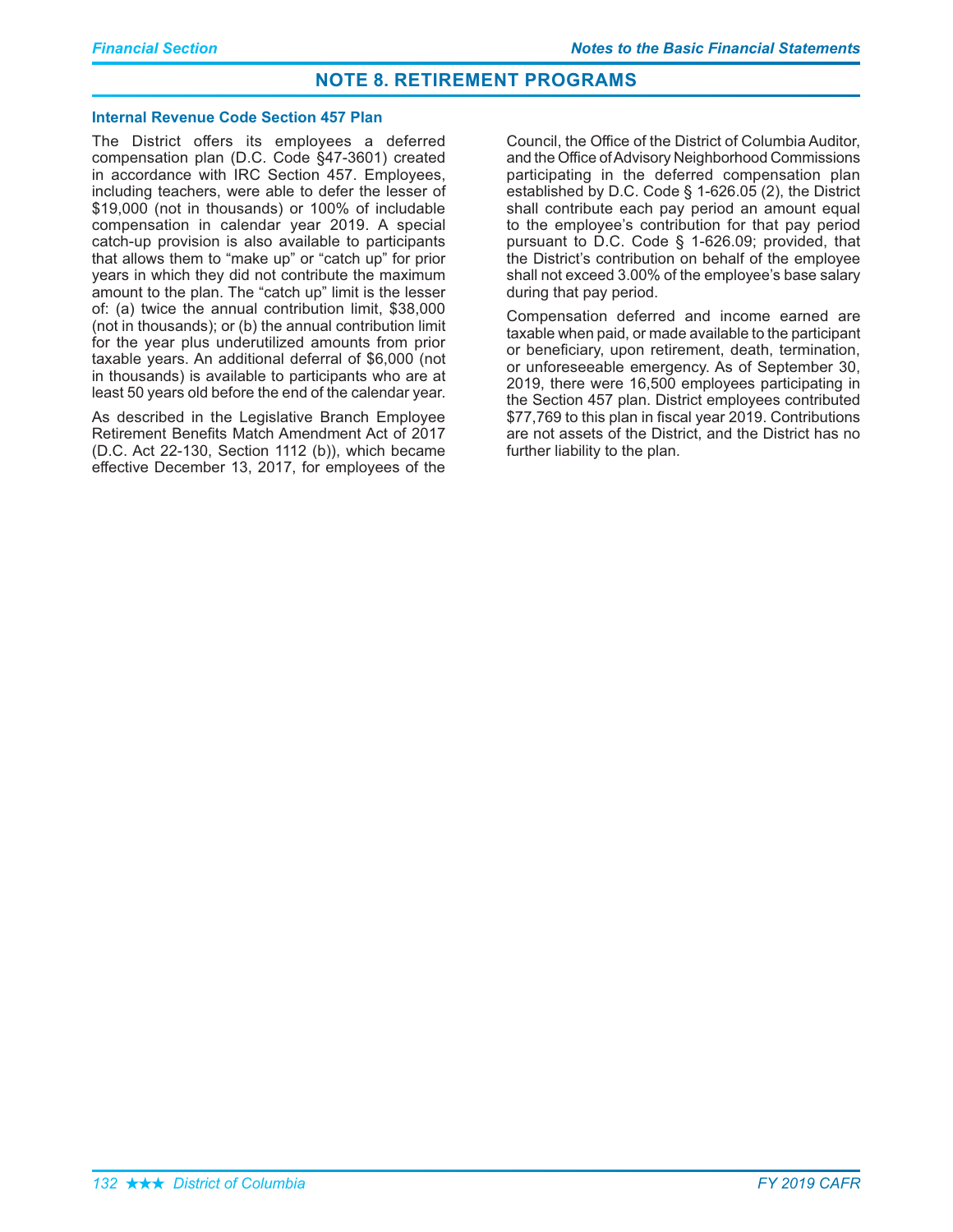# **NOTE 9. OTHER POSTEMPLOYMENT BENEFITS (OPEB)**

### **General Information About the OPEB Plan**

### **Plan Description**

The District of Columbia Other Postemployment Benefits (OPEB) Plan is a single-employer defined benefit healthcare and life insurance plan administered jointly by the Department of Human Resources and the Office of Finance and Treasury. The OPEB Plan is administered as an irrevocable trust through which assets are accumulated and benefits are paid as they become due in accordance with the substantive plan. All employees hired after September 30, 1987, and employees who retire under the Teachers' Retirement Plan and Police Officers and Fire Fighters' Retirement Plan or who are eligible for retirement benefits under the Social Security Act, are eligible to participate in the OPEB plan. This plan provides medical care and life insurance benefits to eligible employees.

D.C. Code  $§1-621.09$  authorizes the Mayor to determine the amount of the District's contribution for enrollments before the beginning of each contract period. In addition, the Mayor may propose amendments to establish and/or revise benefit provisions and the Council may elect to pass the appropriate legislation. The OPEB Plan administrators issue a publicly available financial report that includes financial statements and required supplementary information for the OPEB Plan. This report may be obtained from the following location:

**Office of Finance and Treasury** 

1101 4th Street, SW, Suite 800W Washington, DC 20024

Northern Trust Company serves as the Master Custodian for the OPEB Plan and as an independent source, provides information on investment transactions, thereby confirming or disputing information provided by the plan's investment managers.

### **Benefits Provided**

Cost sharing arrangements for annuitants vary depending on whether the employee was a General Employee, Teacher, Police Officer or Firefighter. For General Employees and Teachers, annuitants with at least 10 years of creditable District service but less than 30 years of creditable District service pay a percentage of their health insurance premiums and the District pays the remainder. The percentage paid by the annuitant is 75%, reduced by an additional 2.50% for each year of creditable service over 10 years up to a maximum of 20 such additional years. Thus, the District's contribution shall not exceed 75% of the cost of the selected health benefit plan. For annuitants with 30 or more years of creditable District service, the District pays 75% of the cost of the selected health benefit plan and the annuitant pays 25% of the cost of the selected health benefit plan.

Covered family members of General Employee and Teacher annuitants with at least 10 years of creditable District service but less than 30 years of creditable District service pay a percentage of their health insurance premiums and the District pays the remainder. The percentage paid by the covered family member is 80%, reduced by an additional 1.00% for each year of creditable District service over 10 years up to a maximum of 20 such additional years. Thus, the District's contribution shall not exceed 40% of the cost of the selected health benefit plan for covered family members of an annuitant with 30 or less years of creditable District service; and the family members of an annuitant with 30 or more years of creditable District service pays up to 60% of the cost of the selected health benefit plan.

For Police Officers and Firefighters, annuitants with at least 10 years of creditable District service but less than 25 years of creditable District service, pay a percentage of their health insurance premiums and the District pays the remainder. The percentage paid by the annuitant is 70%, reduced by an additional 3.00% for each year of creditable service over 10 years up to a maximum of 15 such additional years. Thus, the District's contribution shall not exceed 75% of the cost of the selected health benefit plan. For annuitants with 25 or more years of creditable District service or Police Officer or Firefighter annuitants who are injured in the line of duty, the District pays 75% of cost of the selected health benefit plan and the annuitant pays 25% of the cost of the selected health benefit plan. Special rules apply for Police and Firefighters who were hired before November 10, 1996.

Covered family members of Police Officer and Firefighter annuitants with at least 10 years of creditable District service but less than 25 years of creditable District service pay a percentage of their health insurance premiums and the District pays the remainder. The percentage paid by the covered family members is 75%, reduced by an additional 3.00% for each year of creditable District service over 10 years. However, the portion paid by the covered family member is never less than 40%, and the District's contribution shall not exceed 60% of the cost of the selected health benefit plan; covered family members of police officers or firefighters who were hired before November 10, 1996, pay 40% of the cost of the selected health benefit plan.

The participant pays \$.0433 per thousand dollars of life insurance coverage until age 65 for the 75% reduction option, with no contributions required thereafter. Participants can also elect a 50% or 0% reduction of life insurance benefits, which require additional contributions.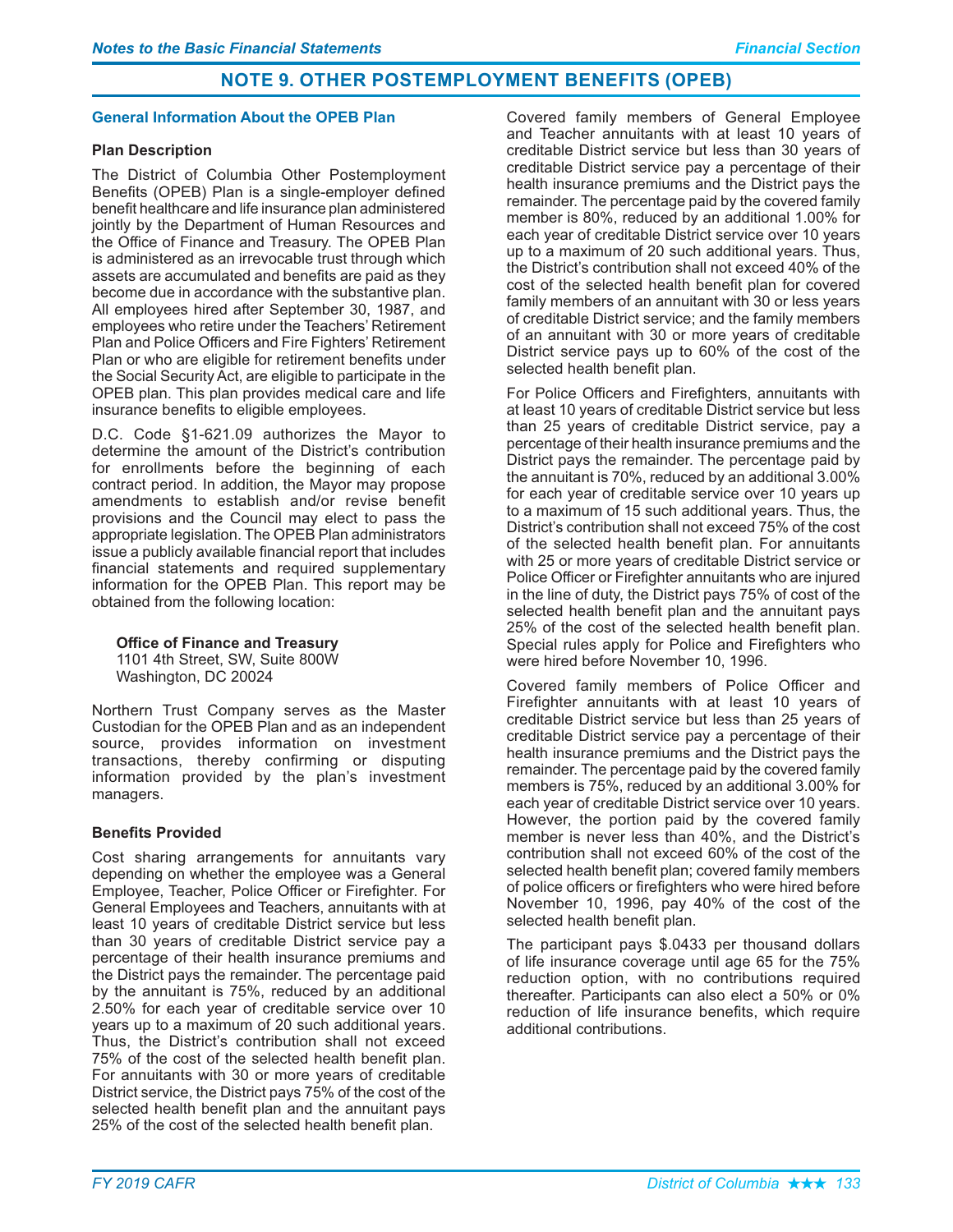# **NOTE 9. OTHER POSTEMPLOYMENT BENEFITS (OPEB)**

Table N9-1 presents the number of OPEB plan members that were covered by the benefit terms as of September 30, 2019 and 2018.

### **Table N9-1 OPEB Plan Members Covered by Benefit Terms**

|                                      | 2019  | 2018  |
|--------------------------------------|-------|-------|
| Inactive OPEB plan members currently |       |       |
| receiving benefits                   | 1.939 | 1.683 |

### **Contributions**

In accordance with the provisions of D.C. Code  $§1-621.09$ , the District is required to contribute the amounts necessary to finance the OPEB plan through annual contributions at actuarially determined amounts. Fiscal years 2019 and 2018 contribution amounts were equal to amounts computed by an independent actuary which was retained by the District. Table N9-2 presents required amounts contributed by the District to the OPEB plan for fiscal years 2019 and 2018.

# **Table N9-2 OPEB District Contributions (\$000s)**

| <b>Fiscal Year Ended</b> |   | Amount |
|--------------------------|---|--------|
| September 30, 2019       | S | 46.000 |
| September 30, 2018       |   | 44.500 |

### **Net OPEB Liability (Asset)**

The District's net OPEB liability (asset) was measured as of September 30, 2019, and the total OPEB liability used to calculate the net OPEB liability (asset) was determined by an actuarial valuation as of September 30, 2018, rolled forward to the measurement date.

### **Actuarial Assumptions**

The total OPEB liability was determined based on an actuarial valuation as of September 30, 2018, then updated using actuarial assumptions presented in Table N9-3, applied to all periods included in the measurement and rolled forward to the measurement date as of September 30, 2019.

#### **Table N9-3**

| <b>Summary of Actuarial Assumptions Used to Determine Total OPEB Liability</b> |  |
|--------------------------------------------------------------------------------|--|
| As of September 30, 2019                                                       |  |

| Actuarial cost method         | Entry age normal                                                                                                                                                                                                                                       |
|-------------------------------|--------------------------------------------------------------------------------------------------------------------------------------------------------------------------------------------------------------------------------------------------------|
| Amortization method           | Level percent of pay, closed                                                                                                                                                                                                                           |
| Remaining amortization period | 17 years beginning with fiscal year end 2019                                                                                                                                                                                                           |
| Asset valuation method        | Market value                                                                                                                                                                                                                                           |
| Investment rate of return     | 6.50%                                                                                                                                                                                                                                                  |
| Discount rate                 | 6.50%                                                                                                                                                                                                                                                  |
| Salary increase rate          | 3.50% (plus merit scale)                                                                                                                                                                                                                               |
| Medical inflation rate        | 5.40%, grading to 3.90%. Assumption utilizes the Society of Actuaries Getzen Medical Trend Model,<br>and reaches the ultimate medical inflation rate in 2040.                                                                                          |
| Mortality                     | The RP-2014 Healthy Employee Mortality Table with the MP-2018 Improvement Scale, fully<br>generational, was used for healthy lives both pre-retirement and post-retirement. For disabled<br>lives, the RP-2014 Disabled Life Mortality Table was used. |

The actuarial assumptions used in the September 30, 2018 valuation were based on the results of the most recent experience study executed in fiscal years 2017 and 2018.

The long-term expected rate of return on OPEB plan investments was determined using a building-block method in which best-estimate ranges of expected future real rates of return (expected returns, net of

investment expense and including inflation) are developed for each major asset class. These ranges are combined to produce the long-term expected rate of return by weighting the expected future real rates of return by the target asset allocation percentage and by adding expected inflation. Table N9-4 presents target allocation and best estimates of arithmetic real rates of return for each major asset class as of September 30, 2019.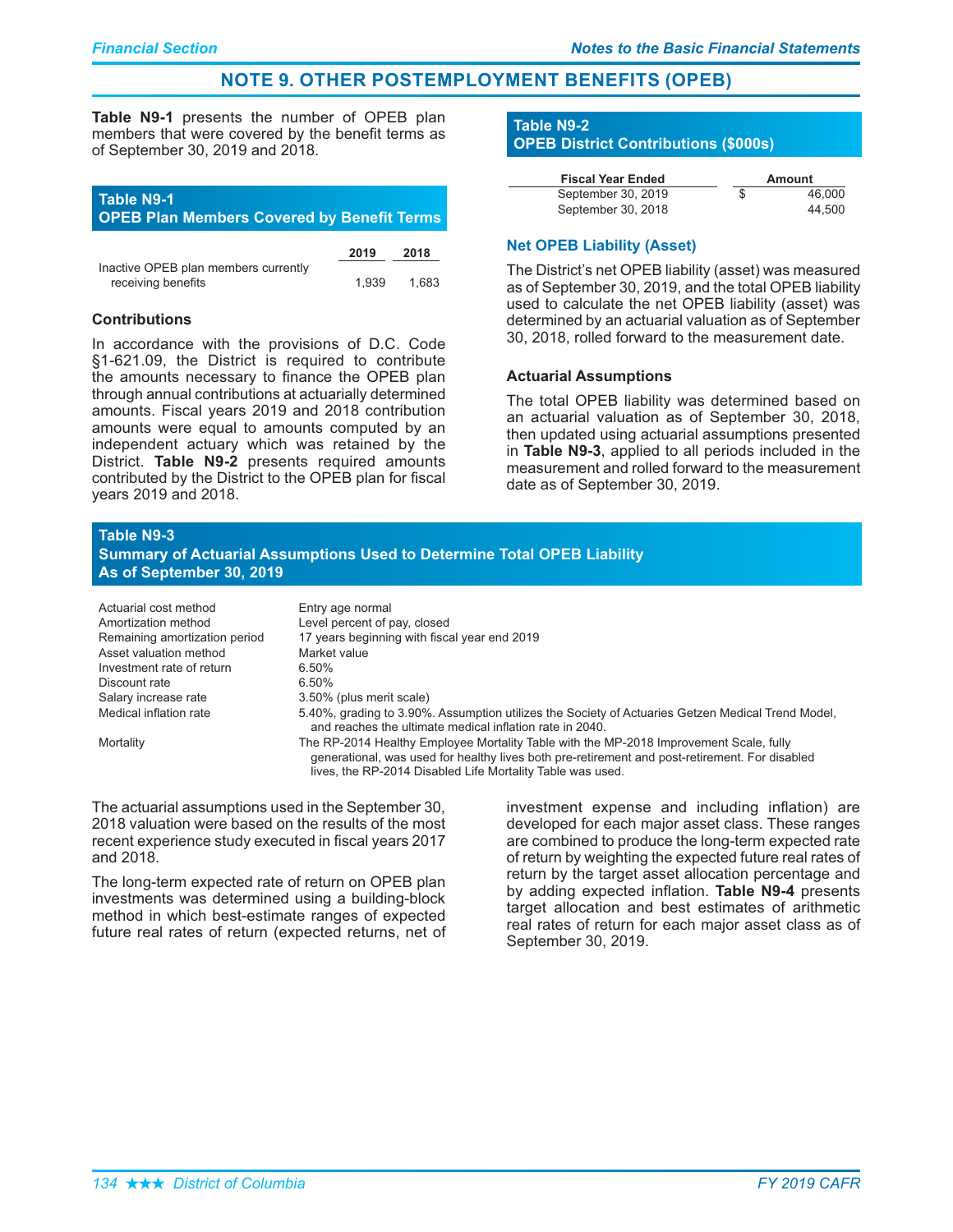# **NOTE 9. OTHER POSTEMPLOYMENT BENEFITS (OPEB)**

# **Table N9-4**

#### OPEB: Summary of Target Allocation and Long-Term Expected Real Rate of Return by Asset Class

| <b>Asset Class</b>             | <b>Target</b><br><b>Allocation</b> | Long-Term<br><b>Expected Real</b><br><b>Rate of Return</b> |
|--------------------------------|------------------------------------|------------------------------------------------------------|
| U.S. equity                    | 45.00%                             | 6.60%                                                      |
| International equity           | $9.00\%$                           | 6.90%                                                      |
| Emerging market equity         | 4.00%                              | 8.90%                                                      |
| Core fixed income              | 24.00%                             | 3.40%                                                      |
| Developed markets fixed income | 10.00%                             | 2.40%                                                      |
| Emerging market debt           | 3.00%                              | 5.70%                                                      |
| Commodities                    | 5.00%                              | 4.70%                                                      |
| Cash                           | $0.00\%$                           | 2.70%                                                      |
| <b>Total</b>                   | 100.00%                            |                                                            |

#### **Discount Rate**

The discount rate used to measure the total OPEB liability was 6.50%. The projection of cash flows used to determine the discount rate assumed that the District's contributions will be made at rates equal to the actuarially determined contribution rates. Based on those assumptions, the OPEB plan's fiduciary net position was projected to be available to make all projected future benefit payments of current plan members. Therefore, the long-term expected rate of return on OPEB plan investments was applied to all periods of projected benefit payments to determine the total OPEB liability.

#### **Changes in Net OPEB Liability (Asset)**

Table N9-5 presents changes in the District's net OPEB liability (asset) for the year ended September 30, 2019.

#### **Table N9-5** Changes in Net OPEB Liability (Asset) (\$000s)

|                                                               | Increase (Decrease) |                                       |   |                                                     |    |                                                          |
|---------------------------------------------------------------|---------------------|---------------------------------------|---|-----------------------------------------------------|----|----------------------------------------------------------|
|                                                               |                     | <b>Total OPEB</b><br>Liability<br>(a) |   | <b>Plan Fiduciary</b><br><b>Net Position</b><br>(b) |    | <b>Net OPEB</b><br><b>Liability (Asset)</b><br>$(a)-(b)$ |
| <b>Balances at September 30, 2018</b>                         | \$                  | 1,391,001                             | S | 1,462,030                                           | \$ | (71, 029)                                                |
| Changes for the year                                          |                     |                                       |   |                                                     |    |                                                          |
| Service cost                                                  |                     | 50,106                                |   |                                                     |    | 50,106                                                   |
| Interest                                                      |                     | 89,812                                |   |                                                     |    | 89,812                                                   |
| Difference between expected and actual experience             |                     | 1.627                                 |   |                                                     |    | 1.627                                                    |
| Changes in assumptions                                        |                     | (49,000)                              |   |                                                     |    | (49,000)                                                 |
| Insurance carrier premiums net of retiree contributions       |                     | (18, 844)                             |   |                                                     |    | (18, 844)                                                |
| Contributions - employer and annuitants                       |                     |                                       |   | 46,834                                              |    | (46, 834)                                                |
| Net investment income                                         |                     |                                       |   | 20,647                                              |    | (20, 647)                                                |
| Benefit payments, including refunds of employee contributions |                     |                                       |   | (19, 678)                                           |    | 19,678                                                   |
| Administrative expenses                                       |                     |                                       |   | (730)                                               |    | 730                                                      |
| Net changes                                                   |                     | 73.701                                |   | 47,073                                              |    | 26,628                                                   |
| <b>Balances at September 30, 2019</b>                         |                     | 1.464.702                             |   | 1.509.103                                           |    | (44, 401)                                                |

#### *Note:*

*Changes in assumptions which decreased the total OPEB liability by \$49,000 resulted from: changes in healthcare costs and trends; and actuarial and demographic changes due to the experience study.*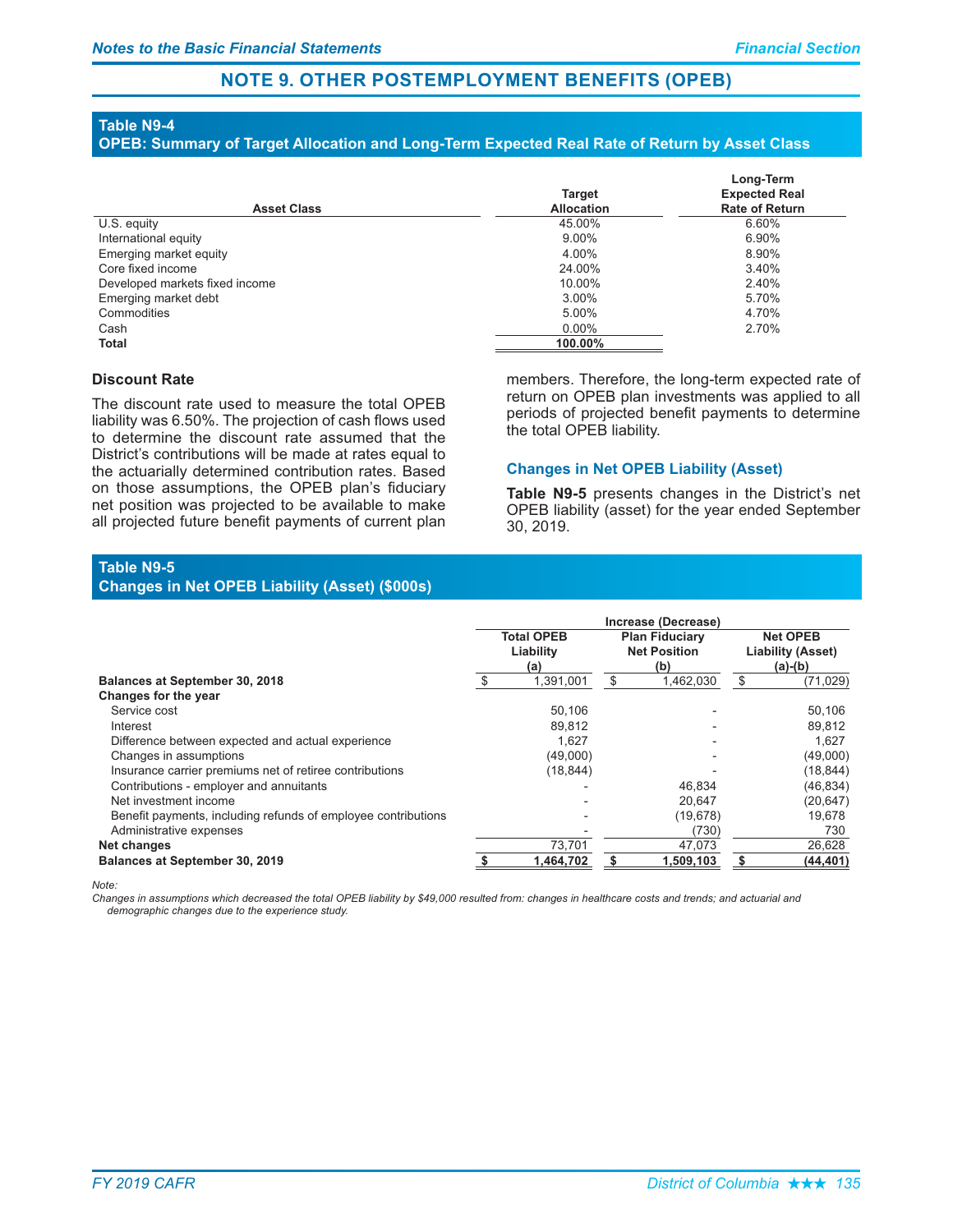# **NOTE 9. OTHER POSTEMPLOYMENT BENEFITS (OPEB)**

### Sensitivity of the Net OPEB Liability (Asset) to the Changes in the Discount Rate

Table N9-6 presents the net OPEB liability (asset) of the District of Columbia, as well as what the District's

net OPEB liability (asset) would be if it were calculated using a discount rate that is 1-percentage-point lower (5.50%) or 1-percentage-point higher (7.50%) than the current discount rate.

# **Table N9-6**

Sensitivity of the Net OPEB Liability (Asset) to Changes in the Discount Rate (\$000s)

|                            | 1% Decrease |         |  | <b>Discount Rate</b> | 1% Increase |            |  |  |
|----------------------------|-------------|---------|--|----------------------|-------------|------------|--|--|
|                            | $(5.50\%)$  |         |  | $(6.50\%)$           |             | $(7.50\%)$ |  |  |
| Net OPEB liability (asset) |             | 193.569 |  | (44.401)             |             | (235, 252) |  |  |

### Sensitivity of the Net OPEB Liability (Asset) to **Changes in the Healthcare Cost Trend Rates**

Table N9-7 presents the net OPEB liability (asset) of the District of Columbia, as well as what the District's net OPEB liability (asset) would be if it

were calculated using healthcare cost trend rates that are 1-percentage-point lower (4.40% decreasing to 2.90%) or 1-percentage-point higher (6.40% decreasing to 4.90%) than the current healthcare cost trend rate.

# **Table N9-7**

Sensitivity of the Net OPEB Liability (Asset) to Changes in the Healthcare Cost Trend Rates (\$000s)

|                            | 1% Decrease                    |              | <b>Healthcare Cost Trend Rates</b> |           | 1% Increase                       |         |  |
|----------------------------|--------------------------------|--------------|------------------------------------|-----------|-----------------------------------|---------|--|
|                            | $(4.40\%$ decreasing to 2.90%) |              | $(5.40\%$ decreasing to $3.90\%)$  |           | $(6.40\%$ decreasing to $4.90\%)$ |         |  |
| Net OPEB liability (asset) |                                | (262.151) \$ |                                    | (44, 401) |                                   | 235.421 |  |

### **OPEB Plan Fiduciary Net Position**

Detailed information about the OPEB plan's fiduciary net position is available in the separately issued OPEB financial statements and required supplementary information issued by the OPEB plan's administrators.

#### OPEB Expense, Deferred Outflows of **Resources, and Deferred Inflows of Resources Related to OPEB**

For the year ended September 30, 2019, the District recognized OPEB expense of \$63,792. Table N9-8 presents deferred outflows of resources and deferred inflows of resources related to OPEB as of September 30, 2019.

# **Table N9-8**

#### OPEB: Deferred Outflows of Resources and Deferred Inflows of Resources (\$000s)

|                                                                          | <b>Deferred</b><br><b>Outflows</b><br>of Resources | <b>Deferred</b><br><b>Inflows</b><br>of Resources |
|--------------------------------------------------------------------------|----------------------------------------------------|---------------------------------------------------|
| Differences between expected and actual experience                       | 1.394                                              | 546                                               |
| Changes of assumptions                                                   | 38.205                                             | 42.000                                            |
| Net difference between projected and actual earnings on plan investments | 73.583                                             |                                                   |
| Total                                                                    | 113.182                                            | 42.546                                            |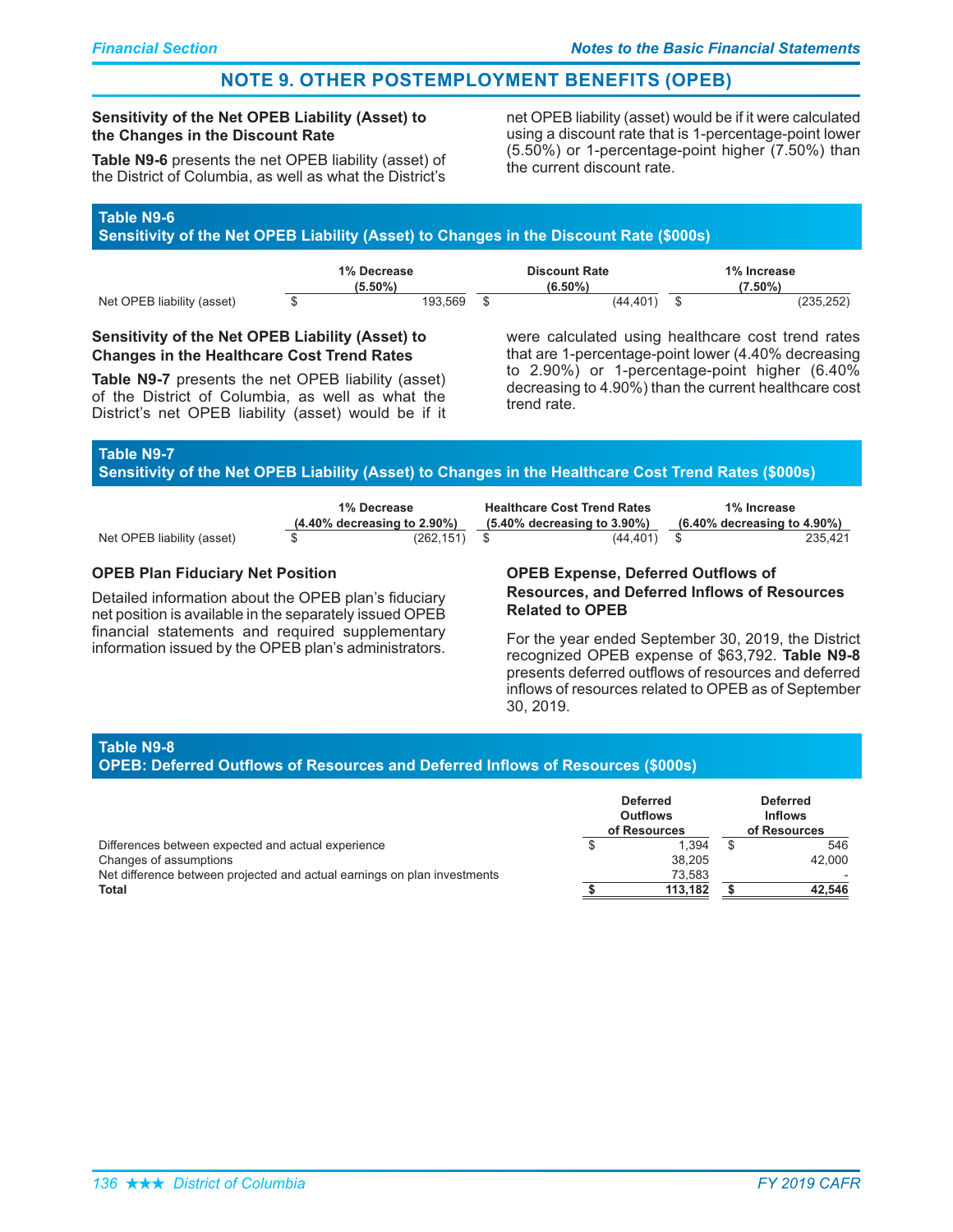# **NOTE 9. OTHER POSTEMPLOYMENT BENEFITS (OPEB)**

Table N9-9 presents deferred outflows of resources and deferred inflows of resources that will be recognized in OPEB's expenses in future periods.

#### **Table N9-9**

OPEB: Schedule of Amortization of Deferred **Outflows (Deferred Inflows) of Resources**  $($ \$000s $)$ 

| <b>Deferred Outflows</b> |        |  |
|--------------------------|--------|--|
| \$                       | 19,021 |  |
|                          | 19,021 |  |
|                          | 19,021 |  |
|                          | 14,555 |  |
|                          | (491)  |  |
|                          | (491   |  |
|                          |        |  |

# **Payable to the OPEB Plan**

The District's contributions for fiscal years 2019, 2018, and 2017 were equal to the OPEB plan's independent actuary recommendation; therefore, there were no outstanding amounts due to the OPEB plan as of September 30, 2019.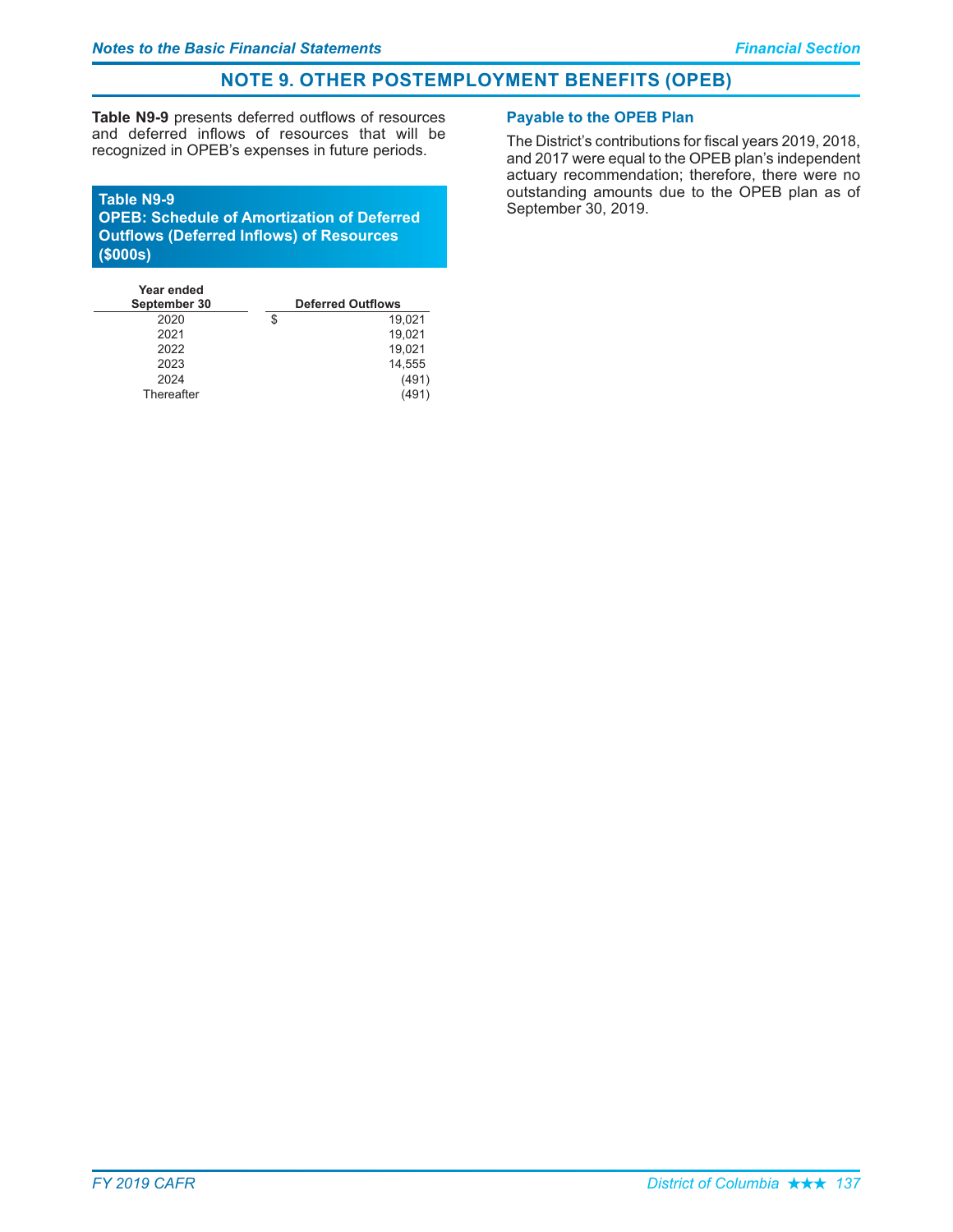# **NOTE 10. FUND BALANCE / NET POSITION**

### **A. FUND BALANCE**

Table N10-1 presents the District's fund balances as of September 30, 2019.

# **Table N10-1**

# **Schedule of Fund Balances (\$000s)**

|                                         | General<br>Fund  | Federal &<br>Private<br><b>Resources</b> | Housing<br>Production<br><b>Trust</b> | General<br>Capital<br><b>Improvements</b> | Nonmajor<br>Governmental<br><b>Funds</b> | Total<br>Governmental<br><b>Funds</b> |
|-----------------------------------------|------------------|------------------------------------------|---------------------------------------|-------------------------------------------|------------------------------------------|---------------------------------------|
| <b>FUND BALANCES</b>                    |                  |                                          |                                       |                                           |                                          |                                       |
| Nonspendable                            |                  |                                          |                                       |                                           |                                          |                                       |
| Inventory                               | $10,303$ \$<br>S |                                          | \$                                    | \$                                        | \$                                       | 10.303<br>\$                          |
| Total nonspendable fund balance         | 10,303           |                                          |                                       |                                           |                                          | 10.303                                |
| <b>Restricted for:</b>                  |                  |                                          |                                       |                                           |                                          |                                       |
| Emergency and contingency cash reserves | 447,787          |                                          |                                       |                                           |                                          | 447,787                               |
| Debt service - bond escrow              | 530,117          |                                          |                                       |                                           |                                          | 530,117                               |
| <b>Budget reserves</b>                  | 208              |                                          |                                       |                                           |                                          | 208                                   |
| Purpose restrictions                    | 121.466          | 150,240                                  |                                       |                                           |                                          | 271.706                               |
| Payment-in-lieu of taxes                |                  |                                          |                                       |                                           | 87,035                                   | 87,035                                |
| Tobacco settlement                      |                  |                                          |                                       |                                           | 79,797                                   | 79,797                                |
| Tax increment financing program         | 33,052           |                                          |                                       |                                           | 65,953                                   | 99,005                                |
| Housing production trust                |                  |                                          | 142,940                               |                                           |                                          | 142,940                               |
| Highway projects                        |                  |                                          |                                       |                                           | 43,540                                   | 43,540                                |
| <b>Baseball project</b>                 |                  |                                          |                                       |                                           | 64,631                                   | 64,631                                |
| Universal paid leave                    |                  |                                          |                                       |                                           | 70,613                                   | 70,613                                |
| <b>Total restricted fund balance</b>    | 1,132,630        | 150,240                                  | 142,940                               |                                           | 411,569                                  | 1,837,379                             |
| Committed to:                           |                  |                                          |                                       |                                           |                                          |                                       |
| Fiscal stabilization reserve            | 212,729          |                                          |                                       |                                           |                                          | 212,729                               |
| Cash flow reserve                       | 773,598          |                                          |                                       |                                           |                                          | 773,598                               |
| Budget support act                      | 99,773           |                                          |                                       |                                           |                                          | 99,773                                |
| Soccer stadium                          | 10,398           |                                          |                                       |                                           |                                          | 10,398                                |
| Dedicated taxes                         | 19,747           |                                          |                                       |                                           |                                          | 19,747                                |
| Housing production trust fund           | 161,825          |                                          |                                       |                                           |                                          | 161,825                               |
| Pay-as-you-go capital projects          | 161,825          |                                          |                                       |                                           |                                          | 161,825                               |
| Subsequent years' expenditures          | 388,734          |                                          |                                       |                                           |                                          | 388.734                               |
| Other special purposes                  | 212,504          |                                          |                                       |                                           |                                          | 212,504                               |
| <b>Total committed fund balance</b>     | 2,041,133        |                                          |                                       |                                           |                                          | 2,041,133                             |
| Assigned to:                            |                  |                                          |                                       |                                           |                                          |                                       |
| <b>Subsequent years' expenditures</b>   | 69.250           |                                          |                                       |                                           |                                          | 69.250                                |
| <b>Total assigned fund balance</b>      | 69,250           |                                          |                                       |                                           |                                          | 69,250                                |
| <b>Unassigned fund balance</b>          |                  |                                          |                                       | (378, 421)                                |                                          | (378, 421)                            |
| <b>Total fund balances</b>              | \$3,253,316      | 150,240<br>- \$                          | - \$<br>142,940                       | - \$<br>(378, 421)                        | -\$<br>411,569                           | \$<br>3,579,644                       |

### **B. NET POSITION OF THE PROPRIETARY AND FIDUCIARY FUNDS**

Table N10-2 presents the net position of the proprietary and fiduciary funds as of September 30, 2019.

| Table N10-2                                                                     |  |
|---------------------------------------------------------------------------------|--|
| <b>Schedule of Net Position of the Proprietary and Fiduciary Funds (\$000s)</b> |  |

|                                  | Office of<br>Lottery | <b>Unemployment</b><br>Compensation | <b>Not-for-Profit</b><br>Hospital | <b>Fiduciary</b> |
|----------------------------------|----------------------|-------------------------------------|-----------------------------------|------------------|
| <b>NET POSITION</b>              | and Gaming           | <b>Fund</b>                         | <b>Corporation</b>                | <b>Funds</b>     |
| Net investment in capital assets | 595                  | $\overline{\phantom{a}}$            | 68.254                            |                  |
| Restricted                       |                      | 489.395                             | 14.036                            | 10,721,882       |
| Unrestricted                     | 4.100                |                                     | 9.611                             |                  |
| <b>Total net position</b>        | 4,695                | 489.395                             | 91.901                            | 10,721,882       |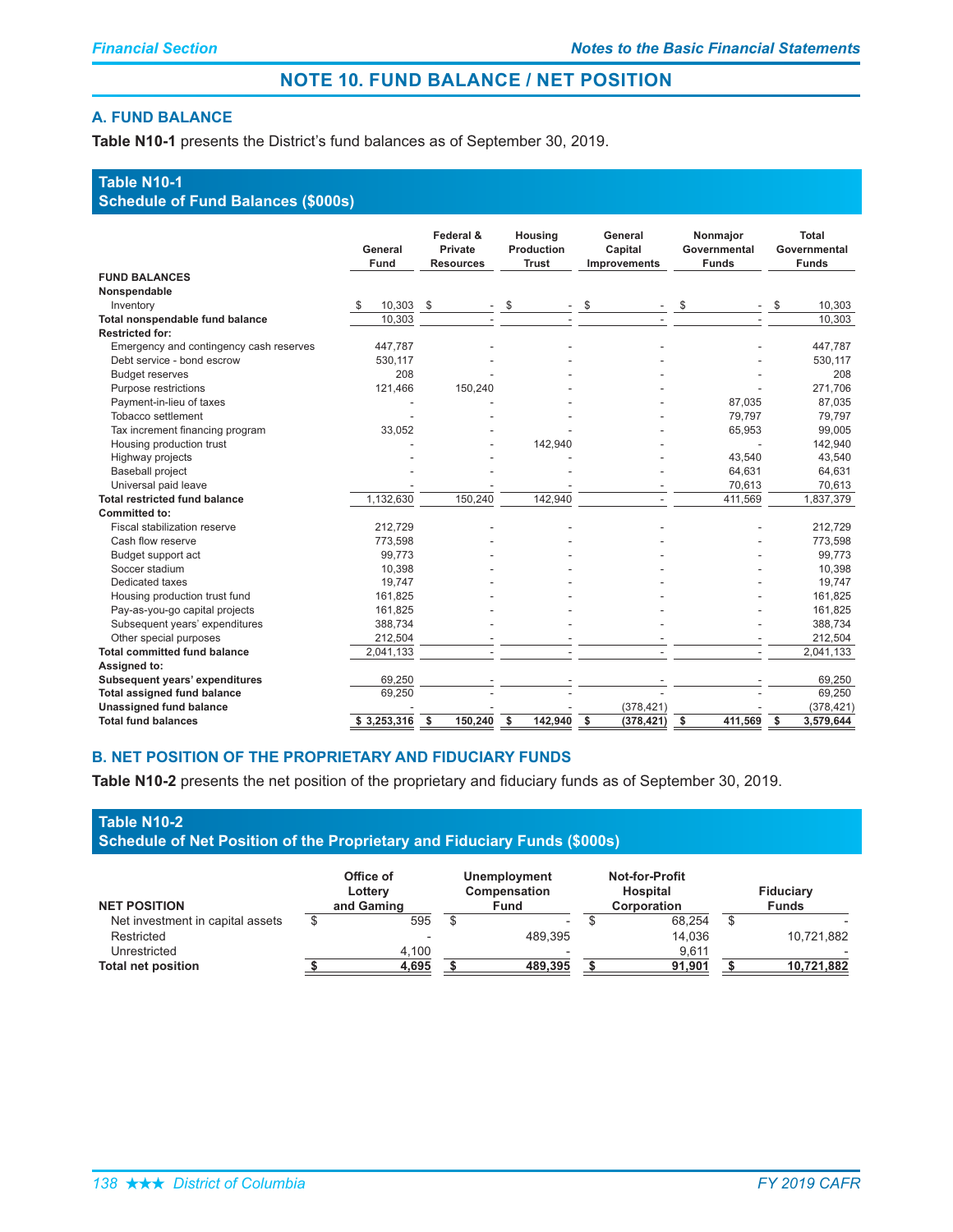# **NOTE 11. TAX ABATEMENTS**

### **TAX ABATEMENT PROGRAMS**

GASB Statement No. 77, Tax Abatement Disclosures, defines tax abatement as a reduction in tax revenues that results from an agreement between one or more governments and an individual or entity in which: (a) one or more governments promise to forgo tax revenues to which they are otherwise entitled and (b) the individual or entity promises to take a specific action after the agreement has been entered into that contributes to economic development or otherwise benefits the governments or the citizens of those governments.

GASB Statement No. 77 identified three features that, in combination, set tax abatements apart from tax expenditures in general: 1) the purpose of the tax abatements; 2) the type of revenue they reduce; and 3) the existence of an agreement with a specific individual or entity as the basis for the abatement. The agreement must precede the reduction of taxes and the fulfillment of the promise to act by the individual or entity.

Many tax expenditure programs exhibit the features of tax abatements. For instance, they reduce taxes, encourage beneficial actions by individuals or entities, and may be based on agreements. However, most of the District's tax expenditure programs require individuals or entities to perform certain activities and subsequently apply for the tax reduction, which is either approved or denied by the District. Such tax expenditure programs are excluded from the scope of GASB Statement No. 77 because the related commitment is made after the individual or entity has already performed the required activity associated with the requested tax reduction. Such programs, even with the existence of an agreement, are not classified as tax abatement programs in accordance with GASB Statement No. 77.

The District of Columbia provides tax abatements through its Special Tax Incentives Program. This program is established under the D.C. Code, Title 2, Government Administration; Chapter 12, Business and Economic Development, and D.C. Code, Title 47, Taxation, Licensing, Permits, Assessments, and Fees; Chapter 10, Property Exempt from Taxation, and Chapter 46, Special Tax Incentives. The program provides real property tax abatements and possessory interest tax abatements which are both administered by the Office of the Deputy Mayor for Planning and Economic Development (DMPED) in coordination with the OCFO's Office of Tax and Revenue (OTR).

### **Real Property Tax Abatements**

The real property tax abatements are designed to encourage construction, improvement, and development of housing units, including affordable housing units, commercial and retail centers in the District. The real property tax abatements also encourage developers to enter into First Source Agreements with the Department of Employment Services, comply with local, small, and disadvantaged business enterprise commitments, and provide additional job opportunities and job training to the District residents. The District may: (a) abate the entire real property tax for a certain number of years (for example, 10 or 20 years); (b) abate the real property tax in excess of a certain amount for a certain number of years; or (c) put a cap on the annual real property tax for a certain number of years.

### **Possessory Interest Tax Abatements**

A taxable possessory interest is created when real estate owned by a government agency is leased, rented, or used by a private individual or entity for their own exclusive use. The possessory interest tax abatements are designed to provide support for construction, maintenance, and operating activities of major project developments in the District. The District enters into ground lease agreements that either provide abatement of the possessory interest tax for a number of years and gradually increases this tax thereafter or returns paid possessory interest tax as a grant to the developer.

For the fiscal years ended September 30, 2019 and 2018, the District abated taxes (real property taxes and possessory interest taxes) totaled \$12,335 and \$10,143 respectively. Table N11-1 presents the aggregate amounts of taxes abated during fiscal years 2019 and 2018.

# **Table N11-1 Tax Abatement Programs (\$000s)**

|                                | FY 2019             |      | <b>FY 2018</b> |
|--------------------------------|---------------------|------|----------------|
| Special tax incentives program |                     |      |                |
| Real property tax              | \$11.327            | - \$ | 9.159          |
| Possessory interest tax        | 1.008               |      | 984            |
| Total                          | $$12.335$ $$10.143$ |      |                |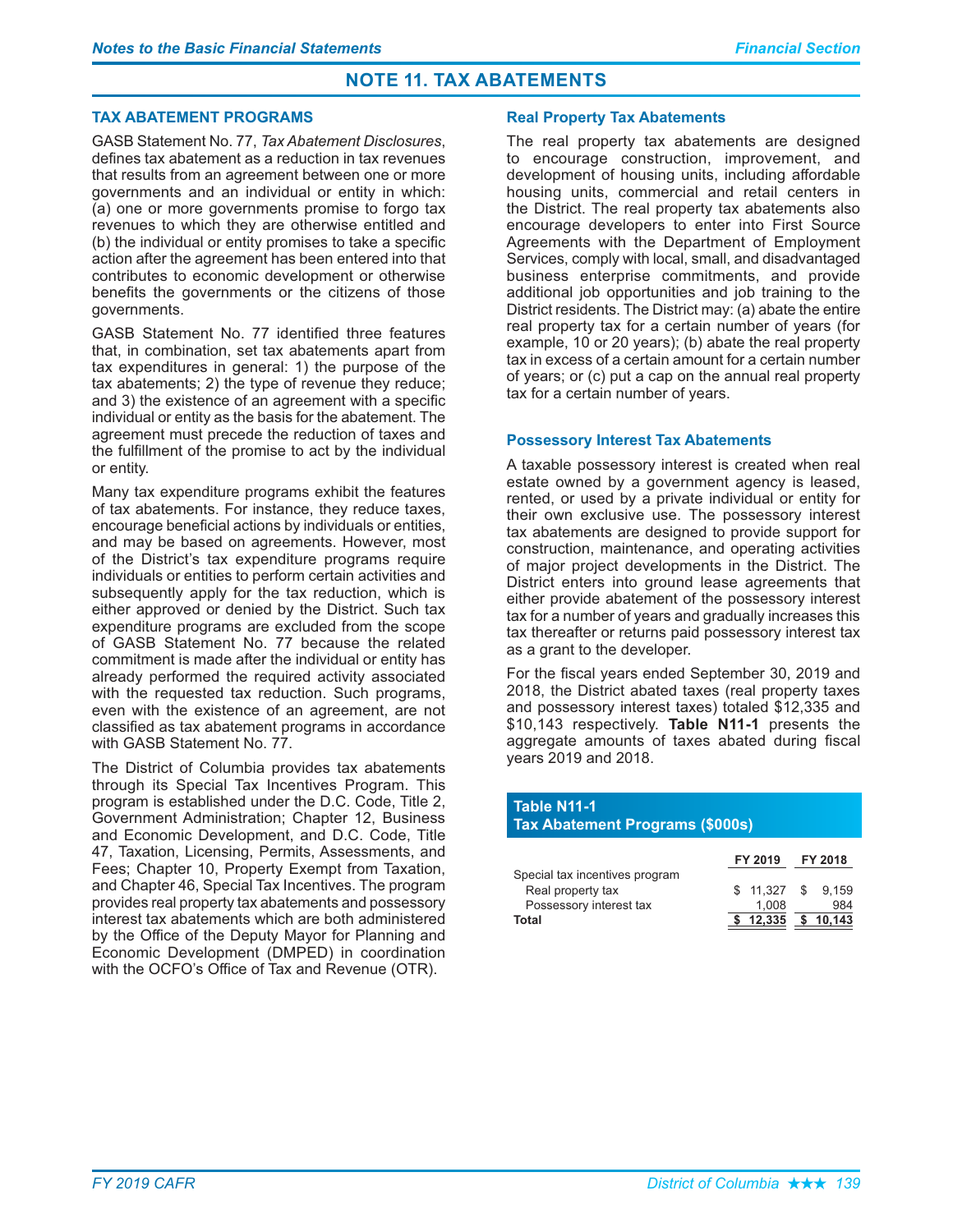# **NOTE 12. JOINT VENTURE AND TRANSACTIONS WITH COMPONENT UNITS**

#### **A. WASHINGTON METROPOLITAN AREA TRANSIT AUTHORITY**

The Washington Metropolitan Area Transit Authority (WMATA) was created by an Interstate Compact between Maryland, Virginia and the District of Columbia, pursuant to Public Law 89-774. The District's commitment or obligation to provide financial assistance to WMATA is established by annual appropriations, as approved by Congress. The District supports WMATA through operating, debt service, and capital grants. The District places the amounts to be provided to WMATA in an escrow account until such time when the funds are drawn down for use by WMATA. Operating grants may be in the form of operating and interest subsidies. WMATA records the District's operating grants as advanced contributions when received and as non-operating revenues when the related expenses are incurred. WMATA recognizes the District's capital grants as additions to construction in progress and investment in capital assets when the grant resources are expended for capital acquisitions. **Table N12-1** presents a summary of the grants provided to WMATA during the fiscal year ended September 30, 2019.

# **Table N12-1**

# **Summary of Grants Provided to WMATA**  $($000s)$

|                        | Local |                          |  | Capital |
|------------------------|-------|--------------------------|--|---------|
| Operating grants       |       | 395,493                  |  |         |
| School transit subsidy |       | 30.260                   |  |         |
| Capital grants         |       | $\overline{\phantom{a}}$ |  | 120.329 |
| Total                  |       | 425.753                  |  | 120.329 |

WMATA issues separate audited financial statements which can be requested from:

#### **Washington Metropolitan Area Transit Authority**

General Manager 600 5th Street, NW Washington, DC 20001

Table N12-2 presents summary information that allows financial statement users to assess whether WMATA is accumulating significant financial resources or experiencing fiscal stress that may cause additional financial benefits or burden to the District and other participating governments. This information is summarized from the separately issued financial statements of WMATA.

### **Table N12-2**

**Summary of Financial Statements for WMATA** as of and for the year ended June 30, 2019  $(5000s)$ 

#### **FINANCIAL POSITION**

| Total assets                                 | \$. | 13.271.788    |
|----------------------------------------------|-----|---------------|
| Total deferred outflows of resources         |     | 408,379       |
| <b>Total liabilities</b>                     |     | (5, 167, 470) |
| Total deferred inflows of resources          |     | (409,359)     |
| <b>Net position</b>                          |     | 8,103,338     |
|                                              |     |               |
| <b>OPERATING RESULTS</b>                     |     |               |
| Operating revenues                           | \$  | 789,678       |
| Operating expenses                           |     | (3,088,055)   |
| Nonoperating revenues, net                   |     | 940,847       |
| Revenue from capital contributions           |     | 975,500       |
| Change in net position                       | \$. | (382, 030)    |
|                                              |     |               |
| <b>CHANGE IN NET POSITION</b>                |     |               |
| Net position, beginning of year, as restated | S   | 8.485.368     |
|                                              |     |               |

| Net position, end of year                    | 8,103,338 |
|----------------------------------------------|-----------|
| Change in net position                       | (382,030) |
| INEL DOSITION, DEGITION OF VEAL, AS restated | 0.400.000 |

### **B. SIGNIFICANT TRANSACTIONS WITH COMPONENT UNITS**

During fiscal year 2019, the most significant transactions between the District and its discretely presented component units were in the form of subsidies. The amount of subsidies, including capital contributions paid by the District to its component units were as follows: Washington Convention and Sports Authority, \$147,633; and the University of the District of Columbia, \$104,157. The District did not provide subsidies to the Health Benefit Exchange Authority and the Housing Finance Agency.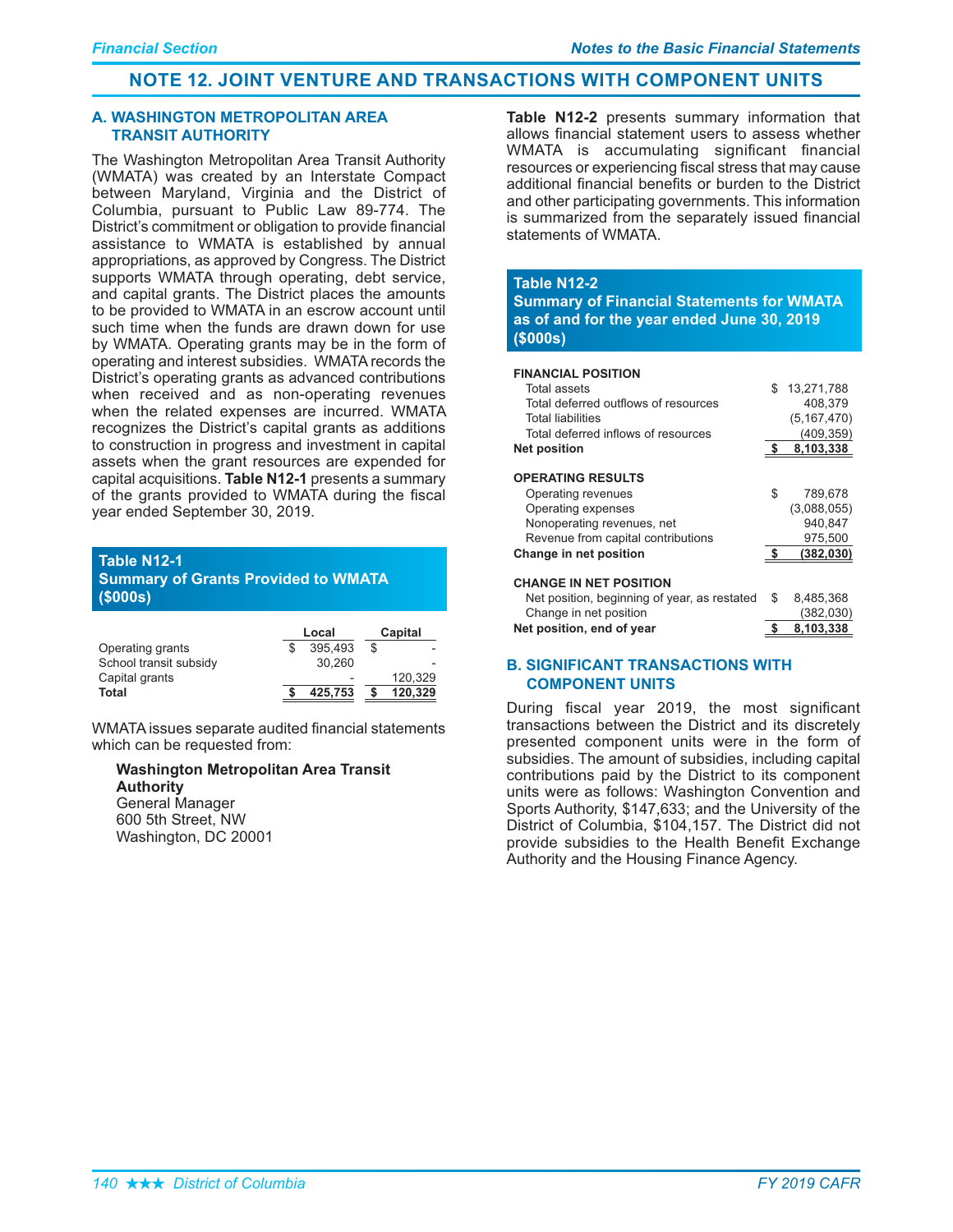# **NOTE 13. TRANSACTIONS WITH THE FEDERAL GOVERNMENT**

### **A. FEDERAL CONTRIBUTIONS**

In accordance with the National Capital Revitalization and Self-Government Improvement Act of 1997 (Public Law 105-33), the annual federal payment was repealed and replaced by a federal contribution to cover special purpose and other unusual costs imposed on the District by the federal government. Federal contributions to the District for the year ended September 30, 2019 totaled \$556,431, which is comprised of \$498,281 in on-behalf payments to the DC Federal Pension Fund and \$58,150 in contributions to cover costs imposed by the federal government.

## **B. EMERGENCY PREPAREDNESS**

The District, as the nation's capital, serves as the command post and the source of first response to any national threat or terrorist act against the nation. As of September 30, 2019, the District received \$155,900 in federal funding for emergency preparedness. This funding was provided by the federal government to assist the District in preparing for responses to potential terrorist threats or other attacks. Since 2002, the District has expended a total of \$152,262 or 98% of the federal funding received for purposes of emergency preparedness with no amounts being expended for such purposes during fiscal year 2019.

### **C. SUPPLEMENTAL NUTRITION ASSISTANCE PROGRAM**

The District participates in the federal government's Supplemental Nutrition Assistance Program (SNAP). which is designed to increase the food purchasing power of economically disadvantaged residents. In fiscal year 2019, SNAP expenditures totaled \$173.110.

# **D. GRANTS**

In addition to SNAP, the District participates in a number of programs which are funded by the federal government through formula and project grants, direct and quaranteed loans, direct payments for specified and unrestricted use, and other pass-through grants.

The federal government also provides capital grants. which are used for the purchase or construction of capital assets. Federal grants and contributions are reported by function on the government-wide financial statements.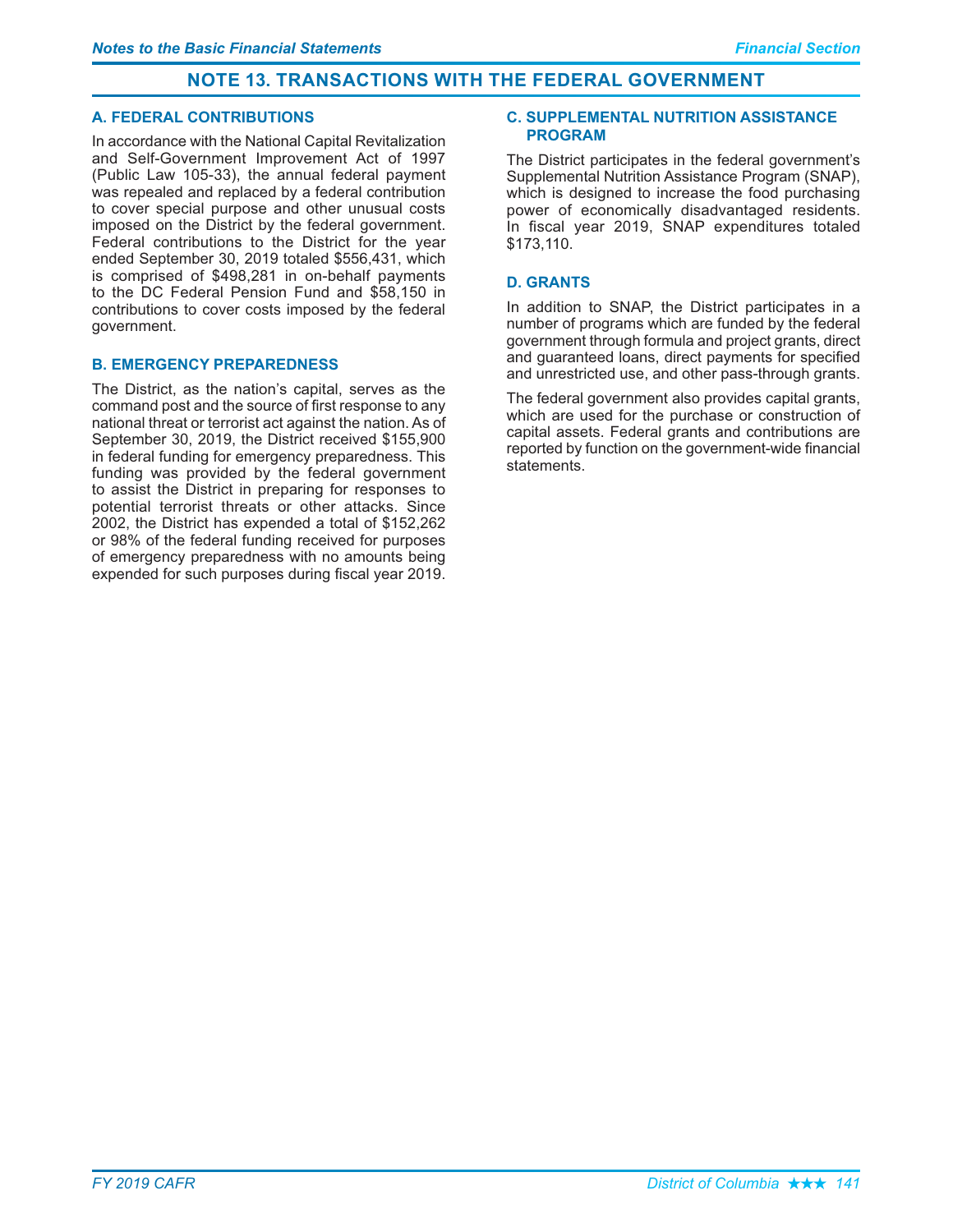# **NOTE 14. LEASES**

The accounting standards for leases classify lease agreements into: 1) capital lease, and 2) operating lease. A capital lease requires the recognition of lease asset and lease liability in the governmentwide Statement of Net Position. As of September 30, 2019, The District did not have any outstanding capital leases.

Operating leases are not recorded in the Statement of Net Position. These leases contain various renewal options, the effects of which are reflected in the minimum lease payments only if the options will be exercised. Some operating leases contain escalation clauses and contingent rentals that are not included in the calculation of the future minimum lease payments. In fiscal year 2019, operating lease expenditures recorded in governmental funds totaled \$171,003.

Table N14-1 presents the future minimum lease commitments for all operating leases having noncancelable terms in excess of one year as of September 30, 2019.

### **Table N14-1 Schedule of Future Minimum Lease Commitments (\$000s)**

|                    | <b>Primary Government</b> |                   |                  |        |
|--------------------|---------------------------|-------------------|------------------|--------|
| <b>Year Ending</b> | <b>Operating Leases</b>   |                   |                  |        |
| September 30       |                           | <b>Facilities</b> | <b>Equipment</b> |        |
| 2020               | \$                        | 94.152            | \$               | 6.052  |
| 2021               |                           | 86.499            |                  | 2,952  |
| 2022               |                           | 79.292            |                  | 961    |
| 2023               |                           | 79.325            |                  | 134    |
| 2024               |                           | 79,925            |                  |        |
| 2025-2029          |                           | 216.826           |                  |        |
| 2030-2034          |                           | 28,225            |                  |        |
| 2035-2039          |                           | 5,663             |                  |        |
| 2040-2044          |                           | 945               |                  |        |
| 2045-2049          |                           | 1,095             |                  |        |
| 2050               |                           | 39                |                  |        |
| Minimum lease      |                           |                   |                  |        |
| payments           |                           | 671,986           |                  | 10.099 |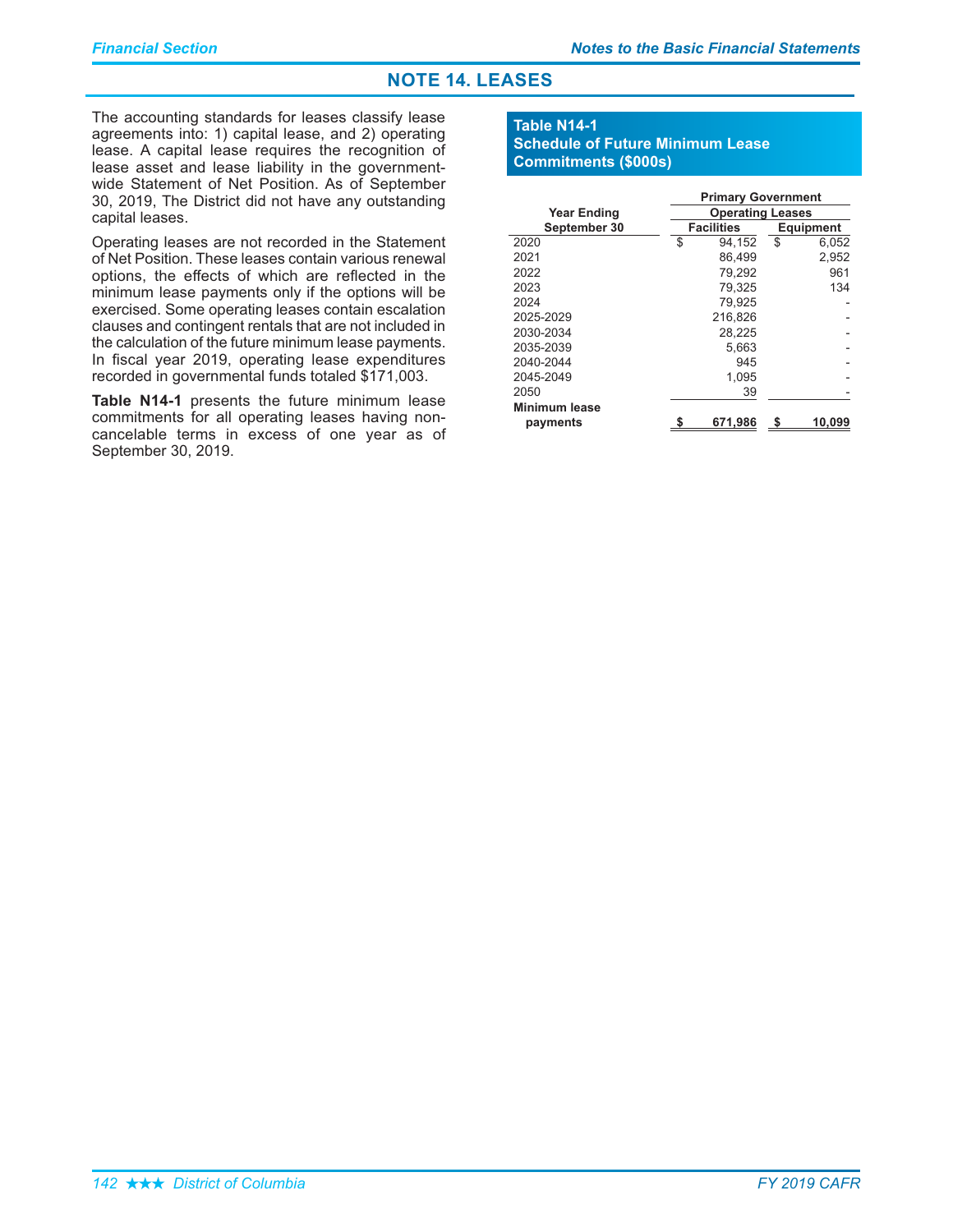# **NOTE 15. COMMITMENTS AND CONTINGENCIES**

### **A. RISK MANAGEMENT**

The District is exposed to various risks of loss related to: torts; theft of, damage to, and destruction of assets; errors and omissions; injuries to employees; and natural disasters. The District retains the risk of losses and pays all claim settlements and judgments from its general fund resources and reports all of its risk management activities as governmental activities in the government-wide financial statements. Claim expenses/expenditures and liabilities are reported in the government-wide financial statements when it is probable that a loss has occurred and the amount of that loss can be reasonably estimated, and reported in the general fund when due and payable. These losses include an estimate of claims that have been incurred but not reported.

# **B. GRANTS AND CONTRACTS**

The District has received federal grants for specific purposes that are subject to review and audit by the grantor agencies. Claims against these resources are generally conditional upon compliance with the terms and conditions of grant agreements and applicable federal regulations, including the expenditure of resources for allowable purposes. Any disallowance resulting from an audit may become a liability of the District. The audits of these federally assisted programs have not been conducted for the year ended September 30, 2019. As such, the District's compliance with applicable grant and federal requirements will be assessed and established at a future date. Based on prior experience and resolutions reached with grantor agencies, the District determined that as of September 30, 2019, probable cumulative expenditures that may be disallowed by grantor agencies totaled \$11,970. Accordingly, an accrual for such expenditures has been recorded in the government-wide financial statements.

### **C. CONTINGENCIES RELATED TO DERIVATIVE INSTRUMENTS**

All of the District's derivative instruments include provisions that require the District to post collateral in the event its credit rating falls below AA as issued by Fitch Ratings and Standard and Poor's or Aa as issued by Moody's Investors Service. The collateral posted is to be in the form of cash or U.S. Treasury securities in the amount of the fair value of hedging derivative instruments in liability positions net of the effect of applicable netting arrangements. If the District does not post collateral, the hedging derivative instrument may be terminated by the counterparty. As of September 30, 2019, the aggregate fair value of all hedging derivative instruments with these collateral posting provisions was \$27,660 as indicated in Table **N2-13** on page 95. The District's general obligation credit ratings by Standard & Poor's, Moody's and Fitch is AA+/Aaa/AA+, respectively; therefore, no collateral had been posted as of September 30, 2019.

# **D. LITIGATION**

The District is named as a party in legal proceedings and investigations that occur in the normal course of governmental operations. Although the ultimate outcome of these legal proceedings and investigations is unknown, the District is vigorously defending its position in each case. All amounts in connection with lawsuits in which a loss is probable have been included in the liability for claims and judgments as of September 30, 2019.

The accrued liability is based on estimates of payments that will be made upon legal judgment or resolution of the claims. This accrued liability is the minimum amount in the range of estimates that have the same probability of occurrence. The sum of the amount in excess of the minimum range of probable losses and the amount of the minimum range of losses that are reasonably possible which are not accrued is estimated to be \$75,000.

In fiscal year 2019, there was a \$14,235 net increase in the accrual related to pending or unresolved property tax appeals made by District property owners.

Table N15-1 presents a summary of the changes in accrued liability for claims and judgments reported in the government-wide financial statements.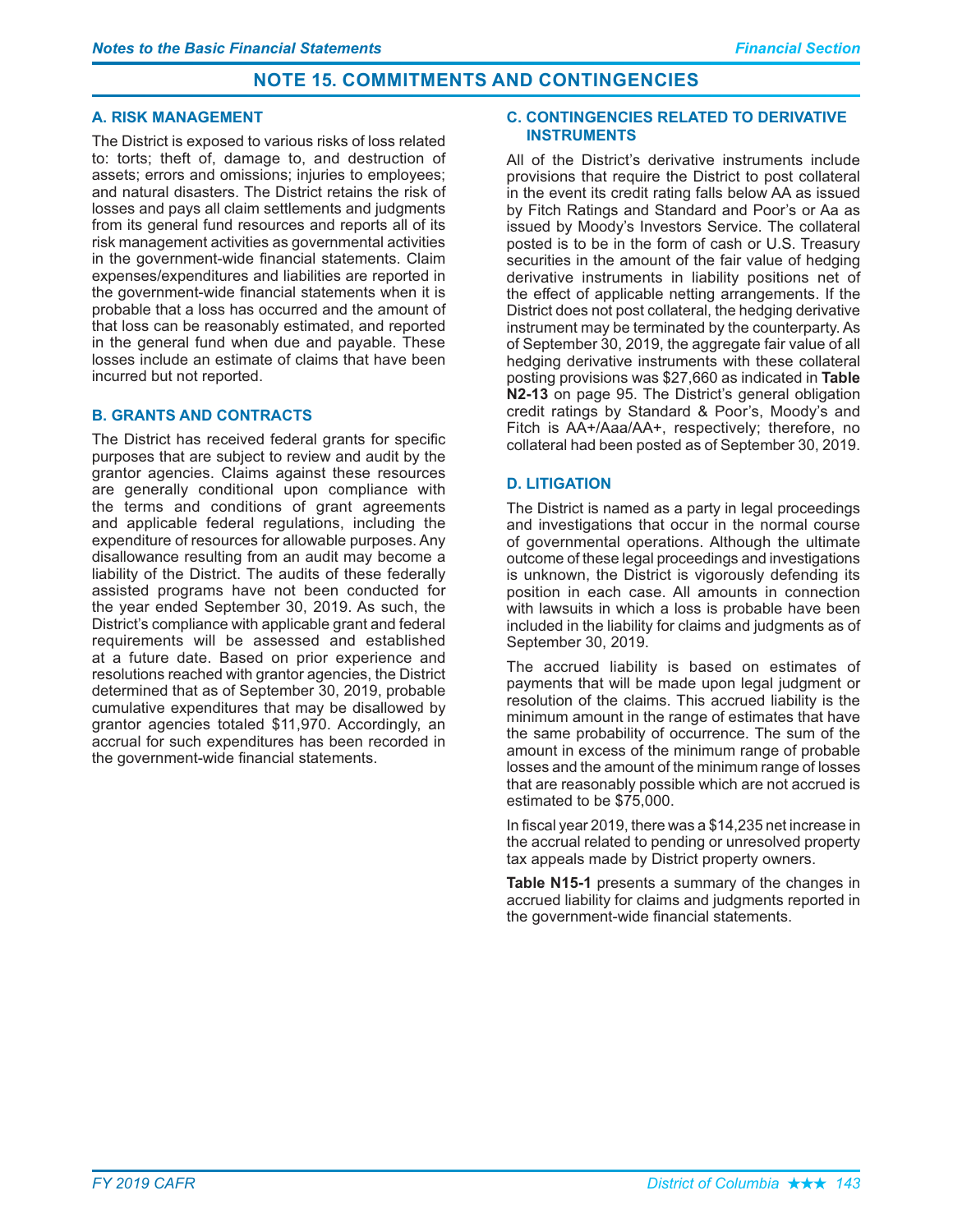# **NOTE 15. COMMITMENTS AND CONTINGENCIES**

# **Table N15-1**

**Summary of Changes in Claims and Judgments Accrual (\$000s)** 

|                                    | <b>Fiscal Year</b><br>2019 |           | <b>Fiscal Year</b><br>2018 |           |
|------------------------------------|----------------------------|-----------|----------------------------|-----------|
| <b>Liability at October 1</b>      |                            | 153.144   | \$                         | 121,825   |
| <b>Claims incurred</b>             |                            |           |                            |           |
| Lawsuits                           |                            | 16,216    |                            | 72,009    |
| Property tax appeals               |                            | 36,579    |                            | 27,768    |
| <b>Claims payments/adjustments</b> |                            |           |                            |           |
| Lawsuits                           |                            | (25, 475) |                            | (25,940)  |
| Property tax appeals               |                            | (22, 344) |                            | (42, 518) |
| <b>Liability at September 30</b>   |                            | 158,120   |                            | 153,144   |

### **E. DISABILITY COMPENSATION**

The District, through its Office of Risk Management, administers a disability compensation program under Title XXIII of the District of Columbia Compensation Merit Personnel Act of 1978 (CMPA). This program, which covers all District employees hired under the authority of CMPA, provides compensation for lost wages, medical expenses, and other limited rehabilitation expenses to eligible employees and/ or their dependents, where a work-related injury or illness results in disability or death. The benefits are funded on a pay-as-you-go basis. The present value of projected disability compensation, using a discount rate of 1.75%, is accrued in the government-wide financial statements.

**Table N15-2** presents a summary of changes in the disability compensation accrual.

# **Table N15-2 Summary of Changes in Disability Compensation Accrual (\$000s)**

|                                  | <b>Fiscal Year</b><br>2019 |           | <b>Fiscal Year</b><br>2018 |           |
|----------------------------------|----------------------------|-----------|----------------------------|-----------|
| <b>Liability at October 1</b>    |                            | 108.535   |                            | 121,186   |
| Claims/adjustments               |                            | (15,098)  |                            | 3.240     |
| Benefit payments                 |                            | (18, 158) |                            | (15, 891) |
| <b>Liability at September 30</b> |                            | 75.279    |                            | 108.535   |